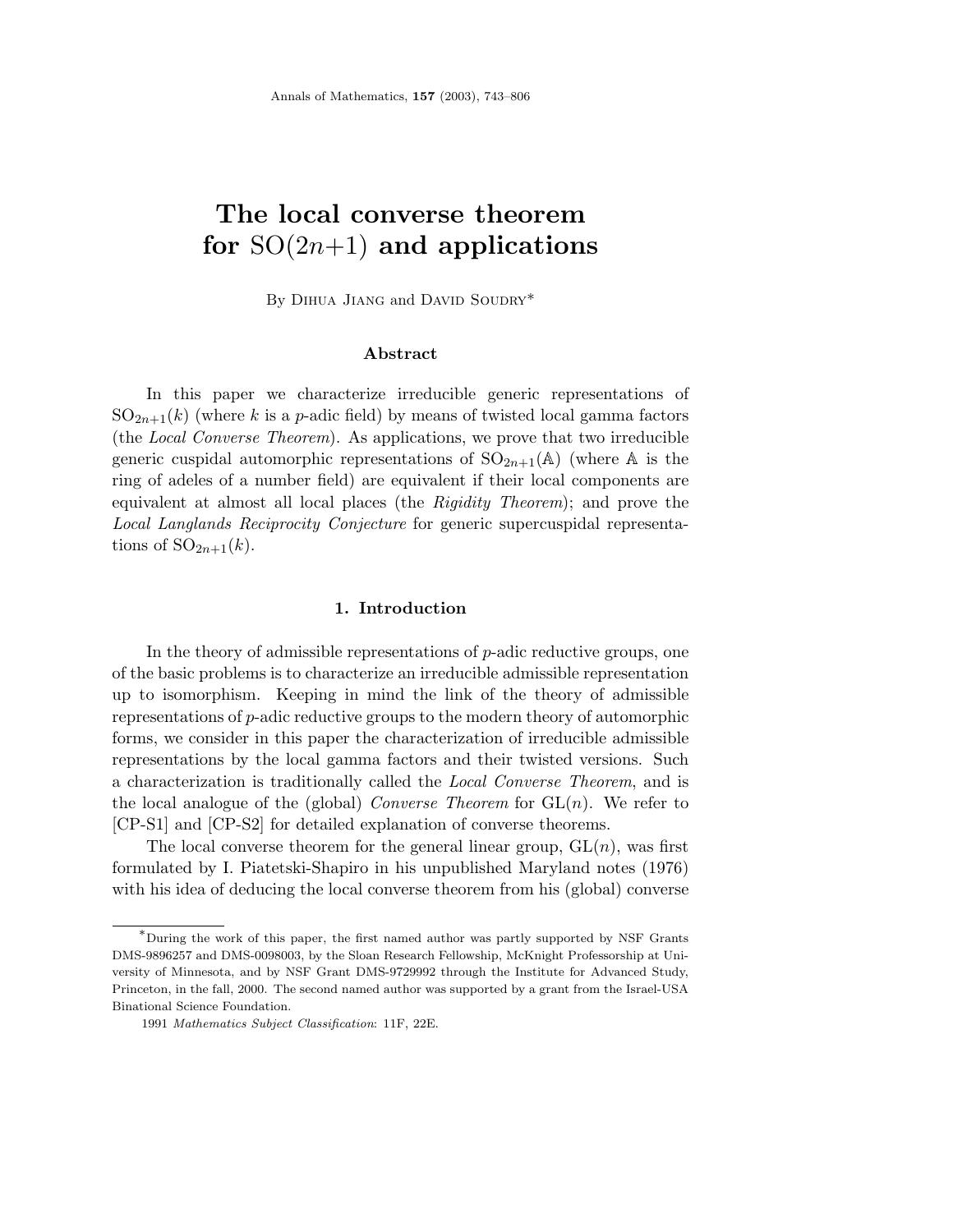theorem. It was first proved by G. Henniart in [Hn2] using a local approach. The local converse theorem is a basic ingredient in the recent proof of the local Langlands conjecture for  $GL(n)$  by M. Harris and R. Taylor [HT] and by G. Henniart [Hn3].

The formulation of the local converse theorem in this case is as follows. Let  $\tau$  and  $\tau'$  be irreducible admissible generic representations of  $\mathrm{GL}_n(k)$ , where *k* is a *p*-adic field (non-archimedean local field of characteristics zero). Following [JP-SS], one defines the twisted local gamma factors  $\gamma(\tau \times \varrho, s, \psi)$  and  $\gamma(\tau' \times \varrho, s, \psi)$ , where  $\varrho$  is an irreducible admissible generic representation of  $GL_l(k)$  and  $\psi$  is a given nontrivial additive character of k.

THEOREM 1.1 (Henniart, [Hn2]). Let  $\tau$  and  $\tau'$  be irreducible admissible generic representations of  $GL_n(k)$  with the same central character. If the twisted local gamma factors are the same, i.e.

$$
\gamma(\tau \times \varrho, s, \psi) = \gamma(\tau' \times \varrho, s, \psi)
$$

for all irreducible supercuspidal representations  $\rho$  of  $GL_l(k)$  with  $l = 1, 2, \dots$ ,  $n-1$ , then the representation  $\tau$  is isomorphic to the representation  $\tau'$ .

This theorem has been refined by J. Chen in [Ch] (unpublished) so that the twisting condition on *l* reduces from  $n-1$  to  $n-2$  (using a local approach) and by J. Cogdell and I. Piatetski-Shapiro in [CP-S1] (using a global approach and assuming both  $\tau$  and  $\tau'$  are supercuspidal). It is expected (as a conjecture of H. Jacquet, §8 in [CP-S1]) that the twisting condition on *l* should be reduced from  $n-1$  to  $\lfloor \frac{n}{2} \rfloor$ . We note also that the local converse theorem for generic representations of  $U(2, 1)$  and for  $GSp(4)$  was established by E. M. Baruch in  $|B1|$  and  $|B2|$ .

The objective of this paper is to prove the local converse theorem for irreducible admissible generic representations of  $SO_{2n+1}(k)$ .

THEOREM 1.2 (The Local Converse Theorem). Let  $\sigma$  and  $\sigma'$  be irreducible admissible generic representations of  $SO_{2n+1}(k)$ . If the twisted local gamma  $factors \gamma(\sigma \times \varrho, s, \psi) \text{ and } \gamma(\sigma' \times \varrho, s, \psi) \text{ are the same, i.e.}$ 

$$
\gamma(\sigma \times \varrho, s, \psi) = \gamma(\sigma' \times \varrho, s, \psi)
$$

for all irreducible supercuspidal representations  $\rho$  of  $GL_l(k)$  with  $l = 1, 2, \cdots$ ,  $2n-1$ , then the representations  $\sigma$  and  $\sigma'$  are isomorphic.

Note that the twisted local gamma factors used here are the ones studied either by F. Shahidi in [Sh1] and [Sh2] or by D. Soudry in [S1] and [S2]. It was proved by Soudry that the twisted local gamma factors defined by these two different methods are in fact the same. It is expected that the local converse theorem (Theorem 1.2) should be refined so that it is enough to twist the local gamma factors in Theorem 1.2 by the irreducible supercuspidal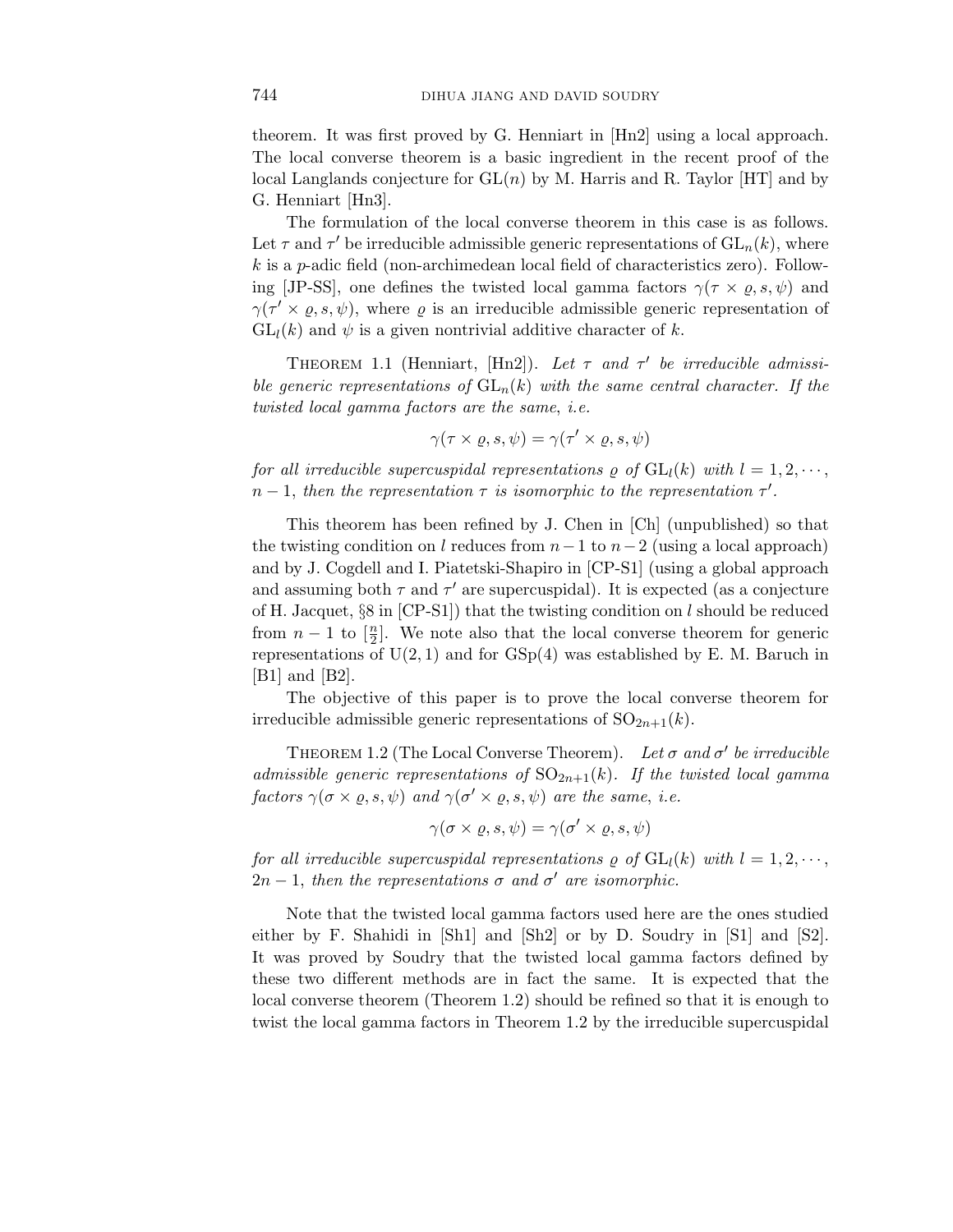representations  $\rho$  of  $GL_l(k)$  for  $l = 1, 2, \dots, n$ . This is compatible with the conjecture of Jacquet as mentioned above. In a forthcoming paper of the authors, we shall prove the finite field analogue of Jacquet's conjecture and provide strong evidence for the refined local converse theorem.

The local converse theorem for  $SO(2n + 1)$  has many significant applications to both the local and global theory of representations of  $SO(2n+1)$ . For the global theory, we can prove that the weak Langlands functorial lift from irreducible generic cuspidal automorphic representations of  $SO(2n+1)$  to irreducible automorphic representations of GL(2*n*) is injective up to isomorphism (Theorem 5.2) (The weak Langlands functorial lift in this case was recently established in [CKP-SS].); that the image of the backward lift from irreducible generic self-dual automorphic representations of  $GL(2n)$  to  $SO(2n + 1)$  is irreducible, which was conjectured in [GRS1] (The details of this application will be given in [GRS5].); and that the *Rigidity Theorem* holds for irreducible generic cuspidal automorphic representations of  $SO(2n + 1)$  (Theorem 5.3).

Two important applications of the local converse theorem to the theory of admissible representations of  $SO_{2n+1}(k)$  are included in this paper. The first one is the explicit local Langlands functorial lifting taking irreducible generic supercuspidal representations of  $SO_{2n+1}(k)$  to  $GL_{2n}(k)$  (Theorem 6.1). Since the Langlands dual group of  $SO_{2n+1}(k)$  is  $Sp_{2n}(\mathbb{C})$ , the Langlands functorial lift conjecture asserts that the natural embedding of  $Sp_{2n}(\mathbb{C})$  into  $GL_{2n}(\mathbb{C})$ yields a lift of irreducible admissible representations of  $SO_{2n+1}(k)$  to  $GL_{2n}(k)$ . Let  $\mathcal{GL}_{2n}^{*if*fl}(k)$  ('ifl' denotes the image of the functorial lifting) be the set of all equivalence classes of irreducible admissible generic representations of  $GL_{2n}(k)$ of the form

$$
\tau = \eta_1 \times \eta_2 \times \cdots \times \eta_t,
$$

where  $\eta_i$  are irreducible unitary supercuspidal self-dual representations of  $GL_{2n_j}(k)$  with  $j = 1, 2, \dots, t$  and  $\sum_{j=1}^t n_j = n$ , such that

- (1)  $\eta_i \not\cong \eta_j$  if  $i \neq j$ , and
- (2) the local *L*-function  $L(\eta_i, \Lambda^2, s)$  has a pole at  $s = 0$  for  $j = 1, 2, \dots, t$ .

We denote by  $\mathcal{SO}_{2n+1}^{\text{igsc}}(k)$  the set of all equivalence classes of irreducible generic supercuspidal representations of  $SO_{2n+1}(k)$ . We prove the local Langlands functorial conjecture for  $\mathcal{SO}_{2n+1}^{\text{igsc}}(k)$  in this paper.

THEOREM 1.3. There exists a unique bijective map

$$
\ell \; : \; \sigma \mapsto \tau = \ell(\sigma)
$$

from  $\mathcal{SO}^{\text{igsc}}_{2n+1}(k)$  to  $\mathcal{GL}^{\text{ifl}}_{2n}(k)$ , which preserves the twisted local *L*-factors,  $\epsilon$ -factors and gamma factors, *i.e.*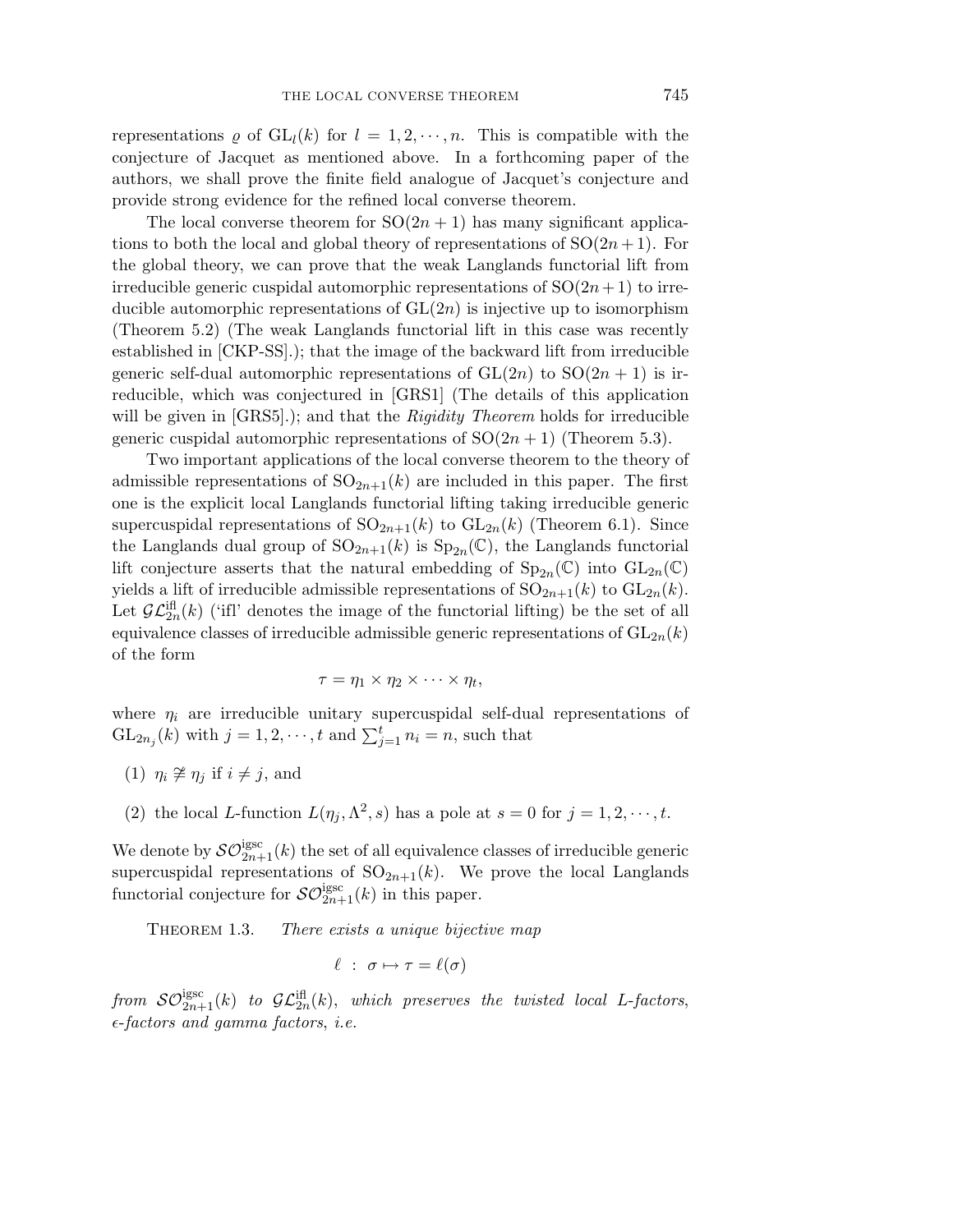$$
L(\sigma \times \varrho, s) = L(\tau \times \varrho, s),
$$
  
\n
$$
\epsilon(\sigma \times \varrho, s, \psi) = \epsilon(\tau \times \varrho, s, \psi)
$$
  
\n
$$
\gamma(\sigma \times \varrho, s, \psi) = \gamma(\tau \times \varrho, s, \psi)
$$

and

for all irreducible supercuspidal representations 
$$
\rho
$$
 of  $GL_l(k)$  with  $l$  being any positive integer.

The second application is the local Langlands reciprocity conjecture for irreducible generic supercuspidal representations of  $SO_{2n+1}(k)$  (Theorem 6.4). Let  $W_k$  be the Weil group associated to the local field  $k$ . We take

$$
W_k\times\mathrm{SL}_2(\mathbb{C})
$$

as the Weil-Deligne group ([M] and [Kn]). Let  $\mathcal{G}_{2n}^{ah}(k)$  be the set of conjugacy classes of admissible homomorphisms  $\rho$  from  $W_k \times SL_2(\mathbb{C})$  to  $Sp_{2n}(\mathbb{C})$ . If we write

$$
\rho = \oplus_i \rho_i^0 \otimes \lambda_i^0,
$$

then the admissibility of  $\rho$  means that  $\rho_i^0$ 's are continuous complex representations of  $W_k$  with  $\rho_i^0(W_k)$  semi-simple and  $\lambda_i^0$ 's are algebraic complex representations of  $SL_2(\mathbb{C})$ . The local Langlands reciprocity conjecture for  $SO_{2n+1}(k)$ asserts that for each local Langlands parameter  $\rho$  in  $\mathcal{G}_{2n}^{ah}(k)$ , there is a finite set  $\Pi(\rho)$  (called the local *L*-packet associated to  $\rho$ ) of equivalence classes of irreducible admissible representations of  $SO_{2n+1}(k)$ , such that the union  $\cup_{\rho} \Pi(\rho)$ gives a partition of the set of equivalence classes of irreducible admissible representations of  $SO_{2n+1}(k)$  and the reciprocity map taking  $\rho$  to  $\Pi(\rho)$  is compatible with various local factors attached to  $\rho$  and  $\Pi(\rho)$ , respectively.

Let  $\mathcal{G}_{2n}^0(k)$  be the set of conjugacy classes of all  $2n$ -dimensional, admissible, completely reducible, multiplicity-free, symplectic complex representations  $\rho^0$ of the Weil group  $W_k$ . Then we prove the following theorem.

THEOREM 1.4 (Local Langlands Reciprocity Law (Theorem 6.4)). There exists a unique bijection

$$
\mathfrak{R}_{2n} \; : \; \rho_{2n}^0 \mapsto \mathfrak{R}_{2n}(\rho_{2n}^0)
$$

from the set  $\mathcal{G}_{2n}^{0}(k)$  onto the set  $\mathcal{SO}^{\text{igsc}}_{2n+1}(k)$  such that

- $(L) L(\rho_{2n}^0 \otimes \rho_l^0, s, ) = L(\Re_{2n}(\rho_{2n}) \times \mathfrak{r}_l(\rho_l^0), s),$
- $(\epsilon) \epsilon(\rho_{2n}^0 \otimes \rho_l^0, s, \psi) = \epsilon(\Re_{2n}(\rho_{2n}) \times \mathfrak{r}_l(\rho_l^0), s, \psi), \text{ and}$
- $(\gamma) \gamma(\rho_{2n}^0 \otimes \rho_l^0, s, \psi) = \gamma(\Re_{2n}(\rho_{2n}) \times \mathfrak{r}_l(\rho_l^0), s, \psi)$

for all irreducible continuous representations  $\rho_l^0$  of  $W_k$  of dimension *l*. Here  $\tau$ is the reciprocity map to  $GL_l(k)$ , obtained by  $[HT]$ ,  $[Hn3]$  (see Theorem 6.2).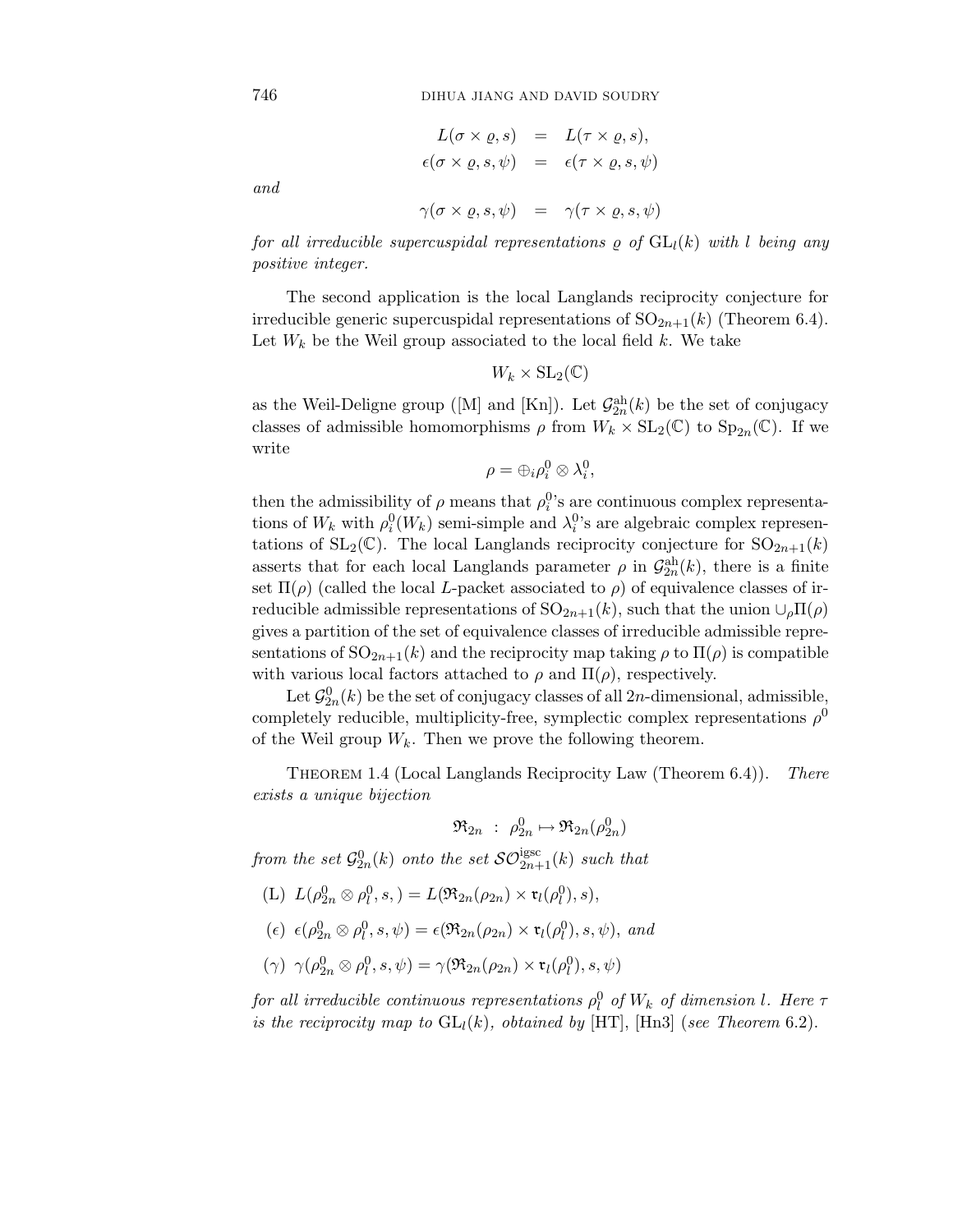Note that by Theorem 1.2, each local *L*-packet  $\Pi(\rho)$  has at most one generic member. Theorem 1.4 establishes the Langlands conjecture in this case up to the explicit construction of the relevant *L*-packets, which is a very interesting and difficult problem. We shall consider the local Langlands conjectures for general generic representations of  $SO_{2n+1}(k)$  and other related problems in a forthcoming work ([JngS]).

Our proof of the local converse theorem goes as follows. Based on the basic properties of twisted local gamma factors established by D. Soudry in [S1] and [S2] and by F. Shahidi [Sh1] and [Sh2], we study the existence of poles of twisted local gamma factors and related properties. This leads us to reduce the proof of Theorem 1.2 to the case where both  $\sigma$  and  $\sigma'$  are supercuspidal (Theorem 5.1). To prove the local converse theorem for the case of supercuspidal representations (Theorem 4.1), we must combine the local method with the global method. More precisely, we first develop the explicit local Howe duality for irreducible generic supercuspidal representations of  $SO_{2n+1}(k)$  and  $Sp_{2n}(k)$ , the metaplectic (double) cover of  $Sp_{2n}(k)$  (Theorem 2.2), which is more or less the local version of the global results of M. Furusawa [F]. Then, using the global weak Langlands functorial lifting from  $SO(2n+1)$  to  $GL(2n)$ [CKP-SS] and the local backward lifting from  $GL_{2n}(k)$  to  $Sp_{2n}(k)$  [GRS2] and [GRS6], we can basically relate our local converse theorem for  $SO(2n+1)$  to that for  $GL(2n)$ . See the proof of Theorem 4.1 for details. The point here is to use preservation properties of twisted local gamma factors under various liftings (Propositions 3.3 and 3.4). It is worthwhile to mention here that the ideas and the methods used in this paper are applicable to other classical groups.

This paper is organized as follows. In Section 2, we work out some explicit properties of local Howe duality for irreducible generic supercuspidal representations of  $\mathrm{SO}_{2n+1}(k)$  and  $\mathrm{Sp}_{2n}(k)$ . The preservation property of (the pole at  $s = 1$  of) twisted local gamma factors under various liftings will be discussed in Section 3. In Section 4, we prove the local converse theorem for supercuspidal representations and in Section 5, we prove the theorem in the general case. The global applications mentioned above will be discussed at the end of Section 5. We determine in Section 6 the explicit structure of the image of the local Langlands functorial lifting from irreducible generic supercuspidal representations of  $SO_{2n+1}(k)$  to  $GL_{2n}(k)$  and prove the local Langlands reciprocity law for irreducible generic supercuspidal representations of  $SO_{2n+1}(k)$ .

Since  $SO(3) \cong PGL(2)$ , the main theorems in this paper are known in the case of  $n = 1$ . Note that the theories of twisted local gamma factors for  $SO(3) \times GL(r)$  via [S1,2], or via Shahidi's method, or via [JP-SS], for  $PGL(2) \times GL(r)$  are all the same. The reason for this is the multiplicativity property of gamma factors (which is known in all cases above). This reduces comparison of gamma factors to supercuspidal representations. Such representations can be embedded as components at one place of (irreducible)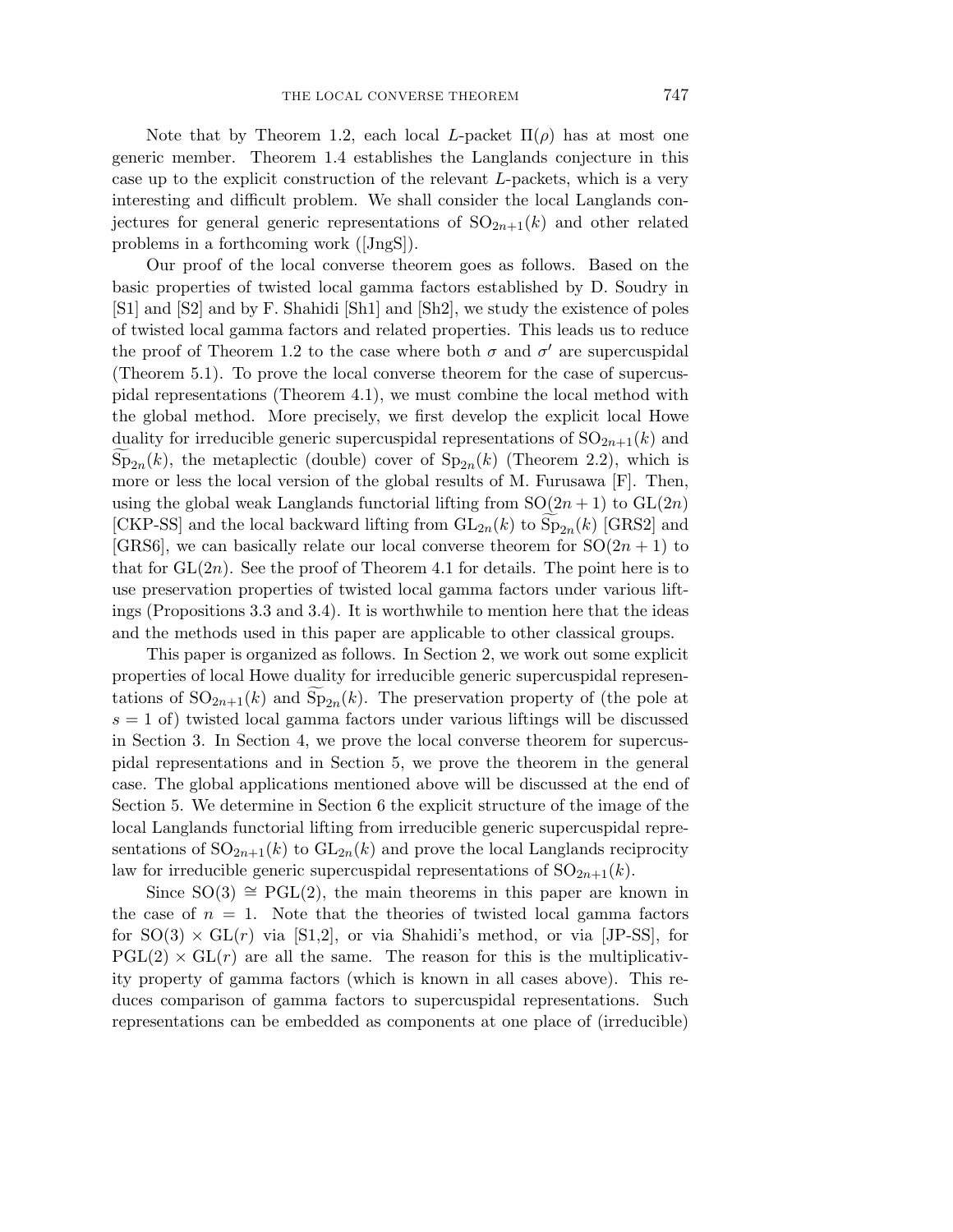automorphic cuspidal representations, unramified at all remaining finite places. Since gamma factors are "globally 1" (this is a restatement of the functional equation for the global L function), we get the identity of the gamma factors for supercuspidal representations. From now on we assume that  $n \geq 2$  (this will be helpful for one technical reason concerning the theta lifting).

Our project on this topic was started when we attended the conference on Automorphic Forms and Representations at Oberwolfach (March 2000) organized by Professors S. Kudla and J. Schwermer. The main results of this paper were obtained when we participated at the Automorphic Forms Semester at Institut Henri Poincar´e (Paris, Spring 2000) organized by Professors H. Carayol, M. Harris, J. Tilouine, and M.-F. Vignéras. This paper was finished when the first named author was a member of the Institute for Advanced Study (Princeton, Fall 2000). We would like to thank all the organizers of the above two research activities and the Institutes for providing a stimulating research environment. We would like to thank D. Ginzburg and S. Rallis for their encouragement during our work on this project. Our discussion with G. Henniart was very important for the proof of Theorem 6.4. We are grateful to him for providing us the proof of Theorem 6.3 [Hn1]. We thank the referee for his careful reading, and for his valuable comments, questions and suggestions.

## **2.** Howe duality for  $SO(2n+1)$  and  $Sp(2n)$

In this section, we prove certain properties of the local Howe duality between  $SO_{2n+1}(k)$  and  $Sp_{2n}(k)$ , applied to irreducible, generic, supercuspidal representations, and then we discuss relevant aspects of the global theta correspondence for irreducible, automorphic, cuspidal representations of  $SO_{2n+1}(\mathbb{A})$ and  $\widetilde{\mathrm{Sp}}_{2n}(\mathbb{A})$ . Here  $\widetilde{\mathrm{Sp}}_{2n}$  denotes the metaplectic (double) cover of  $\mathrm{Sp}_{2n}$  over both the local field  $k$  and the ring of adeles  $A([Mt])$ .

2.1. Local Howe duality. Let *k* be a non-archimedean local field of characteristic zero. Let *V* be a  $(2n+1)$ -dimensional vector space over *k*, equipped with a nondegenerate symmetric form  $(\cdot, \cdot)_V$  of Witt index *n*. Let *W* be a 2*m*-dimensional vector space over *k*, equipped with a nondegenerate symplectic form  $(\cdot, \cdot)_W$ . We fix a basis

$$
\{e_1,\ldots,e_n,e,e_{-n},\ldots,e_{-1}\}
$$

of *V* over *k*, such that  $(e_i, e_j)_V = (e_{-i}, e_{-j})_V = 0$ ,  $(e_i, e_{-j})_V = \delta_{ij}$ , for  $i, j =$  $1, \ldots, n$ , and we may assume that  $(e, e)<sub>V</sub> = 1$ . Thus

$$
V^+ = \mathrm{Span}_k\{e_1, \dots, e_n\}, \quad V^- = \mathrm{Span}_k\{e_{-1}, \dots, e_{-n}\}\
$$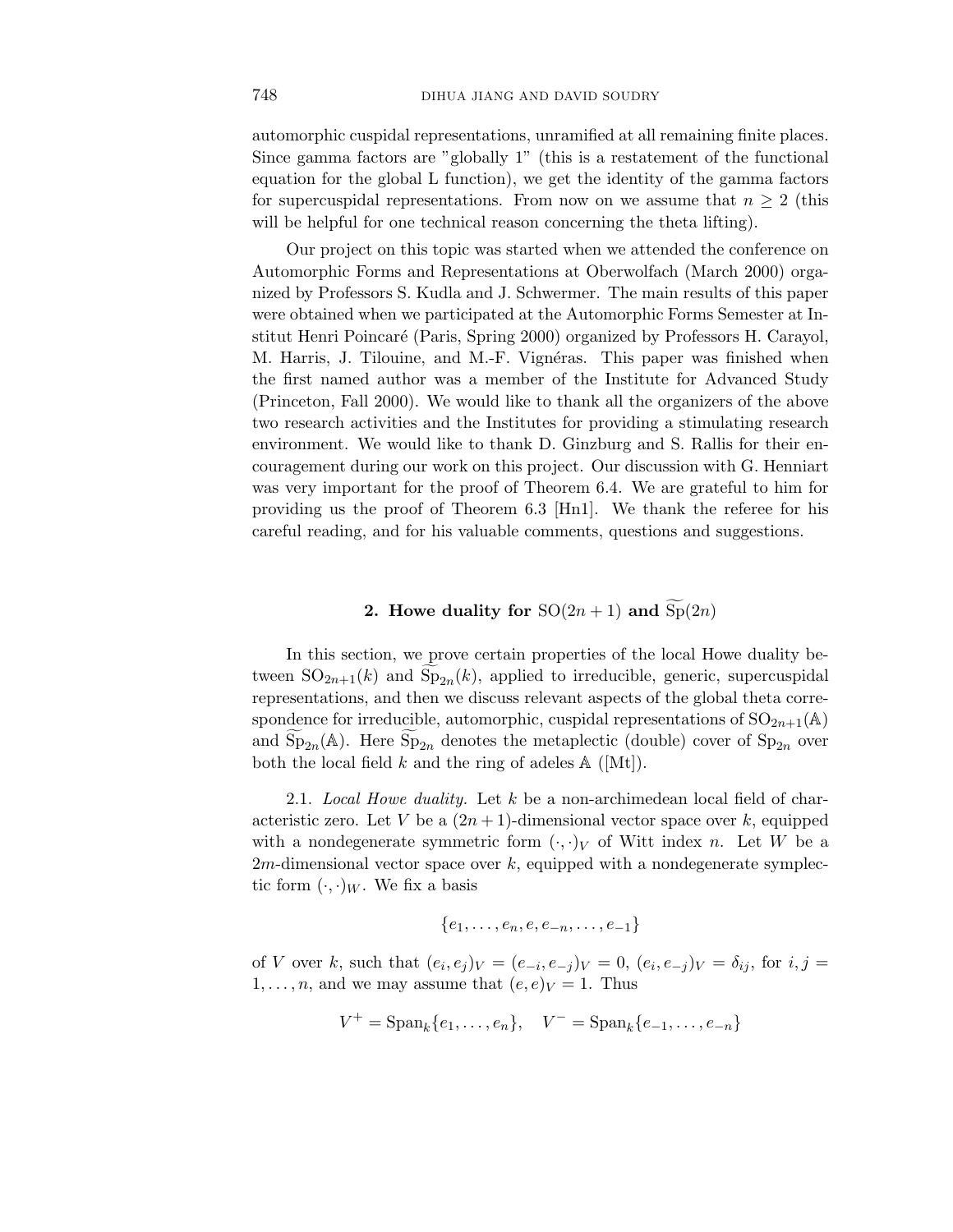are dual maximal totally isotropic subspaces of *V* , and we get a polarization of  $V$ ,

$$
V=V^++ke+V^-\ .
$$

Similarly, we fix a basis

$$
\{f_1,\ldots,f_m,f_{-m},\ldots,f_{-1}\}
$$

of W over k, such that  $(f_i, f_j)_W = (f_{-i}, f_{-i})_W = 0$  and  $(f_i, f_{-i})_W = \delta_{ij}$ , for  $i, j = 1, \ldots, m$ . Thus,

$$
W^{+} = \text{Span}_{k} \{ f_{1}, \dots, f_{m} \} , \qquad W^{-} = \text{Span}_{k} \{ f_{-1}, \dots, f_{-m} \}
$$

are dual maximal isotropic subspaces of *W*, and we get the polarization

$$
W = W^+ + W^-.
$$

Consider the tensor product  $V \otimes W$  of  $V$  and  $W$ . It is a symplectic space of dimension  $2m(2n + 1)$ , equipped with the symplectic form  $($ ,  $)_V \otimes ($ ,  $)_W$ . With the chosen bases, we may identify *V* with  $k^{2n+1}$  (column vectors) and *W* with  $k_{2m}$  (row vectors). Then we have  $O_{2n+1}(k) \cong O(V)$ , acting from the left on *V*, and  $Sp_{2m}(k) \cong Sp(W)$ , acting from the right on *W*. We let  $Sp(V \otimes W) \cong Sp_{2m(2n+1)}(k)$  act from the right on  $V \otimes W$ . Then  $O(V) \times Sp(W)$ is naturally embedded in  $Sp(V \otimes W)$  by means of the following action

$$
(v \otimes w)(g, h) = g^{-1} \cdot v \otimes w \cdot h.
$$

Let  $\psi$  be a nontrivial character of k. The Weil representation  $\omega_{\psi}$  of the metaplectic group  $\text{Sp}_{2m(2n+1)}(k)$  can be realized in the space of Bruhat-Schwartz functions  $\mathcal{S}(V^m)$ , where  $V^m = V \times \cdots \times V$  (*m* copies). We restrict  $\omega_{\psi}$  to the image of the natural embedding of  $O_{2n+1}(k) \times Sp_{2m}(k)$  inside  $Sp_{2m(2n+1)}(k)$ , in order to study the local Howe duality between representations of  $O_{2n+1}(k)$  and  $Sp_{2m}(k)$ .

In the following we identify

(2.1) 
$$
V^m \cong V \otimes W^+ = V \otimes f_1 \oplus \cdots \oplus V \otimes f_m.
$$

We restrict  $\omega_{\psi}$  to the image of the embedding of  $O_{2n+1}(k) \times Sp_{2m}(k)$  inside  $\widetilde{\mathrm{Sp}}_{2m(2n+1)}(k)$ . Here are some formulae. Let  $\varphi \in \mathcal{S}(V^m)$ . Then

$$
\omega_{\psi}(g,1)\varphi(v_1,\ldots,v_m)=\varphi(g^{-1}\cdot v_1,\ldots,g^{-1}\cdot v_m)
$$

for  $g \in O_{2n+1}(k)$  and  $(v_1, \ldots, v_m) \in V^m$ . Next, let  $\widetilde{P}_m = \widetilde{M}_m \widetilde{N}_m$  be the inverse image in  $Sp_{2m}(k)$  of the Siegel parabolic subgroup  $P_m$  of  $Sp_{2m}(k)$ . Thus,

$$
\widetilde{M}_m = \left\{ (\widetilde{m}(a), \varepsilon) : \widetilde{m}(a) = \left( \begin{array}{cc} a & 0 \\ 0 & a^* \end{array} \right) \in \text{Sp}_{2m}(k), a \in \text{GL}_m(k), \varepsilon = \pm 1 \right\}
$$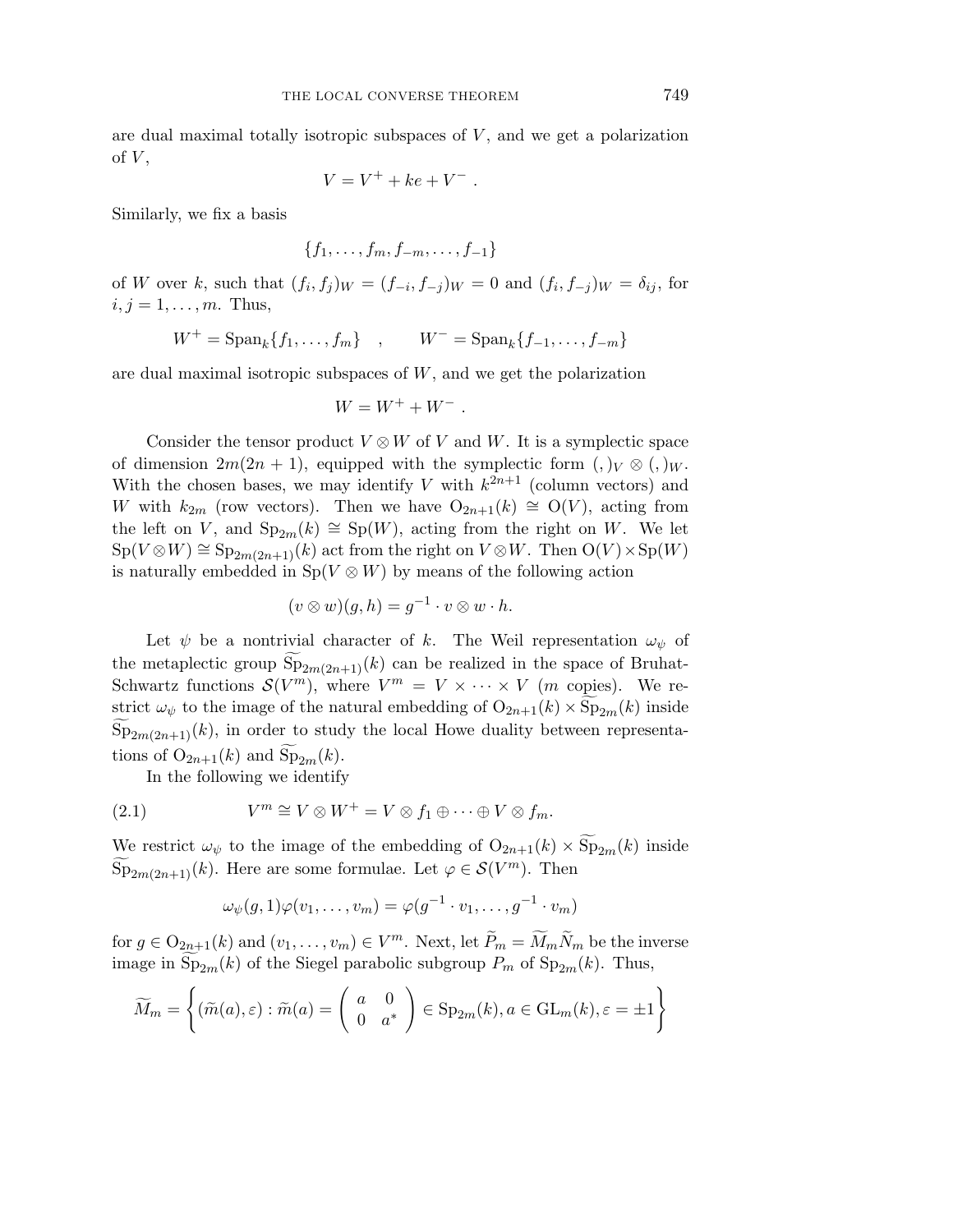which is a semi-direct product of  $GL_m(k)$  and  $\{\pm 1\}$ . Note that  $\widetilde{N}_m$  is the direct product of  $N_m$  and  $\{\pm 1\}$ , since the double cover splits over unipotent subgroups. (See [Mt].) Here

$$
N_m = \left\{ n(X) = \left( \begin{array}{cc} I_m & X \\ 0 & I_m \end{array} \right) \in \mathrm{Sp}_{2m}(k) \right\} .
$$

We will identify  $N_m$  with  $N_m \times \{1\}$ .

From the definition of the Weil (or Oscillator) representation  $\omega_{\psi}$ , we have that for  $(m(a), \varepsilon) \in M_m$ , (2.2)

$$
\omega_{\psi}(1,(\widetilde{m}(a),\varepsilon))\varphi(v_1,\ldots,v_m)=\chi_{\psi}((\det a)^m)|\det a|^{\frac{m}{2}}\varphi((v_1,\ldots,v_m)a)
$$

where  $\chi_{\psi}$  is the character of the two-fold cover of *k* associated to  $\psi$  (through the Weil factor); and for  $n(X) \in N_m$ , (2.3)

$$
\omega_{\psi}(1,n(X))\varphi(v_1,\ldots,v_m)=\psi\left(\frac{1}{2}\mathrm{tr}[\mathrm{Gr}(v_1,\ldots,v_m)Xw_m]\right)\varphi(v_1,\ldots,v_m)
$$

where  $tr(\cdot)$  is the usual trace of a matrix,  $w_m$  is the  $m \times m$  matrix, whose entries are all zero except these along the second diagonal, which are all one, and finally

*,*

(2.4) 
$$
Gr(v_1, \ldots, v_m) = ((v_i, v_j)_V)_{m \times m}
$$

is the Gram matrix. (See (2.9) in [GRS4] for more formulas.)

Let  $\sigma$  be an irreducible admissible representation of  $O_{2n+1}(k)$ , acting on a space  $V_{\sigma}$ . Consider, as in p. 47 of [MVW],

$$
S(\sigma) := \bigcap_{\alpha} \ker(\alpha) ,
$$

where  $\alpha$  runs over all elements of  $\text{Hom}_{\text{O}_{2n+1(k)}}(S, V_{\sigma}), S = S(V^m)$ . Define

$$
(2.5) \tS[\sigma] := S/S(\sigma)
$$

It is clear that  $S[\sigma]$  affords a representation of  $O_{2n+1}(k) \times Sp_{2m}(k)$ . According to page 47 of [MVW],  $S[\sigma]$  has the form

$$
\sigma\otimes \Theta_{\psi}^{n,m}(\sigma)
$$

where  $\Theta_{\psi}^{n,m}(\sigma)$  is a smooth representation of  $\widetilde{\mathrm{Sp}}_{2m}(k)$ . Assume that

$$
\mathrm{Hom}_{\mathrm{O}_{2n+1(k)}}(S, V_{\sigma}) \neq 0.
$$

Then the Howe duality conjecture states that  $\Theta_{\psi}^{n,m}(\sigma)$  has a unique subrepresentation  $\Theta_{\psi}^{n,m}(\sigma)^0$ , such that the quotient representation

(2.6) 
$$
\theta_{\psi}^{n,m}(\sigma) := \Theta_{\psi}^{n,m}(\sigma) \Big/ \Theta_{\psi}^{n,m}(\sigma)^0
$$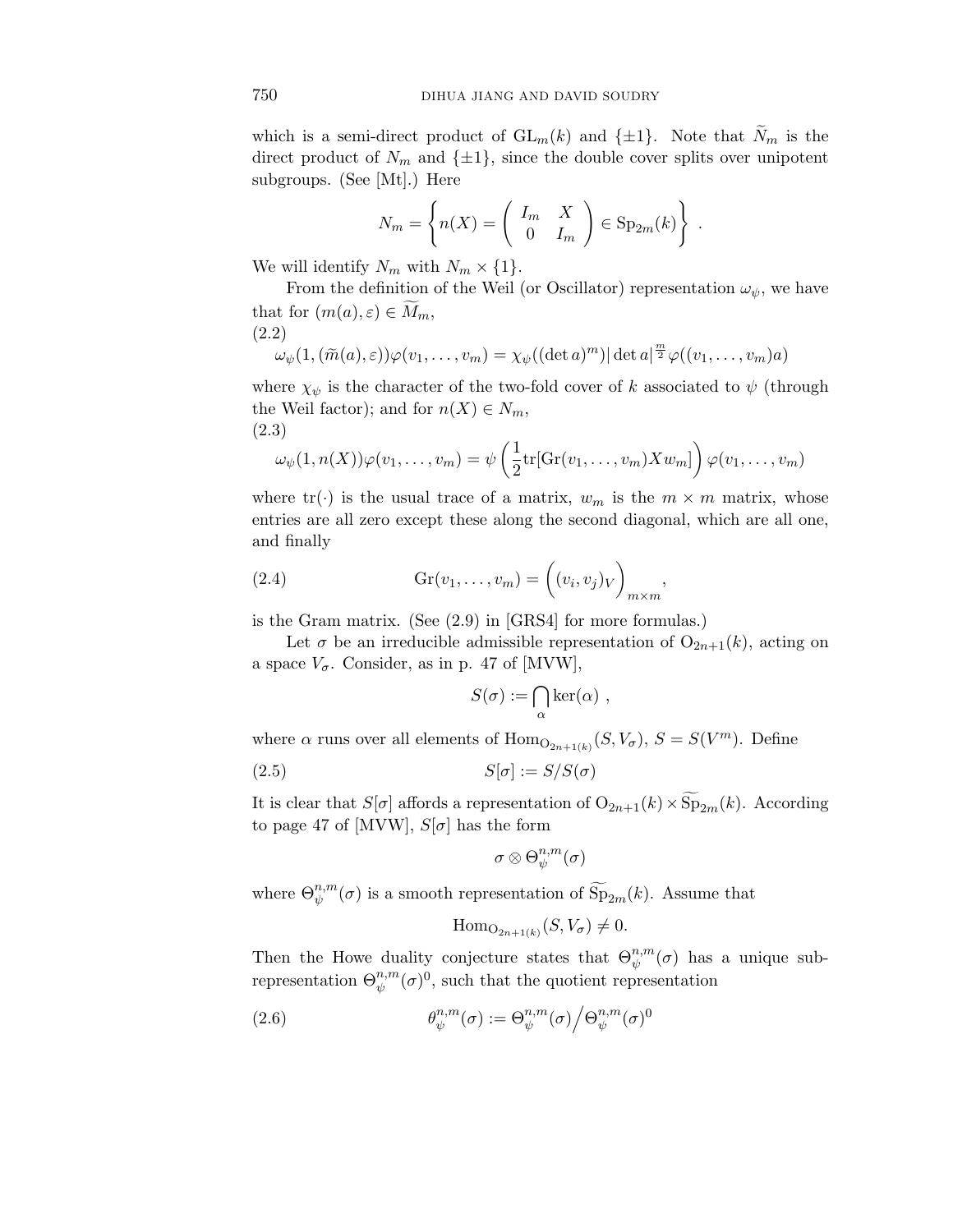is irreducible. The map taking  $\sigma$  to  $\theta_{\psi}^{n,m}(\sigma)$  is called the local  $\psi$ -Howe lift from  $O_{2n+1}(k)$  to  $Sp_{2m}(k)$ . Similarly, in the reverse direction, given an irreducible, admissible representation  $\pi$  of  $Sp_{2m}(k)$ , such that  $Hom_{\widetilde{Sp}_{2m}(k)}(S, V_{\pi}) \neq 0$ , we have the spaces  $S(\pi)$ ,  $S[\pi]$ ,  $\Theta_{m,n}^{\psi}(\pi)$ , such that

$$
S[\pi]\cong \Theta_{m,n}^{\psi}(\pi)\otimes \pi
$$

over  $O_{2n+1}(k) \times Sp_{2m}(k)$ . The Howe duality conjecture states that  $\Theta_{m,n}^{\psi}(\pi)$ has a unique sub-representation  $\Theta_{m,n}^{\psi}(\pi)^0$ , such that the quotient

$$
\theta_{m,n}^{\psi}(\pi):=\Theta_{m,n}^{\psi}(\pi)\Big/\Theta_{m,n}^{\psi}(\pi)^0
$$

is irreducible. We will say in such a case that  $\theta_{m,n}^{\psi}(\pi)$  is the local  $\psi$ -Howe lift of  $\pi$  to  $O_{2n+1}(k)$ .

In general, if  $\sigma$  and  $\pi$  are irreducible admissible representations of  $O_{2n+1}(k)$ and  $\text{Sp}_{2m}(k)$  respectively such that

$$
\mathrm{Hom}_{\mathrm{O}_{2n+1}(k)\times \widetilde{\mathrm{Sp}}_{2m}(k)}(\omega_{\psi}, \sigma\otimes \pi)\neq 0 ,
$$

then we say that  $\pi$  is a local  $\psi$ -Howe lift of  $\sigma$ , and  $\sigma$  is a local  $\psi$ -Howe lift of *π* (without assuming the existence of the local Howe duality conjecture). The local Howe duality conjecture was proved by Waldspurger [W], when the residual characteristic of *k* is odd. In particular, in such a case, if  $\pi$  is a  $\psi$ -local Howe lift of  $\sigma$  (notations as above) then  $\pi = \theta_{\psi}^{n,m}(\sigma)$  and  $\sigma = \theta_{m,n}^{\psi}(\pi)$ . The following theorem of Kudla, concerning local Howe duality for supercuspidal representations is free from the restriction on the residual characteristic.

THEOREM 2.1 ([K1, Th. 2.1] or [MVW, §VI.4, Chap. 3]). Let  $\sigma$  and  $\pi$ be irreducible, supercuspidal representations of  $O_{2n+1}(k)$  and  $Sp_{2m}(k)$  respectively.

(1) There is a positive integer  $m_0 = m_0(\sigma)$ , such that for any inte $ger\ 1 \leq m \lt m_0$ ,  $Hom_{O_{2n+1}(k)}(S, V_{\sigma}) = 0$ , and for any integer  $m \geq m_0$ ,  $(\text{Hom}_{\text{O}_{2n+1}(k)}(S, V_{\sigma}) \neq 0, \text{ and hence}) \Theta_{\psi}^{n,m}(\sigma) \neq 0.$  Moreover, if  $m = m_0$  then  $\Theta_{\psi}^{n,m}(\sigma)$  is irreducible and supercuspidal. In particular,

$$
\Theta_{\psi}^{n,m_0}(\sigma) = \theta_{\psi}^{n,m_0}(\sigma) \ .
$$

If  $m > m_0$ , then  $\Theta_{\psi}^{n,m}(\sigma)$  is of finite length and is not supercuspidal.

Similar results hold for  $\pi$  (denote  $n_0 = n_0(\pi)$ ).

(2) We have,

$$
\theta_\psi^{n_0,m}\left(\theta_{m,n_0}^\psi(\pi)\right)=\pi
$$

and

$$
\theta_{m_0,n}^{\psi}\left(\theta_{\psi}^{n,m_0}(\sigma)\right)=\sigma.
$$

(We use the Weil representation as in Remark 2.3 of [K1].)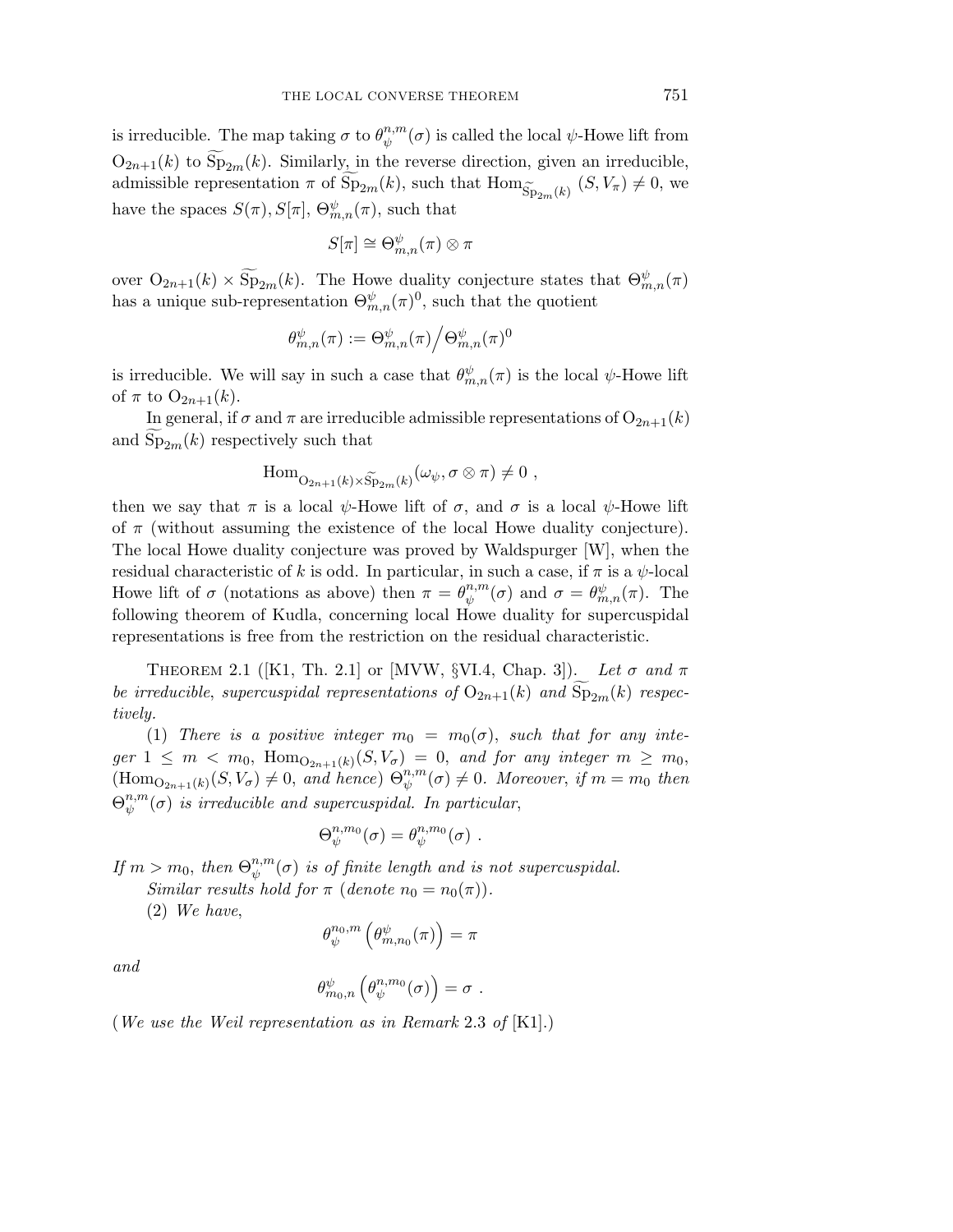*Remark* 2.1. Since  $O_{2n+1}(k) = {\pm I_{2n+1}} \times SO_{2n+1}(k)$ , every irreducible representation of  $O_{2n+1}(k)$  remains irreducible upon restriction to  $SO_{2n+1}(k)$ . Conversely, let  $\beta = -I_{2n+1}$ . Then for every irreducible representation  $\sigma$  of SO<sub>2n+1</sub>(k),  $\sigma = \sigma^{\beta}$ , so that  $\sigma$  extends to an irreducible representation of  $O_{2n+1}(k)$ . It extends in two ways,  $\sigma^+$  and  $\sigma^-$ , to  $O_{2n+1}(k)$ , where  $\sigma^+(\beta) = id_{V_{\sigma}}$ and  $\sigma^{-}(\beta) = -id_{V_{\sigma}}$ . Clearly,

$$
\text{Hom}_{\text{SO}_{2n+1}(k)\times \widetilde{\text{Sp}}_{2m}(k)}(\omega_{\psi}, \sigma \otimes \pi)
$$
\n
$$
= \text{Hom}_{\text{O}_{2n+1}(k)\times \widetilde{\text{Sp}}_{2m}(k)}(\omega_{\psi}, \sigma^{+} \otimes \pi) + \text{Hom}_{\text{O}_{2n+1}(k)\times \widetilde{\text{Sp}}_{2m}(k)}(\omega_{\psi}, \sigma^{-} \otimes \pi).
$$

In cases where the Howe duality conjecture holds (e.g. when *k* has odd residual characteristic) if

$$
\mathrm{Hom}_{\mathrm{SO}_{2n+1}(k)\times \widetilde{\mathrm{Sp}}_{2m}(k)}(\omega_{\psi}, \sigma\otimes \pi)\neq 0,
$$

then exactly one of the spaces

$$
\mathrm{Hom}_{\mathrm{O}_{2n+1}(k)\times \widetilde{\mathrm{Sp}}_{2m}(k)}(\omega_{\psi}, \sigma^{\pm}\otimes \pi)
$$

is nonzero.

Let  $\sigma$  and  $\pi$  be irreducible admissible representations of  $SO_{2n+1}(k)$  and  $Sp_{2m}(k)$  respectively. Assume that

$$
\mathrm{Hom}_{\mathrm{SO}_{2n+1}(k)\times \widetilde{\mathrm{Sp}}_{2m}(k)}(\omega_{\psi}, \sigma\otimes \pi)\neq 0.
$$

Then we say that  $\sigma$  is a local  $\psi$ -Howe lift of  $\pi$ , and that  $\pi$  is a local  $\psi$ -Howe lift of *σ*. There shouldn't be confusion with the similar notion for  $O_{2n+1}(k) \times Sp_{2m}(k)$ . (The groups are different.) Again, if the last condition holds and the Howe duality conjecture is valid, then the local  $\psi$ -Howe lift of  $\pi$  to  $O_{2n+1}(k)$  is one of the representations  $\sigma^{\pm}$ , denote it by  $\sigma^{\varepsilon}$ , and then the local  $\psi$ -Howe lift of  $\sigma^{\varepsilon}$  to  $\text{Sp}_{2m}(k)$  is  $\pi$ . In general, if  $\pi$  is a local  $\psi$ -Howe lift of  $\sigma$ , then we can assert that at least one of the representations  $\sigma^{\pm}$  is a local  $\psi$ -Howe lift of  $\pi$ .

One of our main goals in this section is to show, for irreducible, generic, supercuspidal representations  $\sigma$ ,  $\pi$  of  $SO_{2n+1}(k)$  and  $Sp_{2m}(k)$  respectively, that  $n_0(\pi) = m$  and for exactly one of the representations  $\sigma^{\pm}$ , denote it by  $\sigma^{\varepsilon}$ ,  $m_0(\sigma^{\varepsilon}) = n$ . (In the first case  $\pi$  has to have a Whittaker model compatible with  $\psi$ .)

Let  $U_n$  (resp.  $\tilde{U}_m$ ) be the standard maximal unipotent subgroup of  $SO_{2n+1}(k)$  (resp.  $Sp_{2m}(k)$ ); here  $U_m$  is the image of the embedding of the standard maximal unipotent subgroup of  $Sp_{2m}(k)$  inside  $Sp_{2m}(k)$ . Let  $Z_l$  be the standard maximal unipotent subgroup of  $GL_l(k)$ . Then, since the covering of  $Sp_{2m}(k)$  splits over unipotent subgroups ([Mt]),

$$
U_n = m(Z_n) \cdot V_n, \quad \tilde{U}_m = \tilde{m}(Z_m) N_m \times 1
$$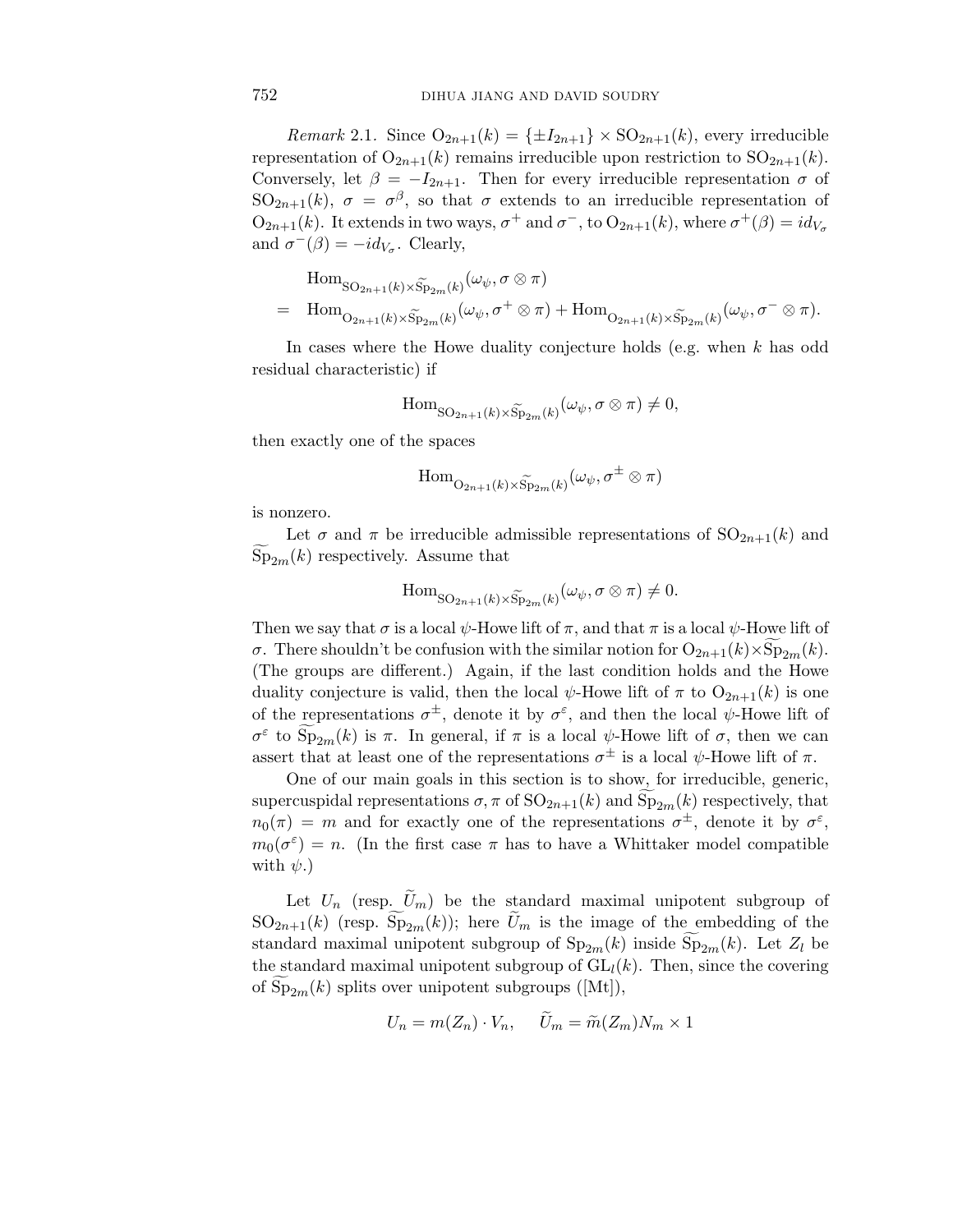where

$$
m(Z_n) = \left\{ m(z) = \begin{pmatrix} z \\ 1 \\ z^* \end{pmatrix} \in SO_{2n+1}(k) : z \in Z_n \right\}
$$

$$
\widetilde{m}(Z_m) = \left\{ \widetilde{m}(z) = \begin{pmatrix} z \\ z^* \end{pmatrix} \in Sp_{2m}(k) : z \in Z_m \right\}
$$

$$
V_n = \left\{ v(y, z) = \begin{pmatrix} I_n & y & z \\ 1 & y' \\ & I_n \end{pmatrix} \in SO_{2n+1}(k) \right\}.
$$

We will identify  $\widetilde{m}(Z_m)N_m$  with  $\widetilde{U}_m$ .

Let  $\psi$  be a nontrivial character of k. Denote by  $\psi_U$  the following nondegenerate character of *U*n:

$$
(2.7) \quad \psi_U(m(z)v(y,e)) := \psi(z_{12} + \dots + z_{n-1,n})\psi(y_n) := \psi_n(z)\psi_U(v(y,e))
$$

where  $m(z)v(y, e) \in m(Z_n) \cdot V_n = U_n$ . For  $\lambda \in k^*$ , denote by  $\psi_{\widetilde{U}, \lambda}$  the nondegenerate character of  $\tilde{U}_m$ , which corresponds to  $\psi$  and  $\lambda$ :

$$
(2.8)
$$

$$
\psi_{\widetilde{U},\lambda}(\widetilde{m}(z)n(X)) := \psi(z_{12} + \dots + z_{m-1,m})\psi\left(\frac{\lambda}{2}X_{m1}\right) := \psi_m(z)\psi_{\widetilde{U},\lambda}(n(X))
$$

where  $\widetilde{m}(z)n(X) \in \widetilde{m}(Z_m)N_m = \widetilde{U}_m$ .

An irreducible admissible representation  $\sigma$  (resp.  $\pi$ ) of SO<sub>2n+1</sub>(*k*) (resp.  $\text{Sp}_{2m}(k)$ ) is called  $\psi_U$ -generic (resp.  $\psi_{\widetilde{U},\lambda}$ -generic) if  $\sigma$  (resp.  $\pi$ ) admits a<br>nonzero  $\psi_{\widetilde{U}}$  (resp.  $\psi_{\widetilde{U}}$ ) Whittaker functional i.e. a nonzero element of nonzero  $\psi_U$  (resp.  $\psi_{\widetilde{U},\lambda}$ ) Whittaker functional, i.e. a nonzero element of  $\text{Hom}_{U_n}(\sigma, \psi_U)$  (resp.  $\text{Hom}_{\widetilde{U}_m}(\pi, \psi_{\widetilde{U},\lambda})$ ). Note that if a representation of  $SO_{2n+1}(k)$  has a Whittaker model with respect to one nondegenerate character, then it has a Whittaker model with respect to any nondegenerate character, since the maximal split torus of  $SO_{2n+1}(k)$  acts transitively on the set of all generic characters of  $U_n$ . This is not necessarily the case for representations of  $Sp_{2m}(k)$ .

PROPOSITION 2.1. Let  $\sigma$  be an irreducible generic representation of SO<sub>2n+1</sub>(k). Let  $1 \leq m < n$  be an integer. Then  $\sigma$  has no nonzero local  $\psi$ -Howe lifts to  $\text{Sp}_{2m}(k)$  (and thus, each of the representations  $\sigma^{\pm}$  has no nonzero local  $\psi$ -Howe lifts to  $Sp_{2m}(k)$ .)

Proof. This is the local version of Proposition 2 in [F]. The proof is the appropriate analog of the proof in  $[F]$ . Let  $m < n$ , and assume that there is an irreducible admissible representation  $\pi_m$  of  $Sp_{2m}(k)$ , acting in a (nontrivial)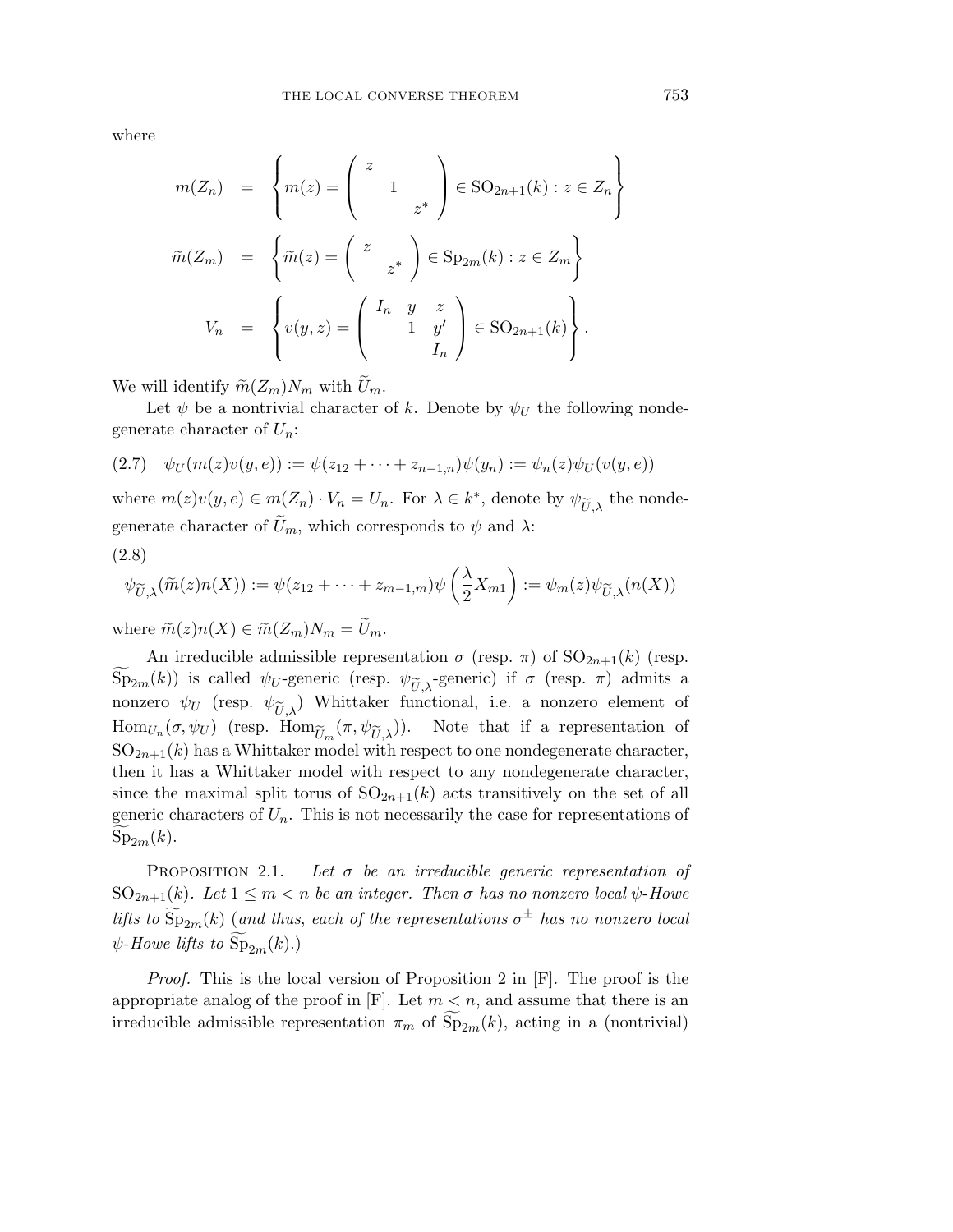space  $V_{\pi_m}$ , which is a local  $\psi$ -Howe lift of  $\sigma$ . This means that there is a nontrivial  $SO_{2n+1}(k)$ -intertwining and  $Sp_{2m}(k)$ -equivariant map

$$
\rho: \mathcal{S}(V^m) \otimes V_{\pi_m^{\vee}} \longrightarrow V_{\sigma}.
$$

Here  $\pi_m^{\vee}$  denotes the representation contragredient to  $\pi_m$  (acting in  $V_{\pi_m^{\vee}}$ .) Let  $\eta_{\psi_U}$  be a (nontrivial)  $\psi_U$ -Whittaker functional on  $V_{\sigma}$ . Consider

$$
b_{\psi_U}:=\eta_{\psi_U}\circ\rho:\mathcal{S}(V^m)\otimes V_{\pi_{m}^{\vee}}\longrightarrow\mathbb{C}
$$

which is a nontrivial bilinear form satisfying

(2.9) 
$$
b_{\psi_U}(\omega_\psi(u,h)\varphi,\pi_m^\vee(h)\xi)=\psi_U(u)b_{\psi_U}(\varphi,\xi)
$$

for  $u \in U_n$ ,  $h \in \text{Sp}_{2m}(k)$ ,  $\varphi \in \mathcal{S}(V^m)$ ,  $\xi \in V_{\pi_m^{\vee}}$ . We will show that, for  $m < n$ , the space of bilinear forms, satisfying the equivariance property (2.9), is zero, and this will be a contradiction. To this end, we pass to a realization of  $\omega_{\psi}$  in a mixed model

$$
\mathcal{S}(W^n \times W^+) \cong \mathcal{S}(V^m)
$$

where  $W^n \times W^+$  is the direct product of the spaces  $W^n$  and  $W^+$  (§II.7, Chapter 2 in [MVW]). More precisely,

$$
[V^+ \otimes W + e \otimes W^-] + [V^- \otimes W + e \otimes W^+]
$$

is a polarization of  $V \otimes W$  (with respect to the symplectic form  $($ ,  $)_V \otimes ($ ,  $)_W$ ). We may realize  $\omega_{\psi}$  in  $S[V^{-} \otimes W + e \otimes W^{+}] \cong S(W^{n} \times W^{+}) \cong S(W^{n}) \otimes S(W^{+}).$ We identify

$$
(y_1, \ldots, y_n) \longleftrightarrow e_{-n} \otimes y_1 + \cdots + e_{-1} \otimes y_n , y_i \in W
$$
  
 $y^+ \longleftrightarrow e \otimes y^+ , y^+ \in W^+ .$ 

We keep denoting the Weil representation by  $\omega_{\psi}$  (in the mixed model as well). Let  $\varphi \in \mathcal{S}(W^n \times W^+)$ , and consider an element  $v(0, z)$  in the center of  $V_n$ . We have, from the definition of the mixed model of the Weil representations  $(SII.7, Chapter 2 in [MVW]),$ 

(2.10) 
$$
(\omega_{\psi}(v(0, z), 1)\varphi)(y_1, \dots, y_n; y^+)
$$

$$
= \psi\left(\frac{1}{2}\text{tr}(\text{Gr}(y_1, \dots, y_n)w_nz)\right)\varphi(y_1, \dots, y_n; y^+)
$$

where  $Gr(y_1,...,y_n) = ((y_i,y_j)_W)_{n \times n}$ . Let  $V_n(0,Z) = \{v(0,z) \in V_n \subset$  $SO_{2n+1}(k)$ . Denote by  $J_{V_n(0,Z)}$  the Jacquet functor along  $V_n(0,Z)$  (with respect to the trivial character. We view  $b_{\psi_U}$  first as a bilinear form on  $J_{V_n(0,Z)}(\mathcal{S}(W^n \times W^+)) \times V_{\pi_m^{\vee}}$ , satisfying (2.9). Let

$$
C_0 = \{(y_1, \dots, y_n; y^+) \in W^n \times W^+ | (y_i, y_j)_W = 0, \forall i, j \le n\}
$$
  

$$
C = W^n \times W^+ \backslash C_0.
$$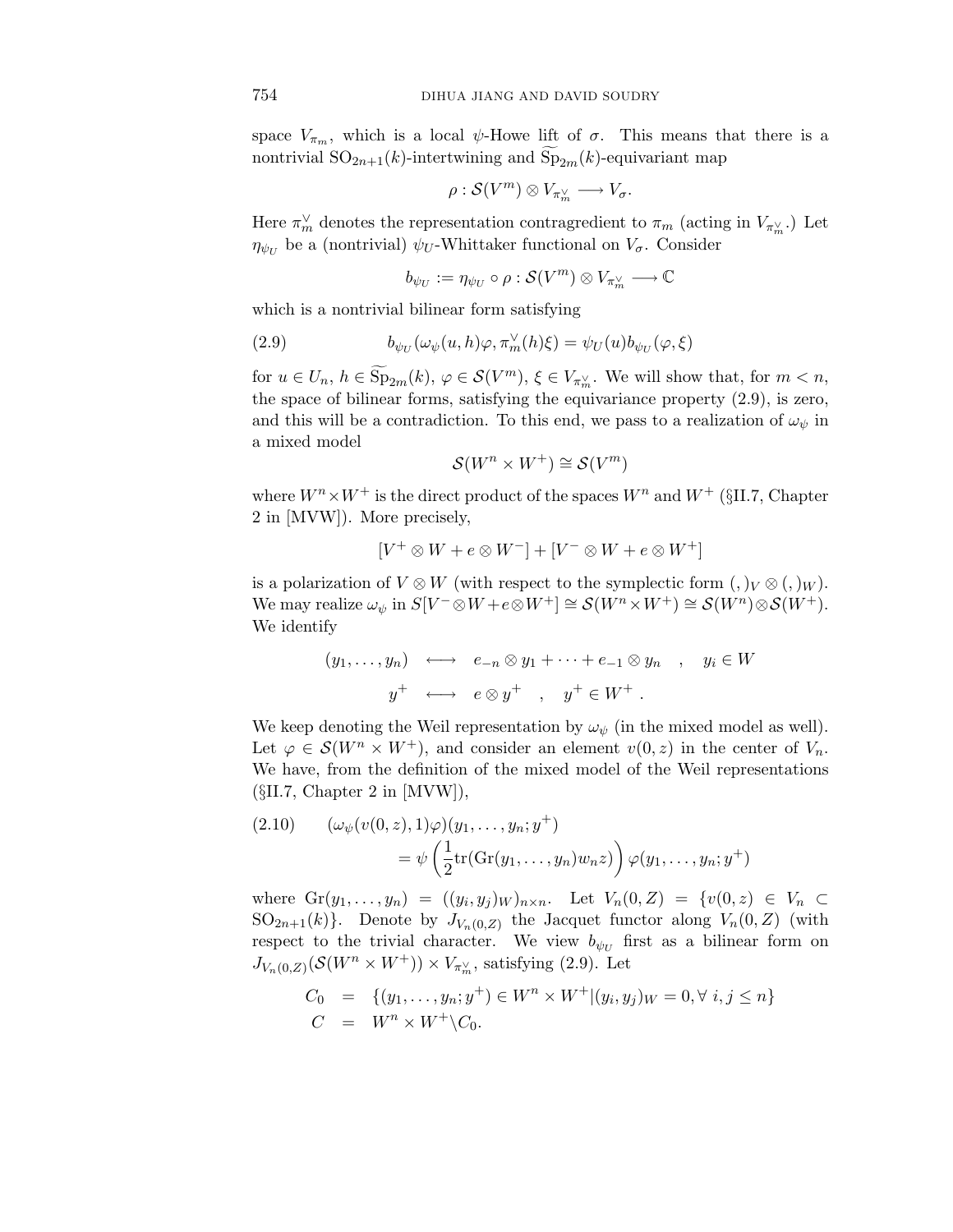It is clear that  $C_0$  is closed in  $W^n \times W^+$ , and as the complement of  $C_0$ , C is open in  $W^n \times W^+$ . We claim that

(2.11) 
$$
J_{V_n(0,Z)}(\mathcal{S}(W^n \times W^+)) \cong \mathcal{S}(C_0).
$$

Indeed, by [BZ], we have an exact sequence

$$
0 \to \mathcal{S}(C) \xrightarrow{i} \mathcal{S}(W^n \times W^+) \xrightarrow{r} \mathcal{S}(C_0) \to 0,
$$

where  $r$  is the restriction to  $C_0$ , and  $i$  is the embedding which takes a function supported in *C*, and extends it by zero to the whole of  $W^n \times W^+$ . Using the exactness of Jacquet functors, we get

$$
0 \to J_{V_n(0,Z)}(\mathcal{S}(C)) \xrightarrow{i^*} J_{V_n(0,Z)}(\mathcal{S}(W^n \times W^+)) \xrightarrow{r^*} J_{V_n(0,Z)}(\mathcal{S}(C_0)) \to 0.
$$

From (2.10), it follows that  $J_{V_n(0,Z)}(\mathcal{S}(C)) = 0$ . Note that for  $(y_1,\ldots,y_n; y^+)$  $\in C$ , the character

$$
v(0, z) \mapsto \psi\left(\frac{1}{2}\mathrm{tr}(\mathrm{Gr}(y_1, \ldots, y_n)w_n z)\right)
$$

is nontrivial, and hence, for  $\varphi \in \mathcal{S}(C)$ , there is a large enough compact subgroup  $\Omega_{\varphi}$  of  $V_n(0,Z)$ , such that

$$
\int_{\Omega_{\varphi}} (\omega_{\psi}(1, v(0, z))\varphi)(y_1, \dots, y_n; y^+) dz
$$
  
= 
$$
\int_{\Omega_{\varphi}} \psi(\frac{1}{2} \text{tr}(\text{Gr}(y_1, \dots, y_n)w_n z))\varphi(y_1, \dots, y_n; y^+) dz
$$
  
= 0

 $(by (2.10))$ . We conclude that

$$
J_{V_n(0,Z)}(\mathcal{S}(W^n \times W^+)) \cong J_{V_n(0,Z)}(\mathcal{S}(C_0)) \cong \mathcal{S}(C_0) .
$$

With  $\mathcal{S}(C_0)$  as a  $U_n \times \text{Sp}_{2m}(k)$ -module, we now view  $b_{\psi_U}$  as a bilinear form on  $J_{m(Z_n),\psi_n}(\mathcal{S}(C_0)) \times V_{\pi_m^{\vee}}$ , satisfying (2.9), where  $J_{m(Z_n),\psi_n}$  denotes the Jacquet  $\text{functor along } m(Z_n), \text{ with respect to the nondegenerate character } \psi_n = \psi_U \Big|$  $\Big|_{m(Z_n)}$ . Note that from the definition of the Weil representations on the mixed model (§II.7, Chapter 2 in [MVW]), the action of

$$
m(z) = \left(\begin{array}{cc} z \\ & 1 \\ & & z^* \end{array}\right) \in m(Z_n) ,
$$

induced by  $\omega_{\psi}$ , in  $\mathcal{S}(C_0)$  is given by

(2.12) 
$$
\omega_{\psi}(m(z), 1)\varphi(y_1, \ldots, y_n; y^+) = \varphi((y_1, \ldots, y_n)w_nzw_n; y^+)
$$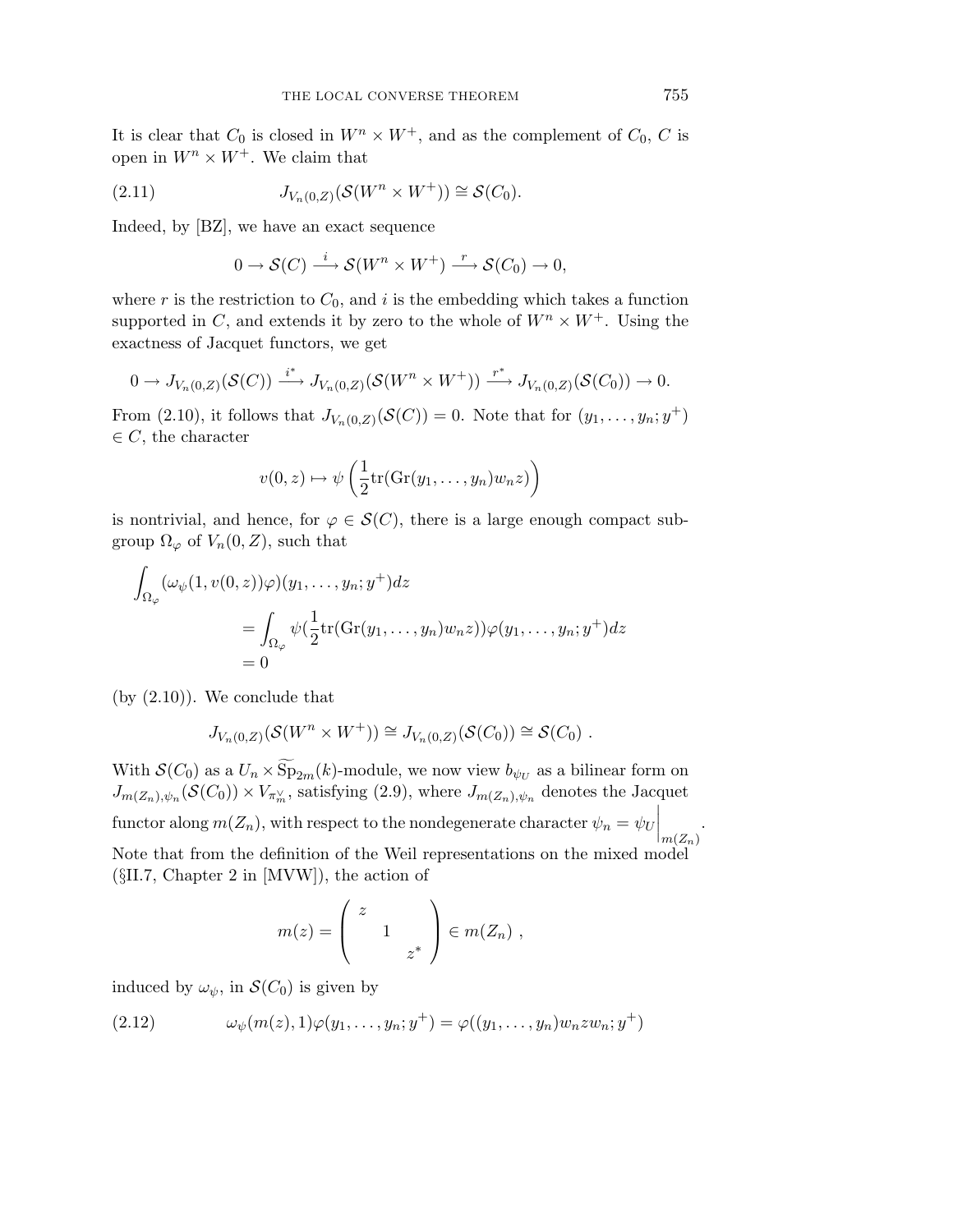where we still use  $\omega_{\psi}$  to denote action on  $\mathcal{S}(C_0)$ . Consider the orbits of the action of  $w_n Z_n w_n$  on  $\{(y_1, \ldots, y_n) \in W^n | \operatorname{Gr}(y_1, \ldots, y_n) = 0\}$ . They have the form

$$
(2.13) \qquad (0\cdots 0x_1 0\cdots 0x_2 0\cdots 0x_{j-1} 0\cdots 0x_j 0\cdots 0) w_n Z_n w_n
$$

where  $\{x_1, \ldots, x_j\}$  are linearly independent, span a totally isotropic subspace of *W*, and the spaces of zeros in (2.13) are of given sizes. Let us write  $C_0 =$  $\bigcup_{0\leq j} C_0(j)$ , where

$$
C_0(j) = \{(y_1, \ldots, y_n; y^+) \in C_0 \mid \dim \text{Span}\{y_1, \ldots, y_n\} \leq j\}.
$$

Note that  $C_0(j) = C_0$ , if  $j \geq n$ . We let  $C_0(-1)$  be the empty set.

By [BZ], we have the exact sequences

(2.14)

$$
0 \to J_{m(Z_n), \psi_n}(\mathcal{S}(C_0 \setminus C_0(j))) \to J_{m(Z_n), \psi_n}(\mathcal{S}(C_0 \setminus C_0(j-1)))
$$
  

$$
\to J_{m(Z_n), \psi_n}(\mathcal{S}(C_0(j) \setminus C_0(j-1))) \to 0
$$

for  $j = 0, 1, \ldots, n$ . We define the following subsets

$$
(2.15) \quad \Omega_{j,e} = \bigcup \left[ (0 \cdots 0 x_1 0 \cdots 0 x_2 0 \cdots 0 x_{j-1} 0 \cdots 0 x_j 0 \cdots 0) w_n Z_n w_n \right] \times W^+ ,
$$

where the union is taken over all the representative sets (as in  $(2.13)$ )  ${x_1, \ldots, x_j}$  which span a *j*-dimensional, totally isotropic subspace of *W*; *e* stands for an injective map from the index set  $\{1,\ldots,j\}$  of  $y_1,\ldots,y_j$  into the whole index set  $\{1,\ldots,n\}$ . Then we have

(2.16) 
$$
C_0(j)\setminus C_0(j-1) = \bigcup_e \Omega_{j,e}.
$$

It is clear that in (2.16), there are  $\binom{n}{j}$  different terms. We order them as:  $e_1, e_2, \ldots, e_{\binom{n}{j}}$ . Since the orbits  $\Omega_{j,e_i}$  have the same dimension, they are both open and closed in  $\bigcup_{i=1}^{n \choose j} \Omega_{j,e_i}$ , and hence, we have (2.17)

$$
J_{m(Z_n),\psi_n}(\mathcal{S}(\cup_{i\geq k}\Omega_{j,e_i}))=J_{m(Z_n),\psi_n}(\mathcal{S}(\cup_{i\geq k+1}\Omega_{j,e_i}))\oplus J_{m(Z_n),\psi_n}(\mathcal{S}(\Omega_{j,e_k})).
$$

Let us now show that, for  $j < n$ , and any k,

(2.18) 
$$
\text{Hom}_{m(Z_n)\times \widetilde{\text{Sp}}_{2m}(k)}\bigg(J_{m(Z_n),\psi_n}\bigg(\mathcal{S}(\Omega_{j,e_k})\bigg) \otimes V_{\pi_m^{\vee}},\mathbb{C}\bigg)=0
$$

where  $m(Z_n)$  acts on  $\mathbb C$  according to  $\psi_n$ . For this, write  $\mathcal{S}(\Omega_{j,e_k}) = \mathcal{S}(\Omega'_{j,e_k}) \otimes$  $\mathcal{S}(W^+)$ , where  $\Omega'_{j,e_k}$  is the first factor of  $\Omega_{j,e_k}$  in (2.15). Denote by  $\omega_{\psi}^j$  the standard Weil representation of  $\widetilde{\text{Sp}}_{2m}(k)$  in  $\mathcal{S}(W^+)$ . Let  $\phi_1 \in \mathcal{S}(\Omega'_{j,e_k})$ , and  $\phi_2 \in \mathcal{S}(W^+)$ . Then the action of  $m(Z_n) \times \widetilde{\text{Sp}}_{2m}(k)$ , induced by  $\omega_{\psi}$ , on  $\mathcal{S}(\Omega'_{j,e_k})\otimes \mathcal{S}(W^+)$  is given by

$$
\omega_{\psi}(m(z),h)(\phi_1 \otimes \phi_2)(y_1,\ldots,y_n; y^+) = \phi_1((y_1\overline{h},\ldots,y_n\overline{h}) \cdot w_nzw_n)(\omega_{\psi}'(h)\phi_2)(y^+)
$$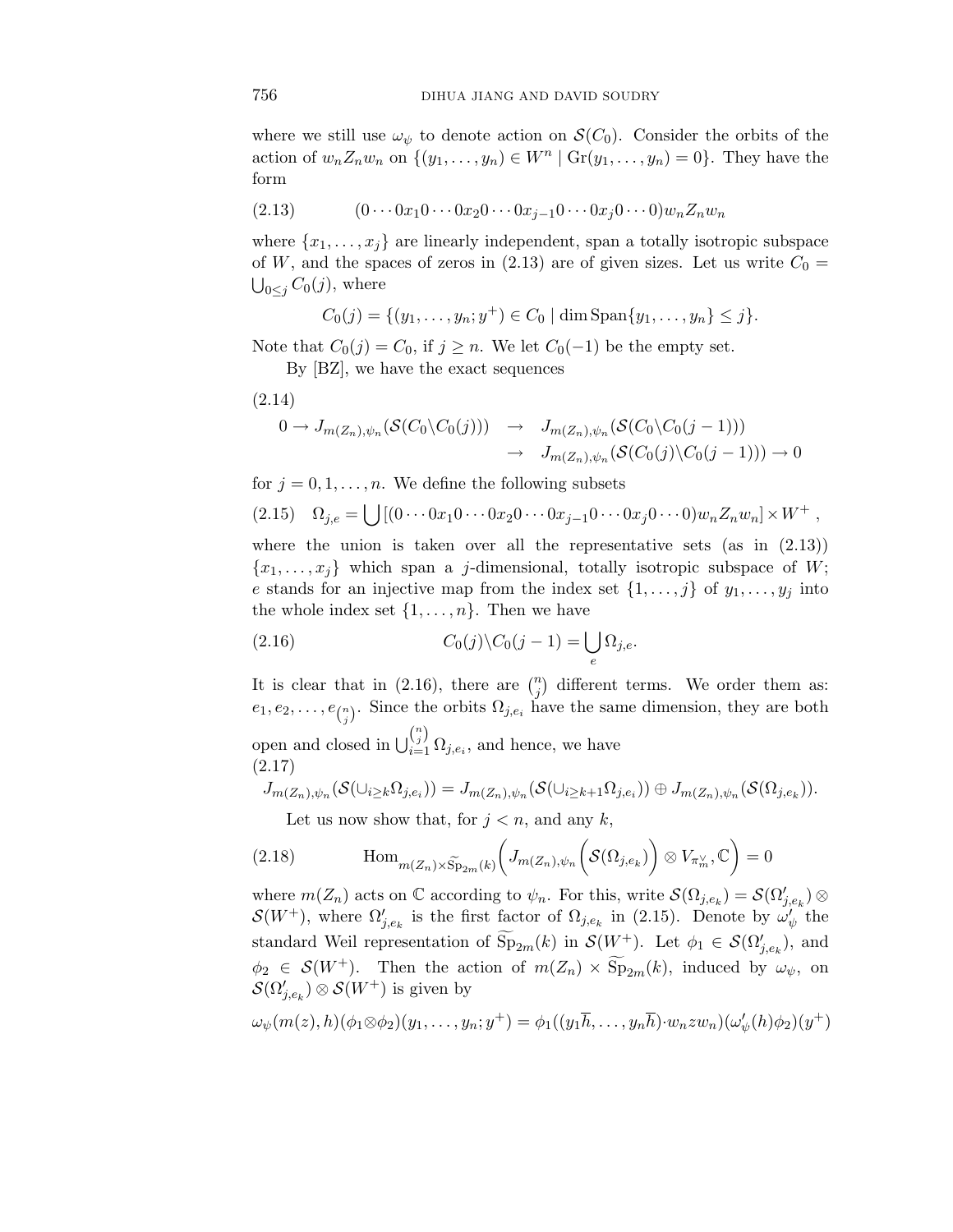where *h* is the projection of  $h \in \text{Sp}_{2m}(k)$  to  $\text{Sp}_{2m}(k)$ . Let  $R_{j,e_k}$  be the stabilizer, in  $[m(Z_n) \times \text{Sp}_{2m}](k)$ , of  $(0 \cdots 0f_{-j}0 \cdots 0f_{-(j-1)}0 \cdots 0f_{-2}0 \cdots 0f_{-1}0 \cdots 0)$ , where the ordering is given by  $e_k$ , and the action is given by

$$
(y_1,\ldots,y_n)\cdot(m(z),\overline{h})=(y_1\overline{h},\ldots,y_n\overline{h})\cdot w_nzw_n.
$$

Then by Witt's theorem, it follows that  $\Omega'_{j,e_k}$  is an  $[m(Z_n) \times Sp_{2m}](k)$ -orbit and hence  $\mathcal{S}(\Omega_{j,e_k}')$  is isomorphic to the compactly induced representation

$$
\mathrm{c-Ind}_{R_{j,e_k}}^{m(Z_n)\times \widetilde{\mathrm{Sp}}_{2m}}(1)
$$

as a representation of  $m(Z_n) \times \text{Sp}_{2m}(k)$ . Thus, the left-hand side of (2.18) is isomorphic to

$$
\mathrm{Hom}_{m(Z_n)\times \widetilde{\mathrm{Sp}}_{2m}(k)}\left(\mathrm{c-Ind}_{R_{j,e_k}}^{m(Z_n)\times \widetilde{\mathrm{Sp}}_{2m}}(1)\otimes \omega'_\psi\otimes \pi_{m}^\vee, \psi_n\right)
$$

which is, by Frobenius reciprocity, isomorphic to

(2.19) 
$$
\text{Hom}_{R_{j,e_k}}\left(\psi_n^{-1}\otimes\omega'_{\psi}\otimes\pi_m^{\vee},1\right).
$$

The space (2.19) is zero for  $j < n$ , since then  $R_{j,e_k}$  contains a subgroup of the form  $L \times 1$ , where  $L \subset m(Z_n)$  contains a simple root subgroup, and hence  $\psi_n|_L \neq 1$ . This proves (2.18). It follows, from (2.9), (2.11), (2.14)–(2.18), that the space of  $b_{\psi_U}$  in (2.9) is isomorphic to

(2.20) 
$$
\text{Hom}_{U_n \times \widetilde{\text{Sp}}_{2m}(k)} \bigg( J_{U, \psi_U}(\mathcal{S}(\Omega_n)) \otimes V_{\pi_m^{\vee}}, \mathbb{C} \bigg) .
$$

This space is zero if  $m < n$ , since then  $\Omega_n$  is clearly empty. This completes the proof of Proposition 2.1.  $\Box$ 

Let us continue the line of argument of the proof for Proposition 2.1 in case  $m = n$ . Now re-denote  $\pi = \pi_n$ . Let *T* be an element of the space (2.20), which we view now as

$$
\mathrm{Hom}_{U_n\times \widetilde{\mathrm{Sp}}_{2n}(k)}(\mathcal{S}(\Omega'_n)\otimes \mathcal{S}(W^+)\otimes V_{\pi^\vee},\mathbb{C})
$$

where  $U_n$  acts on  $\mathbb C$  according to  $\psi_U$ . Thus, we may think of *T* as a trilinear form  $T(\phi_1, \phi_2, \xi)$ . Fixing  $\phi_2 \in \mathcal{S}(W^+)$  and  $\xi \in V_{\pi^{\vee}}$ , we obtain a map

$$
\phi_1 \mapsto T(\phi_1, \phi_2, \xi)
$$

which is a smooth distribution on the  $m(Z_n) \times \text{Sp}_{2n}(k)$  orbit  $\Omega'_n$ , and hence can be written uniquely in the form

(2.21)

$$
T(\phi_1, \phi_2, \xi) = \int_{R \setminus Z_n \times \mathrm{Sp}_{2n}(k)} \phi_1((f_{-n}h, \dots, f_{-1}h)w_nzw_n)\Phi_{\phi_2,\xi}(z,h)d(z,h)
$$

where  $d(z, h)$  is a right  $Z_n \times \mathrm{Sp}_{2n}(k)$ -invariant measure on  $R \backslash Z_n \times \mathrm{Sp}_{2n}(k)$ , and  $\Phi_{\phi_2,\xi}$  is a (right) smooth function on  $Z_n \times \text{Sp}_{2n}(k)$  and is left *R*-invariant.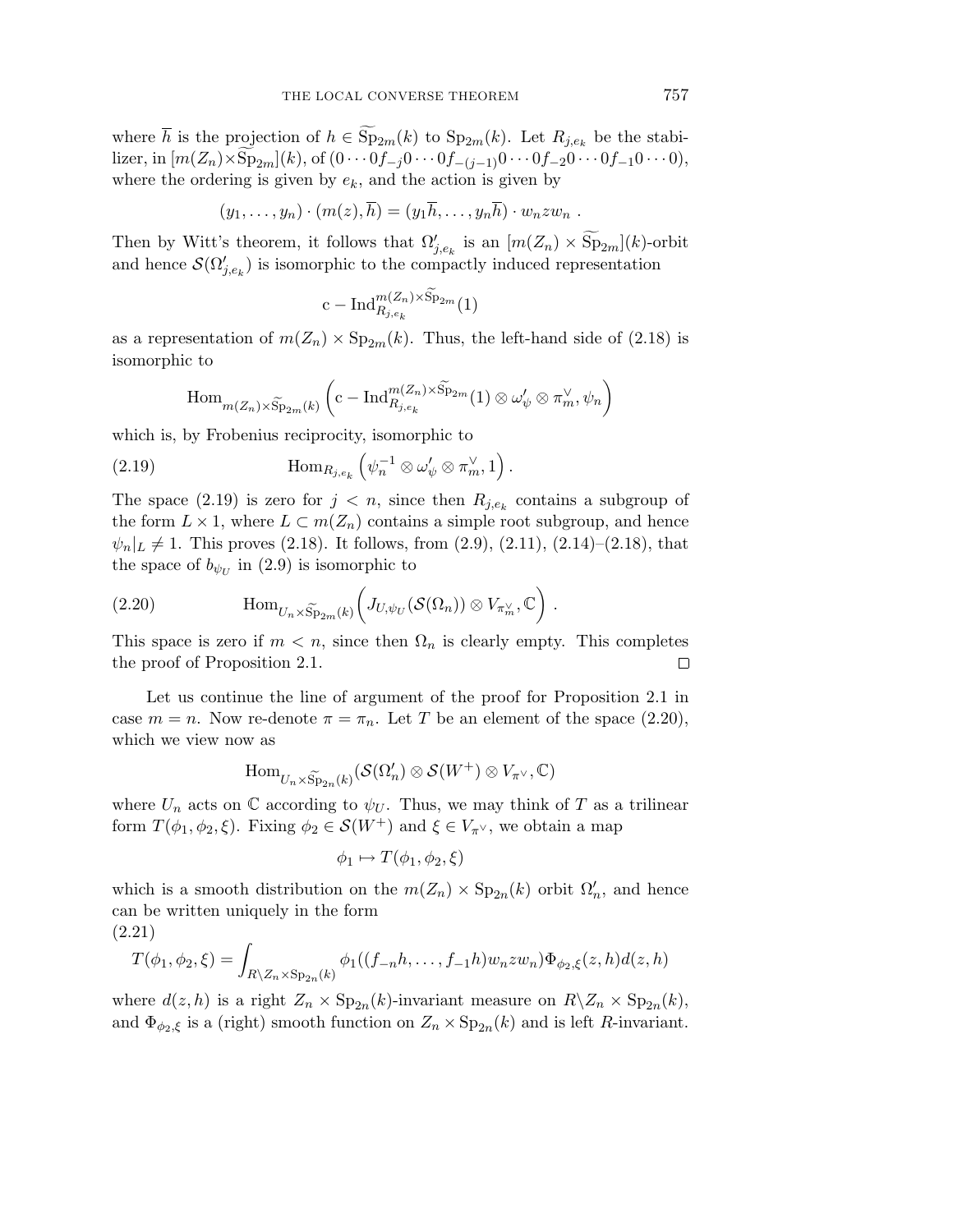Here *R* is the stabilizer  $(R_n)$  in  $Z_n \times \mathrm{Sp}_{2n}(k)$  of  $(f_{-n},...,f_{-1})$  under the action  $(\text{on } \Omega'_n)$ 

$$
(x_1,\ldots,x_n)\cdot(z,h)=(x_1h,\ldots,x_nh)w_nzw_n.
$$

Using the equivariance properties (with respect to  $m(Z_n) \times Sp_{2n}(k)$ ) we find that

(2.22) 
$$
\Phi_{\phi_2,\xi}(z,h) = \psi_n^{-1}(z)\Phi_{\omega'_{\psi}(\widetilde{h})\phi_2,\pi^{\vee}(\widetilde{h})\xi}(1,1)
$$

where *h* is a pre-image in  $Sp_{2n}(k)$  of *h*. Note again that

$$
\phi_1(f_{-n} \cdot h, \dots, f_{-1} \cdot h) w_n z w_n) \omega'_{\psi}(\widetilde{h}) \phi_2(y^+) \n= \omega_{\psi}(m(z), \widetilde{h}) (\phi_1 \otimes \phi_2)(f_{-n}, \dots, f_{-1}; y^+).
$$

Thus, the integrand of  $(2.21)$  is  $(u\sin g (2.22))$ 

$$
\psi_n^{-1}(z)\Phi_{\left[\phi_1(f_{-n}\cdot h,\ldots,f_{-1}\cdot h)w_nzw_n\right)\omega_{\psi}'(\widetilde{h})\phi_2],\pi^\vee(\widetilde{h})\xi}(1,1).
$$

The function in square brackets in the first index of  $\Phi$  is (by the last equality)

$$
y^+ \to \omega_{\psi}(m(z),\tilde{h})(\phi_1 \otimes \phi_2)(f_{-n},\ldots,f_{-1};y^+).
$$

Substituting in (2.21), we get

$$
(2.23) T(\phi_1, \phi_2, \xi)
$$
  
= 
$$
\int_{R \setminus Z_n \times \mathrm{Sp}_{2n}(k)} \psi_n^{-1}(z) \Phi_{\omega_{\psi}(m(z), \widetilde{h})(\phi_1 \otimes \phi_2)(f_{-n}, \dots, f_{-1}; \ast), \pi^{\vee}(\widetilde{h}) \xi} (1, 1) d(z, h).
$$

We have not yet used the property

(2.24) 
$$
T(\omega_{\psi}(1, v_n(t, x))(\phi_1 \otimes \phi_2), \xi) = \psi(t_n)T(\phi_1, \phi_2, \xi).
$$

It follows from the definition of the mixed model of the Weil representations (§II.7, Chapter 2 in [MVW]) that (2.25)

$$
\omega_{\psi}(1,v(t,x))\varphi(f_{-n},\ldots,f_{-1};y^+) = \psi\left(\sum_{i=1}^n t_i(y^+,f_{-i})_W\right)\varphi(f_{-n},\ldots,f_{-1};y^+) .
$$

Using  $(2.22)$ – $(2.25)$ , we conclude that

$$
\psi(t_n)\Phi_{\phi_2,\xi}(z,h) = \Phi_{\psi(\sum_{i=1}^n (zt)_i(*,f_{-i})w)\phi_2(*),\xi}(z,h)
$$

for all  $z \in Z_n$ ,  $h \in \text{Sp}_{2m}(k)$ , and in particular, for  $z = 1$ ,

(2.26) 
$$
\Phi_{\psi(\sum_{i=1}^n t_i(*,f_{-i})_W)\phi_2(*),\xi}(1,1)=\psi(t_n)\Phi_{\phi_2,\xi}(1,1)
$$

Regarding, for fixed  $\xi$ ,  $\phi_2 \mapsto \Phi_{\phi_2,\xi}(1,1)$  as a distribution on  $W^+$ , (2.26) implies that it is supported at  $y^+ = f_n$ . Thus

(2.27) 
$$
\Phi_{\phi,\xi}(1,1) = W(\xi)\phi_2(f_n)
$$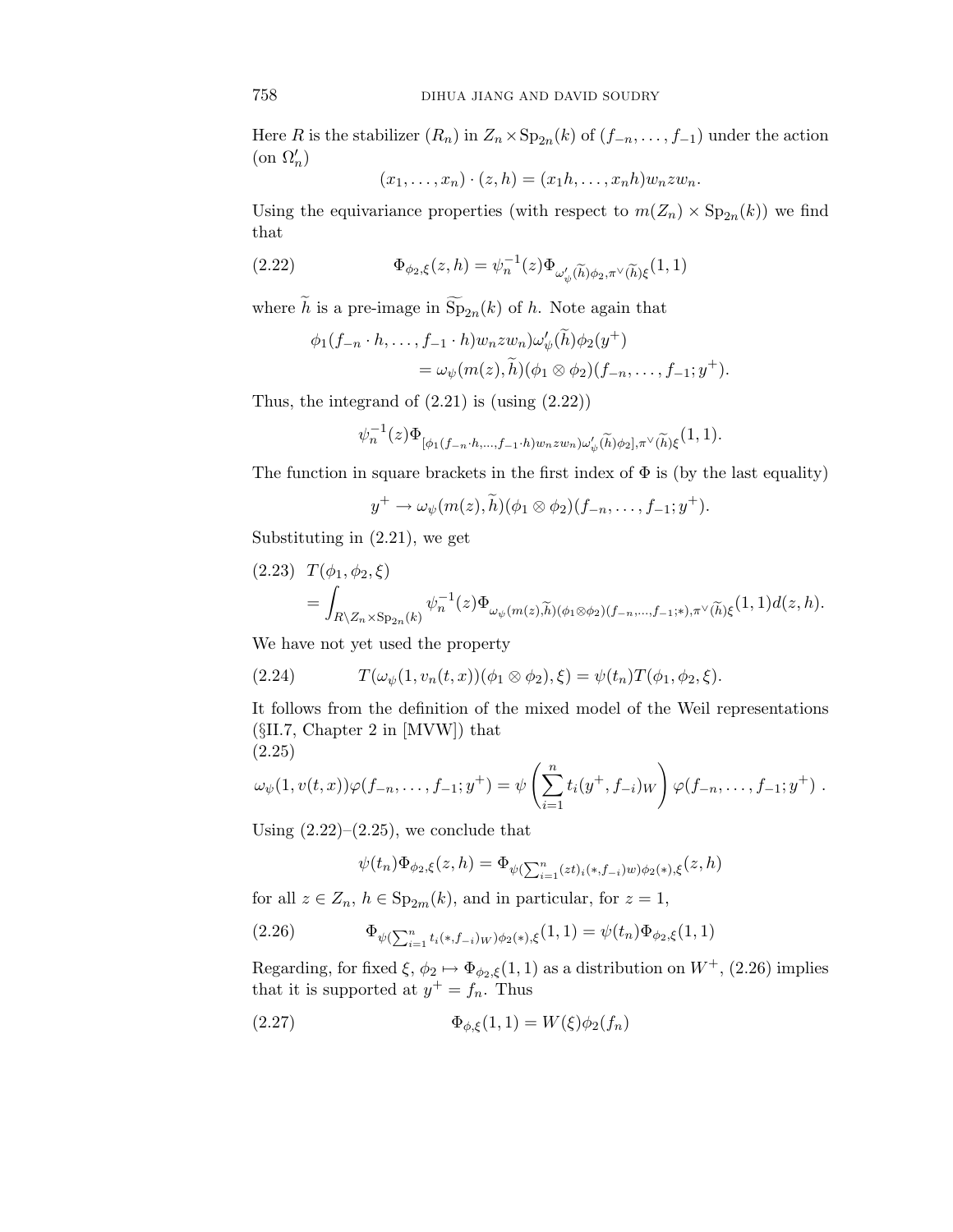for some  $W(\xi) \in \mathbb{C}$ . This implies that the trilinear functional  $T(\phi_1, \phi_2, \xi)$  is in fact given by the following integral

$$
(2.28)
$$

$$
\int_{R\setminus Z_n\times\mathrm{Sp}_{2n}(k)}\omega_{\psi}(m(z),\widetilde{h})(\phi_1\otimes\phi_2)(f_{-n},\ldots,f_{-1};f_n)\psi_n^{-1}(z)W(\pi^{\vee}(\widetilde{h})\xi)d(z,k)
$$

where *h* is any pre-image (in  $Sp_{2n}(k)$ ) of *h*. Finally, note that

$$
R = \left\{ \left( z, \left( \begin{array}{cc} z & x \\ 0 & z^* \end{array} \right) \right) \in Z_n \times \text{Sp}_{2n}(k) \right\}
$$

*.*

Using the left *R*-invariance of  $\Phi_{\phi_2,\xi}(z,h)$ , (2.22) and (2.27) we find that

$$
W\left(\pi^{\vee}\left(\begin{array}{cc}z & x\\0 & z^*\end{array}\right)\xi\right) = \psi_n(z)\psi\left(\frac{1}{2}x_{n1}\right)W(\xi);
$$

i.e., *W* is a (necessarily nontrivial, if *T* is nontrivial)  $\psi_{\tilde{U},1}$ -Whittaker functional on  $V_{\pi} \vee$ . Put

$$
W^{\psi_{\widetilde{U},1}}_{\pi^{\vee}}(\xi)(\widetilde{h})=W(\pi^{\vee}(\widetilde{h})\xi).
$$

This is the corresponding  $\psi_{\tilde{U},1}$ -Whittaker function. Now we can rewrite (2.28), for  $\varphi = \phi_1 \otimes \phi_2$ , as

(2.29) 
$$
\int_{\mu_2 \cdot \widetilde{N}_n \setminus \widetilde{\text{Sp}}_{2n}(k)} \omega_{\psi}(1,\widetilde{h}) \varphi(f_{-n},\ldots,f_{-1};f_n) W_{\pi^{\vee}}^{\psi_{\widetilde{U},1}}(\xi)(\widetilde{h}) d\widetilde{h}.
$$

Here  $\mu_2 = {\pm 1}$  is the kernel of the projection  $\text{Sp}_{2n}(k) \to \text{Sp}_{2n}(k)$ . Note that this is the local version of [F, formula (12)]. Note that the integral (2.29) converges absolutely. Indeed the integrand has compact support. To see this, we may assume that  $\varphi = \phi_1 \otimes \phi_2$ , as before, and due to the Iwasawa decomposition, it is enough to note that  $\phi_1(f_n \cdot za', \ldots, f_1 \cdot za')W_{\pi^{\vee}}^{\psi_{\widetilde{U},1}}(\xi)(a', 1)$ , has compact support, where  $z \in \tilde{m}(Z_n)(k)$ ,  $a = \text{diag}(a_1, \ldots, a_n)$ , and  $a' = \text{diag}(a, a^*)$ . Recall that a Whittaker function, restricted to the diagonal subgroup is "vanishing at infinity", meaning that if  $\max_{1 \leq i \leq n} \{|a_i|\}$  is large, then  $W^{\psi_{\widetilde{U},1}}_{\pi^{\vee}}(\xi)(a', 1)$ vanishes. Clearly  $\phi_1(f_n \cdot za', \ldots, f_1 \cdot za')$  vanishes if  $\max_{1 \leq i \leq n} \{|a_i|^{-1}\}$  is large. We conclude that *a*<sup> $\prime$ </sup> has to lie in a compact set of the diagonal subgroup, and hence also *z* has to lie in a compact set of  $\tilde{m}(Z_n)(k)$ .

Let us summarize what we have shown in case  $m = n$ .

COROLLARY 2.1. (1) Let  $\sigma$  be an irreducible generic representation of  $SO_{2n+1}(k)$ . Assume that  $\pi$  is an irreducible representation of  $Sp_{2n}(k)$ , which is a local  $\psi$ -Howe lift of  $\sigma$ . Then  $\pi$  is  $\psi^{-1}_{\widetilde{r}}$  $\frac{U,1}{U}$ -generic. Moreover, the functional *b*<sub> $\psi_U$ </sub>, viewed as a bilinear form on  $\omega_{\psi} \otimes \pi^{\vee}$ , equals, up to scalars, to (2.29) (with a fixed  $\psi_{\widetilde{U},1}$ -Whittaker model on  $\pi^{\vee}$ ). The  $\psi_{U}$ -Whittaker model of  $\sigma$  is spanned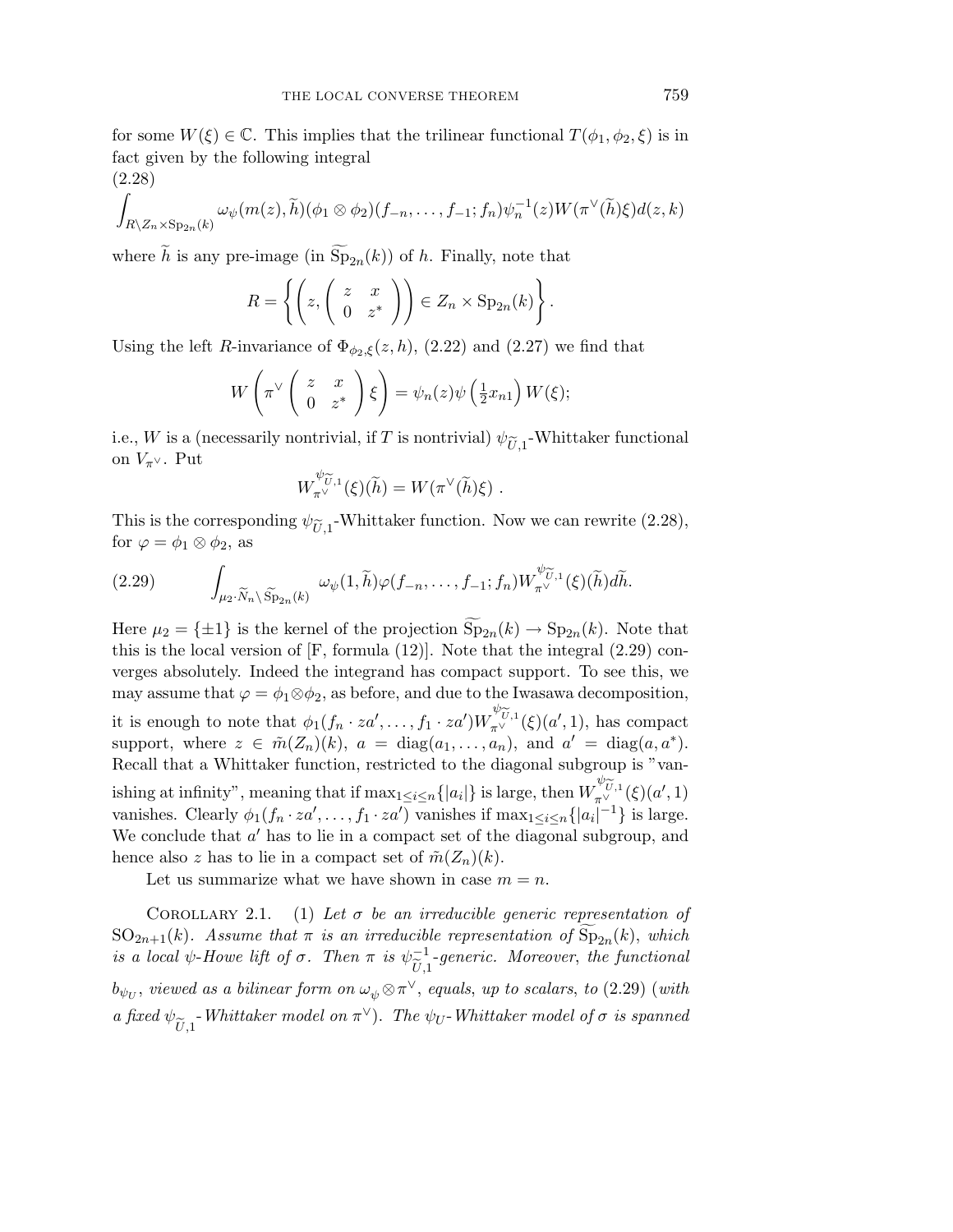by the functions

$$
(2.30) \quad g \mapsto \int_{\mu_2 \cdot \widetilde{N}_n \setminus \widetilde{\mathrm{Sp}}_{2n}(k)} \omega_{\psi}(g,\widetilde{h}) \varphi(f_{-n},\ldots,f_{-1};f_n) W_{\pi^{\vee}}^{\psi_{\widetilde{U},1}}(\xi)(\widetilde{h}) d\widetilde{h}.
$$

(2) Let  $\pi$  be an irreducible, supercuspidal,  $\psi_{\widetilde{r}}^{-1}$  $U, 1$ <br>1: Li -generic representation of  $\text{Sp}_{2n}(k)$ . Then  $\pi$  has a nontrivial local  $\psi$ -Howe lift to  $\text{SO}_{2n+1}(k)$ . Moreover, there is a nontrivial space  $t_{\psi}(\pi)$  of  $\psi$ -Whittaker functions on  $SO_{2n+1}(k)$ , invariant to right translations, such that

(2.31) 
$$
\text{Hom}_{\text{SO}_{2n+1}(k)\widetilde{\text{Sp}}_{2n}(k)}(\omega_{\psi}\otimes \pi^{\vee}, t_{\psi}(\pi))\neq 0
$$

and  $t_{\psi}(\pi)$  is spanned by the functions (2.30).

*Proof.* We have already shown part (1). We now prove part (2). Since  $\pi^{\vee}$ is  $\psi_{\tilde{U},1}$ -generic, we may define the integrals (2.30), which are absolutely convergent (explained just before the statement of Cor. 2.1). It is easily seen that these integrals are not identically zero as  $(\varphi, \xi)$  varies. Let  $t_{\psi}(\pi)$  be the space of functions on  $SO_{2n+1}(k)$ , spanned by the integrals  $(2.30)$ . Note that these are  $\psi_U$ -Whittaker functions on  $SO_{2n+1}(k)$ , and that  $t_{\psi}(\pi)$  affords a smooth representation, by right translations, of  $SO_{2n+1}(k)$ . By construction, we clearly have (2.31). We may, of course, substitute in (2.30) any  $g$  in  $O_{2n+1}(k)$ . Denote by  $t'_{\psi}(\pi)$  the space of functions on  $\mathrm{O}_{2n+1}(k)$  thus obtained; it affords, as before, a smooth representation by right translations of  $O_{2n+1}(k)$ . We have

$$
\operatorname{Hom}_{\mathcal{O}_{2n+1}(k)\widetilde{\operatorname{Sp}}_{2n}(k)}(\omega_{\psi}\otimes\pi^{\vee},t'_{\psi}(\pi))\neq 0.
$$

This implies that

$$
\operatorname{Hom}_{\mathcal{O}_{2n+1}(k)\widetilde{\operatorname{Sp}}_{2n}(k)}(\Theta_{n,n}^{\psi}(\pi)\otimes \pi, t'_{\psi}(\pi)\otimes \pi)\neq 0.
$$

In particular,  $\Theta_{n,n}^{\psi}(\pi) \neq 0$ . Since  $\pi$  is supercuspidal,  $\Theta_{n,n}^{\psi}(\pi)$  is of finite length as a representation of  $O_{2n+1}(k)$  (Theorem 2.1) and hence has an irreducible quotient; call it  $\sigma'$ . We have nontrivial maps

$$
\omega_\psi \longrightarrow S[\pi] = \Theta^\psi_{n,n}(\pi) \otimes \pi \longrightarrow \sigma' \otimes \pi
$$

and hence  $\sigma'$  is a local  $\psi$ -Howe lift of  $\pi$  to  $O_{2n+1}(k)$ . Let  $\sigma$  be the restriction of  $\sigma'$  to  $SO_{2n+1}(k)$ . Then  $\sigma$  is a local  $\psi$ -Howe lift of  $\pi$  to  $SO_{2n+1}(k)$ .  $\Box$ 

To continue, we introduce the notion of a Bessel model of special type for representations of  $SO_{2n+1}(k)$ . Bessel models for representations of orthogonal groups are discussed in general in [GP-SR].

Let  $Q_{n-1} = M_{n-1}V_{n-1}$  be the standard maximal parabolic subgroup of  $SO_{2n+1}(k)$ , with Levi subgroup isomorphic to  $GL_{n-1}(k) \times SO_3(k)$ , and unipo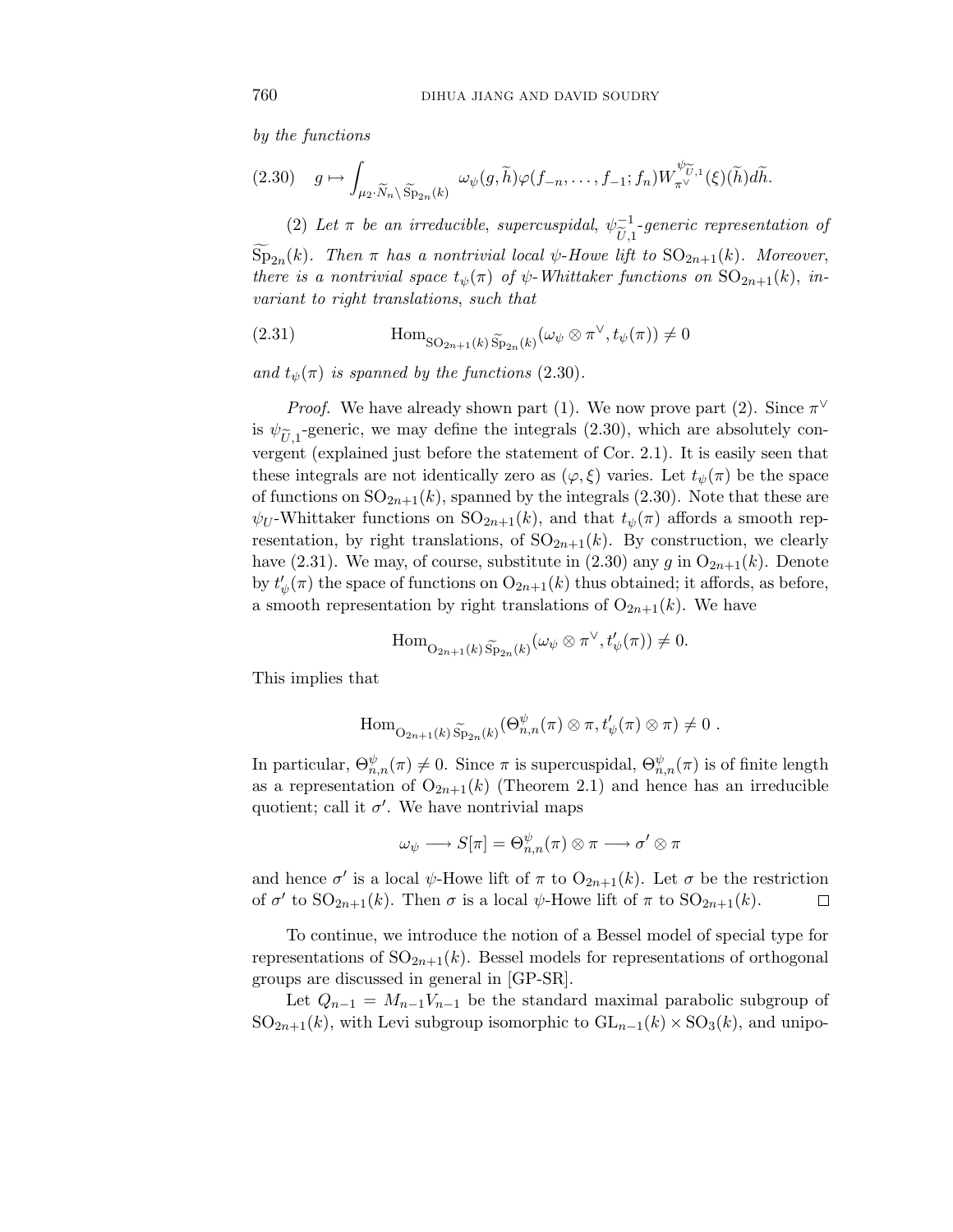tent radical

$$
V_{n-1} = \left\{ v'(y, z) = \begin{pmatrix} I_{n-1} & y & z \\ & I_3 & y' \\ & & I_{n-1} \end{pmatrix} \in SO_{2n+1}(k) \right\}.
$$

Let  $V_3 = \text{Span}_k\{e_n, e, e_{-n}\}.$  We choose, for  $\lambda \in k^*$ , a vector  $e_\lambda \in V_3$ , such that  $(e_{\lambda}, e_{\lambda})_V = \lambda$ . If  $\lambda$  is a square  $\alpha^2$ , we choose  $e_{\alpha^2} = \alpha e$ . Define a character  $\chi_{\lambda}$ of  $V_{n-1}$  by

$$
\chi_{\lambda}(v'(y,z)) = \psi\left((y \cdot e_{\lambda}, e_{-(n-1)})_V\right)
$$

where we view *y* as the linear map which takes  $x_1e_n + x_2e + x_3e_{-n}$  in  $V_3$  to  $\sum_{i=1}^{n-1} (y_{i1}x_1 + y_{i2}x_2 + y_{i3}x_3)e_i$ . It follows that the connected component of the stabilizer of  $\chi_{\lambda}$  in  $M_{n-1}$  is the subgroup

$$
S_{M_{n-1}}(\chi_{\lambda}) = \begin{cases} s(p,d) = \begin{pmatrix} p & \\ & d \\ & p^* \end{pmatrix} \\ \in SO_{2n+1}(k) : p \in P_{n-1}, d \in SO_3(k), d \cdot e_{\lambda} = e_{\lambda} \end{cases},
$$

where 
$$
P_{n-1} = \left\{ \begin{pmatrix} a & b \\ 0 & 1 \end{pmatrix} \in GL_{n-1}(k) \right\}
$$
. Let  

$$
D_{\lambda} := \left\{ s(I_{n-1}, d) \in S_{M_{n-1}}(\lambda) \right\}.
$$

Note that  $D_{\lambda}$  is abelian and

$$
D_1 = \left\{ s \left( I_{n-1}, \begin{pmatrix} a & & \\ & 1 & \\ & & a^{-1} \end{pmatrix} \right) : a \in k^* \right\} .
$$

For  $g \in GL_{n-1}(k)$ , denote  $m'(g) =$  $\sqrt{ }$  $\overline{ }$ *g I*3 *g*∗  $\setminus$  $\Big\}$  ∈ *M*<sub>n−1</sub>. Put  $R_{\lambda} := D_{\lambda} m' (Z_{n-1}) V_{n-1}$ .

Let  $\nu$  be a character of  $D_{\lambda}$ .  $D_{\lambda}$  is isomorphic to the special orthogonal group of the orthocomplement of  $e_{\lambda}$  in  $V_3$ . Define a character of  $R_{\lambda}$  by

$$
b_{(\nu,\psi,\lambda)}(d\cdot m'(z)v'(y,x)) = \nu(d)\psi_{n-1}(z)\chi_{\lambda}(v'(y,x))
$$

for  $d \in D_\lambda$ ,  $z \in Z_{n-1}$ ,  $v'(y, x) \in V_{n-1}$ . We say that an irreducible, admissible representation  $\sigma$  of  $SO_{2n+1}(k)$  has a (nontrivial) *Bessel model of type*  $(R_\lambda, \nu)$ ,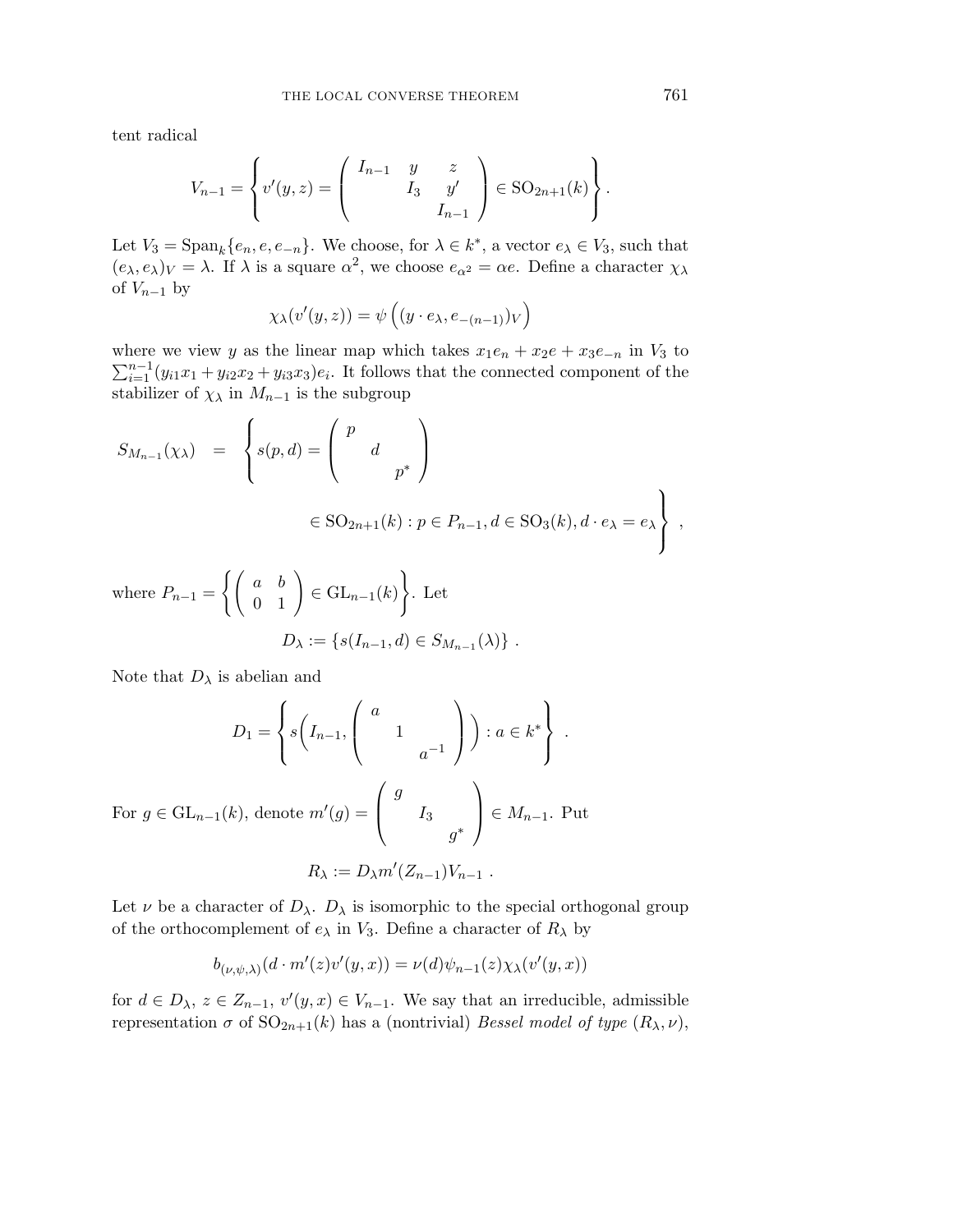$$
\quad\text{if}\quad
$$

$$
\mathrm{Hom}_{R_\lambda}(\sigma, b_{(\nu,\psi,\lambda)}) \neq 0.
$$

If  $\nu = 1$ , we say that the Bessel model (of type  $(R_{\lambda}, 1)$ ) is *special*.

PROPOSITION 2.2. If  $\sigma$  is an irreducible, supercuspidal, generic representation of  $SO_{2n+1}(k)$ , then  $\sigma$  has a nontrivial Bessel model of special type  $(R_1, 1).$ 

*Proof.* Let  $\sigma$  be an irreducible, supercuspidal, generic representation of SO<sub>2n+1</sub>(k), acting in a space  $V_{\sigma}$ . Let  $\eta_{\psi_U}$  be a Whittaker functional on  $V_{\sigma}$ , with respect to  $(U_n, \psi_U)$ , i.e.

$$
\eta_{\psi_U}(\sigma(u)\xi) = \psi_U(u)\eta_{\psi_U}(\xi)
$$

for  $u \in U_n$ ,  $\xi \in V_\sigma$ . For  $\xi \in V_\sigma$ , let  $W_\xi(g) = \eta_{\psi_U}(\sigma(g)\xi)$  be the corresponding Whittaker function. Since  $\sigma$  is supercuspidal,  $W_{\xi}$  is compactly supported modulo  $U_n$  (on the left). Now consider

$$
\beta(\xi) := \int_{k^{n-1} \times k^*} W_{\xi} \left( m \left( \begin{pmatrix} 1 \\ I_{n-1} \end{pmatrix} \begin{pmatrix} I_{n-1} & y \\ t & t \end{pmatrix} \right) \right) dy |t|^{-n+1} d^*t
$$

where for  $a \in GL_n(k)$ ,  $m(a) =$  $\overline{ }$ 1 *a*∗  $\Big\} \in \text{SO}_{2n+1}(k)$ . It follows from

the definition of  $\beta(\xi)$  and the supercuspidality of  $\sigma$  that the integral (which is a Mellin transform) is absolutely convergent, and we can choose *ξ* so that  $\beta(\xi) \neq 0$ . By direct verification, one can check that  $\beta$  is a Bessel functional of special type  $(R_1, 1)$  attached to  $\sigma$ . □

PROPOSITION 2.3. Let  $\sigma$  be an irreducible admissible representation of SO<sub>2n+1</sub>(k). Let  $\pi$  be an irreducible admissible  $\psi_{\widetilde{U},\lambda}$ -generic representation of  $\text{Sp}_{2n}(k)$ , such that  $\pi$  is a local  $\psi$ -Howe lift of  $\sigma$ . Then  $\sigma$  has a nontrivial Bessel model of special type  $(R_{\lambda}, 1)$ .

Proof. The idea of the proof is similar to that of the corresponding global statement (Prop. 1 in [F]). For later needs, we consider a slightly more general situation. Let  $\sigma$  be an irreducible, admissible representation of  $SO_{2r+1}(k)$ , where  $r \leq n$ . Let  $\pi$  be an irreducible, admissible  $\psi_{\widetilde{U},\lambda}$ -generic representations of  $Sp_{2n}(k)$  acting in a space  $V_{\pi}$ . Assume that  $\pi$  is a local  $\psi$ -Howe lift of  $\sigma$ . Then there is a nontrivial  $Sp_{2n}(k)$ -intertwining and  $SO_{2r+1}(k)$ -equivariant map

$$
\rho : \mathcal{S}(V^n) \otimes V_{\sigma^\vee} \longrightarrow V_\pi
$$

 $(V,$  as before, is the vector space, of dimension  $2r + 1$ , over *k*, on which  $SO_{2r+1}(k)$  acts from the left, preserving  $(\cdot, \cdot)_V$ . Also,  $V_{\sigma}$  is a realization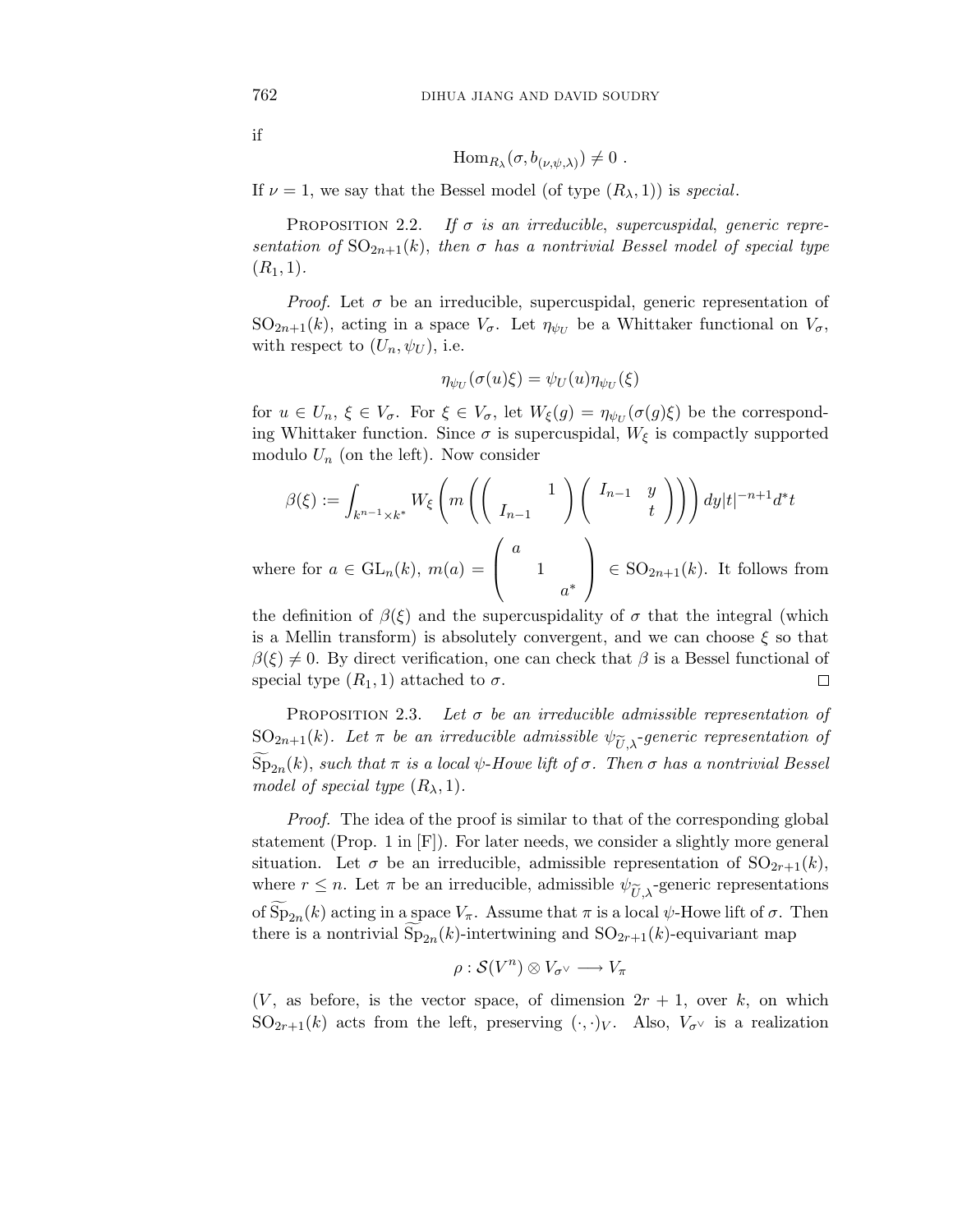of  $\sigma^{\vee}$ .) Let  $\eta_{\psi_{\widetilde{U}}}$  be a (nontrivial) Whittaker functional on  $V_{\pi}$ , with respect to  $(U_n, \psi_{\widetilde{U}})$ . As in the proof of Proposition 2.1, consider the composition  $b_{\psi_{\widetilde{U}}\lambda} = \eta_{\psi_{\widetilde{U}}\lambda} \circ \rho$ . We view  $b_{\psi_{\widetilde{U}}\lambda}$ , as a (nontrivial) bilinear form on  $\mathcal{S}(V^n) \times V_{\sigma^{\vee}}$ satisfying the quasi-invariance property

(2.32) 
$$
b_{\psi_{\widetilde{U},\lambda}}(\omega_{\psi}(g,u)\varphi,\sigma^{\vee}(g)\xi)=\psi_{\widetilde{U},\lambda}(u)b_{\psi_{U,\lambda}}(\varphi,\xi)
$$

for  $u \in \tilde{U}_n$ ,  $g \in SO_{2r+1}(k)$ ,  $\varphi \in \mathcal{S}(V^n)$ ,  $\xi \in V_{\sigma^{\vee}}$ . Let  $J_{N_n,\psi_{\widetilde{U},\lambda}}$  denote the Jacquet functor with respect to  $N_n$  and  $\psi_{\widetilde{\sigma}}$ , ly. Then we may first view  $b_{\omega}$ . Jacquet functor with respect to  $N_n$  and  $\psi_{\widetilde{U},\lambda}|_{N_n}$ . Then we may first view  $b_{\psi_{\widetilde{U},\lambda}}$ as a bilinear form on  $J_{N_n, \psi_{\widetilde{U}, \lambda}} (\mathcal{S}(V^n)) \times V_{\sigma^{\vee}},$  satisfying

(2.33) 
$$
b_{\psi_{\widetilde{U},\lambda}}(\omega_{\psi}(g,(\widetilde{m}(z),1))\varphi,\sigma^{\vee}(g)\xi)=\psi_n(z)b_{\psi_{\widetilde{U},\lambda}}(\varphi,\xi)
$$

for  $z \in Z_n$ . We continue denoting by  $\omega_{\psi}$  the action of  $\widetilde{m}(Z_n) \times SO_{2r+1}(k)$  on  $\varphi$  in  $J_{N_n,\psi_{\widetilde{U},\lambda}}(\mathcal{S}(V^n))$ . Let

$$
V_{\lambda}^{n} = \left\{ (v_1, \ldots, v_n) \in V^n : \text{Gr}(v_1, \ldots, v_n) = \left( \begin{array}{cc} 0_{n-1} & 0 \\ 0 & \lambda \end{array} \right) \right\}
$$

where  $\mathrm{Gr}(v_1,\ldots,v_n) = ((v_1,v_j)_V)_{n\times n}$ . Now,

(2.34) 
$$
J_{N_n,\psi_{\widetilde{U},\lambda}}(\mathcal{S}(V^n)) \cong \mathcal{S}(V^n_{\lambda}).
$$

This follows as in (2.11). We have the exact sequence

$$
0 \to J_{N_n, \psi_{\widetilde{U}, \lambda}}(\mathcal{S}(V^n \backslash V^n_{\lambda})) \xrightarrow{i} J_{N_n, \psi_{\widetilde{U}, \lambda}}(\mathcal{S}(V^n)) \xrightarrow{r} J_{N_n, \psi_{\widetilde{U}, \lambda}}(\mathcal{S}(V^n_{\lambda})) \to 0
$$

where *r* is induced by restriction of functions on  $V^n$  to  $V_\lambda^n$ , and *i* is induced by extending functions on  $V^n\backslash V^n_\lambda$  by zero. By (2.32), we find, as in the proof of Proposition 2.1, that  $J_{N_n,\psi_{\widetilde{U},\lambda}}(\mathcal{S}(V^n\backslash V^n_{\lambda})) = 0$ . This proves (2.34). Note<br>that  $N_n$  acts on  $\mathcal{S}(V^n)$  by  $\psi_{\widetilde{\infty}}$ . Thus, the space of bilinear forms (2.33) is that  $N_n$  acts on  $\mathcal{S}(V_\lambda^n)$  by  $\psi_{\widetilde{U},\lambda}$ . Thus, the space of bilinear forms (2.33) is isomorphic to isomorphic to

(2.35) 
$$
\text{Hom}_{\text{SO}_{2r+1}(k)}\left(J_{\widetilde{m}(Z_n),\psi_n}(\mathcal{S}(V_\lambda^n))\otimes V_{\sigma^\vee},\mathbb{C}\right)
$$

where  $SO_{2r+1}(k)$  acts trivially on  $\mathbb{C}$ . By Witt's theorem, the orbits of  $SO_{2r+1}(k) \times \widetilde{m}(Z_n)$  in  $V_{\lambda}^n$  have the form

$$
(2.36) \qquad \qquad \mathrm{SO}_{2r+1}(k)\cdot (0\cdots 0e_1 0\cdots 0e_2 0\cdots 0e_j 0\cdots 0e_\lambda)Z_n .
$$

Here *j* and the location of  $e_1, \ldots, e_j$  among the zeroes determine the orbit. As in the proof of Proposition 2.1, the orbit  $(2.36)$  contributes zero to  $(2.35)$ , as long as there are zeroes in the representative of (2.36). In particular, the space (2.35) is zero, if  $r < n - 1$ , and hence  $\sigma$  cannot have a (nontrivial)  $\psi$ -Howe lift to  $Sp_{2n}(k)$ , which is  $\psi_{\widetilde{U},\lambda}$ -generic.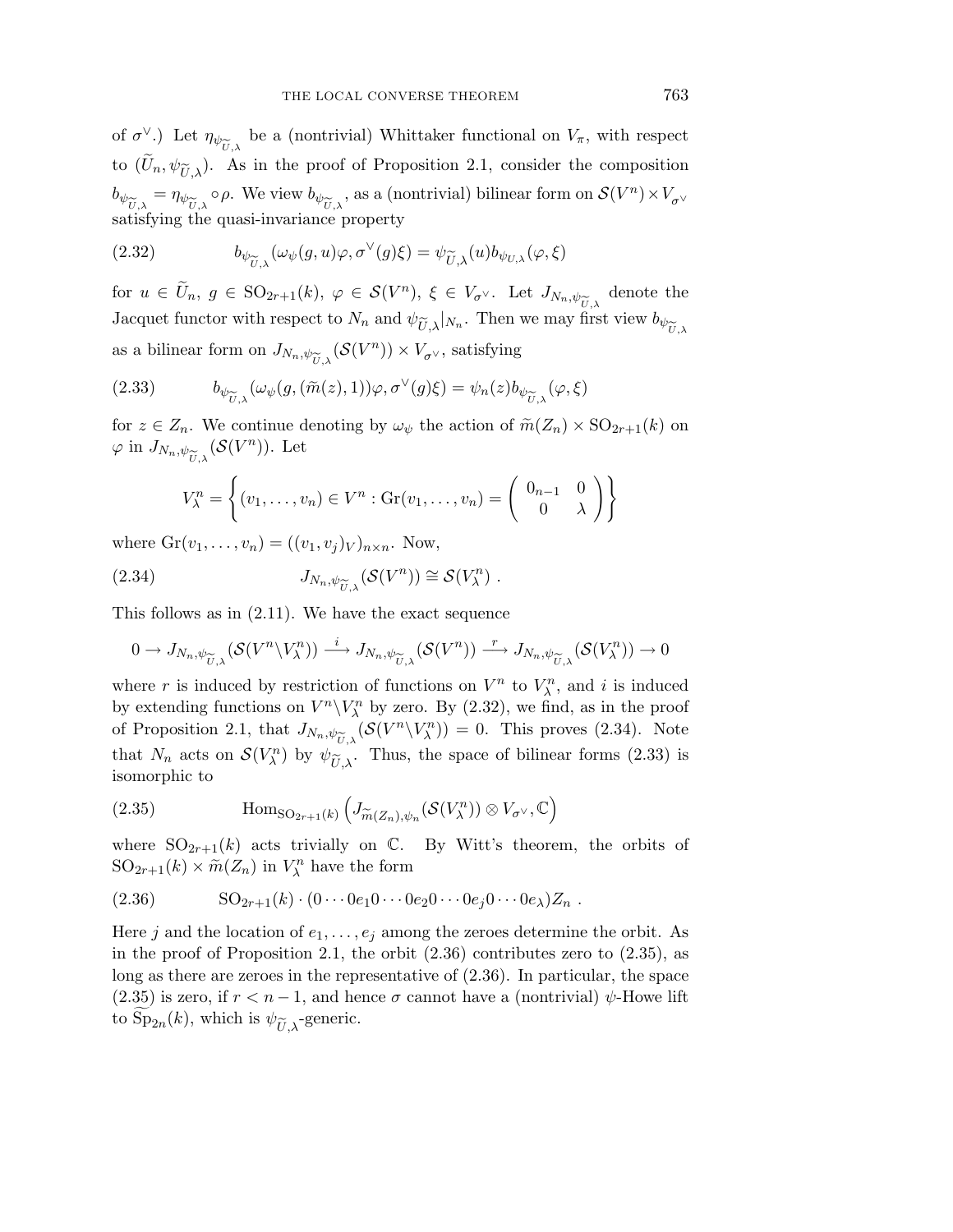We go back to the case of the proposition,  $r = n$ . As we just explained, the space (2.35) is isomorphic to

(2.37) 
$$
\text{Hom}_{\text{SO}_{2n+1}(k)\times \widetilde{m}(Z_n)}(\mathcal{S}(\Omega_n)\otimes V_{\sigma^{\vee}},\mathbb{C})
$$

where  $\widetilde{m}(Z_n)$  acts on  $\mathbb C$  by  $\psi_n$ , and

$$
\Omega_n = \mathrm{SO}_{2n+1}(k)(e_1,e_2,\ldots,e_{n-1},e_\lambda)Z_n.
$$

Note that the space  $\mathcal{S}(\Omega_n)$  is isomorphic to the compactly induced representation

$$
\mathrm{c-Ind}_{R'_\lambda}^{{\rm SO}_{2n+1}(k)\times \widetilde{m}(Z_n)}(1),
$$

where  $R'_{\lambda}$  is the stabilizer in  $SO_{2n+1}(k) \times \tilde{m}(Z_n)$  of  $(e_1, \ldots, e_{n-1}, e_{\lambda})$ , consisting of elements of following type:

(2.38)  
\n
$$
\left\{\left(\begin{pmatrix} \zeta & y & b \\ & d & y' \\ & & \zeta^* \end{pmatrix}, \widetilde{m}\begin{pmatrix} \zeta & x \\ 0 & 1 \end{pmatrix}\right) \in \text{SO}_{2n+1}(k) \times \widetilde{m}(Z_n) \mid \begin{matrix} \zeta \in Z_{n-1}, \ de \lambda = e_{\lambda} \\ y \cdot e_{\lambda} = \sum_{i=1}^{n-1} x_i e_i \end{matrix} \right\}.
$$

Here, we view *d* as an element of  $SO(V_3)$  and *y* as an element of

$$
\operatorname{Hom}_k(V_3, \operatorname{Span}_k\{e_1, \ldots, e_{n-1}\}).
$$

What we proved, so far, is that the space of bilinear forms (2.32) is isomorphic to

$$
\mathrm{Hom}_{\mathrm{SO}_{2n+1}(k)\times \widetilde{m}(Z_n)}\left(\mathrm{c-Ind}_{R'_\lambda}^{\mathrm{SO}_{2n+1}(k)\times \widetilde{m}(Z_n)}(1)\otimes \sigma^\vee, \psi_n\right),\,
$$

which, by Frobenius reciprocity is isomorphic to  $\text{Hom}_{R'_\lambda}(\text{res}_{R'_\lambda}(\psi_n^{-1} \otimes \sigma^{\vee}), 1).$ When we consider  $(2.38)$ , it is easy to see that the last space is isomorphic to

(2.39) 
$$
\text{Hom}_{R_{\lambda}}(\text{res}_{R_{\lambda}}(\sigma), b_{(1,\psi,\lambda)}).
$$

We used the fact that  $\sigma$  is self-dual (see [MVW, p. 91]). This means that  $\sigma$ has a (nontrivial) Bessel model of type  $(R_{\lambda}, 1)$ .  $\Box$ 

Let us continue the line of proof of Proposition 2.3 and consider the case  $r = n - 1$ . We will keep the same notation. Since in this case  $\lambda$  must be a square (so take  $\lambda = 1$ ), the space (2.35) (with  $r = n - 1$ ) is isomorphic to

$$
\mathrm{Hom}_{\mathrm{SO}_{2n-1}(k)\times \widetilde{m}(Zn)}(\mathcal{S}(\Omega'_n)\otimes V_{\sigma^{\vee}},\mathbb{C}_{\psi_n)})
$$

where

$$
\Omega'_n = SO_{2n-1}(k)(e_1, e_2, \ldots, e_{n-1}, e)Z_n.
$$

Again the space  $\mathcal{S}(\Omega'_n)$  can written as a compactly induced representation

$$
c-\operatorname{Ind}_{S_1}^{\mathrm{SO}_{2n-1}(k)\times m(Z_n)}(1),
$$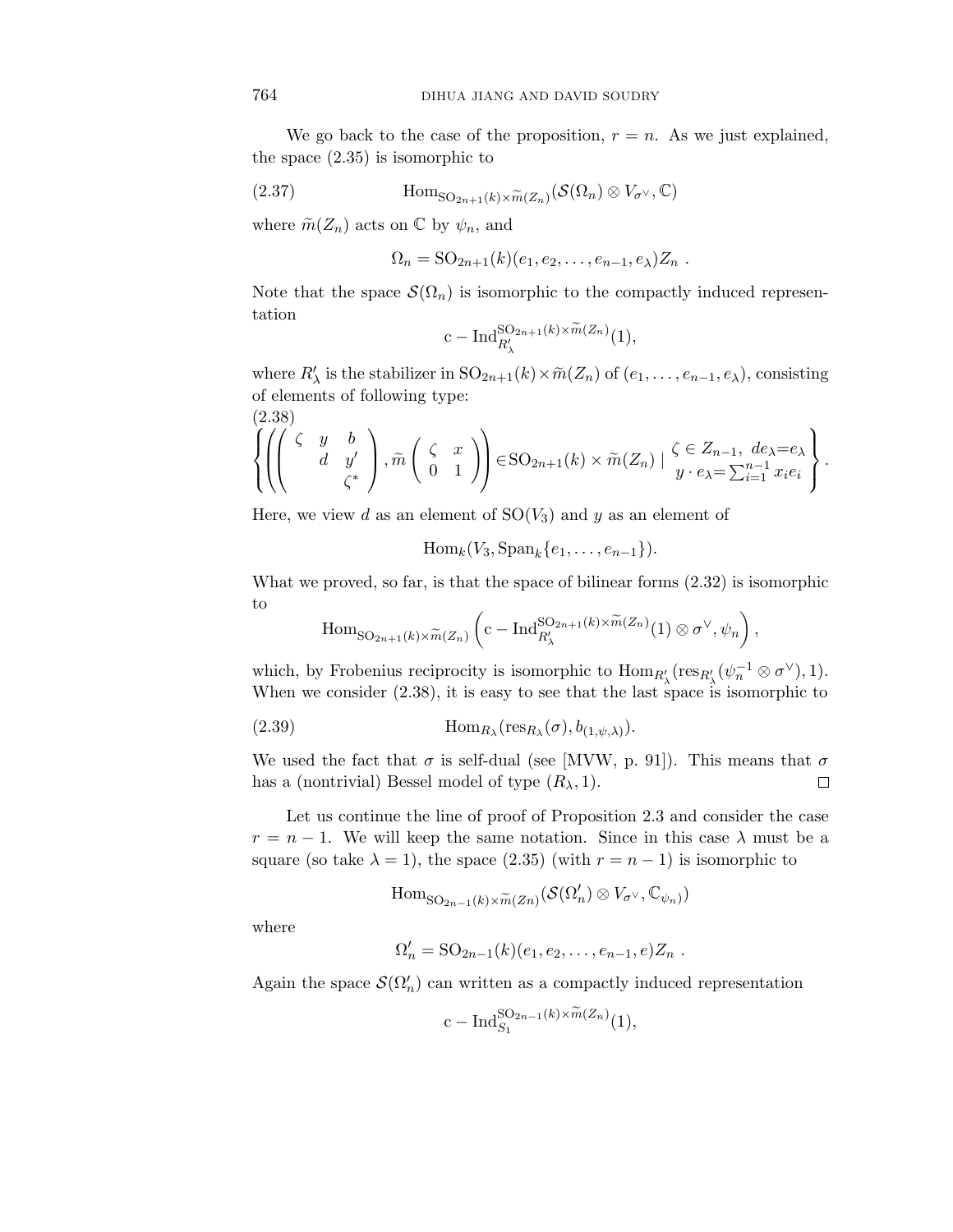where

$$
S_1 = \left\{ \begin{pmatrix} \zeta & y & b \\ 1 & y' & \zeta^* \end{pmatrix}, \widetilde{m} \begin{pmatrix} \zeta & y \\ 0 & 1 \end{pmatrix} \in SO_{2n-1}(k) \times \widetilde{m}(Z_n) \right\}.
$$

Thus, the space of bilinear forms (2.32) is isomorphic to

$$
\mathrm{Hom}_{\mathrm{SO}_{2n-1}(k)\times \widetilde{m}(Zn)}\bigg(\mathrm{c-Ind}_{S_1}^{\mathrm{SO}_{2n-1}(k)\times \widetilde{m}(Z_n)}(1)\otimes \sigma^{\vee}, \psi_n\bigg),\,
$$

which is, by Frobenius reciprocity, isomorphic to

 $(\text{2.40})$   $\text{Hom}_{S_1}(\text{res}_{S_1}(\psi_n^{-1} \otimes \sigma^{\vee}), 1) \cong \text{Hom}_{U'}(\sigma^{\vee}, \psi_{U'}) \cong \text{Hom}_{U'}(\sigma, \psi_{U'}).$ 

Here  $U'$  is the standard maximal unipotent subgroup of  $SO_{2n-1}(k)$  and  $\psi_{U'}$ is its standard nondegenerate character defined by  $\psi$ . Since the last space is nontrivial, we conclude that  $\sigma$  is generic.

As in the proof of Proposition 2.1, where we obtained (2.29), we may view  $b_{\psi_{\widetilde{U},\lambda}}(\varphi,\xi)$ , satisfying (2.32), as a distribution on  $V^n$ , for fixed  $\xi$ ; then the content of the proof of the isomorphism of the space (2.32) with (2.39) is that  $b_{\psi_{\widetilde{U}}}, (\varphi, \xi)$  has the form, for  $r = n$ ,

$$
(2.41) \t b_{\psi_{\widetilde{U},\lambda}}(\varphi,\xi) = \int_{S_{\lambda} \setminus \mathrm{SO}_{2n+1}(k)} \omega_{\psi}(g,1)\varphi(e_1,e_2,\ldots,e_{n-1},e_{\lambda})\beta(\xi)(g)dg
$$

where  $\beta$  is a nonzero Bessel functional on  $V_{\sigma}$ , of type  $(R_{\lambda,1})$ , and  $S_{\lambda}$  is the stabilizer in  $SO_{2n+1}(k)$  of  $(e_1, \ldots, e_{n-1}, e_\lambda)$ . Similarly, in case  $r = n-1, \lambda = 1$ , the content of the isomorphism of the space  $(2.32)$  and the space  $(2.40)$ ) is that  $b_{\psi_{\widetilde{U},1}}(\varphi,\xi)$  has the form

$$
(2.42) \qquad b_{\psi_{\widetilde{U},1}}(\varphi,\xi) = \int_{C' \backslash \mathrm{SO}_{2n-1}(k)} \omega_{\psi}(g,1)\varphi(e_1,e_2,\ldots,e_{n-1},e)W(\sigma(g)\xi)dg
$$

where *W* is a  $\psi_{U'}$ -Whittaker functional on  $V_{\sigma}$ , and  $C'$  is the stabilizer in SO<sub>2n−1</sub>(*k*) of ( $e_1, \ldots, e_{n-1}, e$ ).

Note that the integrals in (2.41) and (2.42) converge absolutely. This is shown as for the integral in (2.29). For example, let us sketch the convergence of (2.41) in case  $\lambda = 1$ . By the Iwasawa decomposition, it is enough to show that the integration along  $S_1 \backslash B$  is carried in a compact support, where *B* denotes the Borel subgroup of  $SO_{2n+1}(k)$ . Thus it is enough to show that the following function has compact support

$$
\varphi\left(z^{-1}a^{-1}e_1, \dots, z^{-1}a^{-1}e_{n-1}, e + \sum_{i=1}^n x_i e_i\right) \beta(\xi)(\text{diag}(a, u(x_n), a^*))
$$

where  $a = diag(a_1, \ldots, a_{n-1}), z \in Z_{n-1}$ , and

$$
u(x_n) = \begin{pmatrix} 1 & -x_n & -1/2x_n^2 \\ 1 & x_n & 1 \end{pmatrix}.
$$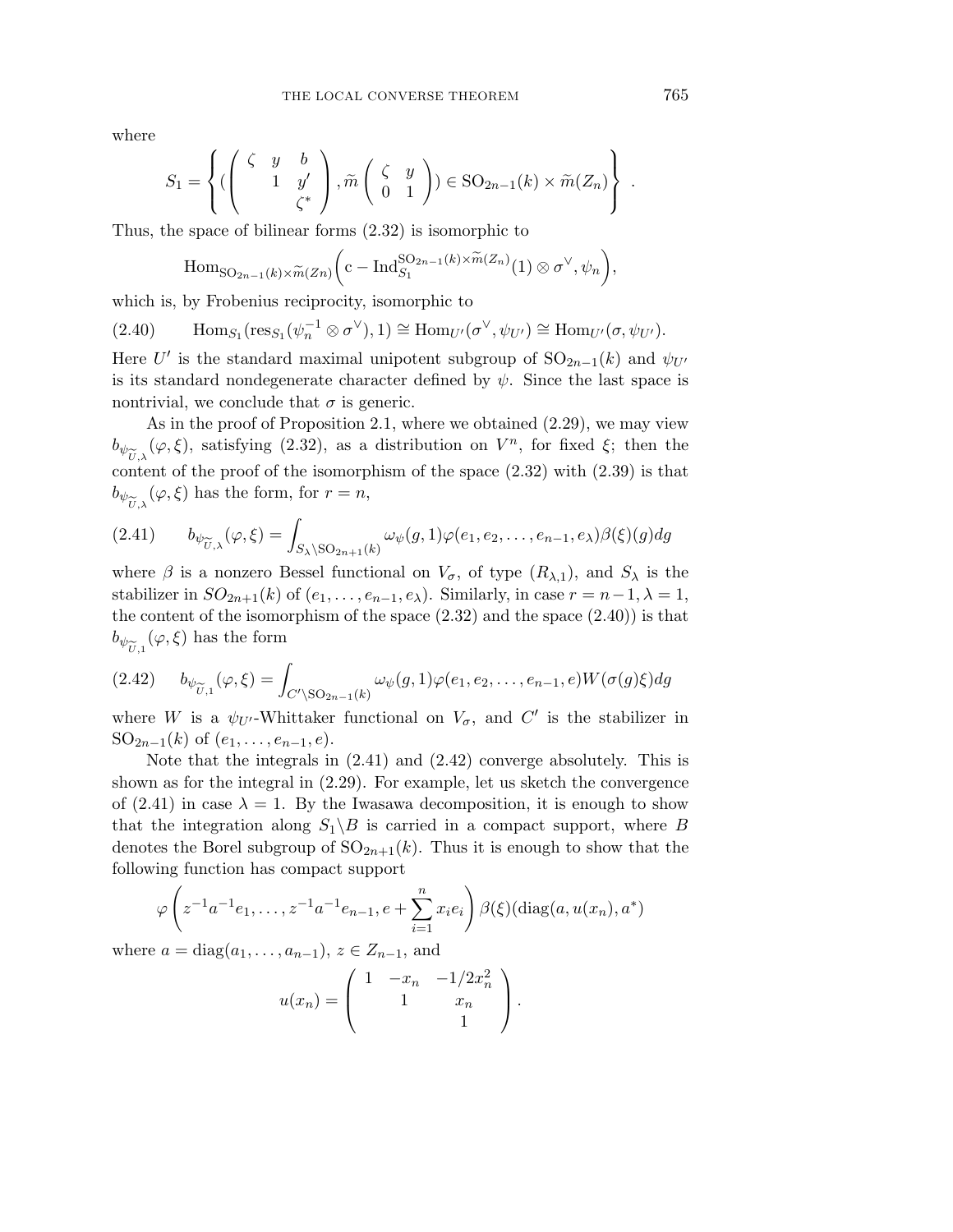Since  $\varphi \in S(V^n)$ , looking at its last coordinate, we see that the support in  $(x_1, \ldots, x_n) \in k^n$  is compact. Next, the function  $\beta(\xi)(\text{diag}(a, u(x_n), a^*))$  vanishes for  $a \in (k^*)^{n-1}$ , if max<sub>1≤i≤n−1</sub>{|a<sub>i</sub>|} is large, and  $x_n$  remains in a compact set of *k*. The proof for this is the same as for Whittaker functions. Denote the last function by  $f(a, x_n)$ . We can find a unipotent element *u* in SO<sub>2n+1</sub>(*k*) close to the identity, such that it fixes  $\beta(\xi)$ . We then get  $f(a, x_n) =$  $b_{(1,\psi,1)}(u^a) f(a,x_n)$  (see the paragraph before Prop. 2.2 for notation), where  $u^a$ denotes conjugation of *u* by diag $(a, I_3, a^*)$ . From the last equality for any *u* close enough to the identity, we conclude that if  $f(a, x_n)$  is nonzero, then the coordinates of *a* are bounded (above). Finally, if  $\varphi(z^{-1}a^{-1}e_1,\ldots,z^{-1}a^{-1}e_{n-1},e+$  $\sum_{i=1}^{n} x_i e_i$  is nonzero, then  $\max_{1 \leq i \leq n-1} \{|a_i|^{-1}\}$  is bounded, and then *z* must lie in a compact set as well.

We summarize.

COROLLARY 2.2. Let  $\pi$  be an irreducible  $\psi_{\widetilde{U},\lambda}$ -generic representation of  $Sp_{2n}(k)$ .

(1) Assume that  $\sigma$  is an irreducible representation of  $SO_{2n+1}(k)$ , which is a local  $\psi$ -Howe lift of  $\pi$ . Then  $\sigma$  has a Bessel model of special type  $(R_{\lambda,1})$ . Moreover, the functional  $b_{\psi_{U,\lambda}}$ , viewed as a bilinear form on  $\omega_{\psi} \otimes \sigma$  ( $\cong \omega_{\psi} \otimes \sigma^{\vee}$ ) has the form (2.41), where  $\beta$  is a Bessel functional on  $V_{\sigma}$ , of type  $(R_{\lambda}, 1)$ . The  $\psi_{\widetilde{U}}$ , *Whittaker model of*  $\pi$  *is spanned by the functions* 

$$
(2.43) \t\t h \mapsto \int_{S_{\lambda} \setminus \mathrm{SO}_{2n+1}(k)} \omega_{\psi}(g,h) \varphi(e_1,e_2,\ldots,e_{n-1},e_{\lambda}) \beta(\xi)(g) dg.
$$

(2) The representation  $\pi$  has no nontrivial local  $\psi$ -Howe lifts to  $SO_{2r+1}(k)$ , for  $r < n - 1$ .

(3) Assume that  $\sigma$  is an irreducible representation of  $SO_{2n-1}(k)$ , which is a local  $\psi$ -Howe lift of  $\pi$ . Then  $\lambda$  is a square (take  $\lambda = 1$ ) and  $\sigma$  is generic. Moreover, the functional  $b_{\psi_{U,1}}$  has the form (2.42). The  $\psi_{U,1}$ -Whittaker model<br>of  $\pi$  is spanned by the functions of  $\pi$  is spanned by the functions

$$
(2.44) \t\t h \mapsto \int_{C' \backslash \mathrm{SO}_{2n-1}(k)} \omega_{\psi}(g,h) \varphi(e_1,e_2,\ldots,e_{n-1},e) W(\sigma(g)\xi) dg.
$$

PROPOSITION 2.4. Let  $\sigma$  be an irreducible, generic, supercuspidal representation of  $SO_{2n+1}(k)$ . Then  $\sigma$  has a nontrivial local  $\psi$ -Howe lift to  $Sp_{2n}(k)$ . Moreover, there is a nontrivial space  $t_{\psi}(\sigma)$  of  $\psi_{\widetilde{U},1}$ -Whittaker functions on  $\text{Sp}_{2n}(k)$ , which is invariant to right translations and is spanned by the functions (2.43) with  $\beta$  a Bessel functional on  $V_{\sigma}$  of special type  $(R_1, 1)$ , such that

(2.45) 
$$
\text{Hom}_{\text{SO}_{2n+1}(k)\times \widetilde{\text{Sp}}_{2n}(k)}(\omega_{\psi}\otimes \sigma, t_{\psi}(\sigma))\neq 0.
$$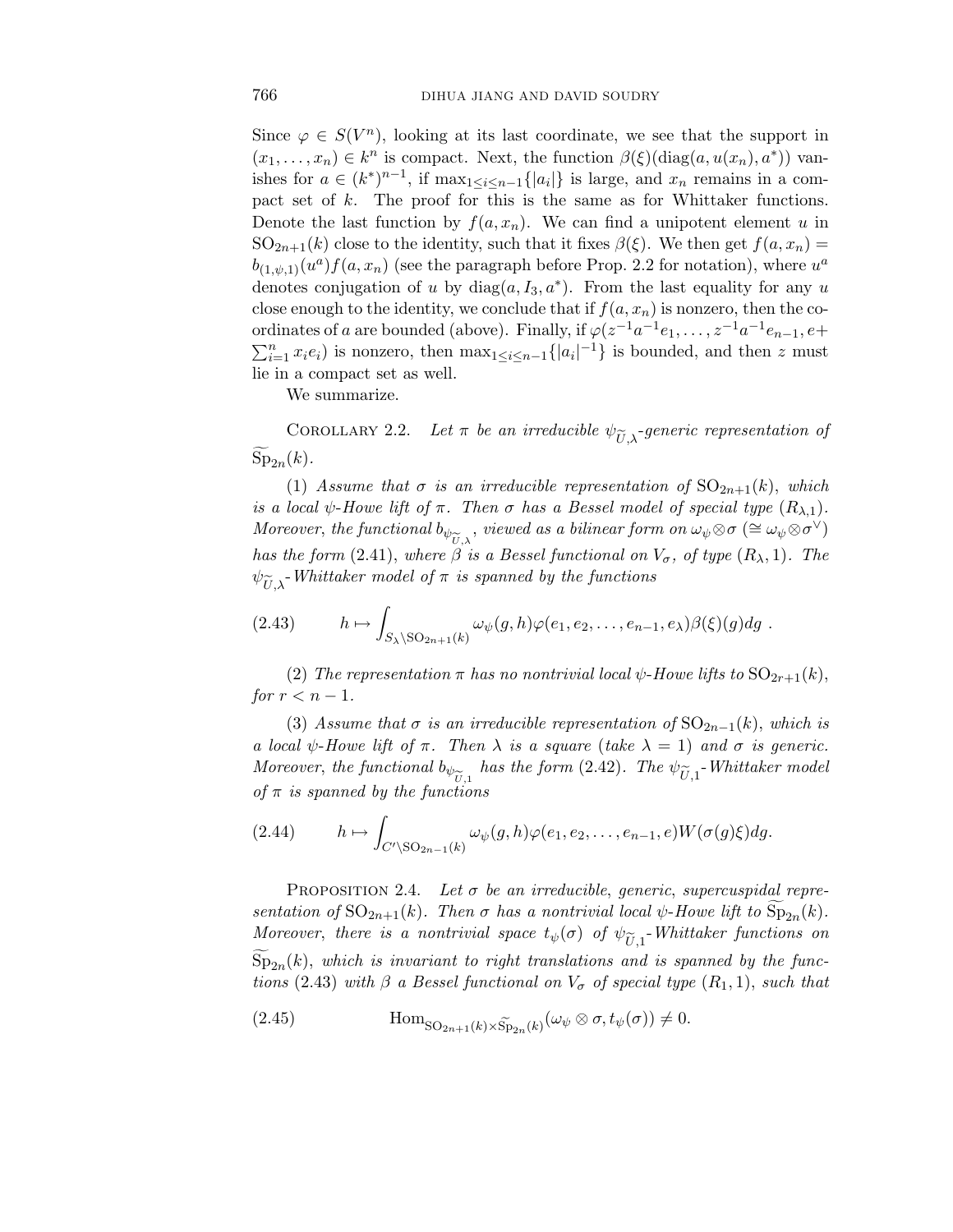*Proof.* By Proposition 2.2,  $\sigma$  has a nontrivial Bessel functional  $\beta$  of special type  $(R_1, 1)$ . Consider the integrals  $(2.43)$  (with this  $\beta$  and  $\lambda = 1$ ). They converge absolutely (as shown before Cor. 2.2). Since the space consisting of the functions  $\varphi(g^{-1}(e_1,\ldots,e_{n-1},e_n))$  contains the space  $\mathcal{S}(S_1\backslash SO_{2n+1}(k))$ , it follows that integrals in (2.43) as the  $(\varphi, \xi)$  vary cannot be identically zero for any given  $\beta(\xi)(g)$ , by means of the usual density argument.

Let  $t_{\psi}(\sigma)$  be the space of functions on  $Sp_{2n}(k)$  spanned by the integrals (2.43). Then  $t_{\psi}(\sigma)$  consists of  $\psi_{\widetilde{U},1}$ -Whittaker functions and affords a smooth representation, by right translations of  $Sp_{2n}(k)$ . By construction, we clearly have (2.45). Write (2.43) as a sum of two terms  $W^+_{\varphi,\xi}(h) + W^-_{\varphi,\xi}(h)$ , where

$$
W^{\pm}_{\varphi,\xi}(h)
$$
  
=  $\frac{1}{2} \int_{S_{\lambda} \setminus SO_{2n+1}(k)} (\omega_{\psi}(g,h)\varphi \pm \omega_{\psi}(-g,h)\varphi)(e_1,e_2,\ldots,e_{n-1},e_{\lambda})\beta(\xi)(g)dg.$ 

Denote by  $t^{\pm}_{\psi}(\sigma)$  the space spanned by the functions  $W^{\pm}_{\varphi,\xi}$  as  $\varphi$  varies in *S* and *ξ* varies in  $V_{\sigma}$ . Since  $t_{\psi}(\sigma)$  is nontrivial, one of the spaces  $t_{\psi}^{\pm}(\sigma)$  say  $t_{\psi}^{\varepsilon}(\sigma)$ , is nontrivial. Of course  $t^{\varepsilon}_{\psi}(\sigma)$ , is a nontrivial  $\widetilde{\mathrm{Sp}}_{2n}(k)$  - submodule of  $t_{\psi}(\sigma)$  and

$$
\mathrm{Hom}_{\widetilde{\mathrm{Sp}}_{2n}(k)\mathrm{O}_{2n+1}(k)}(\omega_{\psi}\otimes\sigma^{\varepsilon},t_{\psi}^{\varepsilon}(\sigma))\neq 0
$$

and hence

$$
\mathrm{Hom}_{\widetilde{\mathrm{Sp}}_{2n}(k)\mathrm{O}_{2n+1}(k)}\bigg(\Theta_{\psi}^{n,n}(\sigma^{\varepsilon})\otimes \sigma^{\varepsilon}, t_{\psi}^{\varepsilon}(\sigma)\otimes \sigma^{\varepsilon}\bigg)\neq 0\;.
$$

In particular,  $\Theta_{\psi}^{n,n}(\sigma^{\varepsilon}) \neq 0$ , and since  $\sigma^{\varepsilon}$  is supercuspidal, we conclude, as in the proof of Corollary 2.1(2), that  $\sigma^{\varepsilon}$  has a nontrivial local  $\psi$ -Howe lift to  $\text{Sp}_{2n}(k)$ . In particular,  $\sigma$  has a nontrivial local  $\psi$ -Howe lift to  $\text{Sp}_{2n}(k)$ .  $\Box$ 

The main theorem of this section is:

THEOREM 2.2. Let  $\sigma$  and  $\pi$  be irreducible, supercuspidal representations of  $SO_{2n+1}(k)$  and  $Sp_{2n}(k)$  respectively. Assume that  $\sigma$  is generic and that  $\pi$  is  $\psi_{\widetilde{H}}$  -generic. Then

- (1)  $\sigma$  has a unique nontrivial local  $\psi$ -Howe lift to  $\text{Sp}_{2n}(k)$ . This lift is supercuspidal and  $\psi_{\widetilde{U}}$  -generic.
- (2) For  $n \geq 2$ ,  $\pi$  has a unique nontrivial local  $\psi$ -Howe lift to  $SO_{2n+1}(k)$ . This lift is supercuspidal and generic.

*Proof.* Let  $\sigma$  be an irreducible, supercuspidal, generic representation of  $SO_{2n+1}(k)$ . By Proposition 2.4,  $\sigma$  has a nontrivial local  $\psi$ -Howe lift to  $Sp_{2n}(k)$ . Let  $\sigma^{\varepsilon}$  be as in the proof of Prop. 2.4. By Proposition 2.1,  $n = n_0(\sigma^{\varepsilon})$ , and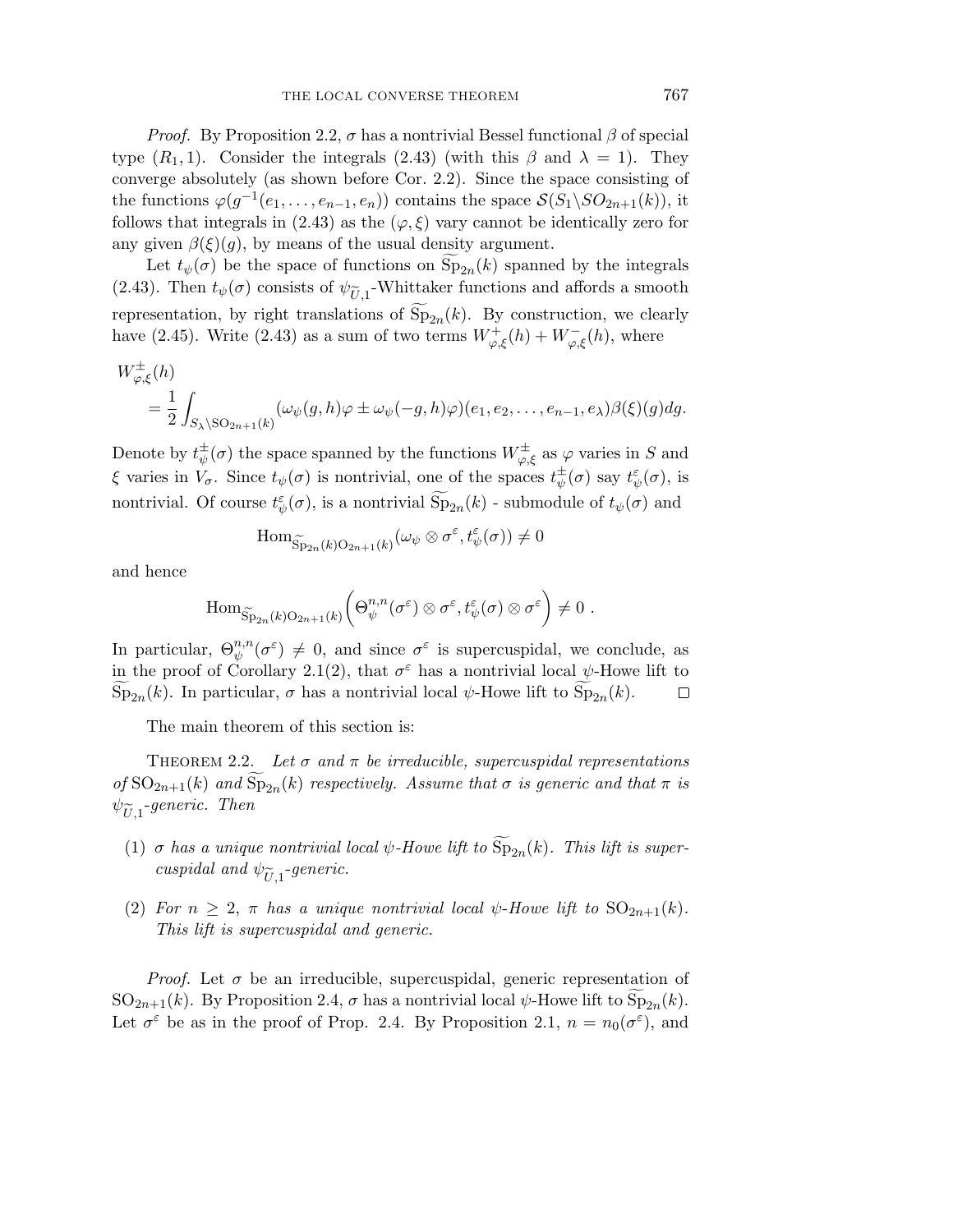hence, by Theorem 2.1,  $\Theta_{\psi}^{n,n}(\sigma^{\varepsilon}) = \theta_{\psi}^{n,n}(\sigma^{\varepsilon})$  is irreducible and supercuspidal. By the proof of Proposition 2.4, we have

$$
\mathrm{Hom}_{\widetilde{\mathrm{Sp}}_{2n}(k)\mathrm{O}_{2n+1}(k)}\bigg(\theta_{\psi}^{n,n}(\sigma^{\varepsilon})\otimes \sigma^{\varepsilon},t^{\varepsilon}_{\psi}(\sigma)\otimes \sigma^{\varepsilon}\bigg)\neq 0.
$$

This implies that  $\theta_{\psi}^{n,n}(\sigma^{\varepsilon})$  is a sub-representation of  $t_{\psi}^{\varepsilon}(\sigma)$ . Since  $t_{\psi}^{\varepsilon}(\sigma)$  is realized in a space of  $\psi_{\widetilde{U},1}$ -Whittaker functions,  $\theta_{\psi}^{n,n}(\sigma^{\varepsilon})$  is also  $\psi_{\widetilde{U},1}$ -generic.<br>Put  $\pi = \theta^{n,n}(\sigma^{\varepsilon})$ . Of course  $\pi$  is a portrivial local  $\psi$ . Howe lift of  $\sigma$  to Put  $\pi_{\varepsilon} = \theta_{\psi}^{n,n}(\sigma^{\varepsilon})$ . Of course  $\pi_{\varepsilon}$  is a nontrivial local  $\psi$ -Howe lift of  $\sigma$  to Sp<sub>2n</sub>(k). Note now that it is impossible to have both  $\pi_+$  and  $\pi_-$  nontrivial, since in such a case, we will get that both  $\pi_{\pm}$  are  $\psi_{\widetilde{U}}$  -generic local  $\psi$ -Howe lifts of  $\sigma$ . By Corollary 2.2(1), both  $\psi_{\tilde{U},1}$ -Whittaker models of  $\pi_{\pm}$  are given by the spans of the integrals (2.43). This implies that  $\pi_+ \cong \pi_-,$  and hence, by Theorem 2.1,  $\sigma^+ \cong \theta_{n,n}^{\psi}(\pi_+) \cong \theta_{n,n}^{\psi}(\pi_-) \cong \sigma^-$ . This is impossible since  $\sigma^+$ and  $\sigma^-$  are not isomorphic. Thus, if  $\pi$  is a local  $\psi$ -Howe lift of  $\sigma$  to  $\text{Sp}_{2n}(k)$ , then  $\pi$  is a local  $\psi$ -Howe lift of one of the representations  $\sigma^{\pm}$ , say  $\sigma^{\varepsilon'}$ , and then it follows, by the above and Theorem 2.1 that  $\pi_{\varepsilon'} \cong \theta_{\psi}^{n,n}(\sigma^{\varepsilon'}) \cong \pi$ . This forces  $\varepsilon' = \varepsilon$  and  $\pi \cong \pi_{\varepsilon}$ . This proves part (1). Note that  $\theta_{\psi}^{n,n}(\sigma^{\varepsilon}) \cong t_{\psi}(\sigma)$ . This follows from Corollary 2.2(1). Indeed, since  $\theta_{\psi}^{n,n}(\sigma^{\varepsilon})$  is a local  $\psi$ -Howe lift of  $\sigma$ , and it is  $\psi_{\tilde{U},1}$ -generic, then its  $\psi_{\tilde{U},1}$ -Whittaker model is spanned by the functions (2.43), i.e. the spanning set of  $t_{\psi}(\sigma)$ .

Let  $\pi$  be an irreducible, supercuspidal,  $\psi_{\tilde{U},\lambda}$ -generic representation of  $\text{Sp}_{2n}(k)$ . Assume that  $n \geq 2$ . We claim that  $\pi$  has no nontrivial local  $\psi$ -Howe lift to  $SO_{2n-1}(k)$ . Otherwise, if  $\sigma'$  is an irreducible representation of SO<sub>2n−1</sub>(*k*), which is a local  $\psi$ -Howe lift of  $\pi$ , then by Corollary 2.2, parts (2),  $(3)$ ,  $\sigma'$  is supercuspidal and generic. By part  $(1)$  of Theorem 2.2 (just proved), *σ*<sup>'</sup> has a nontrivial, supercuspidal ( $\psi_{\widetilde{U}}$ -generic)  $\psi$ -Howe lift to Sp<sub>2*n*-2</sub>(*k*). This contradicts the tower principle of Theorem 2.1. (The *ψ*-Howe lifts of the sucontradicts the tower principle of Theorem 2.1. (The  $\psi$ -Howe lifts of the supercuspidal representation  $\sigma'$  of  $SO_{2n-1}(k)$  to both  $Sp_{2n-2}(k)$  and  $Sp_{2n}(k)$  are nontrivial and supercuspidal.) Note that supercuspidal Weil representations of  $SL_2(k)$  do lift to  $SO_1(k)$ . We conclude from this, Corollary 2.2(2) and Cor. 2.1(2) that  $n_0(\pi) = n$ , and hence, by Theorem 2.1,  $\Theta_{n,n}^{\psi}(\pi) = \theta_{n,n}^{\psi}(\pi)$  is irreducible and supercuspidal. From the proof of Corollary 2.1(2), using the same notation, it follows that

$$
\mathrm{Hom}_{\widetilde{\mathrm{Sp}}_{2n}(k)\mathrm{O}_{2n+1}(k)}\bigg(\theta_{n,n}^{\psi}(\pi)\otimes\pi,t'_{\psi}(\pi)\otimes\pi\bigg)\neq 0\;.
$$

This implies that  $\theta_{n,n}^{\psi}(\pi)$  is a sub-representation of  $t'_{\psi}(\pi)$ . Since  $t'_{\psi}(\pi)$  is realized in a space of  $\psi_{\widetilde{U},1}$ -Whittaker functions,  $\theta_{n,n}^{\psi}(\pi)$  is also  $\psi_{\widetilde{U},1}$ -generic. (Note again that  $\theta_{n,n}^{\psi}(\pi) \cong t'_{\psi}(\pi)$ , as follows from Corollary 2.1(1).) This completes the proof of Theorem 2.2. $\Box$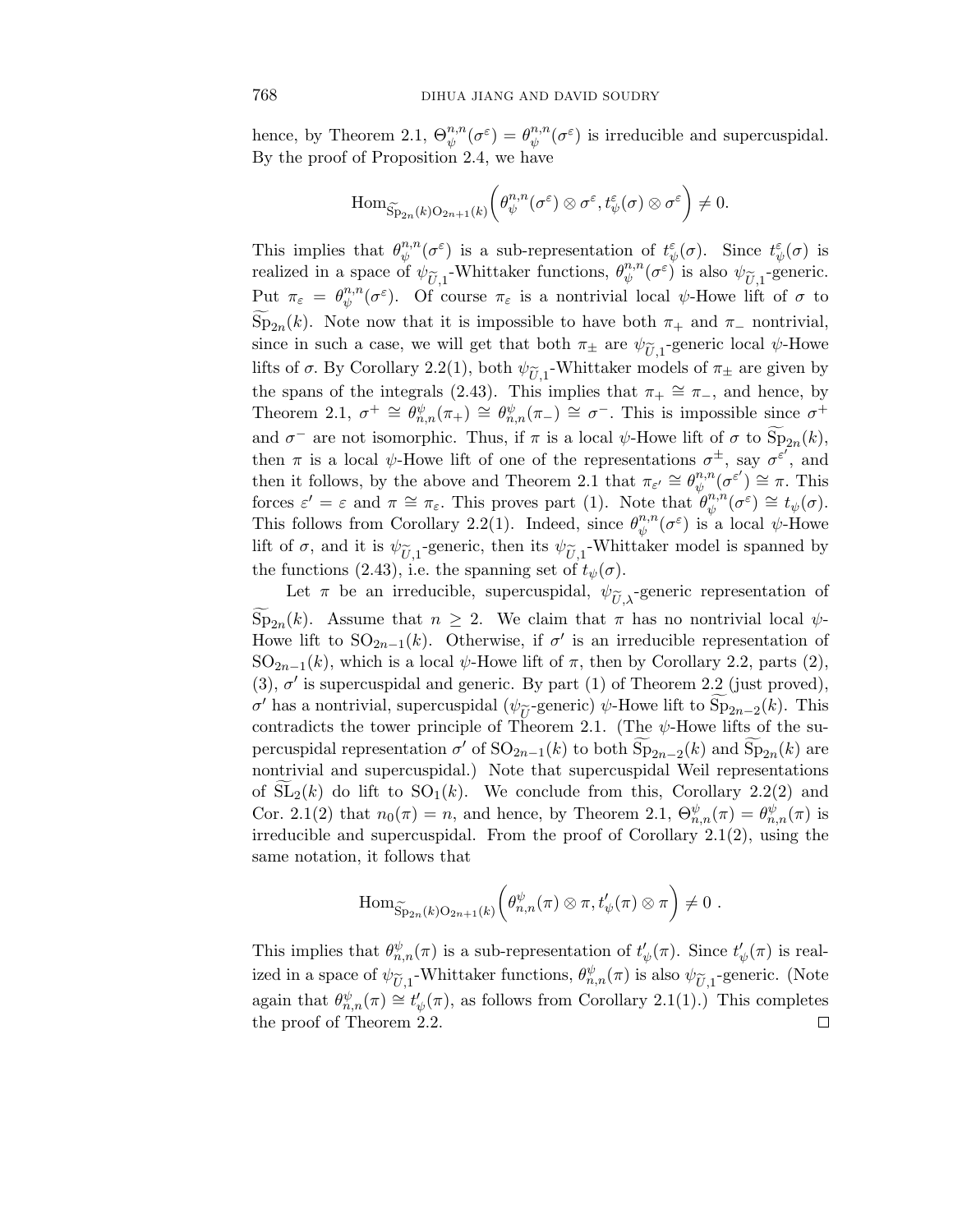2.2. Relation to global Howe duality. In this subsection, we realize an irreducible, generic, supercuspidal representation as a local component of an irreducible, automorphic, cuspidal, generic representation and discuss the localglobal relation.

Let *F* be a number field and  $\nu_0$  be a finite place of *F*, such that  $F_{\nu_0} = k$ . Let  $\sigma$  be an irreducible, supercuspidal, generic representation of  $SO_{2n+1}(k)$ , and let  $\pi$  be the (unique) local  $\psi$ -Howe lift of  $\sigma$  to  $Sp_{2n}(k)$ . By Theorem 2.2,  $\pi$ is an irreducible, supercuspidal,  $\psi_{\tilde{U},1}$ -generic representation of  $\text{Sp}_{2n}(k)$ . There is an element, which is a square in  $k^*$ ,  $\alpha^2$  (and we may even take it to lie in  $1 + \mathcal{P}_{\nu_0}^N$ , where  $\mathcal{P}_{\nu_0}$  is the maximal ideal in the ring of integers of k), such that there is a nontrivial character  $\psi_0$  of  $A/F$  (A is the adele ring of *F*), such that  $\psi_{0,\nu_0} = \psi^{\alpha^2}$ , i.e.  $\psi_{0,\nu_0}(x) = \psi(\alpha^2 x)$ , for all *x* in  $F_{\nu_0}$ . Modifying  $\psi$  by  $\psi^{\alpha^2}$  is not harmful, since  $\omega_{\psi} \cong \omega_{\psi^{\alpha^2}}$  and  $\pi$  is  $\psi_{\widetilde{U},1}$ -generic, if and only if it is  $\psi_{\widetilde{U},1}^{\alpha^2}$ <br>Note that  $\pi$  is generic with respect to the character -generic. Note that  $\pi$  is generic with respect to the character

$$
u \to \psi(u_{12} +, \ldots, + u_{n-1,n} + u_{n,n+1}),
$$

if and only if it is generic with respect to the character

$$
u \to \psi(c_1u_{12}+,\ldots,+c_{n-1}u_{n-1,n}+c_n^2u_{n,n+1}),
$$

for any  $c_1, \ldots, c_n$  in  $k^*$  (this is clear from the action by conjugation of the diagonal subgroup on  $\tilde{U}$ ). Thus, we may replace  $\psi$  by  $\psi^{\alpha^2}$ , and hence we may just assume that  $\alpha = 1$ , so that there is a nontrivial character  $\psi_0$  of  $A/F$ , satisfying  $\psi_{0,\nu_0} = \psi$ .

Let  $S_0$  be the (finite) set of finite places  $\nu$  of  $F$ , which satisfy (at least) one of the following conditions.

- 1) The residual characteristic of  $F_\nu$  is the same as that of  $F_{\nu_0}$ .
- 2) The residual characteristic of  $F_\nu$  is two.
- 3)  $\psi_{0,\nu}$  is not normalized (i.e. its conductor is not the ring of integers at  $\nu$ ).
- 4) The residual characteristic at  $\nu$  is equal to that of a place  $\nu'$ , which satisfies the previous condition.

Choose for each place  $\nu \in S_0$  an irreducible, supercuspidal,  $(\psi_{0,\nu})_{\widetilde{U}_{\nu,1}}$ . generic representation  $\pi_{\nu}$  of  $Sp_{2n}(F_{\nu})$ , such that  $\pi_{\nu_0} = \pi$ . As in Theorem 2.2 of [V], there is an irreducible, automorphic, cuspidal,  $(\psi_0)_{\widetilde{U}_{\mathbb{A}},1}$ -generic representation  $\Pi$  of  $\widetilde{\mathrm{Sp}}_{2n}(\mathbb{A})$ , such that  $\Pi_{\nu} \cong \pi_{\nu}$ , for all  $\nu \in S_0$ . (Here we abuse notation and denote by  $\hat{U}_{\mathbb{A}}$  the adele analogue of  $\hat{U}$ .)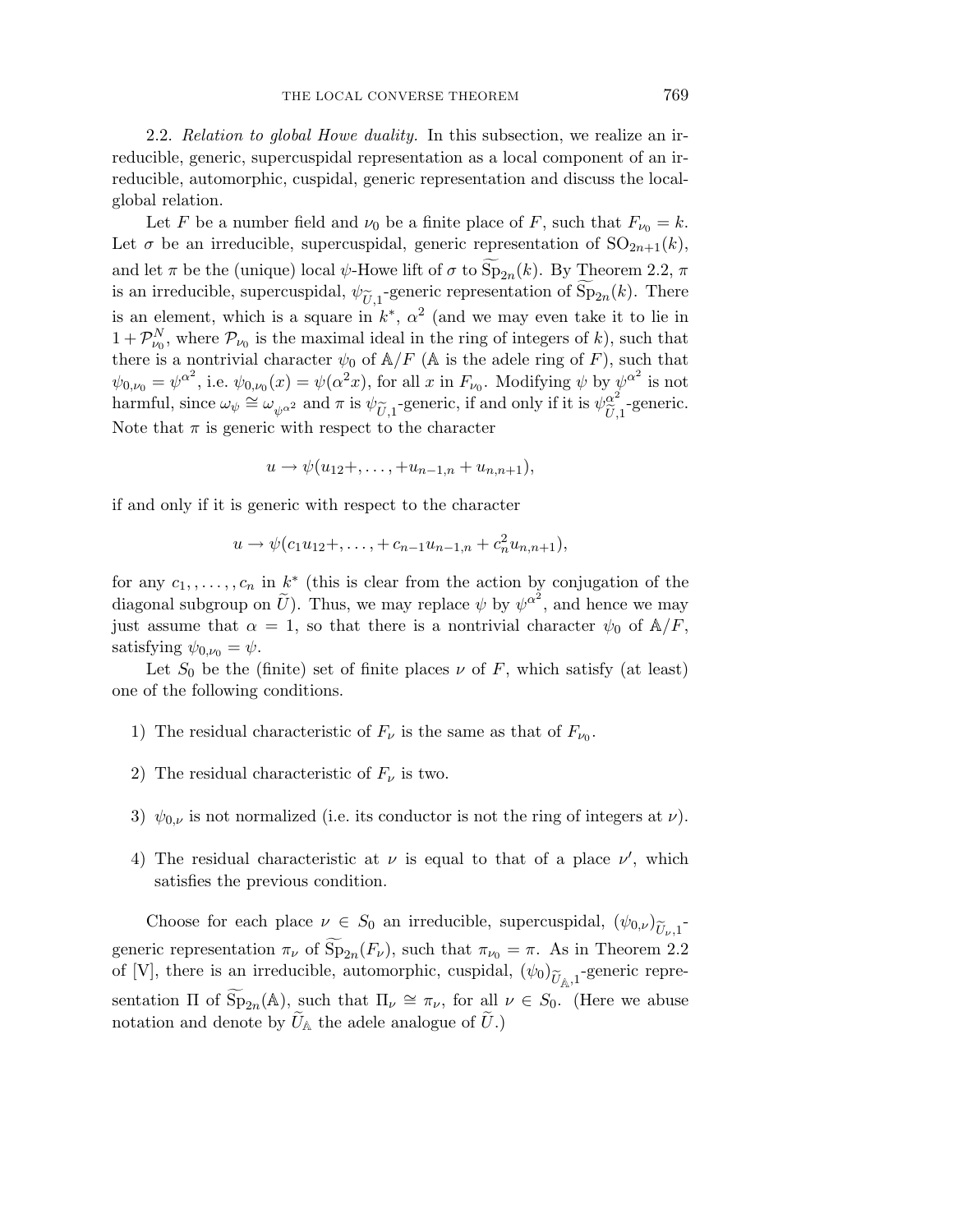Consider the global theta lift  $\Theta(\Pi, \psi_0)$  of  $\Pi$  from  $\widetilde{\mathrm{Sp}}_{2n}(\mathbb{A})$  to  $\mathrm{SO}_{2n+1}(\mathbb{A})$ . To be consistent with our local set up,  $\Theta(\Pi, \psi_0)$  is spanned by

$$
g \mapsto \int_{\mathrm{Sp}_{2n}(F)\backslash \widetilde{\mathrm{Sp}}_{2n}(\mathbb{A})} \theta_{\psi_0}^{\phi}(g,h) \overline{\xi(h)} dh.
$$

Here  $\theta_{\psi_0}^{\phi}(g, h)$  is the theta series for the dual pair  $SO_{2n+1}(\mathbb{A}) \times \widetilde{Sp}_{2n}(\mathbb{A})$  associated to  $\psi_0$  and the Schwartz function  $\phi$ , and  $\xi$  varies in the space of Π. By Proposition 3 in [F],  $\Theta(\Pi, \psi_0)$  is nontrivial and generic (in the sense that the  $\psi_0$ -Whittaker coefficient (and hence any other Whittaker coefficient) is nontrivial on  $\Theta(\Pi, \psi_0)$ . We claim that  $\Theta(\Pi, \psi_0)$  is cuspidal. Otherwise, there is an integer  $m < n$ , such that  $\Theta_m(\Pi, \psi_0)$ , the theta lift of  $\Pi$  to  $SO_{2m+1}(\mathbb{A})$ ,  $\Theta_m(\Pi, \psi_0)$ , is nontrivial. Take the first such *m*. Then  $\Theta_m(\Pi, \psi_0)$  is cuspidal. Let  $\Sigma$  be an irreducible summand of  $\Theta_m(\Pi, \psi_0)$ . We clearly have, at  $\nu_0$ ,

$$
\mathrm{Hom}_{\mathrm{SO}_{2m+1}(k)\times \widetilde{\mathrm{Sp}}_{2n}(k)}\bigg(\omega_{\psi}^{(m,n)}\otimes \pi^{\vee},\Sigma_{\nu_0}\bigg)\neq 0
$$

where  $\omega_{\psi}^{(m,n)}$  is the Weil representation for the dual pair  $SO_{2m+1}(k) \times \widetilde{Sp}_{2n}(k)$ . Thus  $\pi$  has a local  $\psi$ -Howe lift to  $SO_{2m+1}(k)$ . This contradicts the tower principle of Theorem 2.1, since  $\pi$  already has a local  $\psi$ -Howe lift to the supercuspidal representation  $\sigma$  on  $SO_{2n+1}(k)$ . Since  $\Theta(\Pi, \psi_0)$  is cuspidal, we can decompose  $\Theta(\Pi, \psi_0) = \bigoplus \Sigma_i$  into a direct sum of irreducible summands. Note that each summand is (irreducible and) cuspidal. Since  $\Theta(\Pi, \psi_0)$  is generic, there is a summand, call it  $\Sigma$ , which is generic. Since  $\Sigma_{\nu_0}$  is a local  $\psi$ -Howe lift of  $\pi$ , we find by Theorem 2.2, that  $\Sigma_{\nu_0} \cong \sigma$ . Similarly, for any other  $\nu \in S_0$ ,  $\Sigma_{\nu}$ is a local  $\psi$ -Howe lift of  $\pi_{\nu}$ , and again, since  $\pi_{\nu}$  is a supercuspidal,  $(\psi_{0,\nu})_{\widetilde{U}_{\nu},1}$ generic representation  $\pi_{\nu}$  of  $Sp_{2n}(F_{\nu})$ , we get (by Theorem 2.2) that  $\Sigma_{\nu}$  is a supercuspidal and generic. This proves:

PROPOSITION 2.5. Let  $\sigma$  be an irreducible, supercuspidal, generic representation of  $SO_{2n+1}(k)$ . Let  $\pi$  be the local  $\psi$ -Howe lift of  $\sigma$  to  $Sp_{2n}(k)$ . Let F be a number field, and let  $\nu_0$  be a place of *F*, such that  $F_{\nu_0} \cong k$ . Assume that there is  $\psi_0$  as before. Then there exists an irreducible, automorphic, cuspidal,  $(\psi_0)_{\widetilde{U}_{\mathbb{A}},1}$ -generic representation  $\Pi$  of  $\widetilde{\mathrm{Sp}}_{2n}(\mathbb{A})$  such that

- 1)  $\Pi_{\nu_0} \cong \pi$ .
- 2) There exists an irreducible, automorphic, cuspidal, generic representation  $\Sigma$  of  $\mathrm{SO}_{2n+1}(\mathbb{A})$ , such that  $\Sigma \subset \Theta(\Pi, \psi_0)$  and  $\Sigma_{\nu_0} \cong \sigma$ .

Moreover, let, for each  $\nu \in S_0$ ,  $\nu \neq \nu_0$  ( $S_0$  as before),  $\pi_{\nu}$  be an irreducible, supercuspidal,  $(\psi_{0,\nu})_{\widetilde{U}_{\nu,1}}$ -generic representation of  $\text{Sp}_{2n}(F_{\nu})$ . Then we may<br>take  $\Pi$  and  $\Sigma$  as above such that  $\Pi \cong \pi$  (and hence  $\Sigma$ , being the local the take  $\Pi$  and  $\Sigma$  as above, such that  $\Pi_{\nu} \cong \pi_{\nu}$  (and hence  $\Sigma_{\nu}$ , being the local  $\psi_{0,\nu}$ Howe lift of  $\pi_{\nu}$ , is supercuspidal and generic), for all  $\nu \in S_0$ ,  $\nu \neq \nu_0$ .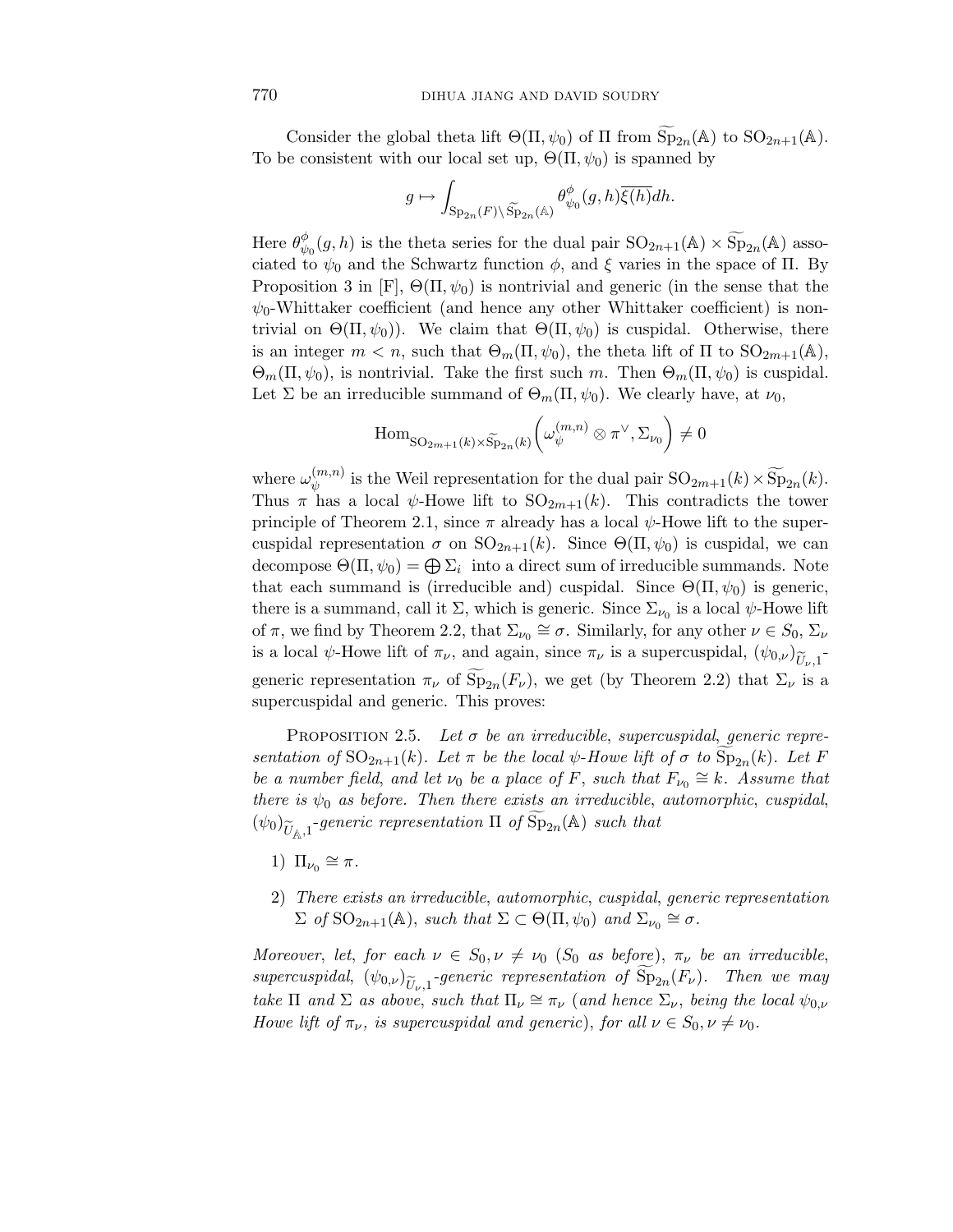### **3. Local gamma factors**

The basic theory of local gamma factors for  $SO(2n+1)$  and the twisted ones has been established by F. Shahidi ([Sh1] and [Sh2]) and D. Soudry ([S1], [S2], and [S3]), by different methods. We shall discuss the basic properties of local gamma factors related to various lifting problems of representations of *p*-adic groups. We will also discuss local gamma factors for metaplectic groups.

3.1. Basic facts on local gamma factors. Let *k* be a non-archimedean local field of characteristic zero with residual field consisting of *q* elements. We shall recall mainly from [S1] some basic facts on local gamma factors, for  $SO(2n+1)$  and later on we recall, mainly from [GRS2,3], local gamma factors for metaplectic groups.

Let  $\sigma$  be an irreducible admissible generic representation of  $SO_{2n+1}(k)$ with  $W(\sigma, \psi)$  the associated standard Whittaker model with respect to the additive character  $\psi$ . Let  $\rho$  be an irreducible admissible generic representation of  $GL_l(k)$  with  $W(\rho, \psi^{-1})$  the associated standard Whittaker model with respect to the additive character  $\psi^{-1}$ . Let  $P_l = M_l N_l$  be the standard maximal parabolic subgroup of (split) SO<sub>2l</sub>(k) with the Levi subgroup  $M_l \cong GL_l(k)$ . Let  $I(\varrho, s)$  be the unitarily induced representation of  $SO_{2l}(k)$  from  $P_l$ , which is realized in the space of all smooth functions:

$$
\Phi_{\varrho,s} : SO_{2l}(k) \to \mathcal{W}(\varrho,\psi^{-1})
$$

satisfying the following condition:

$$
\Phi_{\varrho,s}(m(a)ny)(x) = |\det a|^{s+\frac{l-1}{2}} \Phi_{\varrho,s}(y)(xa)
$$

where  $y \in SO_{2l}(k)$ ,  $m(a) \in M_l(k)$ ,  $n \in N_l(k)$ , and  $x \in GL_l(k)$ . For the sake of convenience, we shall write  $\Phi_{\rho,s}$  as a C-valued function with two variables:

$$
\Phi_{\varrho,s}(y)(x) = \xi_{\varrho,s}(y;x),
$$

where  $y \in SO_{2l}(k)$  and  $x \in GL_l(k)$ .

The local Rankin-Selberg convolution  $\mathcal{A}(W_{\sigma}; \xi_{\varrho,s})$  for  $SO_{2n+1}(k) \times GL_l(k)$ is defined by formulas (1.2.3) and (1.3.1) in [S1] for  $n \leq l$  and  $n \geq l$ , respectively. To illustrate the construction, we recall the definition of the integral  $\mathcal{A}(W_{\sigma}; \xi_{\varrho,s})$  for the case  $l \leq n$ . For  $d \in M_{(n-l)\times l}(k)$ , we set

$$
\overline{x}(d) := \begin{pmatrix} I_l & 0 & & & \\ d & I_{n-l} & & & \\ & & 1 & & \\ & & & I_{n-l} & \\ & & & d' & I_l \end{pmatrix} \in SO_{2n+1}(k).
$$

Set  $\overline{X}_{(l,n)} := {\overline{x}(d) \mid d \in M_{(n-l)\times l}(k)}$ . For  $W_{\sigma} \in \mathcal{W}(\sigma,\psi)$  and  $\xi_{\rho,s} \in I(\rho,s)$ , the local Rankin-Selberg convolution integral  $\mathcal{A}(W_{\sigma}; \xi_{\varrho,s})$  is defined as formula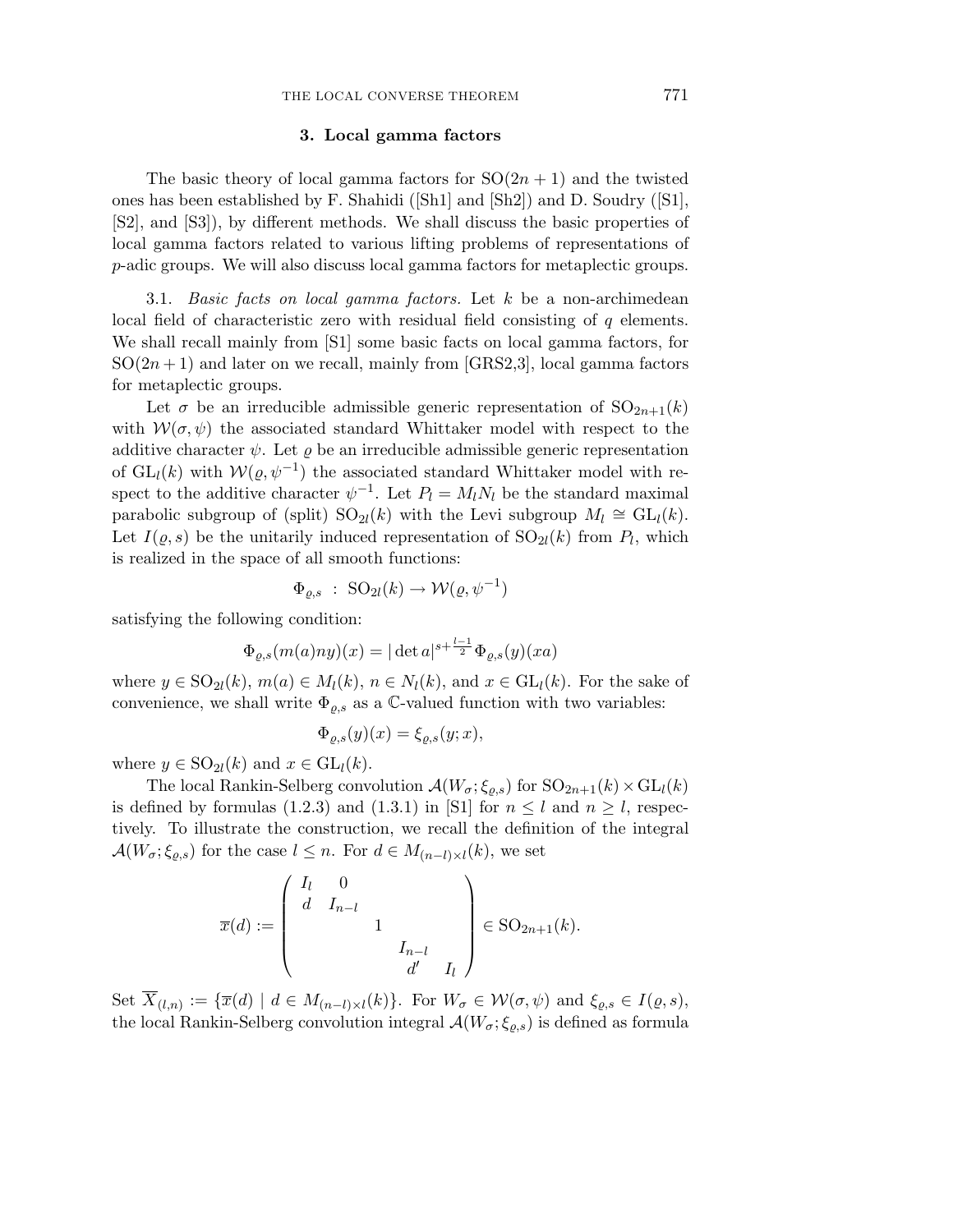(1.3.1) in [S1] by

$$
(3.1) \qquad \mathcal{A}(W_{\sigma}; \xi_{\varrho,s}) := \int_{V_l \setminus \mathrm{SO}_{2l}(k)} \int_{\overline{X}_{(l,n)}} W_{\sigma}(\overline{x}(d) j_{l,n}(h)) \xi_{\varrho,s}(h, I_l) d\overline{x}(d) dh,
$$

where  $j_{l,n}(h)$  is the embedding of  $SO_{2l}$  into  $SO_{2n+1}$  given by

$$
h = \left(\begin{array}{cc} A & B \\ C & D \end{array}\right) \mapsto \left(\begin{array}{cc} A & B \\ C & I_{2(n-l)+1} & D \end{array}\right).
$$

 $V_l$  is the standard maximal unipotent subgroup of  $SO_{2l}(k)$ . As in Chapter 9 of [S1], to obtain a functional equation for local Rankin-Selberg convolution integrals, one applies the intertwining operator

$$
M(w_l, \cdot) \; : \; I(\varrho, s) \to I(\varrho^{w_l}, s),
$$

which is defined by

$$
M(w_l, \xi_{\varrho,s})(y; x) := \int_{N_l} \xi_{\varrho,s}(w_l n_l y; x) dn_l
$$

where  $w_l$  is the Weyl element in  $SO_{2l}$  as defined in §9.1. Another local Rankin-Selberg convolution integral  $\mathcal{A}(W_{\sigma}; \xi_{\varrho,s})$  for  $SO_{2n+1}(k) \times GL_l(k)$  can be defined as in §9.2, §9.3, §9.4 and §9.5 of [S1] for various different cases. Now  $\mathcal{A}(W_{\sigma}; \xi_{\varrho,s})$  is obtained with slight modification from  $\mathcal{A}(W_{\sigma}; \xi_{\varrho,s})$  by substitution of  $M(w_l, \xi_{\varrho,s})$  instead of  $\xi_{\varrho,s}$ .

By Theorem 10.1 of [S1], there exists a rational function in  $q^{-s}$ , Γ( $\sigma \times$  $(\rho, s, \psi)$ , such that

(3.2) 
$$
\Gamma(\sigma \times \rho, s, \psi) \cdot \mathcal{A}(W_{\sigma}; \xi_{\rho, s}) = \tilde{\mathcal{A}}(W_{\sigma}; \xi_{\rho, s}).
$$

Let  $\gamma(\varrho, \Lambda^2, 2s - 1, \psi)$  be the local coefficient (local gamma factor) of Shahidi [Sh2], corresponding to the intertwining operator  $M(w_l, \cdot)$ . Then the local Rankin-Selberg convolution gamma factor  $\gamma(\sigma \times \rho, s, \psi)$  (or simply the local gamma factor of  $\sigma$  twisted by  $\rho$ ) is defined as in §10.1 in [S1] by the identity

(3.3) 
$$
\gamma(\sigma \times \varrho, s, \psi) \cdot \mathcal{A}(W_{\sigma}; \xi_{\varrho, s}) = \tilde{\mathcal{A}}^*(W_{\sigma}; \xi_{\varrho, s}),
$$

where

$$
\tilde{\mathcal{A}}^*(W_{\sigma}; \xi_{\varrho,s}) = \gamma(\varrho, \Lambda^2, 2s - 1, \psi) \cdot \tilde{\mathcal{A}}(W_{\sigma}; \xi_{\varrho,s}).
$$

Hence we have the formula

(3.4) 
$$
\Gamma(\sigma \times \varrho, s, \psi) = \frac{\gamma(\sigma \times \varrho, s, \psi)}{\gamma(\varrho, \Lambda^2, 2s - 1, \psi)},
$$

which implies that  $\gamma(\sigma \times \varrho, s, \psi)$  is a rational function in  $q^{-s}$ .

We recall from Chapter 11 in [S1] and from [S3] the theorem on the multiplicativity of the local twisted gamma factor  $\gamma(\sigma \times \varrho, s, \psi)$ . See also Shahidi's work in [Sh1].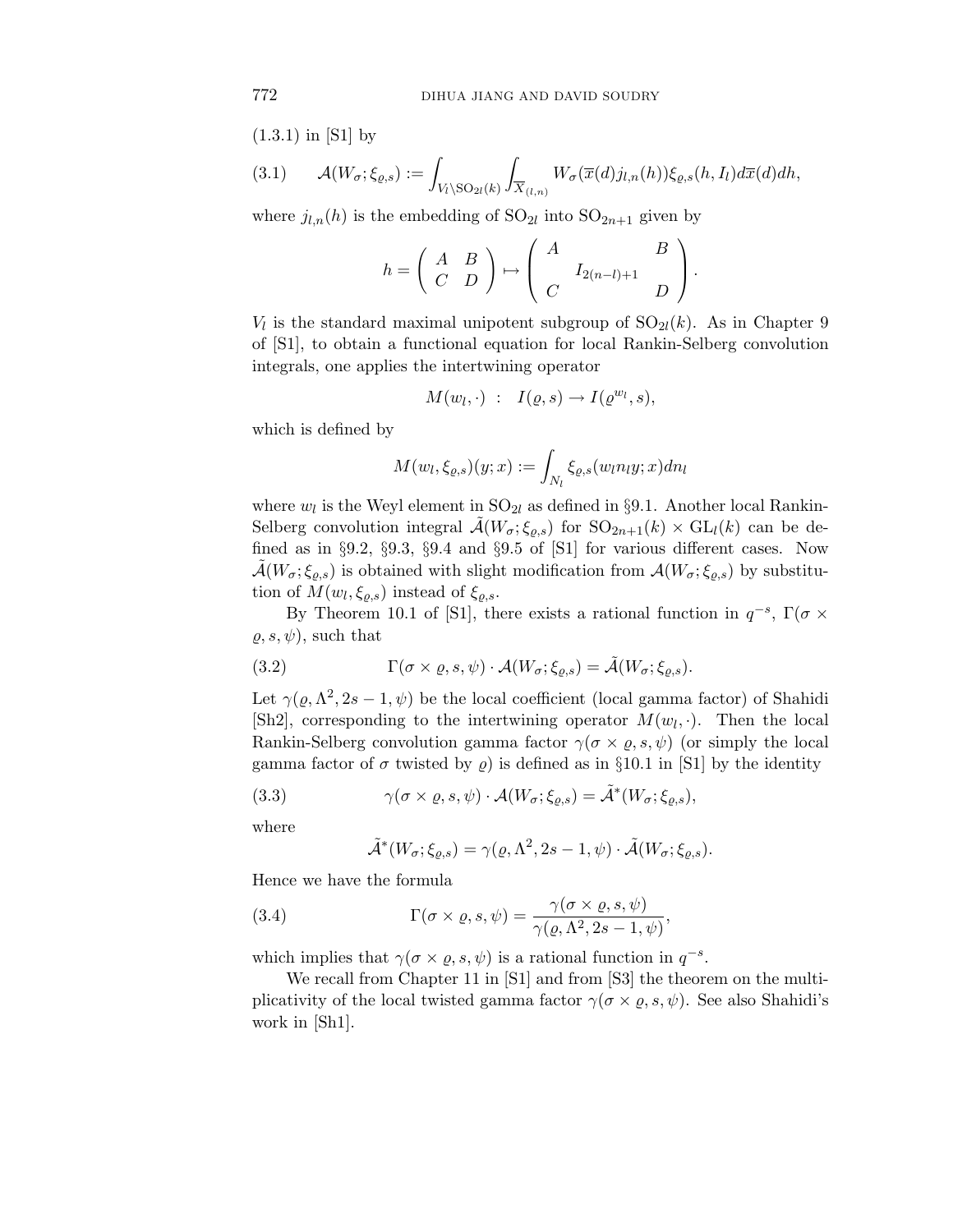THEOREM 3.1 (Multiplicativity of gamma factors ([S1] and [S3])). (1)  $Sup$ pose that an irreducible admissible generic representation  $\sigma$  of  $SO_{2n+1}(k)$  is a subquotient of  $\text{Ind}_{P_r}^{\text{SO}_{2n+1}(k)}(\tau_r \otimes \sigma_{n-r})$ , the unitarily induced representation from a standard maximal parabolic subgroup  $P_r$  of  $SO_{2n+1}(k)$ , where  $\tau_r$  is an admissible generic representation of  $GL_r(k)$  and  $\sigma_{n-r}$  is an admissible generic representation of  $SO_{2(n-r)+1}(k)$ . Then

$$
\gamma(\sigma \times \varrho, s, \psi) = \omega_{\tau}(-1)^{n} \gamma(\tau_{r} \times \varrho, s, \psi) \cdot \gamma(\sigma_{n-r} \times \varrho, s, \psi) \cdot \gamma(\tau_{r}^{\vee} \times \varrho, s, \psi),
$$

for any irreducible admissible generic representations  $\rho$  of  $GL_l(k)$  with *l* being any positive integer, where  $\gamma(\tau_r \times \varrho, s, \psi)$  and  $\gamma(\tau_r^{\vee} \times \varrho, s, \psi)$  are the local gamma factors defined as in [JP-SS] ( $\tau^{\vee}$  is the contragredient representation of  $\tau$ .)

(2) Suppose that an irreducible admissible generic representation  $\rho$  of  $GL_l(k)$  is a subquotient of  $\text{Ind}_{P_{r,l-r}(k)}^{GL_l(k)}(\tau_r \otimes \tau_{l-r})$ , the unitarily induced representation from a standard maximal parabolic subgroup  $P_{r,l-r}$  of GL<sub>l</sub>, where  $\tau_r$  is an admissible generic representation of  $GL_r(k)$  and  $\tau_{l-r}$  is an admissible generic representation of  $GL_{l-r}(k)$ . Then

$$
\gamma(\sigma \times \varrho, s, \psi) = \gamma(\sigma \times \tau_r, s, \psi) \cdot \gamma(\sigma \times \tau_{l-r}, s, \psi),
$$

for any irreducible admissible generic representations  $\sigma$  of  $SO_{2n+1}(k)$ .

A similar theory of local gamma factors  $\gamma(\pi \times \varrho, s, \psi)$  can be inferred from [GRS3], for a  $\psi_{\tilde{U},1}$ -generic representation  $\pi$  of  $\text{Sp}_{2n}(k)$  and a generic<br>representation a of  $\text{GL}_d(k)$ . In this paper we need the case  $n < l$  only (more representation  $\rho$  of  $GL_l(k)$ . In this paper we need the case  $n < l$  only (more precisely  $l = 2n$ , and this is explained in [GRS3, §6.2] for *k* non-archimedean. (The case  $n = l$  is covered in [GPS] and the case  $n > l$  can be done similarly; it follows closely the analogous case of  $SO(2n+1) \times GL(l)$ , shown in [S1, §8.1, 8.2].) The case where *k* is archimedean can be done as well, similarly to [S2, §3. However, in this paper we need less, namely we may assume that  $\pi$  and  $\rho$  are components at one place of globally generic automorphic forms. In this case, the local functional equation at one place (giving rise to the corresponding local gamma factor) follows easily from the global functional equation satisfied by the global integrals. We review this in the appendix  $(\S7.1)$ . When we return to the non-archimedean local field  $k, \pi, \varrho, \psi, n < l$ , as above, the local gamma factor is the proportionality factor in a local functional equation of the form

$$
\frac{\gamma(\pi \times \varrho, s, \psi)}{\gamma(\varrho, s - 1/2, \psi)\gamma(\varrho, \Lambda^2, 2s - 1, \psi)} \mathcal{B}(W, \varphi, \xi_{\varrho, s}) = \tilde{\mathcal{B}}(W, \varphi, M(w; \xi_{\varrho, s})).
$$

Here *W* is a function in the  $\psi$  Whittaker model of  $\pi$ ,  $\varphi$  is a Schwartz function on  $k^n$ , and  $\xi_{\rho,s}$  is a holomorphic section for  $J(\rho,s)$ , the representation of  $Sp_{2l}(k)$  induced from the Siegel parabolic subgroup  $Q_l$  and the representation  $\varrho|\text{det}|^{s-\frac{1}{2}}$ . The section  $\xi_{\varrho,s}$  takes values in an appropriate Whittaker model of  $\varrho$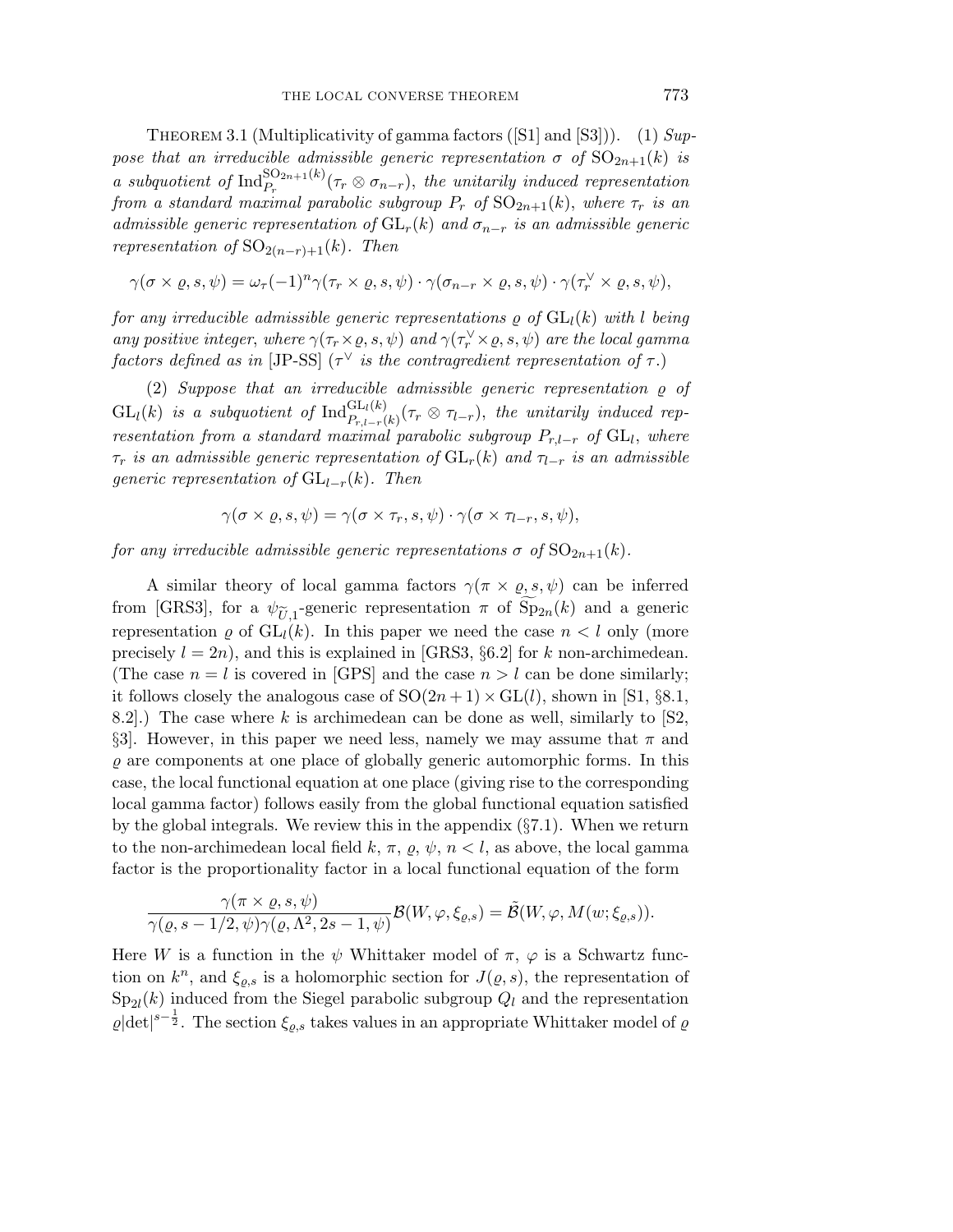and  $M(w; \cdot)$  is the local intertwining operator attached to the Weyl element

$$
w = \left(\begin{array}{cc} 0 & I_l \\ -I_l & 0 \end{array}\right).
$$

In [GRS2], we defined

$$
\mathcal{B}(W,\varphi,\xi_{\varrho,s}) = \int_{U(k)\backslash \text{Sp}_{2n}(k)} W(g) J_{\psi,n}(\omega_{\psi}(g)\varphi,j(g)\xi_{\varrho,s}) dg
$$

where U is the standard maximal unipotent subgroup of  $Sp(2n)$ . The precise form of  $J_{\psi,n}$  (a Fourier-Jacobi model) is given [GRS2,(1.11)], with  $\psi^{-1}$  replacing  $\psi$ . Here  $j(g)$  is an appropriate embedding of *g* in  $Sp_{2l}(k)$  and  $J_{\psi,n}(\varphi,\xi_{\rho,s})$ is given by an integral which stabilizes on large compact open subgroups of a certain unipotent subgroup. In particular it is holomorphic in *s*, and actually, this is a polynomial in  $q^{-s}$  (*q* is the number of elements in the residue field of *k*). The right-hand side of the functional equation has a similar form, with  $M(w; \xi_{\varrho,s})$  replacing  $\xi_{\varrho,s}$ .

3.2. Poles of local gamma factors. We study here the relation between the existence of possible poles of the twisted local gamma factors and the structure of the given irreducible admissible generic representations.

By the subquotient theorem of Jacquet [J] or the classification of irreducible admissible generic representation of  $GL_n(k)$  ([M], [BZ] and [Z]), an irreducible admissible generic representation  $\tau$  of  $GL_n(k)$  is a subquotient of a certain induced representation. More precisely, the representation  $\tau$  is a subquotient of the unitarily induced representation

$$
\operatorname{Ind}^{\operatorname{GL}_n(k)}_{P_{n_1,\cdots,n_r}(k)}(\tau_1|\cdot|^{z_1}\otimes\tau_2|\cdot|^{z_2}\otimes\cdots\otimes\tau_r|\cdot|^{z_r}).
$$

For the sake of convenience, we use the notation from [BZ] and denote it symbolically by

(3.5) 
$$
\tau \prec \tau_1 |\cdot|^{z_1} \times \tau_2 |\cdot|^{z_2} \times \cdots \times \tau_r |\cdot|^{z_r}
$$

where  $n = \sum_{i=1}^r n_i$  and  $\tau_i$ 's are irreducible unitary supercuspidal representations of  $GL_{n_i}(k)$ . Without loss of generality, we may assume that  $z_i$ 's are real numbers satisfying the condition:

$$
(3.6) \t\t\t z_1 \geq z_2 \geq \cdots \geq z_r,
$$

because of the assumption of the unitarity of the  $\tau_i$ 's.  $(P_{n_1,\dots,n_r}, \tau_1 \otimes \cdots \otimes \tau_r)$ is called the supercuspidal support of  $\tau$ , which is determined by  $\tau$  uniquely up to permutation, and  $(z_1, \dots, z_r)$  is called the exponent of  $\tau$ .

PROPOSITION 3.1. Assume that an irreducible admissible generic representation  $\tau$  of  $GL_n(k)$  has the supercuspidal support  $(P_{n_1,\dots,n_r},\tau_1\otimes\cdots\otimes\tau_r)$ and the exponent  $(z_1, \dots, z_r)$ . Let  $\varrho$  be an irreducible unitary supercuspidal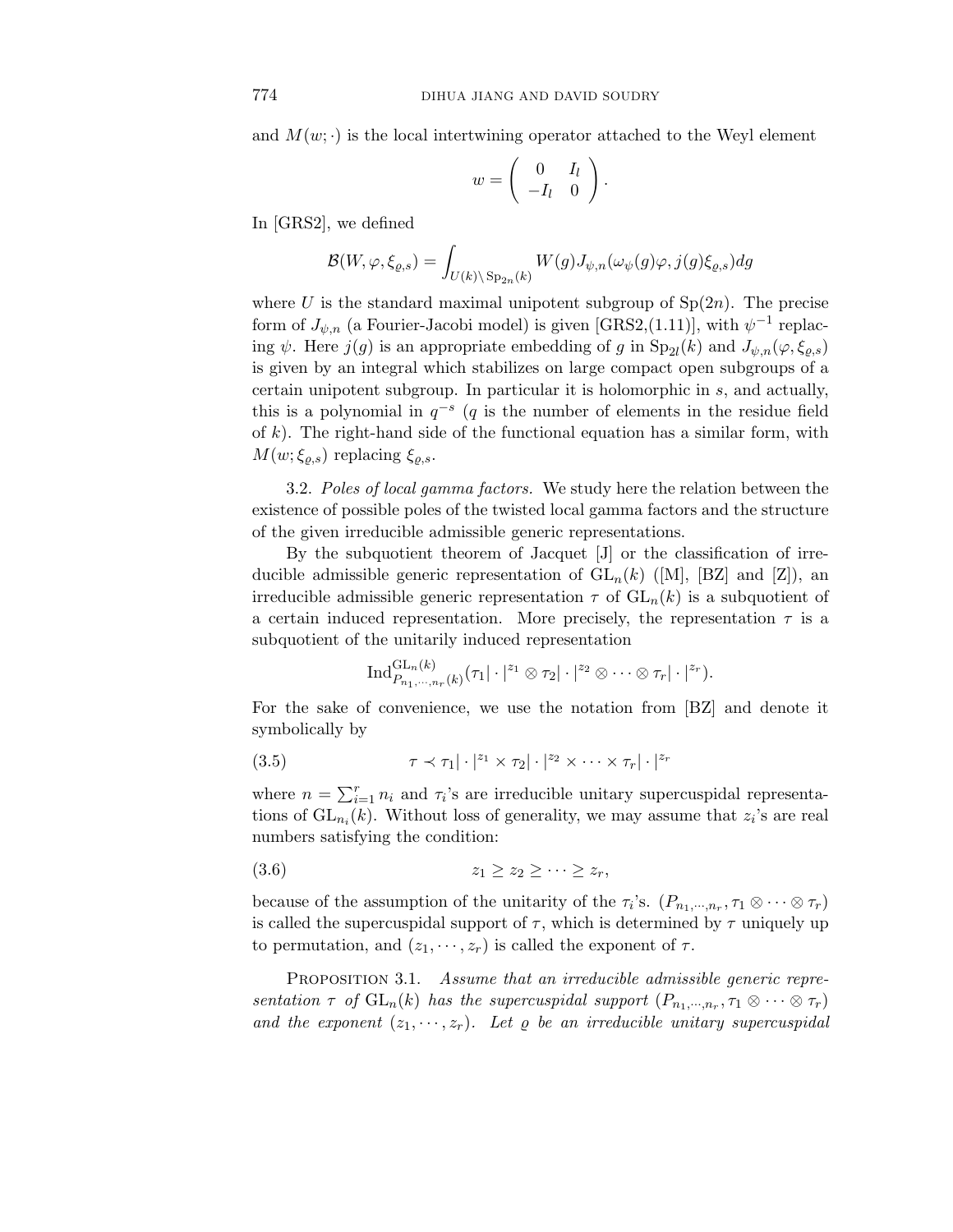representation of  $GL_l(k)$ . Then the only possible real poles of the twisted local gamma factor  $\gamma(\tau \times \varrho, s, \psi)$  occur at  $s = 1 - z_i$  and the only possible real zeros occur at  $s = -z_i$ . In either case, we have  $\rho \cong \tau_i^{\vee}$  for some  $i \in \{1, ..., r\}$ .

Proof. By the multiplicativity theorem for the twisted local gamma factors  $([JP-SS]),$ 

(3.7) 
$$
\gamma(\tau \times \varrho, s, \psi) = \prod_{i=1}^r \gamma(\tau_i \times \varrho, s + z_i, \psi).
$$

For each factor  $\gamma(\tau_i \times \rho, s + z_i, \psi)$ ,

$$
\gamma(\tau_i \times \varrho, s+z_i, \psi) = \epsilon(\tau_i \times \varrho, s+z_i, \psi) \cdot \frac{L(\tau_i^{\vee} \times \varrho^{\vee}, 1-(s+z_i))}{L(\tau_i \times \varrho, s+z_i)}.
$$

It follows that the local gamma factor  $\gamma(\tau_i \times \varrho, s + z_i, \psi)$  may have a possible real pole at  $s = 1 - z_i$  and a possible real zero at  $s = -z_i$ . If one of these two things occurs, then we must have

$$
\varrho \cong \tau_i^\vee. \qquad \qquad \Box
$$

This has the following useful consequence.

Corollary 3*.*1. For any irreducible unitary supercuspidal representation  $\rho$  of  $GL_l(k)$ ,  $s = 1 - z_r$  is the rightmost possible real pole of the product

$$
\prod_{i=1}^r \gamma(\tau_i \times \varrho, s+z_i, \psi).
$$

If it occurs in one of the factors in the product, it cannot be cancelled by the possible zeros of other factors. In this case, one must have that the representation  $\varrho$  is equivalent to one of the  $\tau_j^{\vee}$ 's with  $z_j = z_r$ .

We can prove the same result for  $SO(2n+1)$ . First we prove the following lemma.

LEMMA 3.1. Let  $\sigma$  be an irreducible generic supercuspidal representation of  $SO_{2n+1}(k)$  and  $\varrho$  be an irreducible supercuspidal representation of  $GL_l(k)$ . Assume that the twisted local gamma factor  $\gamma(\sigma \times \rho, s, \psi)$  has a pole at  $s = 1$ . Then the pole must be simple and the representation  $\rho$  must be self-dual. Moreover,  $L(\rho, \Lambda^2, s)$  has a pole at  $s = 0$ .

*Proof.* By the definition of  $\gamma(\sigma \times \rho, s, \psi)$ ,

$$
\gamma(\sigma \times \varrho, s, \psi) \cdot \mathcal{A}(W_{\sigma}, \xi_{\varrho, s})
$$
  
=  $\gamma(\varrho, \Lambda^2, 2s - 1, \psi) \cdot \tilde{\mathcal{A}}(W_{\sigma}, \xi_{\varrho, s})$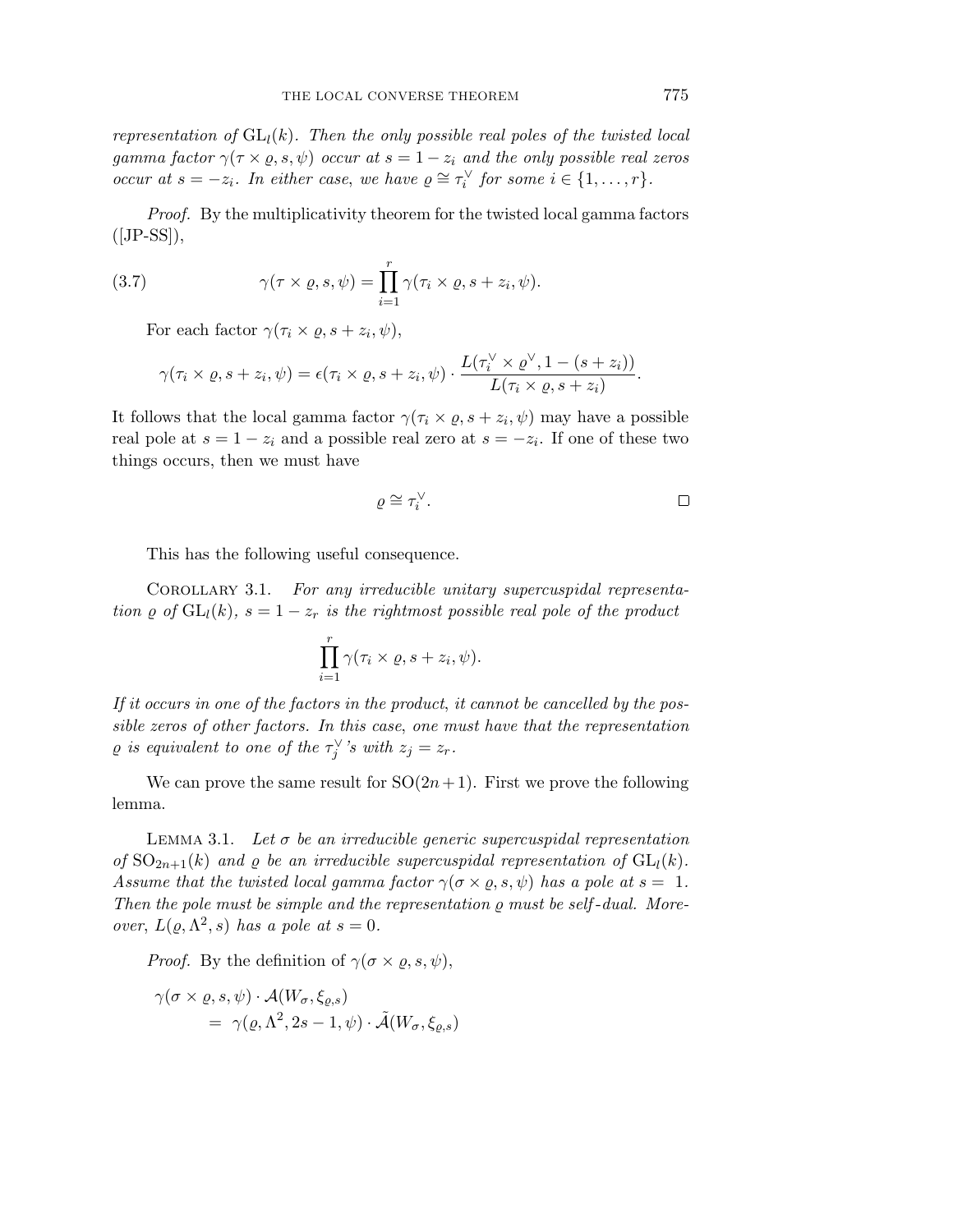$$
= \epsilon(\varrho, \Lambda^2, 2s - 1, \psi) \cdot \frac{L(\varrho^{\vee}, \Lambda^2, 2(1 - s))}{L(\varrho, \Lambda^2, 2s - 1)} \cdot \tilde{\mathcal{A}}(W_{\sigma}, \xi_{\varrho,s})
$$
  

$$
= \epsilon(\varrho, \Lambda^2, 2s - 1, \psi) \cdot L(\varrho^{\vee}, \Lambda^2, 2(1 - s)) \cdot \frac{\tilde{\mathcal{A}}(W_{\sigma}, \xi_{\varrho,s})}{L(\varrho, \Lambda^2, 2s - 1)}.
$$

Since both  $\sigma$  and  $\varrho$  are irreducible, generic and supercuspidal,  $\mathcal{A}(W_{\sigma}, \xi_{\rho,s})$ is entire (as a function in *s*). By Theorem 5.1 in [CS], the normalized local intertwining operator

$$
L(\varrho, \Lambda^2, 2s-1)^{-1} \cdot M(w_l, \cdot)
$$

is entire and hence

$$
\frac{\tilde{\mathcal{A}}(W_{\sigma}, \xi_{\varrho,s})}{L(\varrho, \Lambda^2, 2s - 1)}
$$

is entire. (Actually, at the point of our interest,  $s = 1$ , the intertwining integral converges.) Further, we can choose certain data such that  $\mathcal{A}(W_{\sigma}, \xi_{\rho,s})$  does not vanish. Hence, if  $\gamma(\sigma \times \varrho, s, \psi)$  has a pole at  $s = 1$ , then we must have that  $L(\varrho^{\vee}, \Lambda^2, s)$  has a pole at  $s = 0$ . It is known that if  $L(\varrho, \Lambda^2, s)$  has a pole at  $s = 0$ , then

 $\rho \cong \rho^{\vee}$ 

and the pole is simple. In other words, the gamma factor  $\gamma(\sigma \times \rho, s, \psi)$  has at most a simple pole at  $s = 1$  and if the pole occurs, then  $\varrho$  is self-dual. □

Here is an analogue needed on the metaplectic side.

LEMMA 3.2. Let  $\pi$  be an irreducible, supercuspidal representation of  $\text{Sp}_{2n}(k)$ . Assume that it is  $\psi_{\widetilde{U},1}$  generic. Assume that  $l > n$  and let  $\varrho$  be a<br>representation of  $\text{GL}_d(k)$  induced from  $\alpha_1 \otimes \ldots \otimes \alpha_n$  where  $\alpha_i$  is an irreducible representation of  $GL_l(k)$  induced from  $\varrho_1 \otimes \cdots \otimes \varrho_r$ , where  $\varrho_i$  is an irreducible unitary supercuspidal representation of  $GL_{m_i}(k)$  with  $m_1 + \cdots + m_r = l$ . Assume also that  $\varrho_i$  is not isomorphic to  $\varrho_j^{\vee}$  for  $i \neq j$ . Then the order of the pole  $at s = 1$  of  $\gamma(\pi \times \varrho, s, \psi)$  is less than, or equal to that of  $\prod_{i=1}^{r} L(\varrho_i, \Lambda^2, 2(1-s)).$ In particular, if  $L(\varrho_i, \Lambda^2, z)$  is holomorphic at  $z = 0$  (e.g.,  $\varrho_i$  is not self-dual), for  $1 \leq i \leq r$ , then  $\gamma(\pi \times \rho, s, \psi)$  is holomorphic at  $s = 1$ .

The proof follows (as in Lemma 3.1) from the local functional equation, and the fact that Whittaker functions for  $\pi$  are compactly supported modulo  $U_n$  (we assume that  $\pi$  is supercuspidal.) The details are written in Proposition 1 and Corollary 1 of [GRS6]. Note also that

$$
L(\varrho^\vee,\Lambda^2,z)=\prod_{1\leq i
$$

We use this for  $z = 2(1 - s)$ .

Returning to the orthogonal group we consider more general cases. Let *σ* be an irreducible admissible generic representation of  $SO_{2n+1}(k)$ . By Jacquet's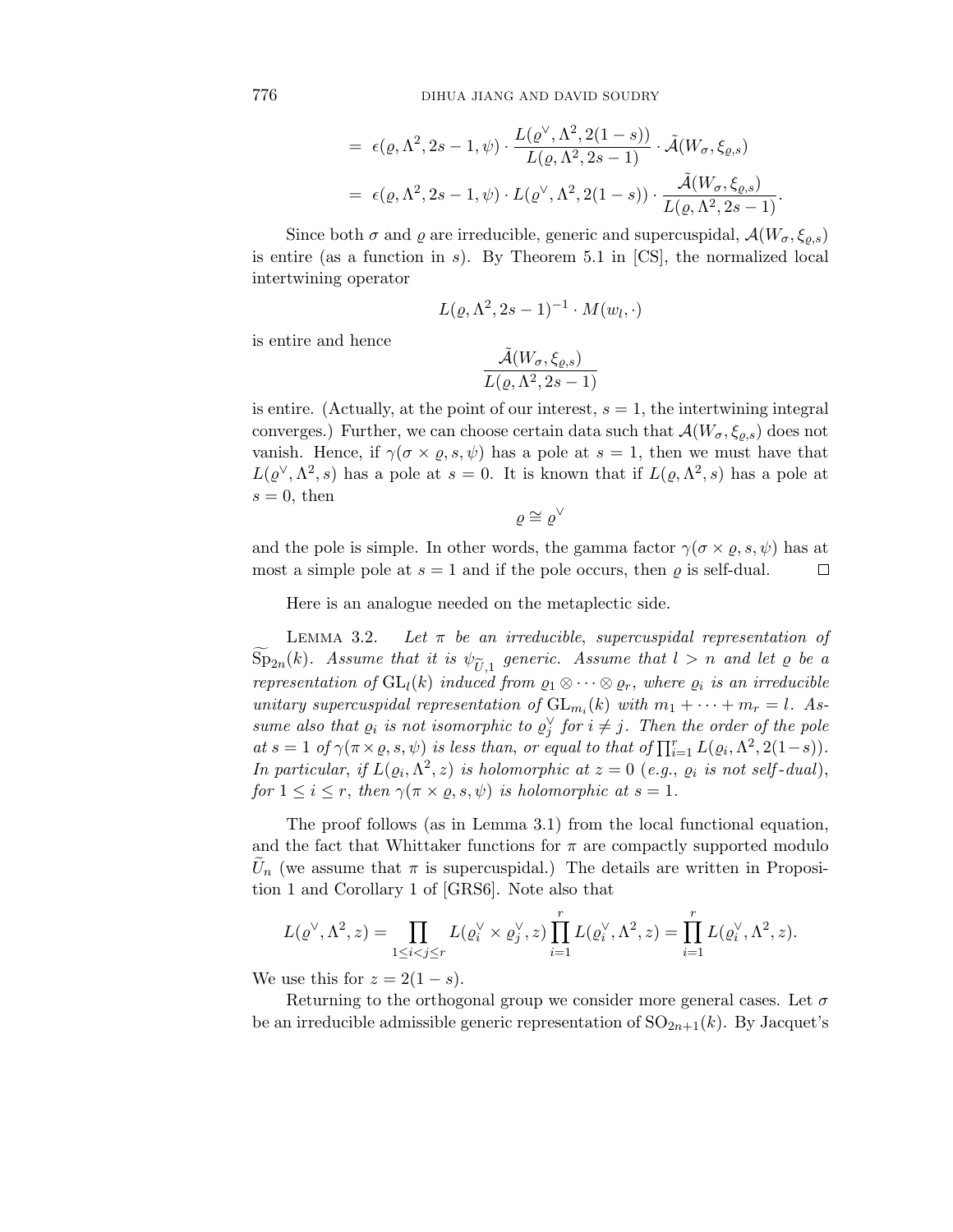subquotient theorem [J], there is a standard parabolic subgroup *Q* with its Levi part isomorphic to

$$
GL_{m_1}\times\ldots\times GL_{m_r}\times SO_{2m_0+1},
$$

 $(n = \sum_{i=0}^{r} m_i)$  and there are irreducible unitary supercuspidal representations  $\tau_i$  of  $GL_{m_i}(k)$   $(i = 1, 2, \dots, r)$  and an irreducible generic supercuspidal representation  $\sigma_0$  of  $\mathrm{SO}_{2m_0+1}(k)$ , such that the representation  $\sigma$  is a subquotient of the unitarily induced representation

(3.8) 
$$
\sigma \prec \mathrm{Ind}_{Q}^{\mathrm{SO}_{2n+1}}(\tau_1|\det|^{z_1}\otimes\cdots\otimes\tau_r|\det|^{z_r}\otimes\sigma_0).
$$

Without loss of generality, we may assume that the parameters  $z_i$  are real and have the property that  $z_1 \geq z_2 \geq \cdots \geq z_r \geq 0$ . With this assumption, we say that the representation  $\sigma$  has supercuspidal support  $(Q; \tau_1, \tau_2, \dots, \tau_r; \sigma_0)$  and exponents  $(z_1, z_2, \dots, z_r)$ .

Proposition 3.2. Let  $\sigma$  be an irreducible admissible generic representation of  $SO_{2n+1}(k)$  with supercuspidal support  $(Q; \tau_1, \tau_2, \dots, \tau_r; \sigma_0)$  and exponents  $(z_1, z_2, \dots, z_r)$ . Then  $s = 1 + z_1$  is the rightmost real point at which the twisted local gamma factors  $\gamma(\sigma \times \rho, s, \psi)$  can possibly have a pole for any irreducible unitary supercuspidal representation  $\rho$  of  $GL_l(k)$  where *l* is any positive integer. If the pole at  $s = 1 + z_1$  occurs for some  $(l, \rho)$ , then

$$
\varrho\cong\tau_{i_0}
$$

where  $\tau_{i_0}$  is a representation among the  $\tau_i$ 's such that  $z_{i_0} = z_1$ .

Proof. By the multiplicativity of the local gamma factors (Theorem 3.1),  $\gamma(\sigma \times \varrho, s, \psi) = \omega_{\rho}(-1)^{rn+m_0}$ ·  $\int_{a}^{r}$  $\frac{i=1}{i}$  $\gamma(\tau_i \times \varrho, s+z_i, \psi) \gamma(\tau_i^{\vee} \times \varrho, s-z_i, \psi) \big| \; \gamma(\sigma_0 \times \varrho, s, \psi)$ '

where  $\rho$  is any irreducible unitary supercuspidal representation of  $GL_l(k)$ .

By the argument in the proof of Proposition 3.1, we get that

- (1) the factor  $\gamma(\tau_i \times \varrho, s + z_i, \psi)$  may contribute a possible real pole at  $s = 1 - z_i$  and a possible real zero at  $s = -z_i$ , and if one of these two things occurs, then  $\varrho \cong \tau_i^{\vee}$ ,
- (2) the factor  $\gamma(\tau_i^{\vee} \times \varrho, s z_i, \psi)$  may contribute a possible real pole at  $s = 1 + z_i$  and a possible real zero at  $s = z_i$ , and if one of these two things occurs, one has  $\rho \cong \tau_i$ , and
- (3) the factor  $\gamma(\sigma_0 \times \varrho, s, \psi)$  has no zero for Re(*s*) > 0 ([Sh1, §5] and [Sh2, Prop. 7.2]) and may have a possible simple real pole at  $s = 1$  (Lemma 3.1). If the pole occurs, we must have  $\rho \cong \rho^{\vee}$  (and  $L(\rho, \Lambda^2, s)$  has a pole at  $s = 0$ ).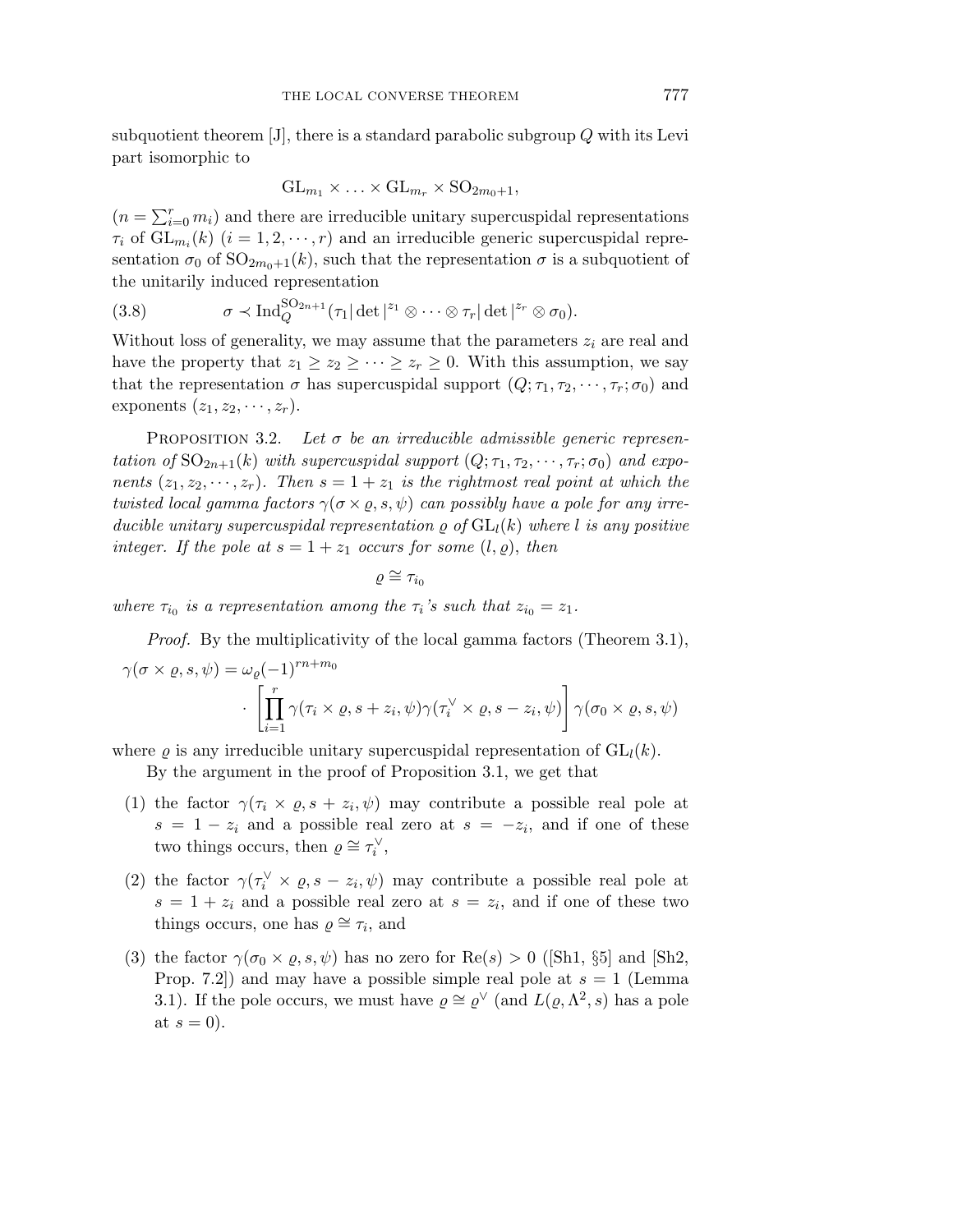Hence  $s = 1 + z_1$  is the rightmost possible real pole of the product

$$
\omega_{\varrho}(-1)^{rn+m_0} \left[\prod_{i=1}^r \gamma(\tau_i \times \varrho, s+z_i, \psi)\gamma(\tau_i^{\vee} \times \varrho, s-z_i, \psi)\right] \gamma(\sigma_0 \times \varrho, s, \psi).
$$

If the pole occurs at  $s = 1 + z_1$ , it cannot be cancelled by any possible zero from other factors in the product and  $\rho \cong \tau_{i_0}$ , where  $\tau_{i_0}$  is a representation among the  $\tau_i$ 's, such that  $z_{i_0} = z_1$ .  $\Box$ 

COROLLARY 3.2.  $\leq$  3.2. Let  $\sigma$  and  $\sigma'$  be irreducible admissible generic representations of  $SO_{2n+1}(k)$  with supercuspidal supports  $(Q; \tau_1, \tau_2, \dots, \tau_l; \sigma_0)$  and  $(Q'; \tau'_1, \tau'_2, \cdots, \tau'_{l'}; \sigma'_0)$ , and exponents  $(z_1, z_2, \cdots, z_l)$  and  $(z'_1, z'_2, \cdots, z'_{l'}),$  respectively. If the twisted gamma factors are the same, i.e.

$$
\gamma(\sigma \times \varrho, s, \psi) = \gamma(\sigma' \times \varrho, s, \psi)
$$

for all irreducible supercuspidal representations  $\varrho$  of  $GL_l(k)$  with  $l = 1, 2, \dots$ ,  $2n-1$ , then  $z_1 = z'_1$ .

3.3. Gamma factors and functorial lift. The Langlands functorial lift (or transfer) conjecture describes the relation between automorphic representations of two different groups as long as their Langlands dual groups have an 'admissible' relation. One may find more details about the Langlands conjectures in [B]. In this paper, we need a special case, which we describe below in more detail.

Let *F* be a number field. The Langlands dual group of  $SO(2n + 1)$  is  $Sp_{2n}(\mathbb{C})$  and the Langlands dual group of  $GL(2n)$  is  $GL_{2n}(\mathbb{C})$ . The natural embedding of  $Sp_{2n}(\mathbb{C})$  into  $GL_{2n}(\mathbb{C})$  is 'admissible', so that by Langlands functorial lift conjecture, any irreducible automorphic representation  $\Sigma$  of  $SO_{2n+1}(\mathbb{A})$ can be lifted to an irreducible automorphic representation T of  $GL_{2n}(\mathbb{A})$ , functorially. In other words, if we write

$$
\Sigma = \otimes_v \Sigma_v, \quad T = \otimes_v T_v,
$$

(as the restricted tensor product of the local components), then  $\mathcal T$  is a (global) Langlands functorial lift of  $\Sigma$  if and only if for each local place *v*, the local component  $\mathcal{T}_v$  is a (local) Langlands functorial lift of the local component  $\Sigma_v$ . Moreover, a lift from  $\Sigma$  to  $\mathcal T$  is called a weak Langlands functorial lift if the local component  $\mathcal{T}_v$  is a (local) Langlands functorial lift of the local component  $\Sigma_v$  for all archimedean places and for almost all places *v* of *F*, where  $\mathcal{T}_v$  and  $\Sigma_v$  are unramified.

In [CKP-SS] the weak Langlands functorial lift from  $SO_{2n+1}(\mathbb{A})$  to  $GL_{2n}(\mathbb{A})$ was proved to exist for irreducible generic cuspidal automorphic representations of  $SO_{2n+1}(\mathbb{A})$ , by using the converse theorem for  $GL_{2n}$ .

Let  $\Sigma$  be an irreducible generic cuspidal automorphic representation of  $SO_{2n+1}(\mathbb{A})$  and T be a weak Langlands functorial lifting to  $GL_{2n}(\mathbb{A})$  of  $\Sigma$ .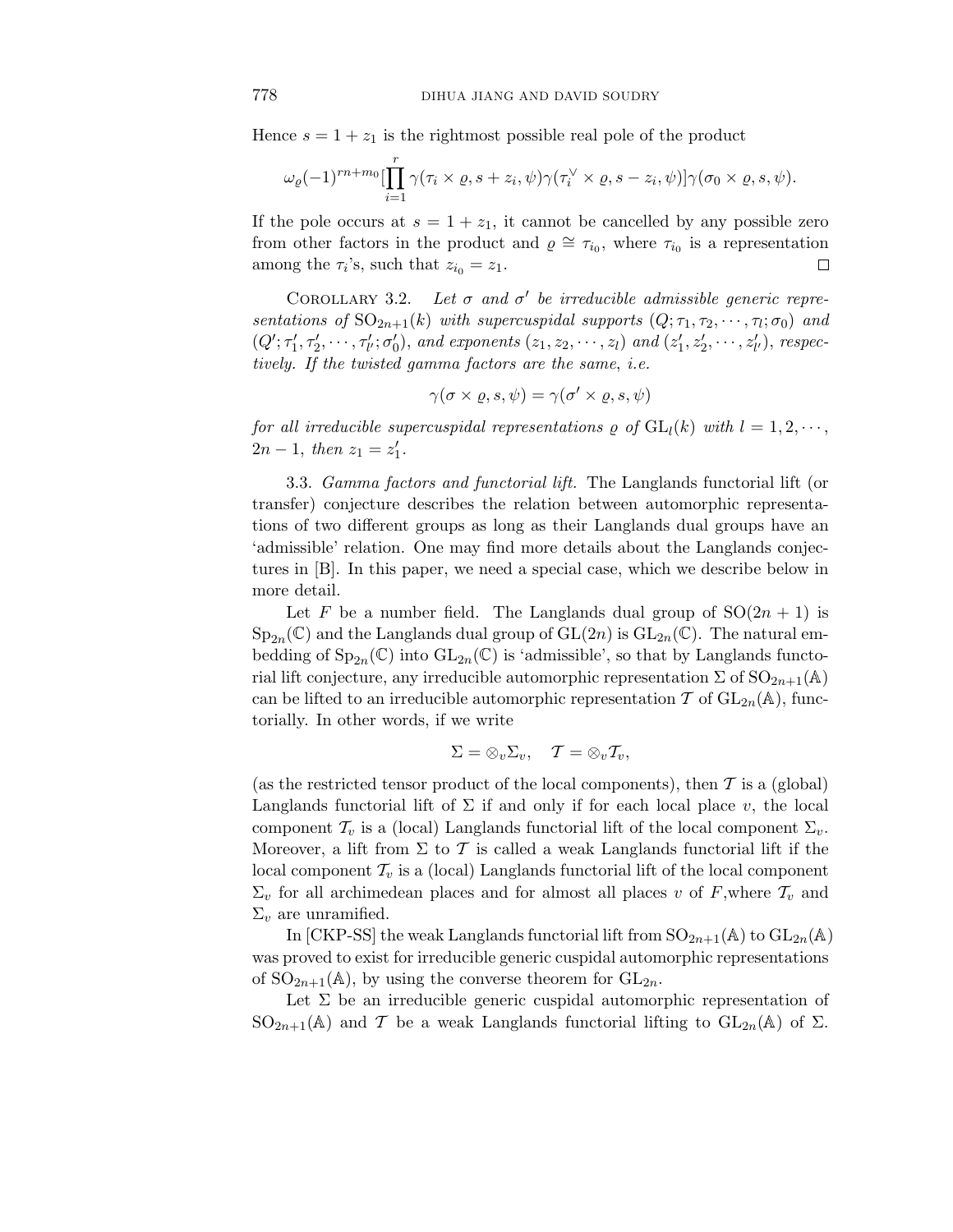The following theorem determines the explicit structure of the image of the weak Langlands functorial lifting without any assumption (which improves the results in [CKP-SS]).

THEOREM 3.2 ([GRS5]). Let  $T$  be an irreducible, automorphic representation of  $GL_{2n}(\mathbb{A})$  which is the weak Langlands functorial lifting of an irreducible generic cuspidal automorphic representation  $\Sigma$  of  $\mathrm{SO}_{2n+1}(\mathbb{A})$ , then  $\mathcal T$ is generic and self-dual. Moreover,  $\mathcal T$  is isomorphic to

$$
\operatorname{Ind}_{P_{2n_1,\ldots,2n_r}({\mathbb {A}})}^{{\rm GL}_{2n}({\mathbb {A}})}(\mathcal{T}_1 \otimes \cdots \otimes \mathcal{T}_r)
$$

where  $P_{2n_1,...,2n_r}$  is the standard parabolic subgroup of  $GL_{2n}$  corresponding to the partition  $2n = \sum_{i=1}^{r} 2n_i$ ;  $\mathcal{T}_i$  for  $i = 1, 2, \dots, r$ , is an irreducible, unitary, self-dual, cuspidal, automorphic representation of  $GL_{2n_i}(\mathbb{A})$  such that the partial exterior square *L*-function  $L^S(\mathcal{T}_i, \Lambda^2, s)$  has a pole at  $s = 1$ , and  $\mathcal{T}_i \not\cong \mathcal{T}_j$  if  $i \neq j$ . In particular, T is uniquely determined up to isomorphism by  $\Sigma$ .

Moreover, one has the following result on local gamma factors.

PROPOSITION 3.3. Let  $\Sigma_v$  be the *v*-local component of an irreducible generic cuspidal automorphic representation  $\Sigma$  of  $\mathrm{SO}_{2n+1}(\mathbb{A})$  and let  $\mathcal T$  be the weak Langlands functorial lifting to  $GL_{2n}(\mathbb{A})$  of  $\Sigma$ . Then for every supercuspidal representation  $\tau_v$  of  $GL_l(F_v)$  where *l* is any positive integer, one has

$$
\gamma(\Sigma_v \times \tau_v, s, \psi_v) = \gamma(\mathcal{T}_v \times \tau_v, s, \psi_v).
$$

It is the result of Corollary 5 in [CKP-SS] that the identity

$$
\gamma(\Sigma_v\times \tau_v,s,\psi_v)=\gamma(\mathcal{T}_v\times \tau_v,s,\psi_v)
$$

holds for every supercuspidal representation  $\tau_v$  of  $GL_l(F_v)$  with  $l = 1, 2, \dots$ ,  $2n-1$ . The argument in *loc. cit.* is valid for any *l*, with no restriction.

3.4. Structure of the image of local functorial lifting. Let  $\sigma$  be an irreducible generic supercuspidal representation of  $SO_{2n+1}(F_{v_0})$  and let  $\Sigma$  be an irreducible generic cuspidal automorphic representation of  $SO_{2n+1}(\mathbb{A})$  as constructed in Proposition 2.5. Then

$$
\Sigma_{v_0}\cong \sigma.
$$

Let T be the image of  $\Sigma$  under the weak Langlands functorial lifting. Then, by Proposition 3.3,

(3.9) 
$$
\gamma(\Sigma_{v_0} \times \varrho, s, \psi_{v_0}) = \gamma(\mathcal{T}_{v_0} \times \varrho, s, \psi_{v_0}),
$$

for all irreducible supercuspidal representations  $\rho$  of  $GL_l(F_{v_0})$  (*l* any positive integer).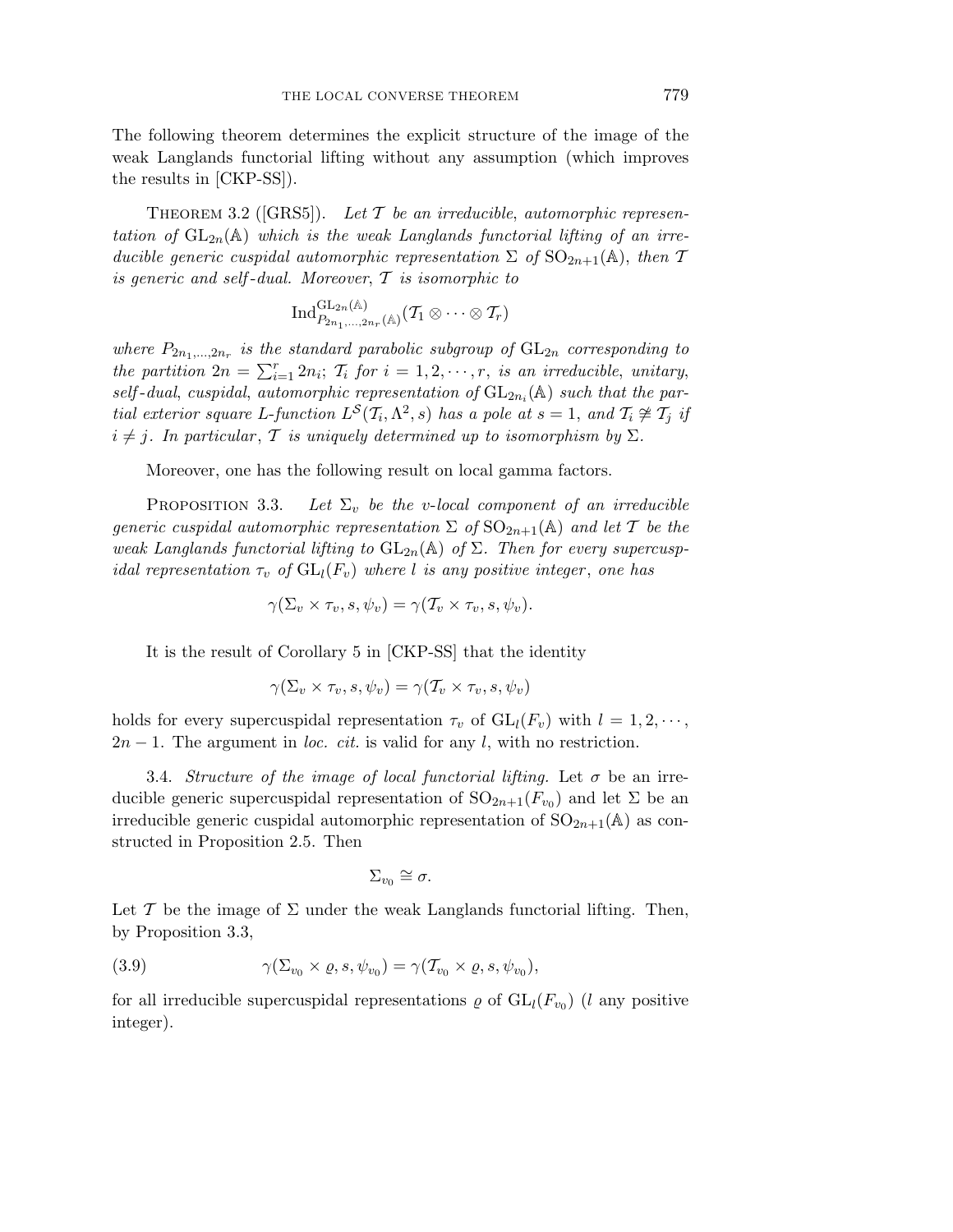We shall determine the explicit structure of the  $v_0$ -local component  $\tau := \mathcal{T}_{v_0}$  in terms of the supercuspidal support by using the existence of poles of the local gamma factors, the global version of which was given in Theorem 3.2.

By the subquotient theorem or the classification of irreducible generic representations of  $GL_{2n}(k)$   $(k = F_{v_0})$  ([M], [BZ] and [Z]), the irreducible admissible generic self-dual representation  $\tau$  of  $GL_{2n}(k)$  is a subquotient of an induced representation

$$
(3.10) \quad \tau \prec \tau_1 | \cdot |^{z_1} \times \cdots \times \tau_r | \cdot |^{z_r} \times \eta_1 \times \cdots \times \eta_t \times \tau_r^{\vee} | \cdot |^{-z_r} \times \cdots \times \tau_1^{\vee} | \cdot |^{-z_1},
$$

where  $\tau_i$ 's are irreducible unitary supercuspidal representations of  $GL_{m_i}(k)$ , and  $\eta_i$ 's are irreducible unitary supercuspidal self-dual representations of  $GL_{2n_j}(k)$   $(n = \sum_{i=1}^r m_i + \sum_{j=1}^t n_j)$ . From the given data, we may also assume that if  $z_i = 0$  then  $\tau_i$  is not self-dual. Without loss of generality, we may assume that  $z_i$ 's are real numbers satisfying the condition:

$$
(3.11) \t\t\t z_1 \geq z_2 \geq \cdots \geq z_r \geq 0.
$$

THEOREM 3.3. Let  $\sigma$  be an irreducible generic supercuspidal representation of  $SO_{2n+1}(k)$ . There exists a unique irreducible generic representation  $\tau$ of  $GL_{2n}(k)$  such that

(3.12) 
$$
\gamma(\sigma \times \varrho, s, \psi) = \gamma(\tau \times \varrho, s, \psi),
$$

for all irreducible supercuspidal representations  $\rho$  of  $GL_l(k)$  (*l* any positive integer). Moreover, in the notation of  $(3.10)$ ,  $\tau$  must have the following properties:

- (1)  $\tau = \eta_1 \times \cdots \times \eta_t$ , where  $\eta_j$  are irreducible unitary supercuspidal self-dual representations of  $GL_{2n_j}(k)$   $(2n = \sum_{j=1}^t 2n_j)$  and  $\eta_i \neq \eta_j$  if  $i \neq j$ ;
- (2) the local *L*-function  $L(\eta_i, \Lambda^2, s)$  has a pole at  $s = 0$  for  $i = 1, 2, \dots, t$ .

*Proof.* The existence of  $\tau$  is given by the weak functorial lifting described above ( $\tau = \mathcal{T}_{v_0}$  in (3.9)) and the uniqueness of  $\tau$  follows from the local converse theorem for  $GL_n$  ([Hn2]). It remains to determine the structure of  $\tau$  explicitly. Suppose that  $\tau$  has supercuspidal support as in (3.10). Let  $\rho$  be an irreducible, supercuspidal representation of  $GL_l(k)$ . By Lemma 3.1, we know that the gamma factor  $\gamma(\sigma \times \varrho, s, \psi)$  has at most a simple pole at  $s = 1$  and if the pole occurs, then  $\varrho$  is self-dual. By the identity in (3.12), we know that the local gamma factor  $\gamma(\tau \times \varrho, s, \psi)$  has at most a simple pole at  $s = 1$  and if the pole occurs, then  $\rho$  is self-dual. We are going to show that this information about the existence of a pole of  $\gamma(\tau \times \varrho, s, \psi)$  at  $s = 1$  and the order of the pole control the structure of *τ* .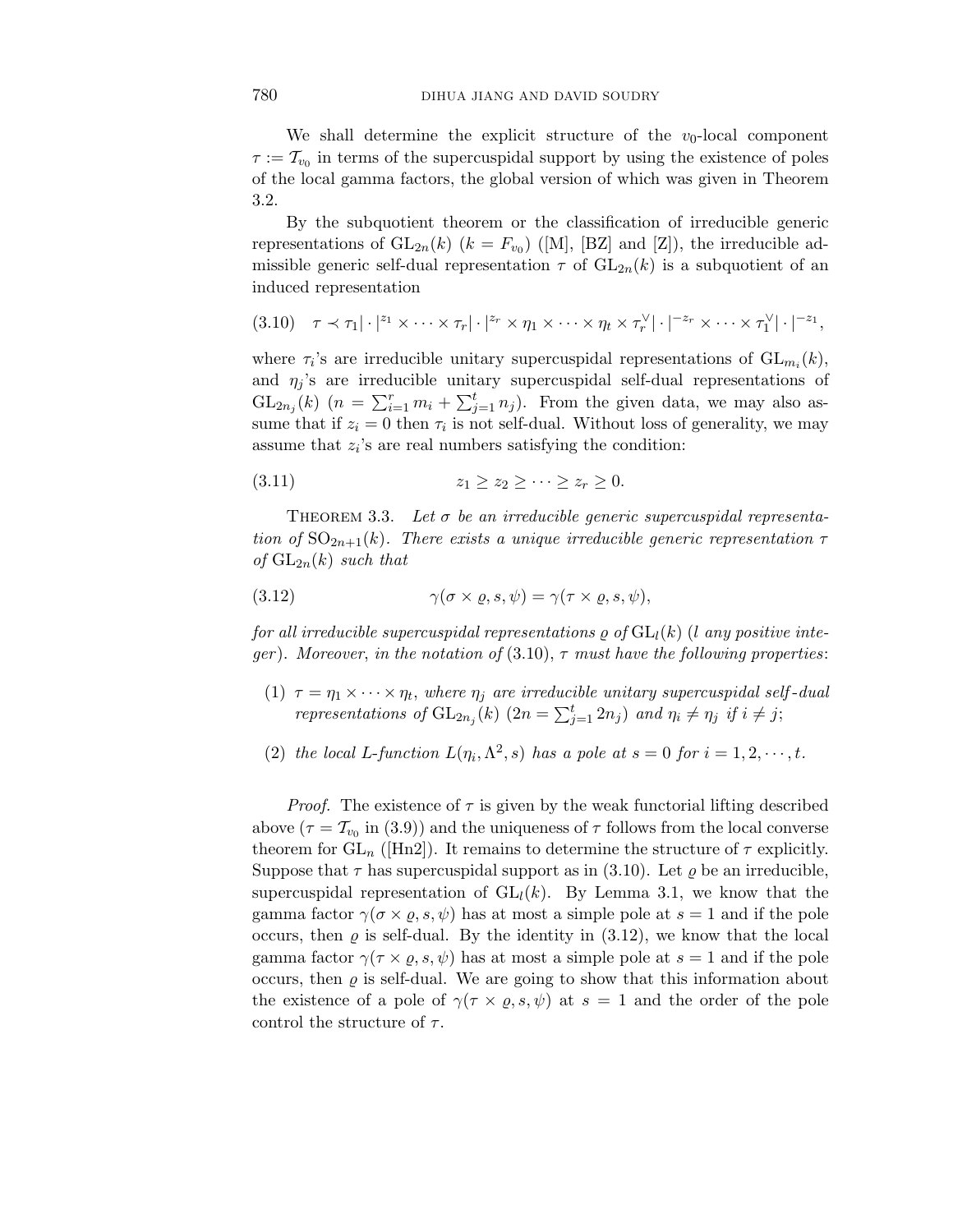By using the multiplicativity theorem for the twisted local gamma factors in this case (Theorem 3.1 in [JP-SS]), we have

$$
\gamma(\tau \times \varrho, s, \psi) = \left[ \prod_{i=1}^r \gamma(\tau_i \times \varrho, s + z_i, \psi) \cdot \gamma(\tau_i^{\vee} \times \varrho, s - z_i, \psi) \right] \cdot \prod_{j=1}^t \gamma(\eta_j \times \varrho, s, \psi).
$$

By Corollary 3.1, we know that  $1+z_1$  is the rightmost possible real pole of the twisted local gamma factor  $\gamma(\tau \times \varrho, s, \psi)$  and if it occurs, it cannot be cancelled by the zeros of other twisted local gamma factors in the product.

Now, we take  $\rho = \tau_1$ . Then the local gamma factor  $\gamma(\tau \times \tau_1, s, \psi)$  has a pole at  $s = 1 + z_1$ . By the identity in (3.12), we know that the local gamma factor  $\gamma(\sigma \times \tau_1, s, \psi)$  has a pole at  $s = 1 + z_1$ . Repetition of the argument of Lemma 3.1 implies that the local exterior square *L*-function  $L(\tau_1, \Lambda^2, s)$  has a pole at  $s = -2z_1$ . Since  $\tau_1$  is unitary (supercuspidal), we get that  $\text{Re}(2z_1) = 0$ , and hence  $z_1 = 0$ . We know by Lemma 3.1 that the pole is simple, and the representation  $\tau_1$  is self-dual. Now, this implies that

$$
z_1=\cdots=z_r=0
$$

and the local gamma factor  $\gamma(\tau \times \tau_1, s, \psi)$  can be expressed as

$$
\gamma(\tau \times \tau_1, s, \psi) = [\gamma(\tau_1 \times \tau_1, s, \psi)]^2 \times [\cdots].
$$

Hence the local gamma factor  $\gamma(\tau \times \tau_1, s, \psi)$  has a pole at  $s = 1$  with order two or higher. This contradicts the simplicity of the pole of the local gamma factor  $\gamma(\sigma \times \tau_1, s, \psi)$  because of (3.12). Therefore we conclude that the supercuspidal representation *τ*<sup>1</sup> should not occur in the supercuspidal support of *τ* .

By the same argument, we can conclude that all supercuspidal representations  $\tau_i$  with  $i = 1, 2, \dots, r$ , do not occur in the supercuspidal support of  $\tau$ . Namely we have that

$$
\tau \prec \eta_1 \times \cdots \times \eta_t.
$$

Since the induced representation  $\eta_1 \times \cdots \times \eta_t$  is irreducible, we conclude that

$$
\tau \cong \eta_1 \times \cdots \times \eta_t.
$$

Since the pole at  $s = 1$  of the gamma factor  $\gamma(\sigma \times \rho, s, \psi)$  is at most simple, the representations  $\eta_i$  in the supercuspidal support of  $\tau$  must be all distinct. Finally the existence of the pole of the local *L*-functions  $L(\eta_i, \Lambda^2, s)$  at  $s = 0$  for  $i = 1, 2, \dots, t$  is now clear from the argument above (see Lemma 3.1 again).  $\Box$ 

COROLLARY 3.3. Let  $\Sigma$  be an irreducible generic cuspidal automorphic representation of  $SO_{2n+1}(\mathbb{A})$  and T be the weak Langlands functorial lifting of  $\Sigma$  from  $\mathrm{SO}_{2n+1}(\mathbb{A})$  to  $\mathrm{GL}_{2n}(\mathbb{A})$ . For a finite local place *v* of the number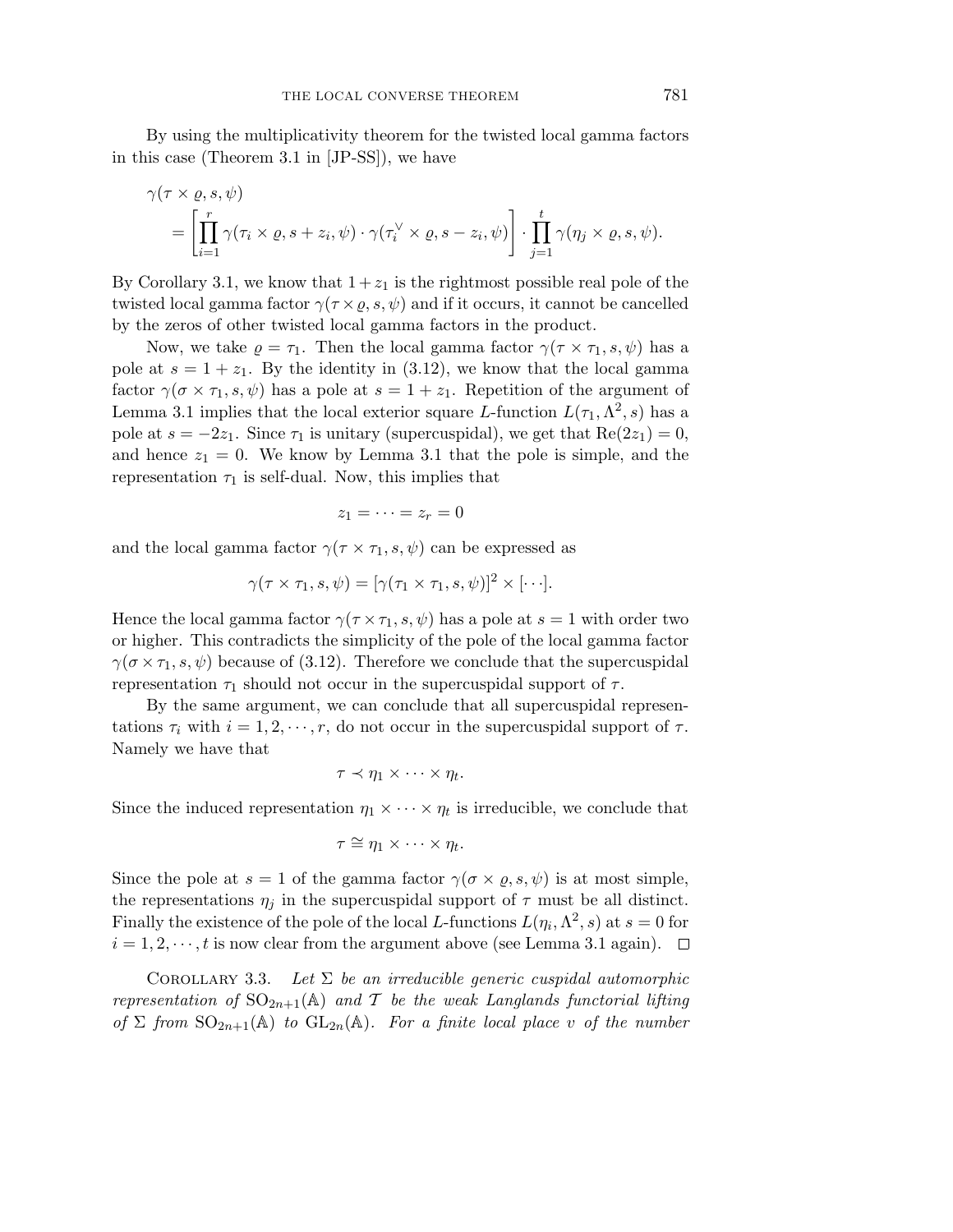field *F*, if the *v*-local component  $\Sigma_v$  is supercuspidal, then the corresponding *v*-local component  $\mathcal{T}_v$  has form

$$
\mathcal{T}_v=\eta_1\times\cdots\times\eta_{t_v}
$$

where the  $\eta_i$ 's are irreducible unitary self-dual supercuspidal representations of  $GL_{2n_i}(F_v)$  such that

- (1)  $\eta_i \neq \eta_j$  if  $i \neq j$  ( $2n = \sum_{j=1}^{t_v} 2n_j$ );
- (2) the local *L*-function  $L(\eta_i, \Lambda^2, s)$  has a pole at  $s = 0$  for  $i = 1, 2, \dots, t_v$ .

3.5. Gamma factors and Howe duality. We discuss here the relation of local gamma factors under the local Howe duality. Of course, these gamma factors should remain invariant, but here we need much less. We need just the preservation of a pole at *s* = 1, as follows.

PROPOSITION 3.4. Let  $\sigma$  be an irreducible generic supercuspidal representation of  $SO_{2n+1}(k)$  and let  $\pi$  be the irreducible  $\psi_{\widetilde{U}_1}$ -generic supercuspidal representation of  $Sp_{2n}(k)$ , which is the local *ψ*-Howe lift of *σ*. Let *τ* be the local lift of  $\sigma$  to  $GL_{2n}(F)$ , i.e. the representation given by Theorem 3.3. Write  $\tau = \eta_1 \times \cdots \times \eta_t$  as in Theorem 3.3. Then  $\gamma(\pi \times \tau, s, \psi)$  has a pole of order *t*  $at s = 1.$ 

*Proof.* Let  $\Sigma$  and  $\Pi$  be the representations constructed in Proposition 2.5. We keep the notation used prior to Proposition 2.5. (We may and do assume that  $\psi_{0,\nu_0} = \psi$ .) Recall the finite set of places  $S_0$ , and the choices of  $(\psi_{0,\nu})_{\tilde{U}_{\nu}}$ generic supercuspidal representations  $\pi_{\nu}$  of  $\widetilde{\text{Sp}}_{2n}(k_{\nu})$ , such that  $\Pi_{\nu_0} \cong \pi$ , and  $\Pi_{\nu} \cong \pi_{\nu}$ , for each place  $\nu$  in  $S_0$ . Recall also that  $\Sigma$  is the global theta lift of Π with respect to  $ψ_0$ , and, in particular,  $Σ_ν$  is the local  $ψ_{0,ν}$ - Howe lift of  $π_ν$ , for each *ν* in  $S_0$  (and hence  $\Sigma_{\nu_0} \cong \sigma$ ). Recall that  $\Sigma$  is globally generic (and hence  $\Sigma_{\nu}$  is generic, for each  $\nu$  in  $S_0$ ).

Let T be an irreducible representation of  $GL_{2n}(\mathbb{A})$  of the form

$$
\text{Ind}_{P_{m_1,...,m_r}({\mathbb {A}})}^{\text{GL}_{2n}({\mathbb {A}})}({\mathcal T}_1 \otimes \cdots \otimes {\mathcal T}_r)
$$

where  $\mathcal{T}_i$  is an irreducible, automorphic, cuspidal, unitary representation of  $GL_{m_i}(\mathbb{A}), 1 \leq i \leq r, m_1 + \cdots + m_r = 2n$ . Note that T is irreducible. We realize it automorphically by taking an Eisenstein series induced from  $\mathcal{T}_1|\text{det}|^{s_1}\otimes\cdots\otimes$  $\mathcal{T}_r[\det]^{s_r}$ , and evaluating it at  $(s_1, \ldots, s_r) = (0, \ldots, 0)$ .

Let *S* be a finite set of finite places, containing  $S_0$ , such that at finite places outside *S*,  $\Pi$  (hence  $\Sigma$ ) and  $\mathcal T$  are unramified. For such places  $\nu$ ,

$$
\gamma(\Sigma_{\nu}\times\mathcal{T}_{\nu},s,\psi_{0,\nu})=\gamma(\Pi_{\nu}\times\mathcal{T}_{\nu},s,\psi_{0,\nu}).
$$

The functional equation satisfied by the global integrals for  $SO_{2n+1}$  ×  $GL_{2n}$  and for  $Sp_{2n} \times GL_{2n}$ , means that the product over all places of the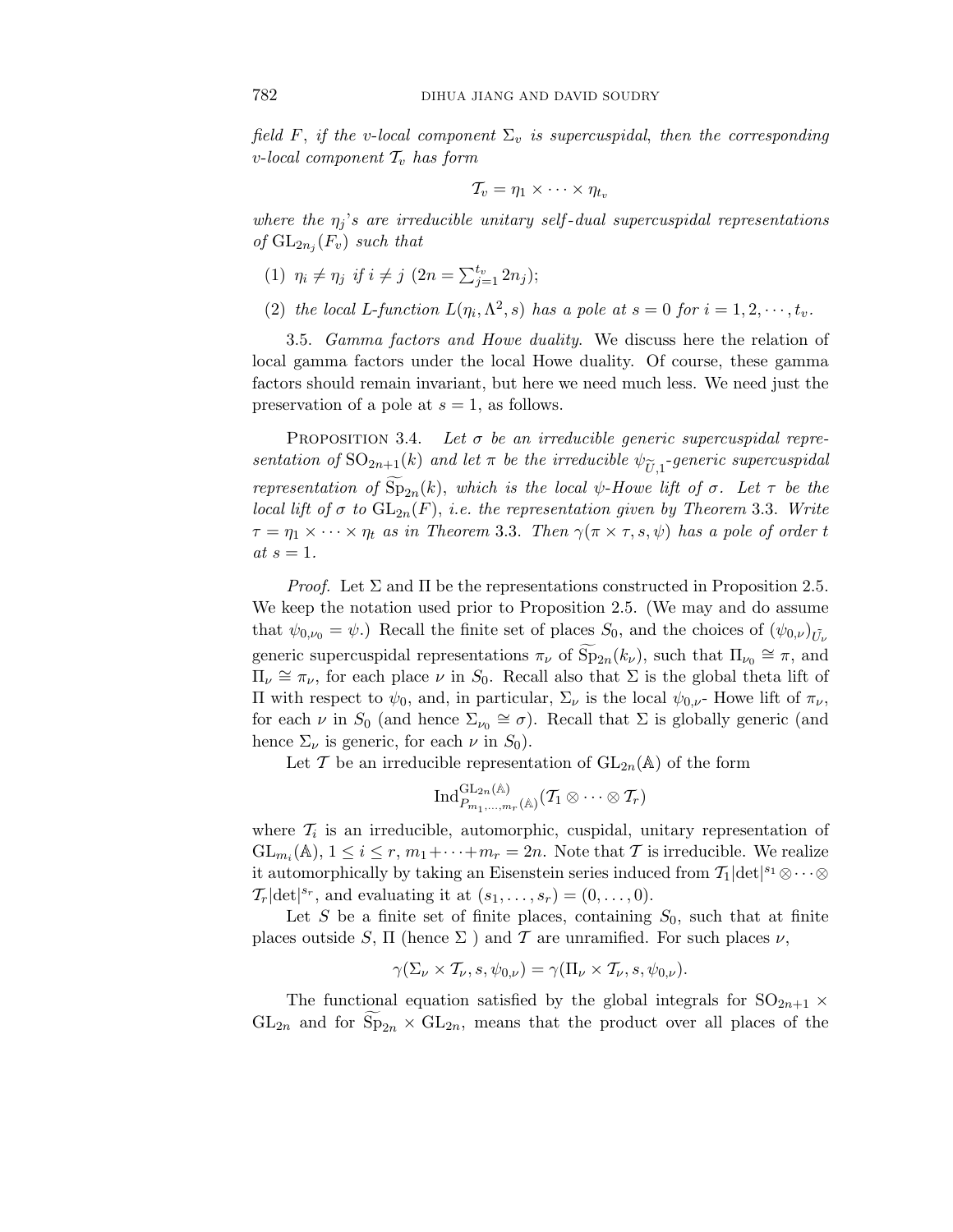corresponding gamma factors is one. From the last equalities outside *S*, we conclude

$$
\gamma_\infty(\Sigma\times\mathcal{T},s,\psi_0)\prod_{\nu\in S}\gamma(\Sigma_\nu\times\mathcal{T}_\nu,s,\psi_{0,\nu})=\gamma_\infty(\Pi\times\mathcal{T},s,\psi_0)\prod_{\nu\in S}\gamma(\Pi_\nu\times\mathcal{T}_\nu,s,\psi_{0,\nu}).
$$

Here  $\gamma_{\infty}$  denotes the product of local gamma factors over all archimedean places. Write  $S = \bigcup_{i=1}^{i=N} S(i)$ , where  $S(i)$  is the set of all places  $\nu$  in *S*, such that the residual characteristic of  $k_{\nu}$  is  $p_i$ , and  $p_1, \ldots, p_N$  are different prime numbers. Put

$$
A_i(s) = \prod_{\nu \in S(i)} \frac{\gamma(\Pi_\nu \times \mathcal{T}_\nu, s, \psi_{0,\nu})}{\gamma(\Sigma_\nu \times \mathcal{T}_\nu, s, \psi_{0,\nu})}.
$$

Thus,  $A_i(s)$  is in  $\mathbb{C}(p_i^{-s})$ . Write  $A_i(s) = R_i(p_i^{-s})$ , where  $R_i(x) \in \mathbb{C}(x)$ . We get

$$
\prod_{i=1}^{i=N} R_i(p_i^{-s}) = \frac{\gamma_\infty(\Sigma \times \mathcal{T}, s, \psi_0)}{\gamma_\infty(\Pi \times \mathcal{T}, s, \psi_0)}.
$$

We show in Section 7.2 that there is  $M > 0$ , such that for  $|\text{Im}(s)| > M$ , both  $\gamma_{\infty}(\Sigma \times \mathcal{T}, s, \psi_0)$  and  $\gamma_{\infty}(\Pi \times \mathcal{T}, s, \psi_0)$  are holomorphic with no zeroes. Thus, if  $s_0$  is a pole (resp. a zero) of  $R_j(p_j^s)$ , then  $s_0 + \frac{2\pi m i}{\log p_j}$  is a pole (resp. a zero) of  $R_j(p_j^{-s})$ , for all integers *m*. Since  $p_1, \ldots, p_N$  are different, we see that  $\prod_{i=1}^{i=N} R_i(p_i^{-s})$  has an unbounded sequence of poles (resp. zeroes) on the line  $Re(s) = s_0$ . This is impossible unless each  $R_i(x)$  is an exponential. Thus there are *a*<sup>i</sup> and *b*i, such that

$$
a_i e^{b_i s} \prod_{\nu \in S(i)} \gamma(\Sigma_\nu \times \mathcal{T}_\nu, s, \psi_{0,\nu}) = \prod_{\nu \in S(i)} \gamma(\Pi_\nu \times \mathcal{T}_\nu, s, \psi_{0,\nu}).
$$

In particular, there is an exponential  $\alpha(s)$ , such that

$$
\alpha(s) \prod_{\nu \in S'_0} \gamma(\Sigma_{\nu} \times \mathcal{T}_{\nu}, s, \psi_{0,\nu}) = \prod_{\nu \in S'_0} \gamma(\Pi_{\nu} \times \mathcal{T}_{\nu}, s, \psi_{0,\nu})
$$

where  $S'_0$  is the set of places  $\nu$  in  $S$ , where the residual characteristic of  $k_{\nu}$  is the same as that of  $k_{\nu_0}$  (note that this is a subset of  $S_0$ ).

Consider now the special case where  $\mathcal{T}_{\nu_0} \cong \tau$ , where  $\tau$  is the local lift of  $\sigma$ to  $GL_{2n}(k_{\nu_0})$ , as in Theorem 3.3. More precisely, take  $m_i = 2n_i$  and  $\mathcal{T}_i$ - such that it has a trivial central character, and its  $\nu_0$  component is isomorphic to *η*<sub>i</sub>. For each  $i \leq t$ , let  $\chi_i$  be a unitary automorphic character of the adeles of *k*, such that  $\chi_{i,\nu_0} = 1$  and for  $\nu \neq \nu_0$  in  $S'_0$ ,  $\mathcal{T}_{i,\nu}\chi_{i,\nu}$  is not isomorphic to the dual of  $\mathcal{T}_{j,\nu}\chi_{j,\nu}$ , for all  $i, j \leq t$ . (Such characters exist by Theorem 5, p.103) of [AT]. For example, it is enough to guarantee that  $\chi^{2n_i}_{i,\nu} \chi^{2n_j}_{j,\nu} \neq 1$ , for  $\nu \neq \nu_0$ in *S*<sup> $\prime$ </sup><sub>0</sub>.) Let  $\mathcal{T}(\chi)$  be the representation obtained from T by twisting  $\mathcal{T}_i$  by  $\chi_i$ . Repeating the last equality, we have an exponential  $\alpha(s)$ , such that

(3.13) 
$$
\alpha(s) \prod_{\nu \in S'_0} \gamma(\Sigma_{\nu} \times \mathcal{T}(\chi)_{\nu}, s, \psi_{0,\nu}) = \prod_{\nu \in S'_0} \gamma(\Pi_{\nu} \times \mathcal{T}(\chi)_{\nu}, s, \psi_{0,\nu}).
$$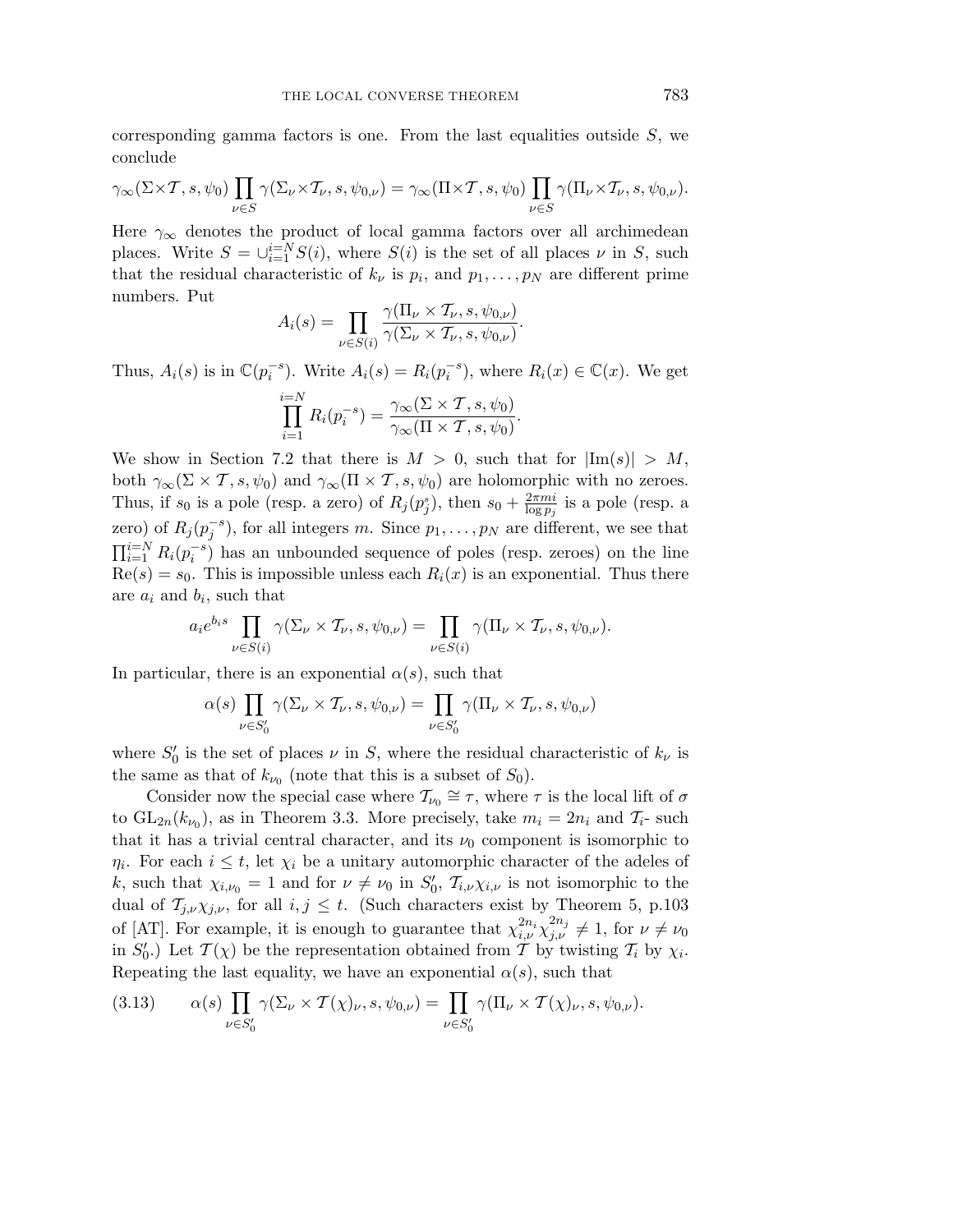We have,

$$
\gamma(\Sigma_{\nu_0}\times T(\chi)_{\nu_0}, s, \psi_{0,\nu_0})=\gamma(\sigma\times\tau, s, \psi)=\gamma(\tau\times\tau, s, \psi),
$$

which, by the structure of  $\tau$ , has a pole of order t at  $s = 1$ . The remaining factors of the left-hand side of  $(3.13)$  are holomorphic and nonzero at  $s = 1$ . This follows from Lemma 3.1, the multiplicativity property, and the choice of *χ*<sub>i</sub>. We conclude that the left hand side of (3.13) has a pole of order *t* at  $s = 1$ . By Lemma 3.2, all factors on the right-hand side of (3.13), corresponding to  $\nu \neq \nu_0$ , are holomorphic at  $s = 1$  (again, due to our choice of  $\chi_i$ ). We conclude from (3.13) that  $\gamma(\pi \times \tau, s, \psi)$  has a pole of order t at  $s = 1$ . This completes the proof of the proposition.  $\Box$ 

## **4.** The local converse theorem for  $SO(2n+1)$ : **The supercuspidal case**

In this section, we prove the local converse theorem for irreducible generic supercuspidal representations of  $SO(2n+1)$ . The idea of the proof is to transfer the local converse theorem for  $GL_{2n}(k)$  to  $SO_{2n+1}(k)$  by combining various liftings.

THEOREM 4.1 (Local converse theorem for  $SO(2n+1)$ : The supercuspidal case). Let  $\sigma$  and  $\sigma'$  be irreducible generic supercuspidal representations of  $SO_{2n+1}(k)$ . Assume that

$$
\gamma(\sigma \times \varrho, s, \psi) = \gamma(\sigma' \times \varrho, s, \psi)
$$

for all irreducible supercuspidal representations  $\varrho$  of  $GL_l(k)$ ,  $l = 1, 2, \dots, 2n-1$ . Then the representations  $\sigma$  and  $\sigma'$  are equivalent.

*Proof.* Let  $\sigma$  and  $\sigma'$  be irreducible generic supercuspidal representations of  $SO_{2n+1}(k)$ , such that

(4.1) 
$$
\gamma(\sigma \times \varrho, s, \psi) = \gamma(\sigma' \times \varrho, s, \psi)
$$

for all irreducible supercuspidal representations  $\rho$  of  $GL_l(k)$  with  $l = 1, \dots,$ 2*n* − 1. Let  $\pi$  and  $\pi'$  be the local  $\psi$  - Howe lifts of  $\sigma$  and  $\sigma'$  respectively to  $Sp_{2n}(k)$  (Theorem 2.2). These are irreducible,  $\psi_{\tilde{U},1}$ -generic, supercuspidal representations of  $Sp_{2n}(k)$ .

By Theorem 3.3, there are irreducible generic representations  $\tau$  and  $\tau'$  of  $GL_{2n}(k)$  corresponding to  $\sigma$  and  $\sigma'$ , respectively, such that

(4.2) 
$$
\gamma(\sigma \times \varrho, s, \psi) = \gamma(\tau \times \varrho, s, \psi)
$$

and

(4.3) 
$$
\gamma(\sigma' \times \varrho, s, \psi) = \gamma(\tau' \times \varrho, s, \psi)
$$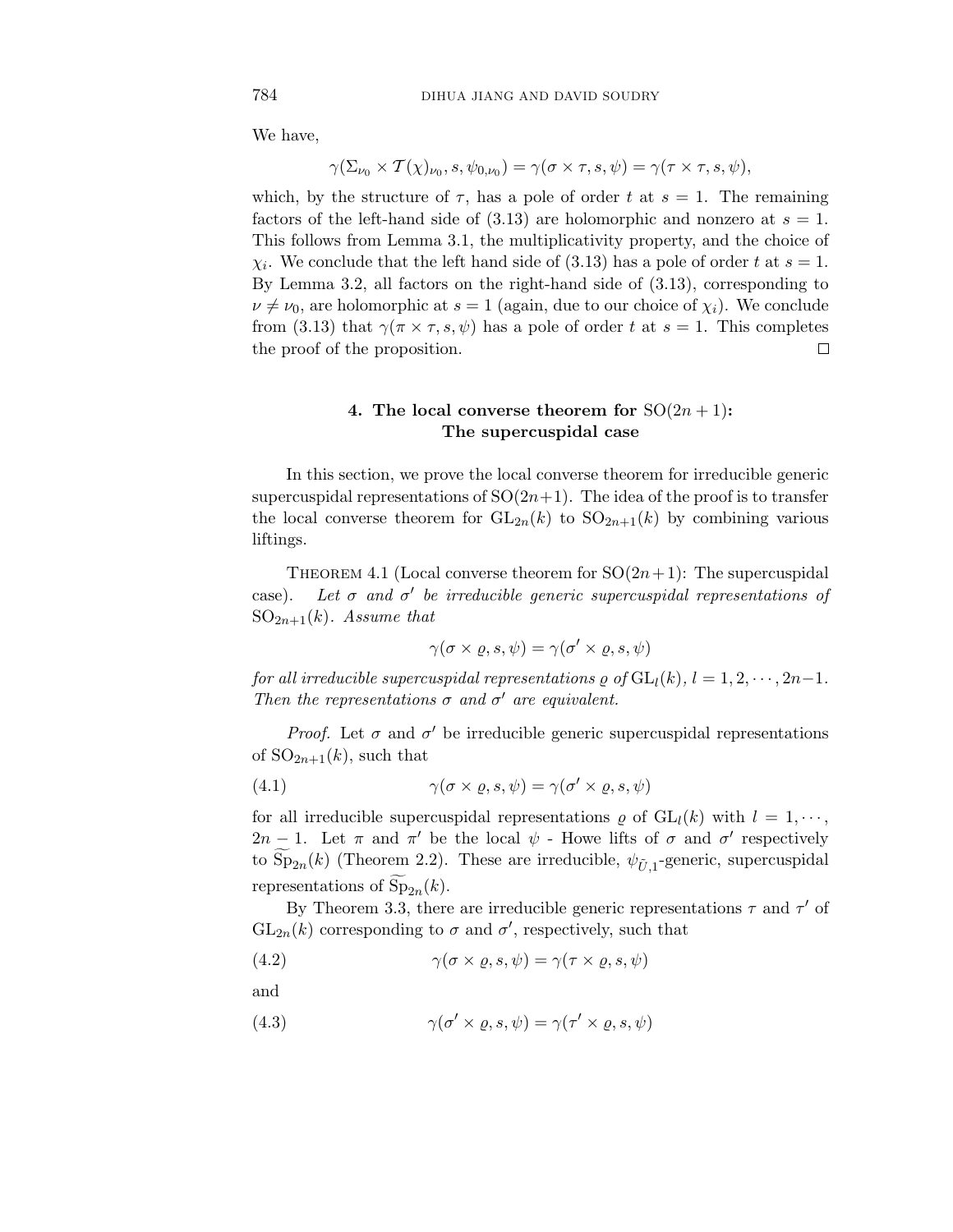for all irreducible supercuspidal representations  $\rho$  of  $GL_l(k)$  with any positive integer *l*. In particular,

$$
\gamma(\tau \times \varrho, s, \psi) = \gamma(\tau' \times \varrho, s, \psi)
$$

for all irreducible supercuspidal representations  $\rho$  of  $GL_l(k)$  with  $l = 1, 2, \dots$ , 2*n* − 1. By Theorem 1.1,

$$
\tau \cong \tau'.
$$

By Theorem 3.3 again,

(4.4) 
$$
\tau \cong \tau' \cong \eta_1 \times \cdots \times \eta_t
$$

such that each  $\eta_i$  is an irreducible unitary self-dual supercuspidal representation of  $GL_{2n_i}(k)$ ,  $\eta_i \not\cong \eta_j$  if  $i \neq j$ , and the local exterior square *L*-function  $L(\eta_i, \Lambda^2, s)$  has a pole at  $s = 0$  for  $i = 1, 2, \dots, t$ . By Proposition 3.4, both gamma factors  $\gamma(\pi \times \tau, s, \psi)$  and  $\gamma(\pi' \times \tau, s, \psi)$  have a pole of order t at  $s = 1$ . By the theory of the local backward lifting from  $GL_{2n}(k)$  to  $Sp_{2n}(k)$  in [GRS6], the image  $\pi_{\psi}(\tau)$  of  $\tau$  under the backward lifting is the unique irreducible  $\psi_{\tilde{U},1}$ generic supercuspidal representation of  $Sp_{2n}(k)$  with the property that the twisted local gamma factor  $\gamma(\pi_{\psi}(\tau) \times \tau, s, \psi)$  has a pole of order *t* at  $s = 1$ . Since  $\pi$  and  $\pi'$  are supercuspidal and  $\psi_{\widetilde{U},1}$ -generic, we conclude that

$$
\pi_{\psi}(\tau) \cong \pi \cong \pi'.
$$

Finally, it follows from Theorem 2.2 that the representation  $\sigma$  is equivalent to the representation  $\sigma'$ .  $\Box$ 

## **5. The local converse theorem: general case**

We shall use the information on poles of twisted gamma factors to determine explicitly the structure of the supercuspidal support of irreducible generic representations. Then the general case of the local converse theorem follows from the supercuspidal case.

THEOREM 5.1.  $\text{M}$  5.1. Let  $\sigma$  and  $\sigma'$  be irreducible generic representations of  $\mathrm{SO}_{2n+1}(k)$  with supercuspidal supports  $(Q; \tau_1, \tau_2, \cdots, \tau_r; \sigma_0)$  and  $(Q'; \tau_1', \tau_2', \cdots, \tau_r; \sigma_0)$  $\tau'_{r'}; \sigma'_{0}$ , and exponents  $(z_1, z_2, \cdots, z_r)$  and  $(z'_1, z'_2, \cdots, z'_{r'})$ , respectively (see (3.8)). Assume that

$$
\gamma(\sigma \times \varrho, s, \psi) = \gamma(\sigma' \times \varrho, s, \psi)
$$

for all irreducible supercuspidal representations  $\rho$  of  $GL_l(k)$  with  $l = 1, 2, \dots$ ,  $2n-1$ . Then, after a possible rearrangement of  $(\tau'_1, z'_1; , \ldots, ; \tau'_{r'}, z'_{r'})$ , without affecting the decreasing order of  $z'_1, \ldots, z'_{r'}$ ,

(1) 
$$
r = r'
$$
 and  $m_i = m'_i$  for  $i = 0, 1, \dots, r$ ,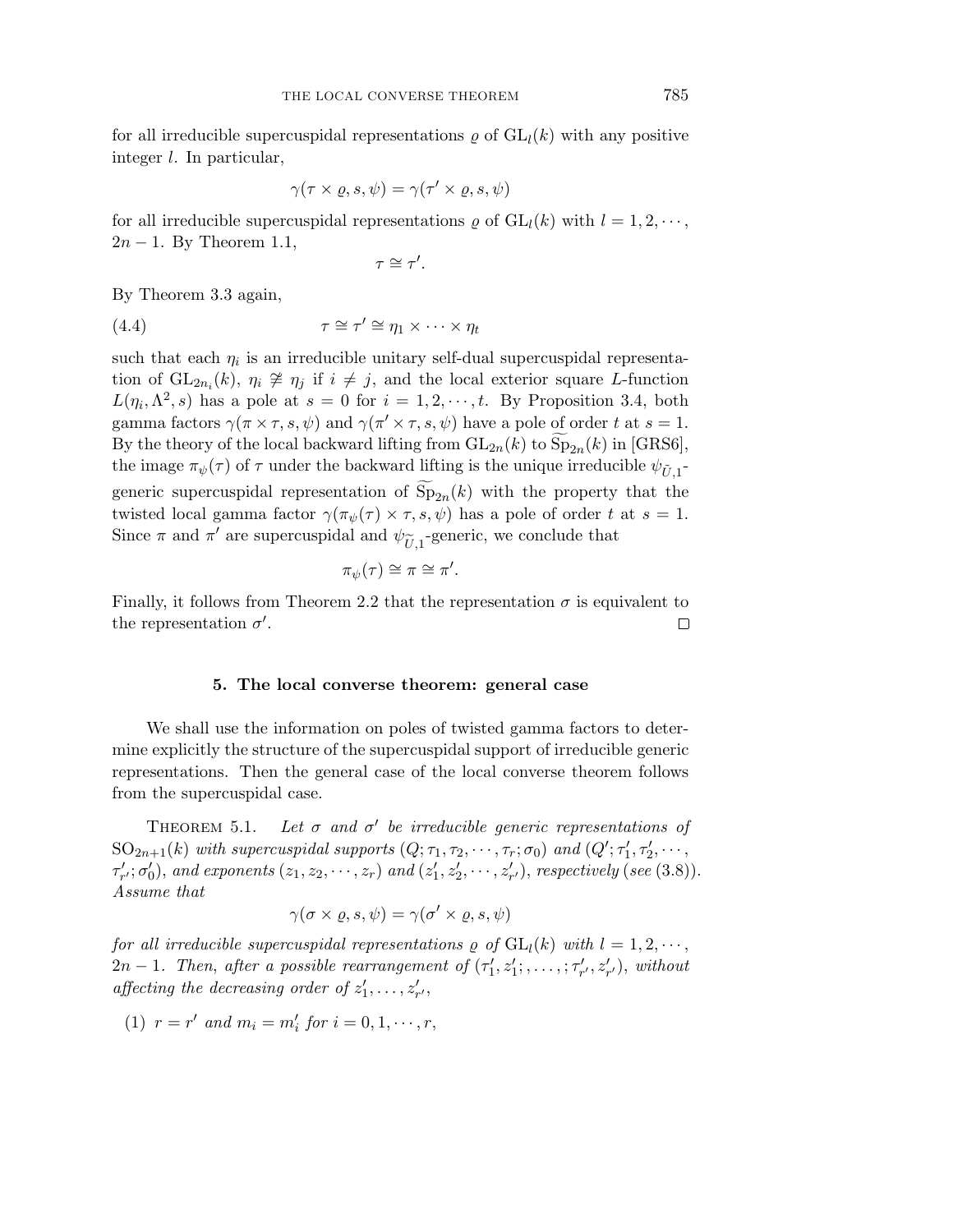- (2)  $z_i = z'_i$  and  $\tau_i \cong \tau'_i$  for  $i = 1, 2, \dots, r$ ,
- (3) for the representations  $\sigma_0$  and  $\sigma'_0$  of  $\text{SO}_{2m_0+1}(k)$ , the twisted gamma factors are the same, i.e.

$$
\gamma(\sigma_0 \times \varrho, s, \psi) = \gamma(\sigma'_0 \times \varrho, s, \psi)
$$

for all irreducible supercuspidal representations  $\rho$  of  $GL_l(k)$  with *l* as above.

Proof. By assumption,

(5.1) 
$$
\gamma(\sigma \times \varrho, s, \psi) = \gamma(\sigma' \times \varrho, s, \psi)
$$

for all irreducible supercuspidal representations  $\rho$  of  $GL_l(k)$  with  $l = 1, 2, \dots$ , 2*n* − 1. By Proposition 3.2 and Corollary 3.2, we have  $z_1 = z'_1$ . Taking  $\rho = \tau_1$ we know that  $\gamma(\sigma \times \tau_1, s, \psi)$  and hence  $\gamma(\sigma' \times \tau_1, s, \psi)$  each has a pole at  $s = 1 + z_1 = 1 + z'_1$ . By the proof of Proposition 3.2 applied to the local gamma factor  $\gamma(\sigma' \times \tau_1, s, \psi)$ , we find that either (1)  $z_1 = z'_i = 0$  and  $\tau'_i \cong \tau_1^{\vee}$ , for some *i*, or (2)  $z_1 = z'_i$  and  $\tau'_i \cong \tau_1$ , for some *i*, or (3)  $\tau_1 \cong \tau_1^{\vee}$  and  $z_1 = 0$ . We shall consider these three cases as follows.

If case (1) occurs, then  $z'_1 = z_1 = 0$ . This implies that

$$
z_1 = \cdots = z_r = 0 = z'_1 = \cdots = z'_{r'}.
$$

In this case we change the order of the supercuspidal support  $(Q'; \tau'_1, \tau'_2, \dots,$  $\tau'_{r'}$ ;  $\sigma'_{0}$ ) by making  $\tau'_{i}$ <sup> $\vee$ </sup> the first representation, so that now  $\tau'_{1} \cong \tau_{1}$ . It follows that

$$
\gamma(\tau_1 \times \varrho, s, \psi) = \gamma(\tau_1' \times \varrho, s, \psi)
$$

and

$$
\gamma(\tau_1^{\vee} \times \varrho, s, \psi) = \gamma({\tau_1'}^{\vee} \times \varrho, s, \psi)
$$

for all irreducible supercuspidal representations  $\rho$  of  $GL_l(k)$ . By Theorem 3.1 (multiplicativity of gamma factors),

$$
\gamma(\sigma \times \varrho, s, \psi) = \omega_{\varrho}(-1)^{rn+m_0} \left[ \prod_{i=1}^r \gamma(\tau_i \times \varrho, s, \psi) \gamma(\tau_i^{\vee} \times \varrho, s, \psi) \right] \gamma(\sigma_0 \times \varrho, s, \psi)
$$

and

$$
\gamma(\sigma' \times \varrho, s, \psi) = \omega_{\varrho}(-1)^{r'n+m_0'} \left[ \prod_{i=1}^{r'} \gamma(\tau_i' \times \varrho, s, \psi) \gamma(\tau_i'^{\vee} \times \varrho, s, \psi) \right] \gamma(\sigma_0' \times \varrho, s, \psi).
$$

By cancelling the gamma factors

$$
\gamma(\tau_1 \times \varrho, s, \psi) = \gamma(\tau_1' \times \varrho, s, \psi)
$$

and

$$
\gamma(\tau_1^{\vee} \times \varrho, s, \psi) = \gamma(\tau_1^{\prime \vee} \times \varrho, s, \psi)
$$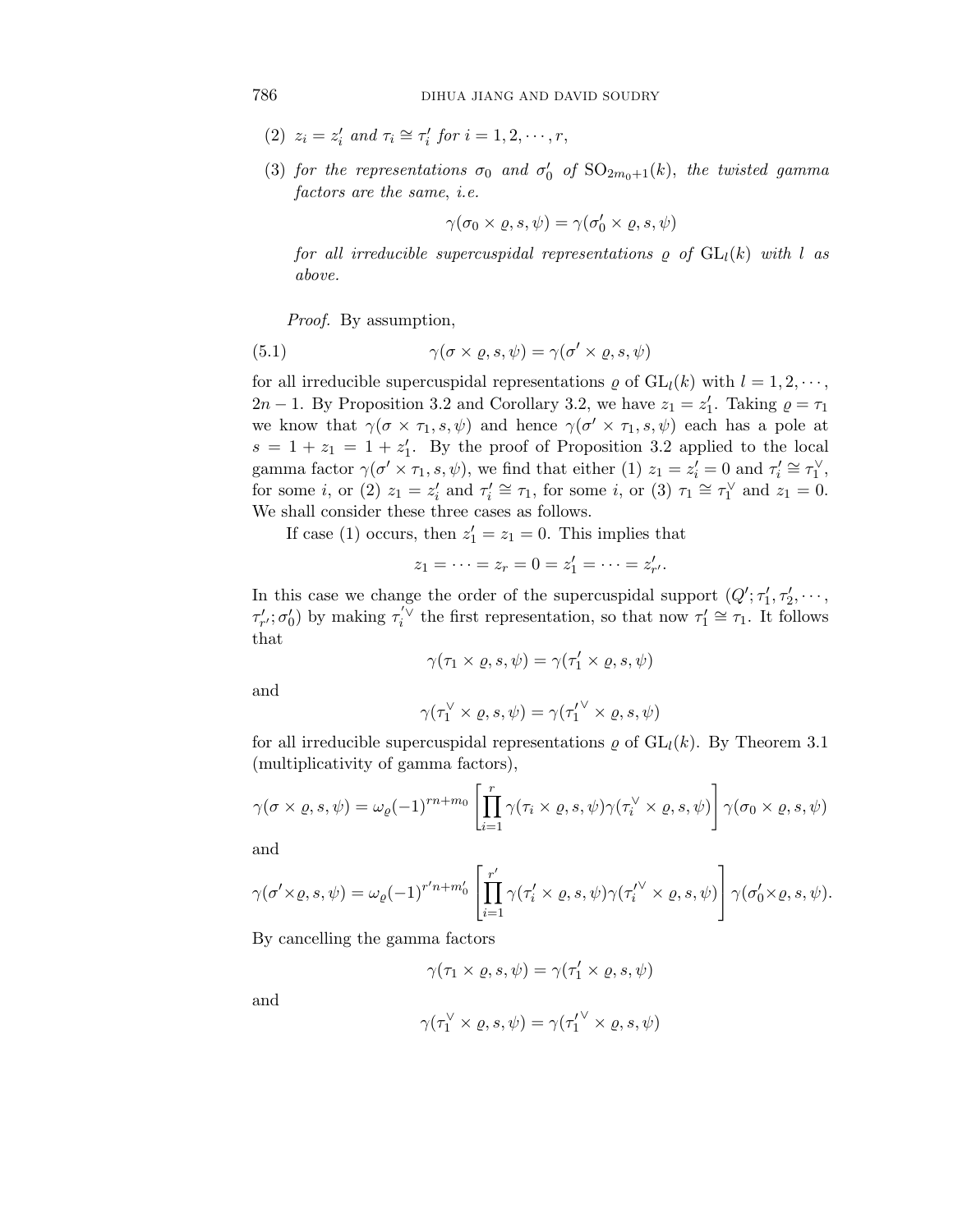from equation (5.1), we obtain a new identity for products of gamma factors, i.e.

(5.2) 
$$
\omega_{\varrho}(-1)^{rn+m_0} \left[ \prod_{i=2}^r \gamma(\tau_i \times \varrho, s, \psi) \gamma(\tau_i^{\vee} \times \varrho, s, \psi) \right] \gamma(\sigma_0 \times \varrho, s, \psi)
$$

$$
= \omega_{\varrho}(-1)^{r'n+m_0'} \left[ \prod_{i=2}^{r'} \gamma(\tau_i' \times \varrho, s, \psi) \gamma(\tau_i^{\vee} \times \varrho, s, \psi) \right] \gamma(\sigma_0' \times \varrho, s, \psi).
$$

It is clear that the arguments to prove Proposition 3.2 and Corollary 3.2 are applicable to the above identity. This reduces the proof to the case where the number of gamma factors in both sides of the identity is smaller by two.

If case (2) occurs, then we have  $z_1 = z'_1$ ,  $z_1 = z'_i$  and  $\tau'_i \cong \tau_1$ . Hence,

$$
z'_1=\cdots=z'_i.
$$

If we change the order of the supercuspidal data  $(Q'; \tau'_1, \tau'_2, \cdots, \tau'_{r'}; \sigma'_0)$  by making  $\tau'$  the first representation, so that  $\tau'_{1} \cong \tau_{1}$ , then the same argument as in case (1) reduces the proof to (5.2).

Finally, we shall show that case (3) can reduce to cases (1) and (2), or yield a contradiction. If case (3) occurs, then  $\tau_1$  is self-dual, i.e.  $\tau_1 \cong \tau_1^{\vee}$  and  $z_1 = 0$ . Hence,

$$
z_1 = \cdots = z_r = 0 = z'_1 = \cdots = z'_{r'}.
$$

By the conclusion of case  $(1)$  and case  $(2)$ , we may assume that the representation  $\tau_1$  is not isomorphic to any one of the representations  $\tau'_i$ ,  $\tau'^{\vee}_i$ , for  $i = 1, 2, \dots r'$ . This implies that the pole at  $s = 1$  ( $z_1 = 0$ ) of the gamma factor  $\gamma(\sigma' \times \tau_1, s, \psi)$  can only be achieved by the gamma factor  $\gamma(\sigma'_0 \times \tau_1, s, \psi)$ . Hence this gamma factor  $\gamma(\sigma' \times \tau_1, s, \psi)$  has a simple pole at  $s = 1$ . On the other hand, since  $\tau_1 \cong \tau_1^{\vee}$ , the gamma factor  $\gamma(\sigma \times \tau_1, s, \psi)$  can be written as

$$
\gamma(\sigma \times \tau_1, s, \psi) = [\gamma(\tau_1 \times \tau_1, s, \psi)]^2 \cdot [\cdots].
$$

It has at least a second order pole at *s* = 1. This is a contradiction.

Therefore, by repeating the above argument, we can finally conclude that (1)  $r = r'$ , (2) up to permutation,  $z_i = z'_i$  and  $\tau_i \cong \tau'_i$  for  $i = 1, 2, \dots, r$ , and

$$
\gamma(\sigma_0 \times \varrho, s, \psi) = \gamma(\sigma'_0 \times \varrho, s, \psi)
$$

for all irreducible supercuspidal representations  $\rho$  of  $GL_l(k)$  with  $l = 1, \dots,$  $2n - 1$ .  $\Box$ 

5.1. The proof of the local converse theorem (Theorem 1.2). Let  $\sigma$  and  $\sigma'$ be irreducible admissible generic representations of  $SO_{2n+1}(k)$ . Assume that  $\sigma$ and  $\sigma'$  have supercuspidal supports  $(Q; \tau_1, \tau_2, \cdots, \tau_r; \sigma_0)$  and  $(Q'; \tau'_1, \tau'_2, \cdots, \tau'_{r'}; \sigma'_0)$ , and exponents  $(z_1, z_2, \dots, z_r)$  and  $(z'_1, z'_2, \dots, z'_{r'})$ , respectively. More precisely, the representation  $\sigma$  is a subquotient of the normalized induced representation

$$
\sigma \prec \text{Ind}_{Q}^{\text{SO}_{2n+1}}(\tau_1|\det|^{z_1}\otimes\cdots\otimes\tau_r|\det|^{z_r}\otimes\sigma_0)
$$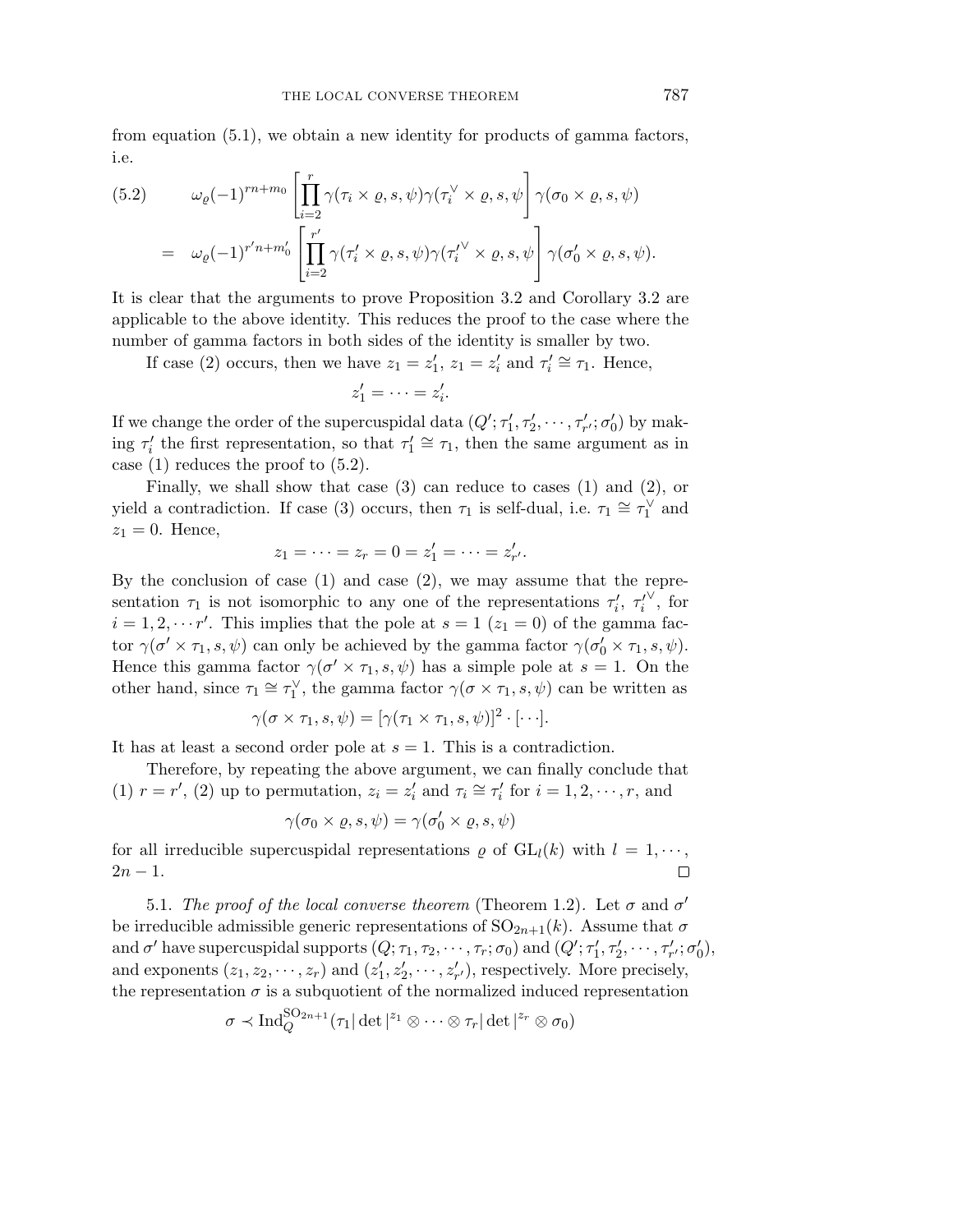and the representation  $\sigma'$  is a subquotient of the normalized induced representation

$$
\sigma' \prec \text{Ind}_{Q'}^{\text{SO}_{2n+1}}(\tau_1'|\det|^{z_1'}\otimes \cdots \otimes \tau_{r'}'|\det|^{z_{r'}'}\otimes \sigma_0').
$$

Without loss of generality, we may assume that the exponents  $(z_1, z_2, \dots, z_r)$ and  $(z'_1, z'_2, \dots, z'_{r'})$  satisfy the condition:

$$
z_1 \ge z_2 \ge \cdots \ge z_r \ge 0; \quad z'_1 \ge z'_2 \ge \cdots \ge z'_{r'} \ge 0.
$$

We assume now that the gamma factors attached to  $\sigma$  and  $\sigma'$ , twisted by any irreducible supercuspidal representation  $\rho$  of  $GL_l(k)$ , are the same, i.e.

$$
\gamma(\sigma\times\varrho,s,\psi)=\gamma(\sigma'\times\varrho,s,\psi)
$$

with  $l = 1, 2, \dots, 2n - 1$ . By Theorem 5.1, we conclude that (1)  $r = r'$  and  $m_i = m'_i$  for  $i = 0, 1, \dots, r$ ; (2)  $z_i = z'_i$  and  $\tau_i \cong \tau'_i$  for  $i = 1, 2, \dots, r$  (after a possible reordering of the  $(\tau'_i, z'_i)$ , which does not affect the decreasing order of the exponents; and (3) as representations of  $SO_{2m_0+1}(k)$ , the twisted gamma factors attached to  $\sigma_0$  and  $\sigma'_0$  are the same, i.e.

$$
\gamma(\sigma_0 \times \varrho, s, \psi) = \gamma(\sigma'_0 \times \varrho, s, \psi)
$$

for all irreducible supercuspidal representations  $\rho$  of  $GL_l(k)$  with  $l = 1, 2, \dots$ ,  $2n-1$ . Since  $n \geq m_0$ , it follows from Theorem 4.1 that the representations  $\sigma_0$ and  $\sigma'_{0}$  are isomorphic. Hence both irreducible admissible generic representations  $\sigma$  and  $\sigma'$  have the same supercuspidal support  $(Q; \tau_1, \tau_2, \dots, \tau_r; \sigma_0)$  and the same exponent  $(z_1, z_2, \dots, z_r)$ . In other words, both  $\sigma$  and  $\sigma'$  are irreducible generic constituents (up to equivalence) of the induced representation

$$
\operatorname{Ind}_Q^{\mathrm{SO}_{2n+1}}(\tau_1|\det|^{z_1}\otimes\cdots\otimes\tau_r|\det|^{z_r}\otimes\sigma_0).
$$

By the uniqueness of the generic constituent in the induced representation

$$
\operatorname{Ind}_Q^{\mathrm{SO}_{2n+1}}(\tau_1|\det|^{z_1}\otimes\cdots\otimes\tau_r|\det|^{z_r}\otimes\sigma_0),
$$

the irreducible admissible generic representations  $\sigma$  and  $\sigma'$  must be equivalent. This proves the local converse theorem (Theorem 1.2) in general.  $\Box$ 

5.2. Some direct applications. We shall briefly discuss two global applications to the theory of automorphic representations of  $SO_{2n+1}(\mathbb{A})$ . First we obtain the injectivity of the weak Langlands functorial lifting established in [CKP-SS].

THEOREM 5.2. Let  $\mathcal{SO}^{\text{igca}}_{2n+1}(\mathbb{A})$  be the set of all equivalence classes of irreducible generic cuspidal automorphic representations of  $SO_{2n+1}(\mathbb{A})$  and  $\mathcal{GL}_{2n}^{\mathrm{ia}}(\mathbb A)$  be the set of all equivalence classes of irreducible automorphic representations of  $GL_{2n}(\mathbb{A})$ . Then the weak Langlands functorial lifting from  $\mathcal{SO}_{2n+1}^{\text{igca}}(\mathbb{A})$  to  $\mathcal{GL}_{2n}^{\text{ia}}(\mathbb{A})$ , established in [CKP-SS], is an injective map.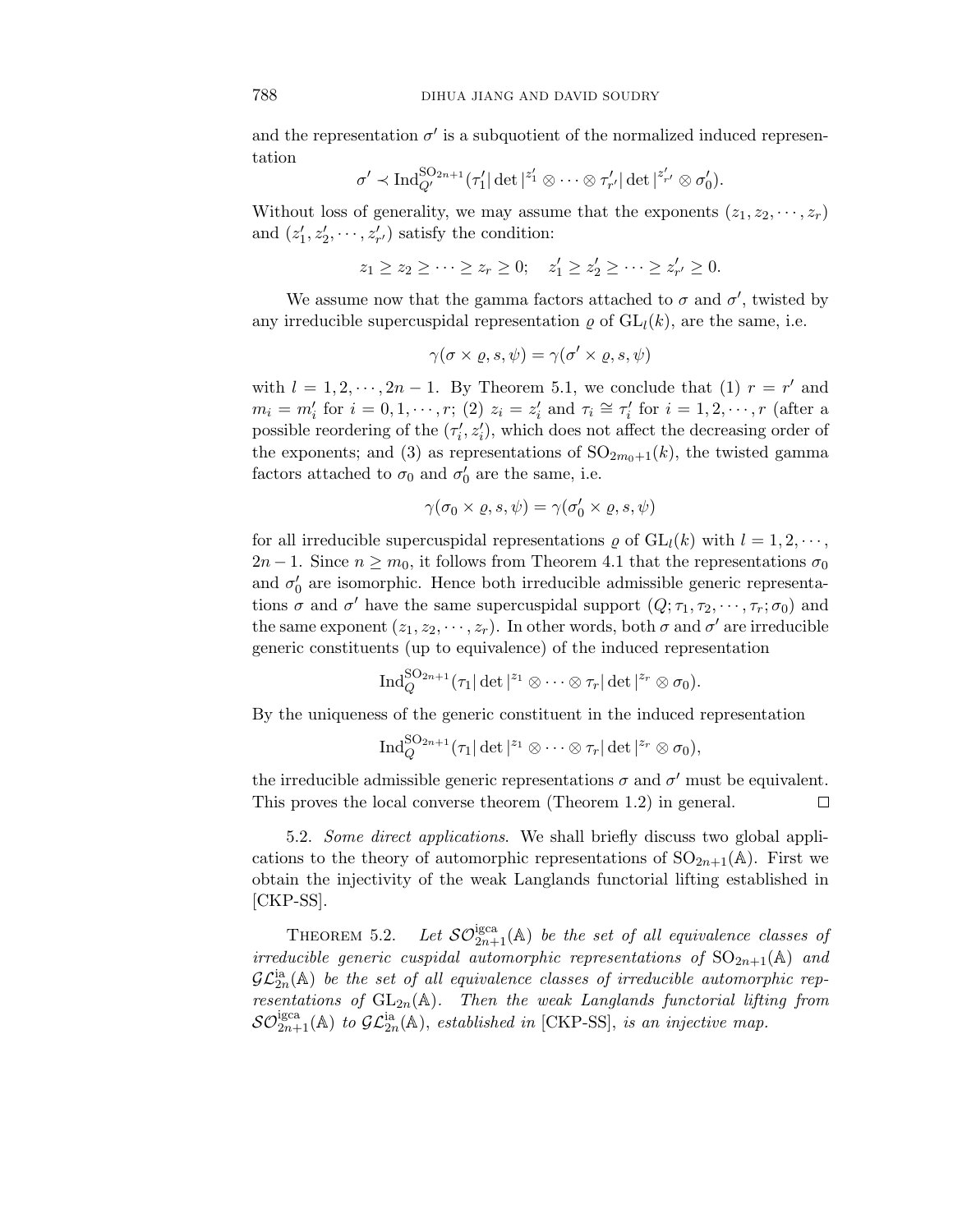Proof. The proof is now a straightforward consequence of Proposition 3.3 and our local converse theorem (Theorem 1.2). (Recall again that the weak lift of [CKP-SS] is functorial at archimedean places.) □

THEOREM 5.3 (rigidity theorem). Let  $\Sigma = \otimes_v \Sigma_v$  and  $\Sigma' = \otimes_v \Sigma'_v$  belong to  $\mathrm{SO}^\mathrm{igca}_{2n+1}(\mathbb{A})$  (as defined in Theorem 5.2). If  $\Sigma_v$  is equivalent to  $\Sigma_v'$  for almost all local places *v*, then  $\Sigma$  is equivalent to  $\Sigma'$ .

*Proof.* Let T and T' be the weak Langlands functorial liftings of  $\Sigma$  and  $\Sigma'$ , respectively, as constructed in [CKP-SS]. This means that at all archimedean local places and unramified finite local places, the lifting is the local Langlands functorial lifting. By assumption we know that both representations  $\mathcal T$  and  $\mathcal T'$ are equivalent at almost all local places. By Theorem 3.2, both  $\mathcal T$  and  $\mathcal T'$  are irreducible generic self-dual unitary automorphic representations of  $GL_{2n}(\mathbb{A})$ . By the strong multiplicity-one property for  $GL(n)$  ([JS]), we conclude that

$$
\mathcal{T}\cong\mathcal{T}'
$$

as automorphic representations of  $\text{GL}_{2n}(\mathbb{A})$ . By Theorem 5.2,  $\Sigma \cong \Sigma'$ .  $\Box$ 

Remark 5.1. (1) The rigidity theorem for  $GL_n$  was proved by H. Jacquet and J. Shalika ([JS]) for generic automorphic representations of  $GL_n(\mathbb{A})$ . By applying the multiplicity-one theorem for irreducible cuspidal automorphic representations of  $GL_n(\mathbb{A})$  ([Shl]), we see that the rigidity theorem implies the strong multiplicity-one theorem for  $GL(n)$ . The rigidity theorem for some lower rank cases has also been studied in [B2], [R], and [S4].

(2) In [GRS5], the local converse theorem proved in this paper for generic representations of  $SO_{2n+1}(k)$  is used to prove the irreducibility of the backward lift to  $SO_{2n+1}(\mathbb{A})$  of a representation of  $GL_{2n}(\mathbb{A})$  of the form described in Theorem 3.2. This was conjectured in [GRS1].

### **6. On local Langlands conjectures**

In this chapter, we establish the local Langlands functorial lift from irreducible generic supercuspidal representations of  $SO_{2n+1}(k)$  to  $GL_{2n}(k)$  and the local Langlands reciprocity law for irreducible generic supercuspidal representations of  $SO_{2n+1}(k)$ . We shall consider the local Langlands conjectures for more general representations of  $SO_{2n+1}(k)$  and other relevant problems in a forthcoming work of ours [JngS].

6.1. On local Langlands functorial lifting from  $SO(2n+1)$  to  $GL(2n)$ . Let  $\mathcal{SO}_{2n+1}^{\text{igsc}}(k)$  be the set of all equivalence classes of irreducible generic supercuspidal representations of  $\mathrm{SO}_{2n+1}(k)$  and  $\mathcal{GL}_{2n}^{\text{iff}}(k)$  ('ifl' denotes the image of the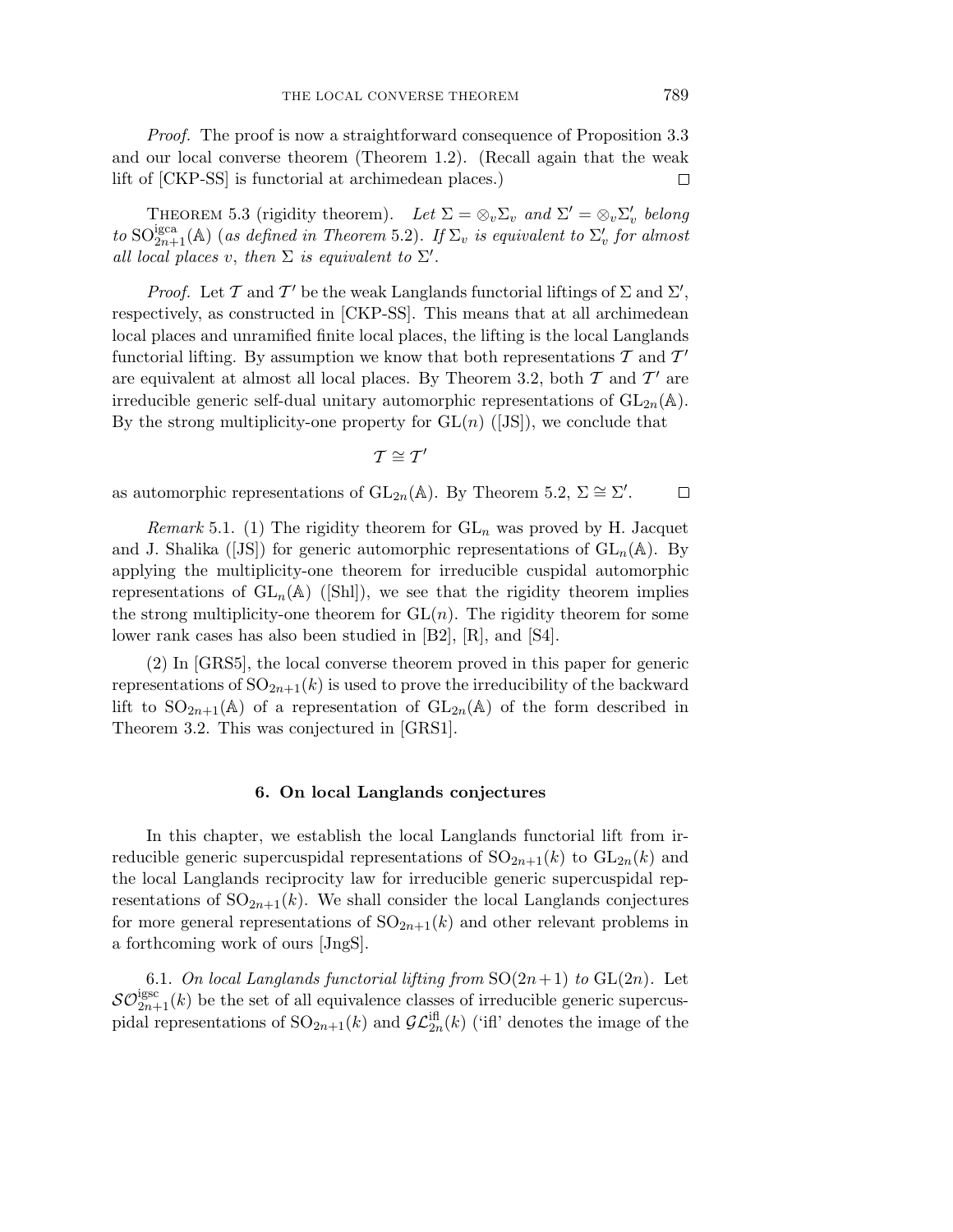functorial lifting) be the set of all equivalence classes of irreducible admissible generic representations of  $GL_{2n}(k)$  of the form

$$
\tau = \eta_1 \times \eta_2 \times \cdots \times \eta_t,
$$

where  $\eta_i$  are irreducible unitary supercuspidal self-dual representations of  $GL_{2n_j}(k)$   $(j = 1, 2, \dots, t)$   $(\sum_{j=1}^t n_i = n)$  such that

- (1)  $\eta_i \not\cong \eta_j$  if  $i \neq j$ , and
- (2) the local *L*-function  $L(\eta_i, \Lambda^2, s)$  has a pole at  $s = 0$  for  $j = 1, 2, \dots, t$ .

For any  $\sigma \in \mathcal{SO}_{2n+1}^{\text{igsc}}(k)$ , the weak Langlands functorial lifting from  $SO_{2n+1}$  to  $GL_{2n}$  produces a map

$$
\ell \; : \; \sigma \mapsto \tau = \ell(\sigma)
$$

such that

$$
\gamma(\sigma\times\varrho,s,\psi)=\gamma(\tau\times\varrho,s,\psi)
$$

for all irreducible supercuspidal representations  $\rho$  of  $GL_l(k)$  where *l* is any positive integer (Proposition 3.3). Then by Theorem 3.3, we know that the image  $\tau = \ell(\sigma)$  belongs to  $\mathcal{GL}_{2n}^{\text{iff}}(k)$ . So there is a map

(6.1) 
$$
\ell : \sigma \mapsto \tau = \ell(\sigma)
$$

from  $\mathcal{SO}_{2n+1}^{\text{igsc}}(k)$  to  $\mathcal{GL}_{2n}^{\text{iff}}(k)$ , which preserves the twisted local gamma factors; i.e.,

(6.2) 
$$
\gamma(\sigma \times \varrho, s, \psi) = \gamma(\tau \times \varrho, s, \psi)
$$

for all irreducible supercuspidal representations  $\rho$  of  $GL_l(k)$ , where *l* is any positive integer. In fact, we can prove that the map  $\ell$  is a bijection.

PROPOSITION 6.1. Let  $\ell$  be the map defined above with property  $(6.2)$ . Then the map  $\ell$  is a bijection from  $\mathcal{SO}_{2n+1}^{\text{igsc}}(k)$  onto  $\mathcal{GL}_{2n}^{\text{iff}}(k)$ . Moreover, such a map is unique.

*Proof.* The injectivity of the map  $\ell$  follows from the local converse theorem for  $SO_{2n+1}$  (Theorem 1.2). The uniqueness of such a map  $\ell$  follows from the local converse theorem for  $GL_n$  (Theorem 1.1). It remains to show that the map  $\ell$  is surjective.

For any  $\tau'$  in  $\mathcal{GL}_{2n}^{iff}(k)$ , and  $\tau' = \eta'_1 \times \eta'_2 \times \cdots \times \eta'_{t'}$ , we have to construct a representation  $\sigma$  in  $\widetilde{\mathcal{SO}_{2n+1}^{\mathrm{igsc}}}(k)$  such that

$$
\gamma(\sigma\times\varrho,s,\psi)=\gamma(\tau'\times\varrho,s,\psi)
$$

for all irreducible supercuspidal representations  $\rho$  of  $GL_l(k)$  where *l* is any positive integer. By the local backward lifting from  $GL_{2n}(k)$  to  $Sp_{2n}(k)$  ([GRS6]),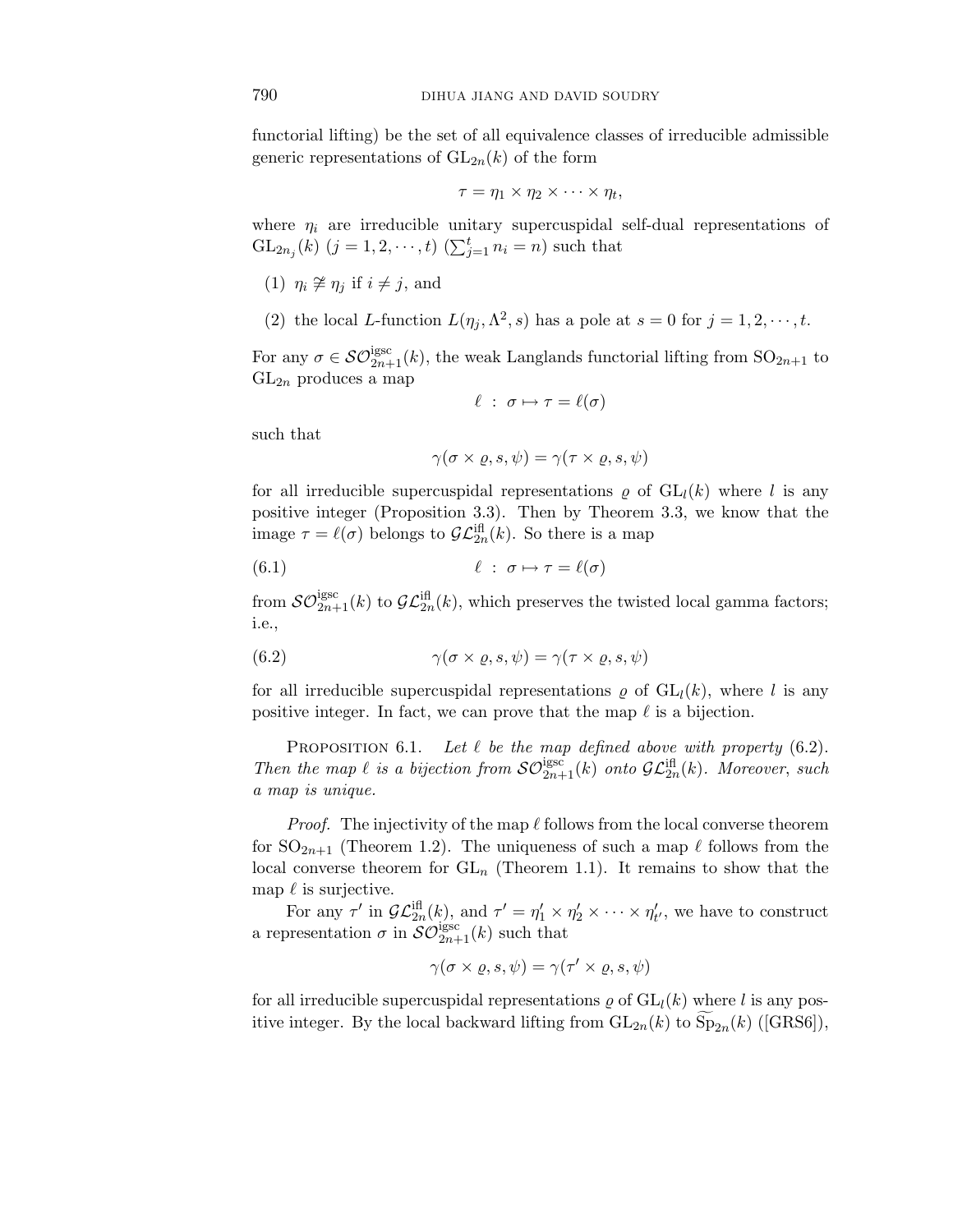there exists a unique (up to isomorphism) irreducible  $\psi_{\tilde{U},1}$ -generic supercuspidal representation  $\pi_{\psi}(\tau')$  of  $Sp_{2n}(k)$  such that the twisted local gamma factor  $\gamma(\pi_{\psi}(\tau') \times \tau', s, \psi)$  has a pole of order  $t'$  at  $s = 1$ . By Part (2) of Theorem 2.2, there exists a unique nontrivial irreducible generic supercuspidal representation  $\sigma$  of  $SO_{2n+1}(k)$ , which is the local  $\psi$ -Howe lift of  $\pi_{\psi}(\tau')$ . By Theorem 3.3, there exists an irreducible admissible generic representation  $\tau$  of  $GL_{2n}(k)$ such that

$$
\gamma(\tau \times \varrho, s, \psi) = \gamma(\sigma \times \varrho, s, \psi)
$$

for all irreducible supercuspidal representations  $\rho$  of  $GL_l(k)$  where *l* is any positive integer, and the representation  $\tau$  has the following properties:

- (1)  $\tau = \eta_1 \times \cdots \times \eta_t$  with  $\eta_i \neq \eta_j$  if  $i \neq j$ , where  $\eta_i$  is an irreducible unitary self-dual supercuspidal representation of  $GL_{2n_i}(k)$ ;
- (2) the local *L*-function  $L(\eta_i, \Lambda^2, s)$  has a pole at  $s = 0$  for  $i = 1, 2, \dots, t$ .

In particular,  $\gamma(\sigma \times \tau, s, \psi)$  has a pole of order t at  $s = 1$ . The proof of Proposition 3.4, with  $\pi = \pi_{\psi}(\tau')$  can be repeated with simple modifications to conclude (from the fact that  $\gamma(\pi \times \tau', s, \psi)$  has a pole of order  $t'$  at  $s = 1$ ) that  $\gamma(\sigma \times \tau', s, \psi)$  has a pole of order  $t'$  at  $s = 1$ . All we need to do is to take  $\mathcal{T}_{\nu_0} \cong \tau'$ , and then in the paragraph after (3.13), conclude first, using Lemma 3.2 that the right-hand side of  $(3.13)$  has a pole of order  $t'$  at  $s = 1$ , and hence conclude that the left-hand side of  $(3.13)$  has a pole of order  $t'$  at  $s = 1$ . Now, by Lemma 3.1, we see that  $\gamma(\sigma \times \tau', s, \psi)$  has a pole of order  $t'$  at  $s = 1$ . Since

$$
\gamma(\sigma\times\tau',s,\psi)=\gamma(\tau\times\tau',s,\psi)
$$

we conclude, looking at the form of  $\tau$  and  $\tau'$  (both are in  $\mathcal{GL}_{2n}^{(\text{eff})}(k)$ ), that  $\tau \cong \tau'.$ Therefore the representation  $\sigma$  just constructed has the property that

$$
\ell(\sigma)=\tau
$$

and we have proved the map  $\ell$  is surjective.

PROPOSITION 6.2. The map

$$
\ell \; : \; \sigma \mapsto \tau = \ell(\sigma)
$$

 $from~\mathcal{SO}_{2n+1}^{\mathrm{igsc}}(k)~$  to  $\mathcal{GL}_{2n}^{\mathrm{ifl}}(k)$  preserves the twisted local  $\epsilon\text{-factors}$  and local *L*-factors; i.e.,

$$
\epsilon(\sigma\times\varrho,s,\psi)=\epsilon(\tau\times\varrho,s,\psi)
$$

and

$$
L(\sigma \times \varrho, s) = L(\tau \times \varrho, s)
$$

for all irreducible supercuspidal representations  $\rho$  of  $GL_l(k)$  where *l* is any positive integer.

 $\Box$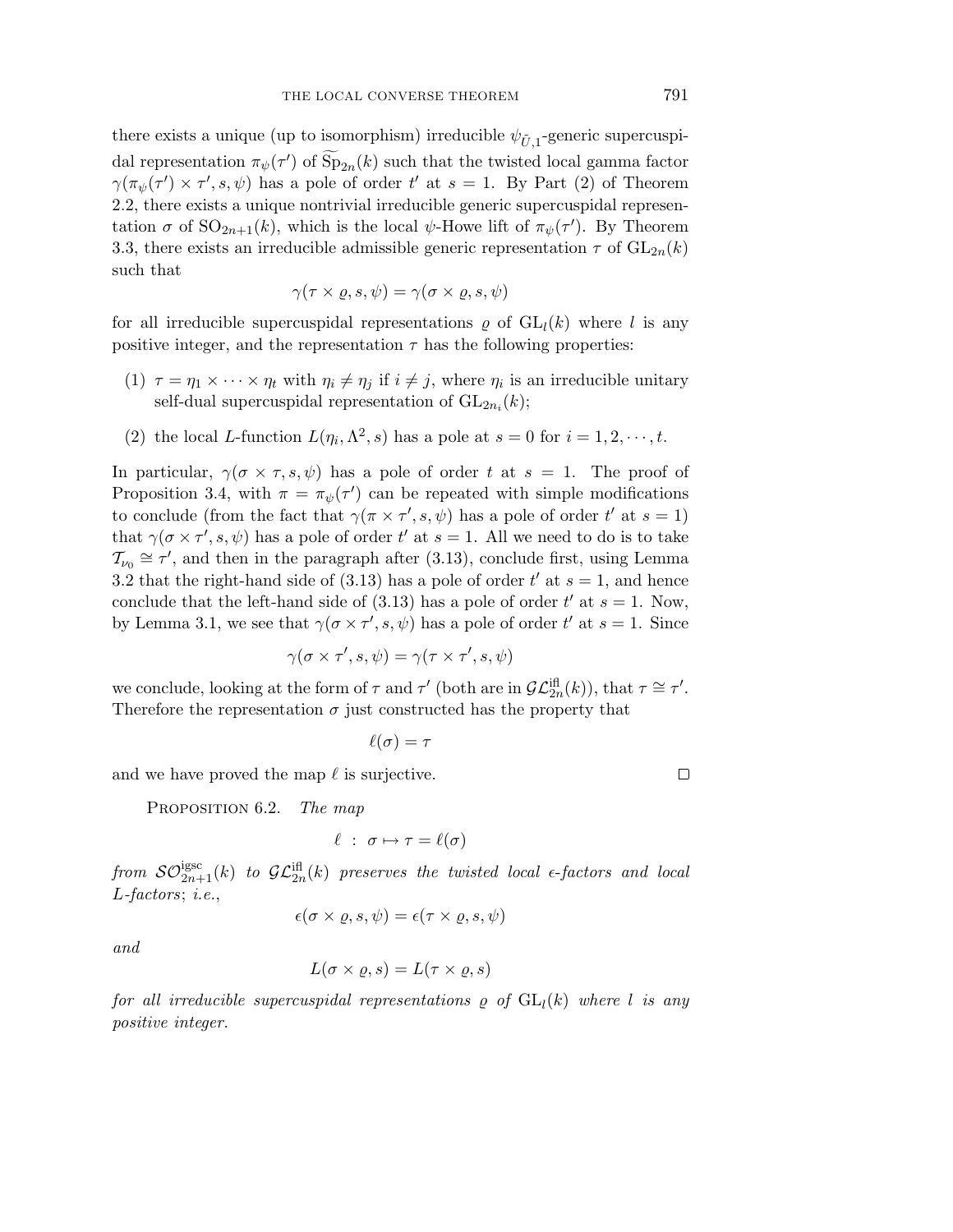*Proof.* Let  $\tau = \ell(\sigma)$ . Then we know that

$$
\tau = \eta_1 \times \eta_2 \times \cdots \times \eta_t,
$$

where  $\eta_i$  are irreducible unitary self-dual supercuspidal representations of  $GL_{2n_j}(k)$   $(j = 1, 2, \dots, t)$   $(\sum_{j=1}^t n_j = n)$  such that

- (1)  $\eta_i \not\cong \eta_j$  if  $i \neq j$ , and
- (2) the local *L*-function  $L(\eta_j, \Lambda^2, s)$  has a pole at  $s = 0$  for  $j = 1, 2, \dots, t$ .

More importantly, we have

$$
\gamma(\sigma\times\varrho,s,\psi)=\gamma(\tau\times\varrho,s,\psi)
$$

for all irreducible supercuspidal representations  $\rho$  of  $GL_l(k)$  where *l* is any positive integer (Theorem 3.3 and Proposition 6.1). It follows from [Sh1], [Sh2] and [JP-SS] that

(6.3) 
$$
\gamma(\sigma \times \varrho, s, \psi) = \epsilon(\sigma \times \varrho, s, \psi) \cdot \frac{L(\sigma \times \varrho^{\vee}, 1 - s)}{L(\sigma \times \varrho, s)}
$$

and

(6.4) 
$$
\gamma(\tau \times \varrho, s, \psi) = \epsilon(\tau \times \varrho, s, \psi) \cdot \frac{L(\tau \times \varrho^{\vee}, 1-s)}{L(\tau \times \varrho, s)}.
$$

By assumption, we have

(6.5) 
$$
\epsilon(\sigma \times \varrho, s, \psi) \cdot \frac{L(\sigma \times \varrho^{\vee}, 1-s)}{L(\sigma \times \varrho, s)} = \epsilon(\tau \times \varrho, s, \psi) \cdot \frac{L(\tau \times \varrho^{\vee}, 1-s)}{L(\tau \times \varrho, s)}.
$$

If the supercuspidal representation  $\rho$  is not equivalent to any one of the  $\eta_i$ 's, up to unramified unitary twisting, then

$$
L(\tau \times \varrho^{\vee}, 1 - s) = 1 = L(\tau \times \varrho, s).
$$

Hence, by equation (6.5), we have,

$$
\frac{L(\sigma \times \varrho^{\vee}, 1-s)}{L(\sigma \times \varrho, s)} = \epsilon(\tau \times \varrho, s, \psi) \cdot \epsilon(\sigma \times \varrho, s, \psi)^{-1},
$$

which is an exponential function in *s*.

We first assume that  $\rho$  is unitary. Since both  $\sigma$  and  $\rho$  are supercuspidal, by Proposition 7.2 in [Sh2], the possible poles of  $L(\sigma \times \rho^{\vee}, 1-s)$  lie in Re(*s*)  $\geq 1$ , but the possible poles of  $L(\sigma \times \rho, s)$  lie in  $\text{Re}(s) \leq 0$ . Hence,

$$
L(\sigma \times \varrho^{\vee}, 1 - s) = 1 = L(\sigma \times \varrho, s).
$$

Therefore,

$$
L(\sigma \times \varrho, s) = L(\tau \times \varrho, s)
$$

and

$$
\epsilon(\sigma \times \varrho, s, \psi) = \epsilon(\tau \times \varrho, s, \psi).
$$

It is clear that the same argument works when  $\rho$  is not necessarily unitary.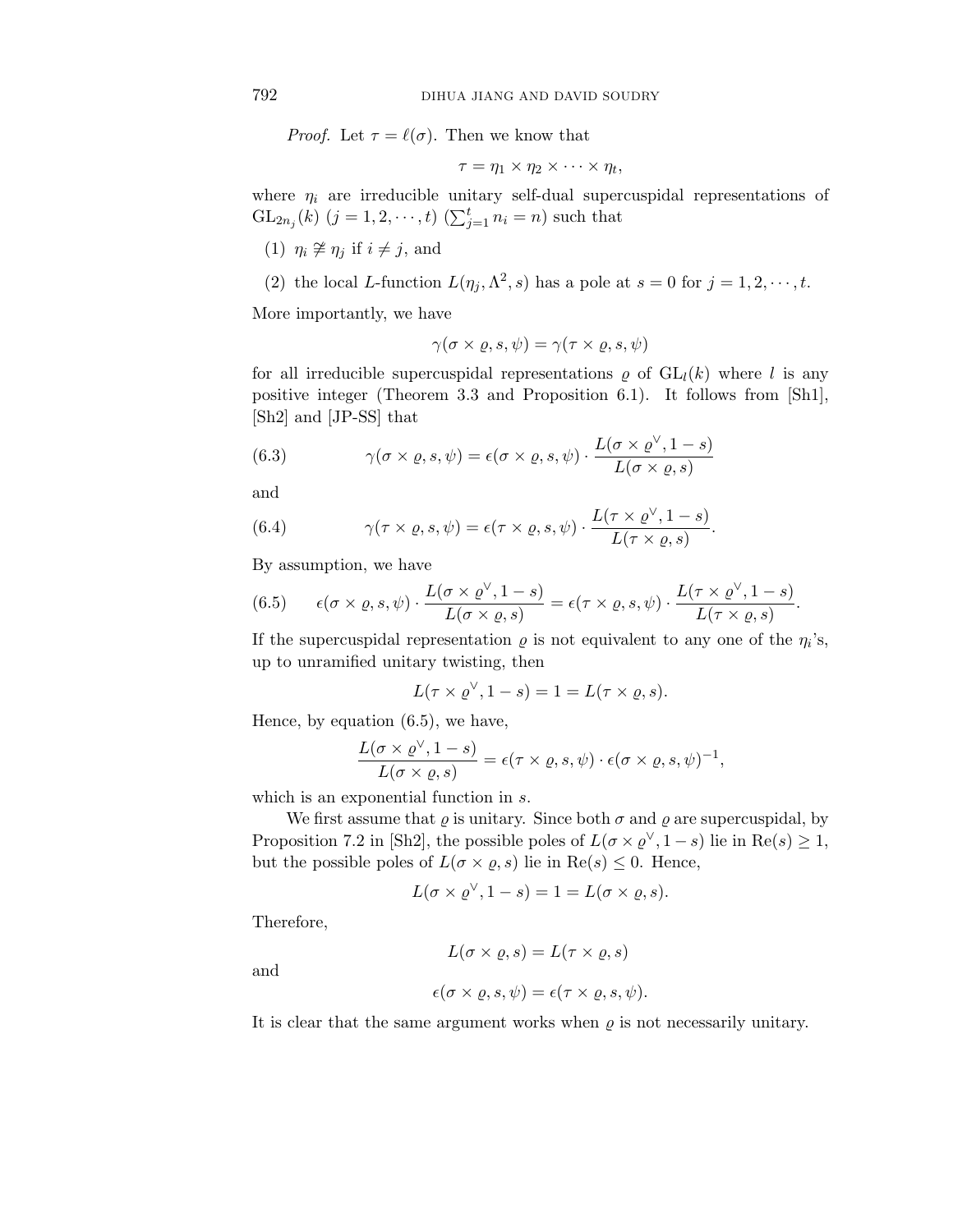If the supercuspidal representation  $\rho$  is isomorphic to one of the  $\eta_i$ 's, up to unramified unitary twisting, say

$$
\varrho \cong \eta_i \cdot |\cdot|^y
$$

where *y* is purely imaginary, then we know again that there are no cancellations between the poles of  $L(\sigma \times \rho^{\vee}, 1-s)$  and the poles of  $L(\sigma \times \rho, s)$ , and the same thing happens with  $L(\tau \times \varrho^{\vee}, 1-s)$  and  $L(\tau \times \varrho, s)$ . Hence, from equation (6.5), the set of the poles of  $L(\sigma \times \rho, s)$  is equal to the set of poles of  $L(\tau \times \rho, s)$ . Thus, the polynomials  $L(\sigma \times \rho, s)^{-1}$  and  $L(\tau \times \rho, s)^{-1}$  are equal. Therefore

$$
L(\sigma \times \varrho, s) = L(\tau \times \varrho, s).
$$

It follows that the  $\epsilon$ -factors are also equal, i.e.

$$
\epsilon(\sigma \times \varrho, s, \psi) = \epsilon(\tau \times \varrho, s, \psi).
$$

The following theorem on local Langlands functoriality follows from Propositions 6.1 and 6.2.

THEOREM 6.1 (local Langlands functoriality). There exists a unique bijective map

$$
\ell \; : \; \sigma \mapsto \tau = \ell(\sigma)
$$

from  $\mathcal{SO}^{\text{igsc}}_{2n+1}(k)$  to  $\mathcal{GL}^{\text{ifl}}_{2n}(k)$ , which preserves the twisted local *L*-factors,  $\epsilon\text{-}factors$  and gamma factors, i.e.

$$
L(\sigma \times \varrho, s) = L(\tau \times \varrho, s),
$$
  

$$
\epsilon(\sigma \times \varrho, s, \psi) = \epsilon(\tau \times \varrho, s, \psi)
$$

and

$$
\gamma(\sigma\times\varrho,s,\psi)=\gamma(\tau\times\varrho,s,\psi)
$$

for all irreducible supercuspidal representations  $\rho$  of  $GL_l(k)$  where *l* is any positive integer.

6.2. On the local Langlands reciprocity law for  $SO(2n + 1)$ . We shall establish the local Langlands reciprocity law for  $\mathcal{SO}_{2n+1}^{\text{igsc}}(k)$  by using the local Langlands reciprocity law for GL(*n*) established by M. Harris and R. Taylor [HT] and by G. Henniart [Hn3].

Let  $W_k$  be the Weil group associated to the the local field  $k$ . We take

$$
W_k\times\mathrm{SL}_2(\mathbb{C})
$$

as the Weil-Deligne group ([M] and [Kn]). Let  $\mathcal{G}_n^{\text{ah}}(k)$  be the set of conjugacy classes of admissible homomorphisms  $\rho$  from  $W_k \times SL_2(\mathbb{C})$  to  $GL_n(\mathbb{C})$ . If we write

$$
\rho = \bigoplus_i \rho_i^0 \otimes \lambda_i^0,
$$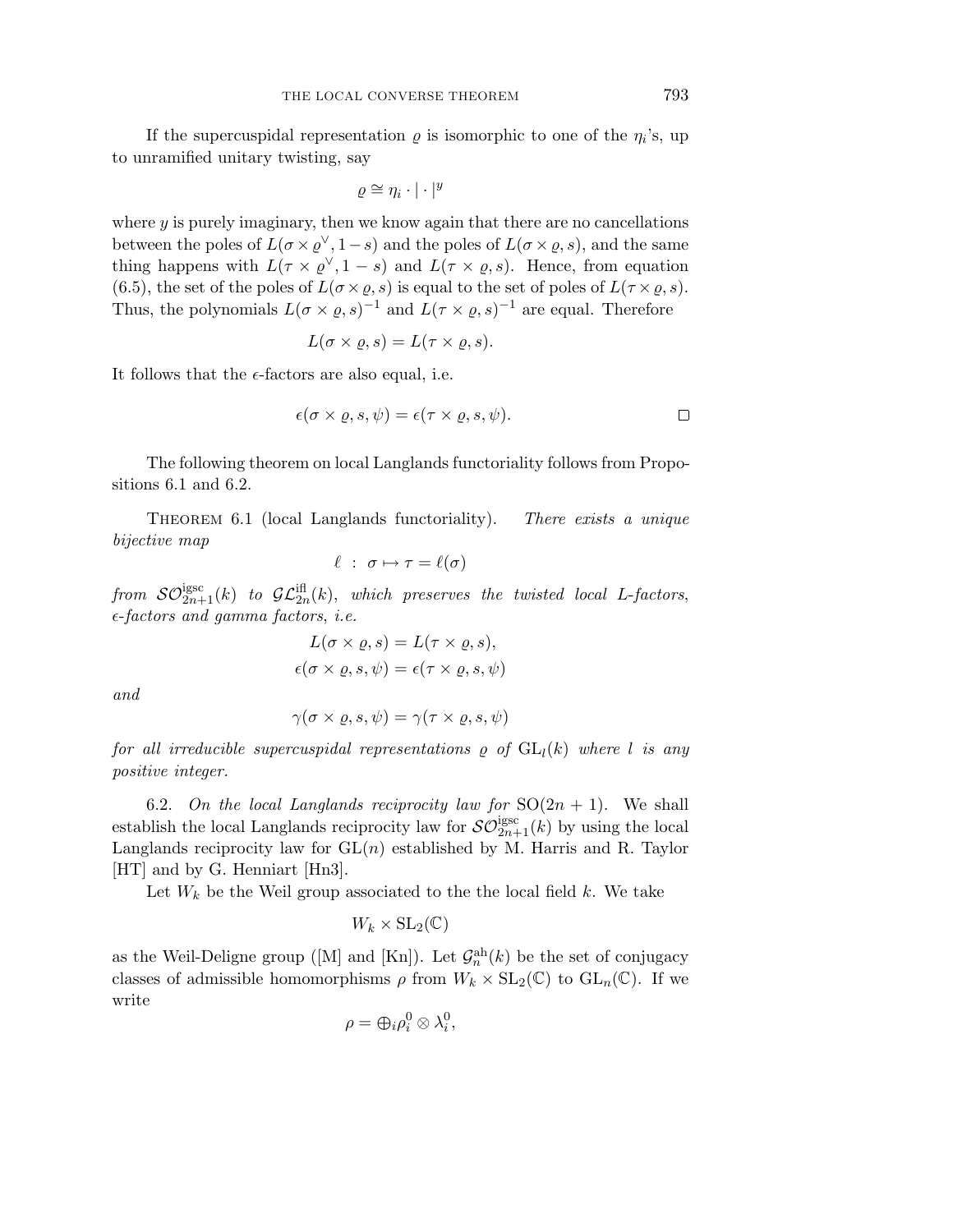then the admissibility of  $\rho$  means that  $\rho_i^0$ 's are continuous complex representations of  $W_k$  with  $\rho_i^0(W_k)$  semi-simple and  $\lambda_i^0$ 's are algebraic complex representations of  $SL_2(\mathbb{C})$ . Let  $\mathcal{GL}_n^{is}(k)$  be the set of equivalence classes of irreducible smooth representations of  $GL_n(k)$ . Then the local Langlands conjecture (or local Langlands reciprocity law), now a theorem of Harris-Taylor [HT] and Henniart [Hn3], is the following.

THEOREM 6.2 (Harris-Taylor [HT] and Henniart [Hn3]). There exists a (unique) bijection

$$
\mathfrak{r}_n \ : \ \rho \mapsto \tau = \mathfrak{r}_n(\rho)
$$

from  $\mathcal{G}_n^{\text{ah}}(k)$  onto  $\text{GL}_n^{\text{is}}(k)$  satisfying the following conditions.

- (1) For any  $\rho \in \mathcal{G}_n^{\text{ah}}(k)$ ,  $\det(\rho)$  corresponds to  $\omega_{\mathfrak{r}_n(\rho)}$ , the central character;
- (2) For any  $\rho \in \mathcal{G}_n^{\text{ah}}(k)$  and any quasi-character  $\chi$  of  $k^{\times}$ , one has  $\mathfrak{r}_n(\chi \otimes \rho)$  =  $(\chi \circ \det) \otimes \mathfrak{r}_n(\rho);$
- (3) For any  $\rho \in \mathcal{G}_n^{\text{ah}}(k)$ , one has  $\mathfrak{r}_n(\rho)^\vee = \mathfrak{r}_n(\rho^\vee)$ ;
- (4) For any  $\rho \in \mathcal{G}_n^{\text{ah}}(k)$  and  $\rho' \in \mathcal{G}_{n'}^{\text{ah}}(k)$ , one has
	- (4*L*)  $L(\rho \otimes \rho', s) = L(\mathfrak{r}_n(\rho) \times \mathfrak{r}_{n'}(\rho'), s),$
	- $(\mathcal{L}\epsilon) \epsilon(\rho \otimes \rho', s, \psi) = \epsilon(\mathfrak{r}_n(\rho) \times \mathfrak{r}_{n'}(\rho'), s, \psi),$
	- $(\n4\gamma) \ \ \gamma(\rho \otimes \rho',s,\psi) = \gamma(\mathfrak{r}_n(\rho) \times \mathfrak{r}_{n'}(\rho'),s,\psi);$
- (5) If  $\rho = (\rho^0, \delta)$ , then  $(\rho^0, 1)$  with  $\rho^0$  irreducible corresponds to  $\mathfrak{r}_n(\rho)$ , which is irreducible and supercuspidal.

Remark 6.1. (1) The uniqueness of the reciprocity map in Theorem 6.2 follows from Henniart's local converse theorem (Theorem 1.1) and an induction argument on *n*.

(2) Theorem 6.2 has been proved for supercuspidal representations by Harris and Taylor ([HT]) and by Henniart ([Hn3]). The reduction of the general case to the supercuspidal case was given by A. Zelevinsky ([Z]). Various special cases of Theorem 6.2 were proved before by several authors. We refer to [H] and [K2] for detailed comments.

In order to establish the local Langlands reciprocity conjecture for  $\mathcal{SO}_{2n+1}^{\text{igsc}}(k)$ , the set of equivalence classes of irreducible generic supercuspidal representations of  $SO_{2n+1}(k)$ , it is sufficient to figure out the subset of the local Langlands parameters for  $\mathcal{GL}_{2n}^{iff}(k)$  by using the explicit local Langlands functorial lift from  $SO_{2n+1}(k)$  to  $GL_{2n}(k)$  (Theorem 6.1) and the local Langlands reciprocity law for GL(*n*) (Theorem 6.2).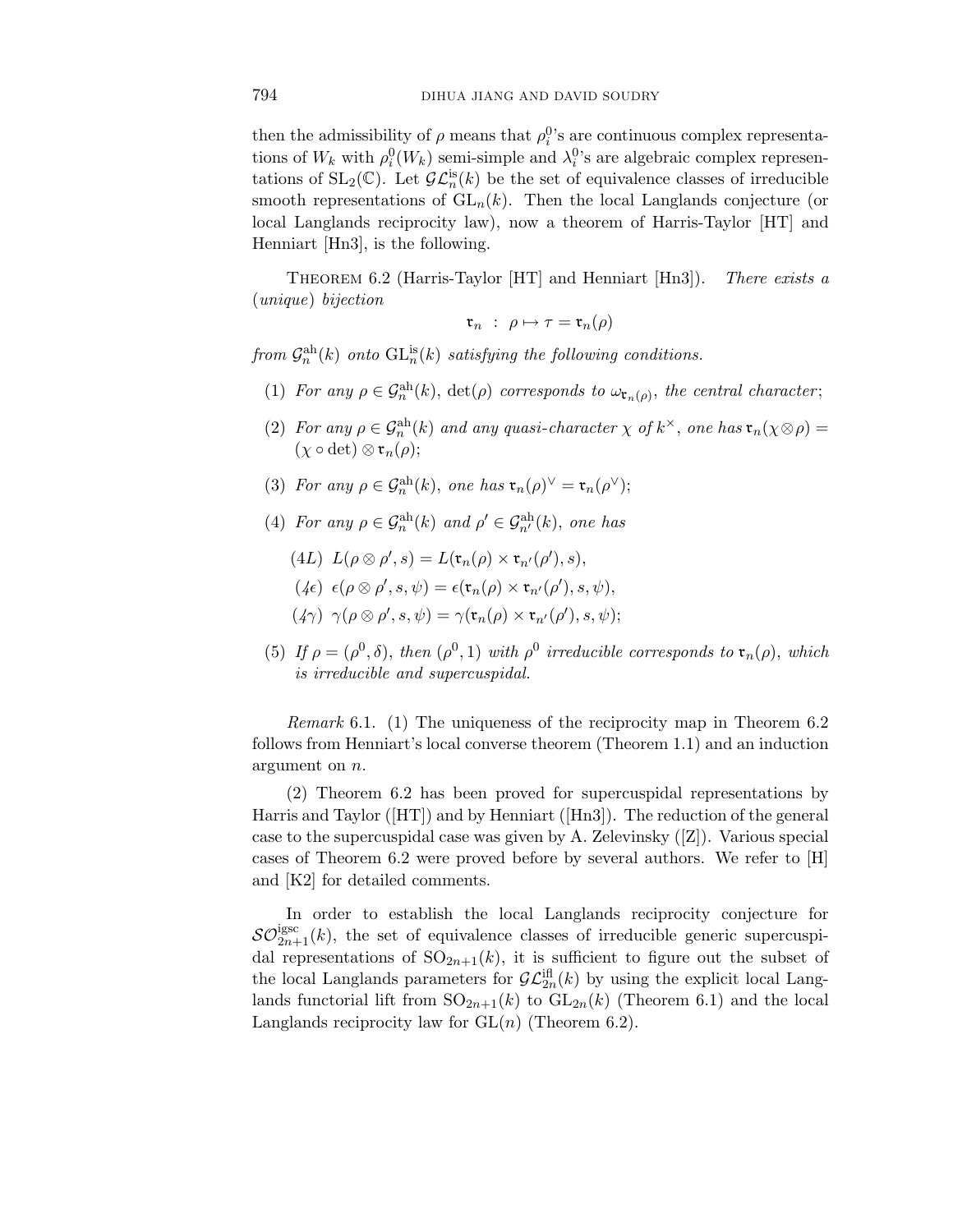Recall that the set  $\mathcal{GL}_{2n}^{(\text{eff})}(k)$  consists of equivalence classes of representations of  $GL_{2n}(k)$  of the form:

$$
\tau = \eta_1 \times \eta_2 \times \cdots \times \eta_t,
$$

where  $\eta_i$  are irreducible unitary supercuspidal self-dual representations of  $GL_{2n_j}(k)$   $(j = 1, 2, \dots, t)$   $(\sum_{j=1}^t n_i = n)$  such that

- (1)  $\eta_i \not\cong \eta_j$  if  $i \neq j$ , and
- (2) the local *L*-function  $L(\eta_i, \Lambda^2, s)$  has a pole at  $s = 0$  for  $j = 1, 2, \dots, t$ .

Each irreducible unitary supercuspidal self-dual representation  $\eta_i$  of  $GL_{2n_i}(k)$ has the local Langlands parameter  $\rho_j^0$ , which is an irreducible,  $2n_j$ -dimensional, admissible, complex representation of  $W_k$ , by Theorem 6.2. Further, we have  $\rho_i^0 \not\cong \rho_j^0$  if  $i \neq j$ . Hence the representation

$$
\tau = \eta_1 \times \eta_2 \times \cdots \times \eta_t
$$

has the local Langlands parameter

$$
\rho^0 = \rho_1^0 \oplus \rho_2^0 \oplus \cdots \oplus \rho_t^0,
$$

which is a 2*n*-dimensional, admissible, completely reducible, multiplicity-free, complex representation of  $W_k$ .

Recently, G. Henniart communicated to us ([Hn1]) that he can prove the following results among others satisfied by the local Langlands reciprocity map.

THEOREM  $6.3$  (Henniart [Hn1]). The local Langlands reciprocity map has the following property: the gamma factor  $\gamma(\rho,\Lambda^2,s,\psi)$  has the same poles as the local gamma factor  $\gamma(\mathfrak{r}_n(\rho), \Lambda^2, s, \psi)$  for any irreducible  $\rho$  (i.e. for any  $\mathfrak{r}_n(\rho)$  supercuspidal).

By using Theorem 6.3, we can prove the following proposition.

PROPOSITION 6.3. (1) Let  $\rho^0$  be an irreducible, 2*m*-dimensional, admissible, complex representation of  $W_k$  and  $\tau$  be an irreducible unitary supercuspidal representation of  $GL_{2m}(k)$  with the properties that (i)  $\tau$  has the local Langlands parameter  $\rho^0$  and (ii) the local exterior square *L*-function  $L(\tau, \Lambda^2, s)$  has a pole at  $s = 0$ . Then  $\rho^0$  is symplectic, i.e.

$$
\rho^0(W_k) \subset \mathrm{Sp}_{2m}(\mathbb{C}).
$$

(2) Let  $\rho^0 = \rho_1^0 \oplus \rho_2^0$  be a 2*m*-dimensional, admissible, completely reducible, complex representation of  $W_k$  with the property that

$$
\operatorname{Hom}_{W_k}(\rho_1^0 \otimes \rho_2^0, 1) = 0.
$$

Then  $\rho^0$  is symplectic if and only if  $\rho_1^0$  and  $\rho_2^0$  are both symplectic.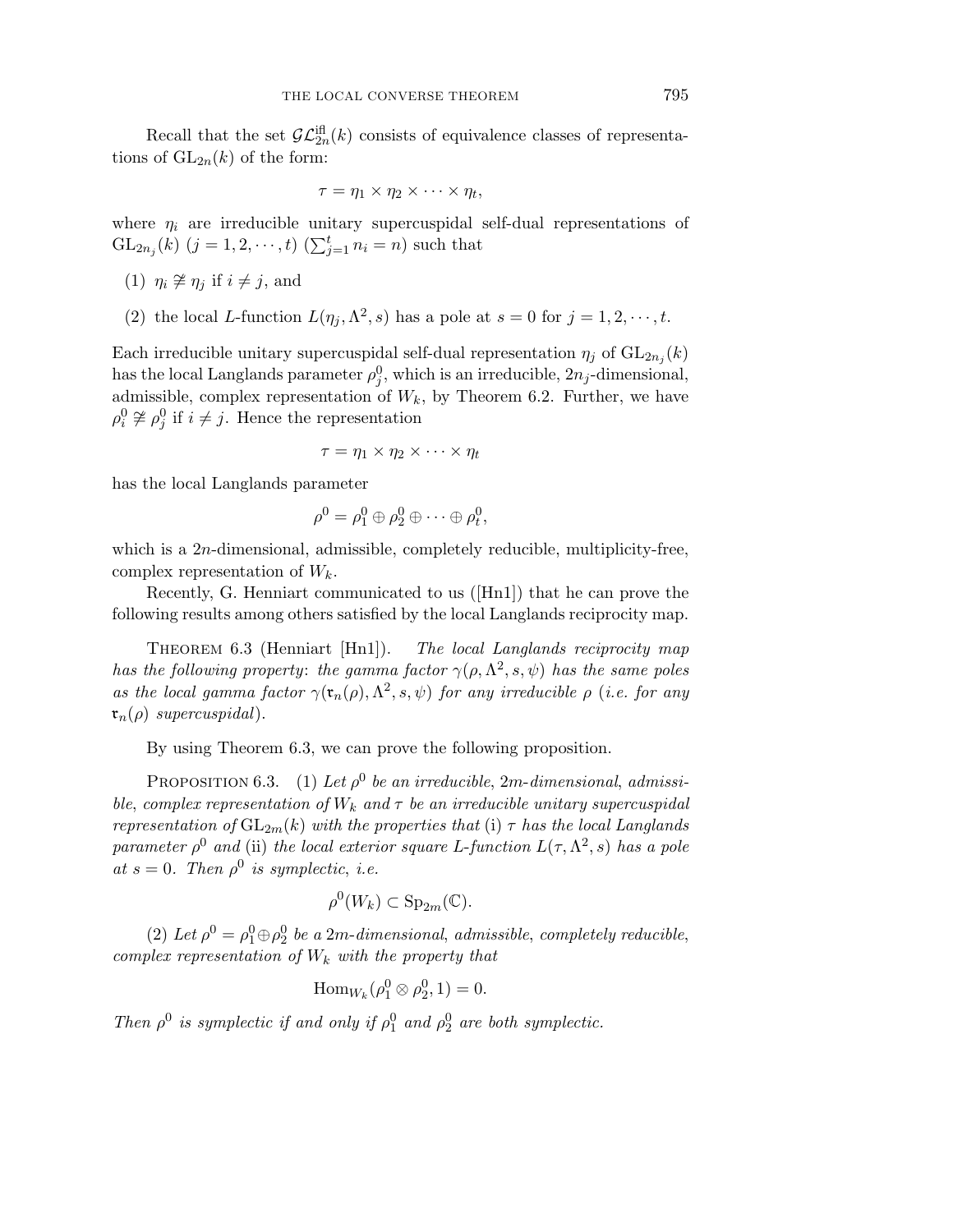Proof. The proof of Part (1) follows from Theorem 6.3. More precisely it goes as follows. Since

$$
\gamma(\tau^{\vee},\Lambda^2,s,\psi)=\epsilon(\tau^{\vee},\Lambda^2,s,\psi)\cdot\frac{L(\tau,\Lambda^2,1-s)}{L(\tau^{\vee},\Lambda^2,s)},
$$

and by the assumption, the local *L*-function  $L(\tau, \Lambda^2, s)$  has a pole at  $s = 0$ , we obtain that the gamma factor  $\gamma(\tau^{\vee}, \Lambda^2, s, \psi)$  has a pole at  $s = 1$ . By Theorem 6.3, the gamma factor  $\gamma((\rho^0)^\vee, \Lambda^2, s, \psi)$  has a pole at  $s = 1$ . Because we also have

$$
\gamma((\rho^0)^\vee,\Lambda^2,s,\psi)=\epsilon((\rho^0)^\vee,\Lambda^2,s,\psi)\cdot\frac{L(\rho^0,\Lambda^2,1-s)}{L((\rho^0)^\vee,\Lambda^2,s)},
$$

we get that the *L*-function  $L(\rho^0, \Lambda^2, s)$  has a pole at  $s = 0$ . Now it is an elementary fact that if  $L(\rho^0, \Lambda^2, s)$  has a pole at  $s = 0$ , then the image  $\rho^0(W_k)$  is included in  $Sp_{2m}(\mathbb{C})$ , i.e. the parameter  $\rho^0$  is symplectic. This proves Part (1).

Part (2) is basically proved by linear algebra. It is clear that if both  $\rho_1^0$  and  $\rho_2^0$  are symplectic, then  $\rho^0$  is itself symplectic. Conversely, we use a basic fact from linear algebra that  $\rho^0$  is symplectic if and only if  $\Lambda^2(\rho^0)$  has  $W_k$ -invariant functionals ([GW, §5.1.7]). Since

$$
\Lambda^2(\rho^0)=\Lambda^2(\rho^0_1)\oplus\Lambda^2(\rho^0_2)\oplus[\rho^0_1\otimes\rho^0_2],
$$

the *W<sub>k</sub>*-invariant functionals will not vanish on at least one of  $\Lambda^2(\rho_1^0)$ ,  $\Lambda^2(\rho_2^0)$ , since we assume that

$$
\mathrm{Hom}_{W_k}(\rho_1^0 \otimes \rho_2^0, 1) = 0.
$$

Without loss of generality, we assume that  $\Lambda^2(\rho_1^0)$  supports a  $W_k$ -invariant functional. Hence  $\rho_1^0$  is symplectic. Because  $\rho_0^0$  is nondegenerate and  $\rho_2^0$  is the complement of  $\rho_1^0$ , we conclude that  $\rho_2^0$  is also symplectic.  $\Box$ 

Let  $\mathcal{G}_{2n}^0(k)$  be the set of conjugacy classes of all  $2n$ -dimensional, admissible, completely reducible, multiplicity-free, symplectic complex representations  $\rho^0$ of  $W_k$ . Then we have the following theorem.

THEOREM 6.4 (local Langlands reciprocity law). There exists a unique bijection

$$
\mathfrak{R}_{2n} \; : \; \rho_{2n}^0 \mapsto \mathfrak{R}_{2n}(\rho_{2n}^0)
$$

from the set  $\mathcal{G}_{2n}^{0}(k)$  onto the set  $\mathcal{SO}^{\text{igsc}}_{2n+1}(k)$  such that

 $(L) L(\rho_{2n}^0 \otimes \rho_l^0, s, ) = L(\Re_{2n}(\rho_{2n}) \times \mathfrak{r}_l(\rho_l^0), s),$ 

$$
(\epsilon) \epsilon(\rho_{2n}^0 \otimes \rho_l^0, s, \psi) = \epsilon(\Re_{2n}(\rho_{2n}) \times \mathfrak{r}_l(\rho_l^0), s, \psi), \text{ and}
$$

$$
(\gamma) \ \gamma(\rho_{2n}^0 \otimes \rho_l^0, s, \psi) = \gamma(\mathfrak{R}_{2n}(\rho_{2n}) \times \mathfrak{r}_l(\rho_l^0), s, \psi)
$$

for all irreducible continuous representations of  $W_k$  of dimension *l*.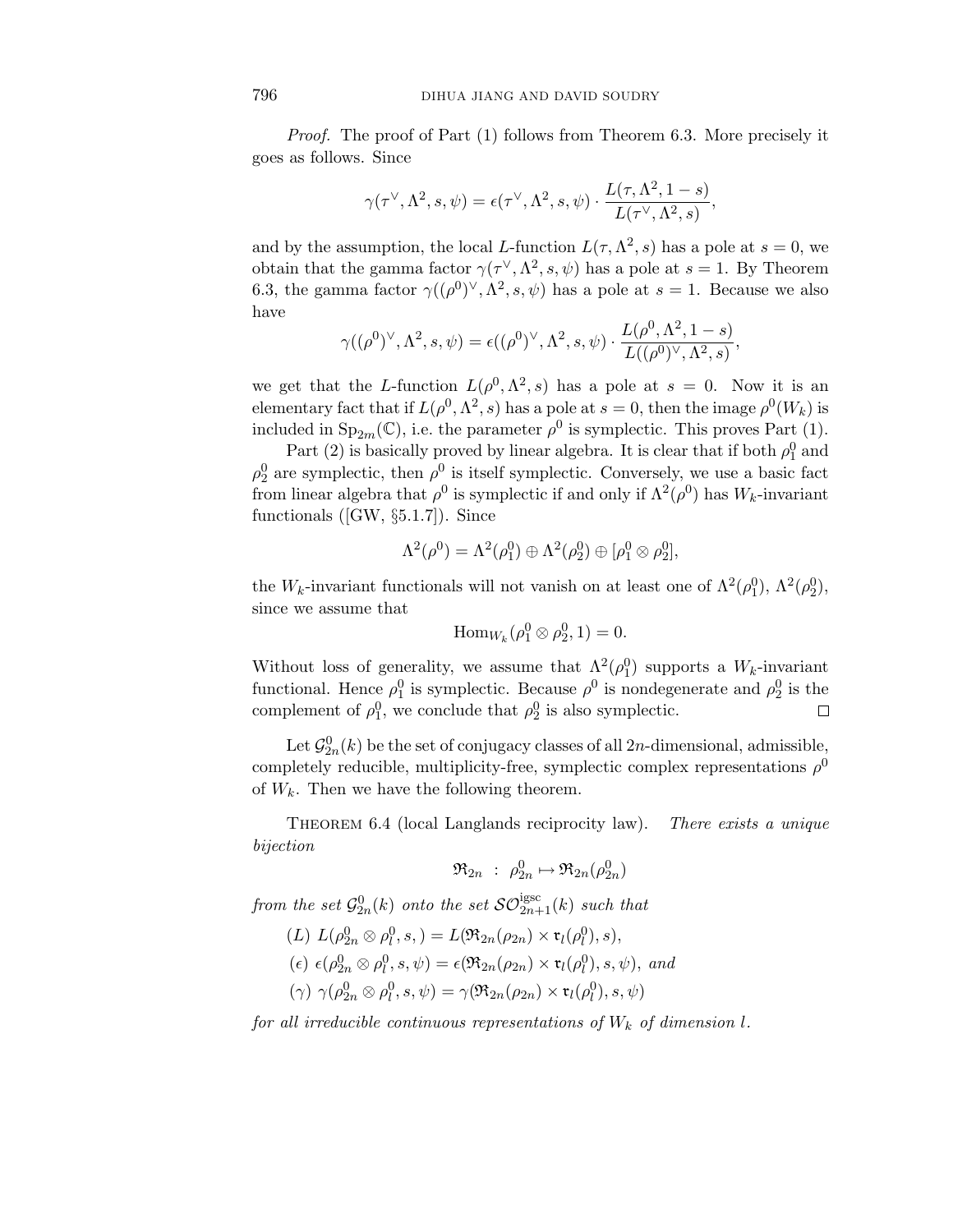Proof. The theorem is a direct consequence of Theorem 6.1 and Proposition 6.3. □

Remark 6.2. The complete local Langlands reciprocity conjecture in this case states that the reciprocity map  $\mathfrak{R}_{2n}$  takes a local Langlands parameter  $\rho^0$  in  $\mathcal{G}_{2n}^0(k)$  to a finite set  $\Pi(\rho^0)$  (local *L*-packet) of irreducible admissible representations of  $SO_{2n+1}(k)$ . By our local converse theorem (Theorem 1.2), we know that in each local *L*-packet  $\Pi(\rho^0)$ , there is at most one generic member (i.e. with Whittaker model). It is a very interesting and difficult problem to give an explicit construction of the local *L*-packets.

## **7.** Appendix: On gamma factors for  $Sp_{2n} \times GL_l$

7.1. Review of the global theory In [GRS3], *L*-functions for generic, automorphic, cuspidal representations on  $Sp_{2n} \times GL_l$ , are represented via global integrals of Shimura type. We review this construction briefly. It yields local gamma factors at each place.

Let  $F$  be a number field. Denote by  $A$  its adele ring. Fix a nontrivial character  $\psi_0$  of  $F \backslash \mathbb{A}$ . Let  $\Pi$  (resp.  $\rho$ ) be an irreducible, automorphic, cuspidal representation of  $\widetilde{\mathrm{Sp}}_{2n}(\mathbb{A})$  (resp.  $\mathrm{GL}_{l}(\mathbb{A})$ ). Assume that  $\Pi$  is globally  $(\psi_0)$  $\widetilde{U}_{\mathbb{A}:\mathbb{A}}$ <sup>-</sup> generic. In the sequel, the cuspidality of  $\rho$  is not important. What we need is that  $\rho$  is automorphic, realized in an irreducible subspace of automorphic forms on  $GL_l(\mathbb{A})$ , and that  $\rho$  is globally generic (i.e. the Whittaker coefficient is nontrivial on the space of  $\rho$ ). Although this is not pointed out in [GRS3], the proofs there do not use at all the cuspidality of  $\rho$ . Thus, we may take  $\rho$  to be an Eisenstein series induced from irreducible, automorphic, cuspidal representations at a point of holomorphy.

Let  $\xi_{\rho,s}$  be a holomorphic section for  $J_{\rho,s}$  – the representation of Sp<sub>2l</sub>(A), induced from  $\rho_s = \rho |\det|^{s-1/2}$  on the Siegel parabolic subgroup  $Q_l(A)$ , and denote by  $E(\xi_{\rho,s,\cdot})$  the corresponding Eisenstein series on  $Sp_{2l}(\mathbb{A})$ . We distinguish two cases according to whether  $n \geq l$  or  $n < l$ . In the first case, a Fourier-Jacobi coefficient of a cusp form in Π is paired against the Eisenstein series above, and in the second case, a cusp form in  $\Pi$  is paired against a Fourier-Jacobi coefficient of the Eisenstein series. As we need in this paper only the case  $n < l$  (as a matter of fact, we need just the case  $l = 2n$ .) we assume from now on that  $n < l$ .

Let  $w_{\psi_0^{-1}}$  be the Weil representation of  $\widetilde{\mathrm{Sp}}_{2n}(\mathbb{A})$ , corresponding to  $\psi_0^{-1}$ . Realize it in  $\mathcal{S}(\mathbb{A}^n)$ , and denote, for  $\phi \in \mathcal{S}(\mathbb{A}^n)$ , by  $\theta_{\psi_0^{-1}}^{\phi}$  the corresponding theta series. Extend  $w_{\psi_0^{-1}}$  and  $\theta_{\psi_0^{-1}}^{\phi}$  to  $\mathcal{H}_n(\mathbb{A})$  – the Heisenberg group in  $2n+1$  variables. Let  $N_{l,n+1}$  be the unipotent radical of the standard parabolic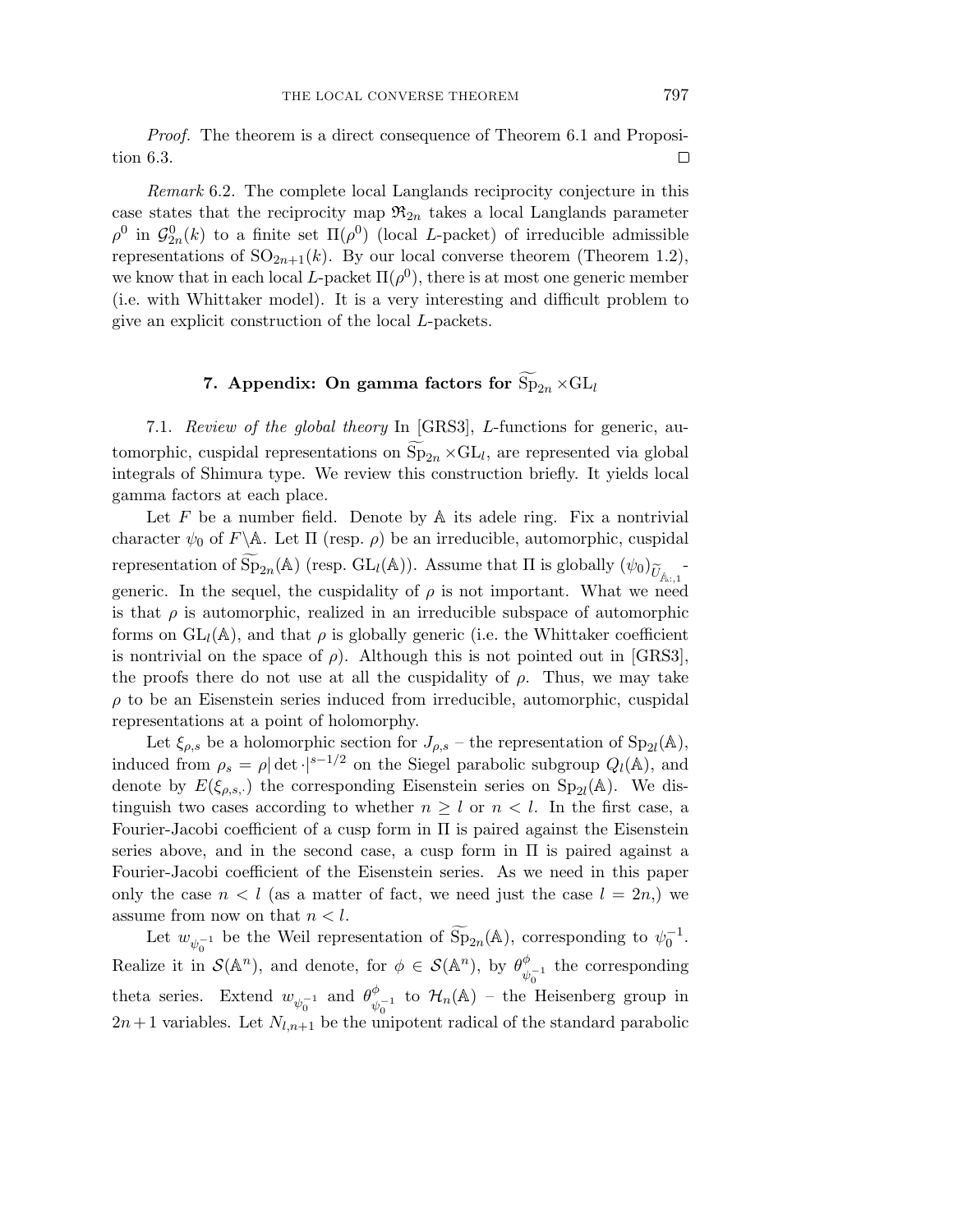subgroup  $Q_{l,n+1}$  of Sp<sub>2l</sub>, whose Levi part is isomorphic to  $\mathrm{GL}_1^{l-n-1}\times \mathrm{Sp}_{2(n+1)}$ . Let  $(\psi_0)_{N_{l,n+1}}$  be the restriction to  $N_{l,n+1}(\mathbb{A})$  of the standard nondegenerate character defined by  $\psi_0$ . Note that  $\mathcal{H}_n$  embeds naturally in  $N_{l,n}$  so that  $N_{l,n}$  =  $N_{l,n+1} \rtimes \mathcal{H}_n$ . Extend  $(\psi_0)_{N_{l,n+1}}$  to  $N_{l,n}(\mathbb{A})$ , so that it is trivial on  $\mathcal{H}_n(\mathbb{A})$ . Denote this extension by  $\chi_{\psi_{0:L,n}}$ . Denote by *j* the projection of  $N_{l,n}$  to  $\mathcal{H}_n$ . Let *j* denote also the embedding of  $Sp_{2n}$  into the Levi part of  $Q_{l,n}$ . Note that *j* embeds  $\text{Sp}_{2n} \rtimes \mathcal{H}_n$  into the Levi part of  $Q_{l,n+1}$ .

Let f be an automorphic function on  $Sp_{2l}(A)$ . A Fourier-Jacobi coefficient of *f* of type  $(\psi_0, n)$ , is a function on  $\widetilde{\mathrm{Sp}}_{2n}(\mathbb{A})$  of the form

$$
f^{\phi}_{\psi_{0,n}}(\tilde{g}) = \int_{N_{l,n}(F)\backslash N_{l,n}(\mathbb{A})} f(uj(g)) \theta^{\phi}_{\psi_0^{-1}}(j(u)\tilde{g}) \chi_{\psi_{0,l,n}^{-1}}(u) du.
$$

Here  $\widetilde{g} \in \widetilde{\mathrm{Sp}}_{2n}(\mathbb{A})$  projects to  $g \in \mathrm{Sp}_{2n}(\mathbb{A})$ , and  $\phi \in \mathcal{S}(\mathbb{A}^n)$ . Let  $\varphi$  be a cusp form in (the space of) Π. Define

$$
\mathcal{L}(\varphi,\phi,\xi_{\rho,s})=\int_{\mathrm{Sp}_{2n}(F)\backslash \mathrm{Sp}_{2n}(\mathbb{A})}\ \varphi(g)E^{\phi}_{\psi_{0,n}}(\xi_{\rho,s},g)dg\ .
$$

(In case  $n > l$ , one takes  $\varphi_{\psi_{0,l}}^{\phi}$  and pairs it with  $E(\xi_{\tau,s},\cdot)$  along  $Sp_{2l}(F)\backslash Sp_{2l}(A)$ , and in case  $n = l$ , one integrates  $\varphi(g)\theta_{\psi_0^{-1}}^{\phi}(g)E(\xi_{\rho,s},g)$  along  $Sp_{2n}(F)\backslash Sp_{2n}(\mathbb{A})$ .) We have an Euler product decomposition, for decomposable data and  $Re(s) \gg 0$ 

$$
\mathcal{L}(\varphi,\phi,\xi_{\rho,s})=\prod_{\nu}\mathcal{B}(W_{\varphi,\nu},\phi_{\nu},\xi_{\rho_{\nu,s}})
$$

where  $W = \prod_{\nu} W_{\varphi,\nu}$  is the Whittaker function of  $\varphi$  with respect to  $\psi_0$ , and at each place *ν*,

(7.1) 
$$
\mathcal{B}(W_{\varphi,\nu}, \phi_{\nu}, \xi_{\rho_{\nu,s}})
$$
  
= 
$$
\int_{U_n(F_{\nu}) \backslash Sp_{2n}(F_{\nu})} \int_{N_{l,n}^{\gamma_{l,n}}(F_{\nu}) \backslash N_{l,n}(F_{\nu})} \psi_{\varphi_{\nu}}(\phi) \psi_{\varphi_{\nu,s}}(\gamma_{l,n} u_j(g)) \chi_{\psi_{0,\nu;l,n}}(u) du dg.
$$

Here  $U_n$  is the standard maximal unipotent subgroup of  $Sp_{2n}$ ,  $\gamma_{l,n}$  is a certain Weyl element,  $N_{l,n}^{\gamma_{l,n}} = \gamma_{l,n}^{-1} Q_l \gamma_{l,n} \cap N_{l,n}$ ; and  $e_0 = (0,\ldots,0,1)$ . We obtain  $f_{\xi_{\rho,s}} = \Pi f_{\xi_{\rho\nu}}$  from  $\xi_{\rho,s}$  after taking a certain Whittaker coefficient in the " $\rho$ -variable". Thus, we consider sections  $f_{\xi_{\rho_{\nu,s}}}$  for  $J_{\rho_{\nu,s}}$ , which take values in a certain Whittaker model *ρ*ν.

For decomposable data  $\varphi, \phi, \xi_{\rho,s}$ , let *S* be a finite set of places, including those at infinity, those above 2, and such that outside *S* all data are unramified, and  $\psi_0$  is normalized. Then (normalizing  $W_{\varphi,\nu}(I) = 1$  outside *S*), we have

*.*

(7.2) 
$$
\mathcal{L}(\varphi,\phi,\xi_{\rho,s}) = \prod_{\nu \in S} \mathcal{B}(W_{\varphi,\nu},\phi_{\nu},\xi_{\rho_{\nu,s}}) \frac{L_{\psi_0}^S(\Pi \times \rho, s)}{L^S(\rho, s + \frac{1}{2})L^S(\rho, \Lambda^2, 2s)}
$$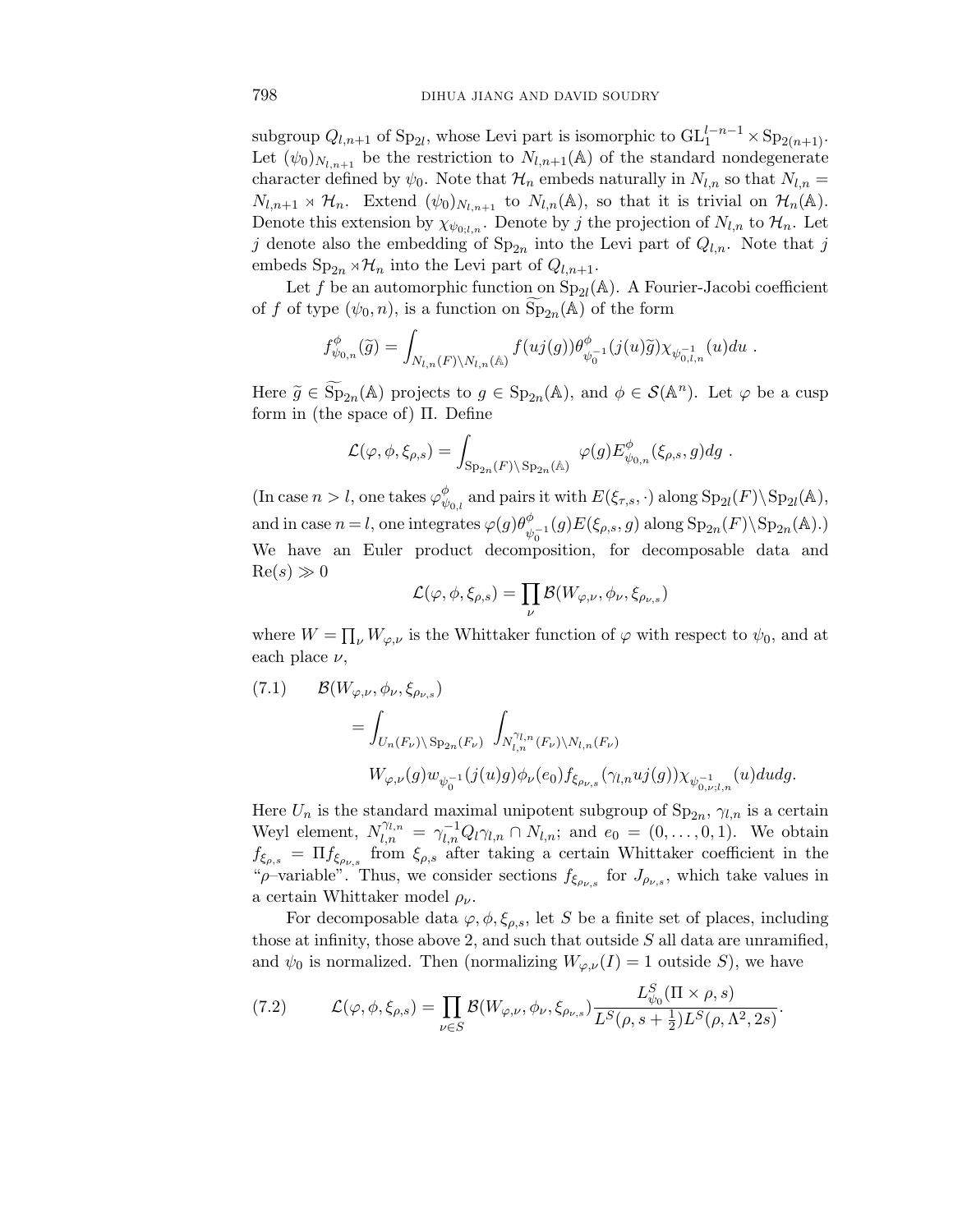This implies that  $L^S_{\psi_0}(\Pi \times \rho, s)$  is meromorphic. Indeed  $\mathcal{L}(\varphi, \phi, \xi_{\rho, s})$  is clearly meromorphic, and  $L^S(\rho, s + \frac{1}{2}), L^S(\rho, \Lambda^2, 2s)$  are known to be meromorphic. For finite  $\nu$  in *S*, we can choose data, such that  $\mathcal{B}(W_{\varphi,\nu}, \phi_{\nu}, \xi_{\rho_{\nu,s}}) = 1$ , for all *s* (see [GRS3, Prop. 6.6]) and given  $s_0 \in \mathbb{C}$  and  $\nu \in S$  which is archimedean, we can find a combination  $\sum_{i=1}^{N} \mathcal{B}\left(W^{(i)}_{\nu}, \phi^{(i)}_{\nu}, \xi^{(i)}_{\rho_{\nu,s}}\right)$  which is holomorphic and nonzero at *s*<sup>0</sup> (see [GRS3, Prop. 6.7]). From this we conclude, choosing data in the same way, at all places of *S*, but one place  $\nu_0$ , that  $\mathcal{B}(W_{\varphi,\nu_0}, \phi_{\nu_0}, \xi_{\rho_{\nu_0,s}})$  is meromorphic. (This can be shown in general, without the assumption that the data are coming from global cusp forms. See [GRS2, §1.1] for the case  $\nu < \infty$ , where it follows that  $\mathcal{B}(W_\nu, \phi_\nu, \xi_{\rho_{\nu,s}})$  is rational in  $q_\nu^{-s}$ . The case where  $\nu$  is infinite can be done exactly as in [S2].)

Applying in (7.1) the intertwining operator M, with respect to  $\begin{pmatrix} I_l \ I_l \end{pmatrix}$  $-I<sub>l</sub>$  $\setminus$ on *J*ρ,s, we get

(7.3) 
$$
\mathcal{L}(\varphi, \phi, M(\xi_{\rho,s})) = \prod_{\nu \in S} \mathcal{B}(W_{\varphi,\nu}, \phi_{\nu}, M_{\nu}(\xi_{\rho_{\nu,s}})) \frac{L^S(\rho, s - \frac{1}{2})L^S(\rho, \Lambda^2, 2s - 1)}{L^S(\rho, s + \frac{1}{2})L^S(\rho, \Lambda^2, 2s)} \cdot \frac{L^S_{\psi_0}(\Pi \times \hat{\rho}, 1 - s)}{L^S(\hat{\rho}, \frac{3}{2} - s)L^S(\hat{\rho}, \Lambda^2, 2 - 2s)}.
$$

Using the functional equation satisfied by  $E(\xi_{\rho,s,\cdot})$ , we can equate (7.2) and (7.3) to get

(7.4) 
$$
\frac{L_{\psi_0}^S(\Pi \times \rho, s) L^S(\hat{\rho}, \frac{3}{2} - s) L^S(\hat{\rho}, \Lambda^2, 2 - 2s)}{L_{\psi_0}^S(\Pi \times \hat{\rho}, 1 - s) L^S(\rho, s - \frac{1}{2}) L^S(\rho, \Lambda^2, 2s - 1)} \prod_{\nu \in S} \mathcal{B}(W_{\varphi, \nu}, \phi_{\nu}, \xi_{\rho_{\nu, s}})
$$

$$
= \prod_{\nu \in S} \mathcal{B}\Big(W_{\varphi, \nu}, \phi_{\nu}, M_{\nu}(\xi_{\rho_{\nu, s}})\Big).
$$

Fixing data at all places in *S* except one place  $\nu_0$ , we conclude from (7.4) that there is a meromorphic function  $\Gamma(\Pi_{\nu_0} \times \rho_{\nu_0}, s, \psi_{0, \nu_0})$ , which is rational in  $q_{\nu_0}^{-s}$ , in case  $\nu_0$  is finite, such that

$$
\Gamma(\Pi_{\nu_0} \times \rho_{\nu_0}, s, \psi_{0,\nu_0}) \mathcal{B}(W_{\varphi,\nu_0}, \phi_{\nu_0}, \xi_{\rho_{\nu_0,s}}) = \mathcal{B}(W_{\varphi,\nu_0}, \phi_{\nu_0}, M_{\nu_0}(\xi_{\rho_{\nu_0,s}}))
$$

for all  $W_{\varphi,\nu_0}, \phi_{\nu_0}, \xi_{\rho_{\nu_0,s}}$ . We define the local gamma factor  $\gamma(\Pi_{\nu_0} \times \rho_{\nu_0}, s, \psi_{0,\nu_0})$ by

$$
\Gamma(\Pi_{\nu_0} \times \rho_{\nu_0}, s, \psi_{0,\nu_0}) = \frac{\gamma(\Pi_{\nu_0} \times \rho_{\nu_0}, s, \psi_{0,\nu_0})}{\gamma(\rho_{\nu_0}, s - \frac{1}{2}, \psi_{0,\nu_0})\gamma(\rho_{\nu_0}, \Lambda^2, 2s - 1, \psi_{0,\nu_0})}.
$$

Thus

$$
(7.5) \qquad \gamma(\Pi_{\nu_0} \times \rho_{\nu_0}, s, \psi_{0,\nu_0}) \mathcal{B}(W_{\varphi,\nu_0}, \phi_{\nu_0}, \xi_{\rho_{\nu_0},s}) = \widetilde{\mathcal{B}}(W_{\varphi,\nu_0}, \phi_{\nu_0}, \xi_{\rho_{\nu_0},s})
$$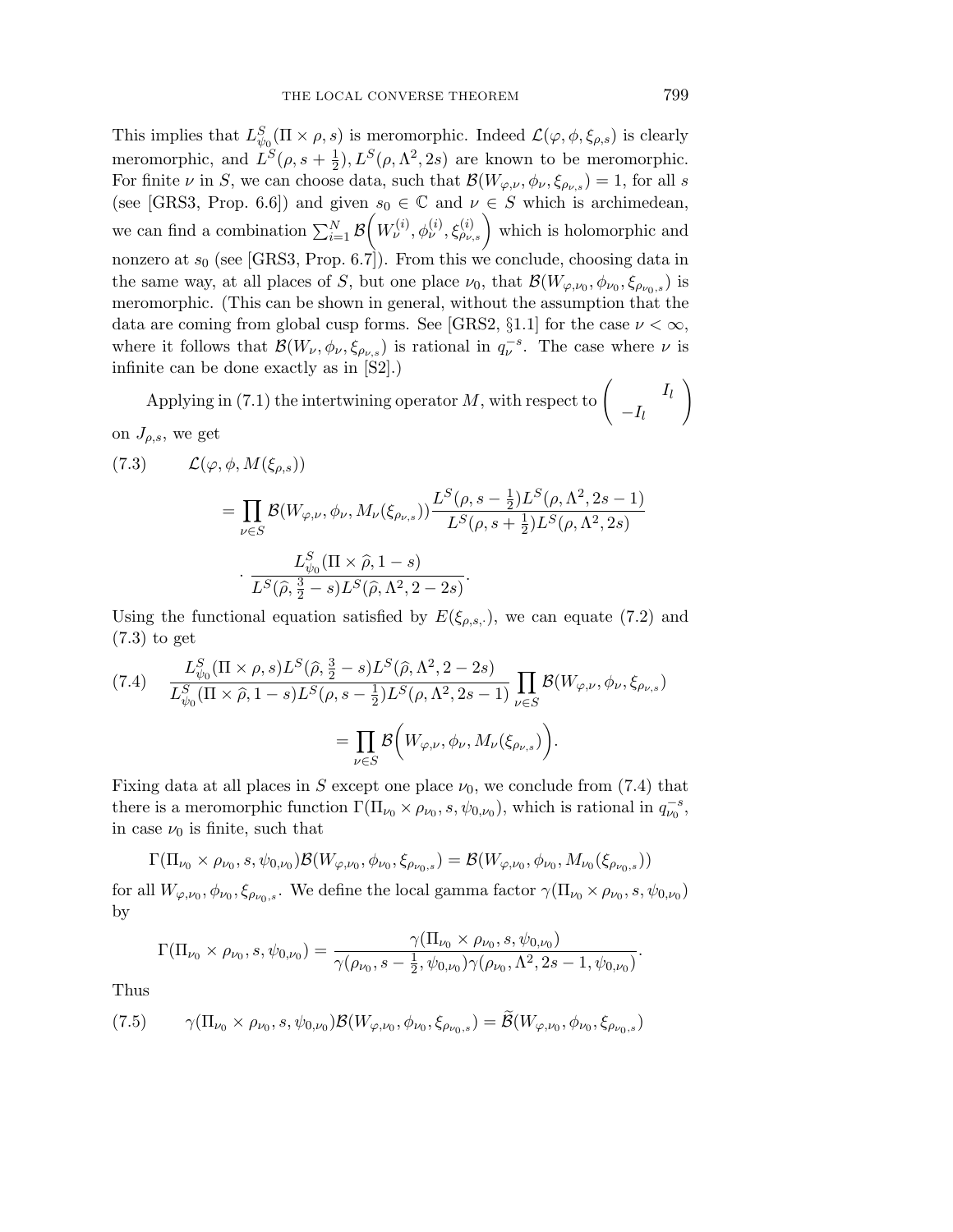where  $\mathcal{B}(W_{\varphi,\nu_0}, \phi_{\nu_0}, \xi_{\rho_{\nu_0,s}}) = \mathcal{B}(W_{\varphi,\nu_0}, \phi_{\nu_0}, M^*_{\nu_0}(\xi_{\rho_{\nu_0,s}})$ , and

$$
M^*_{\nu_0}(\xi_{\rho_{\nu_0,s}}) = \gamma\left(\rho_{\nu_0}, s - \frac{1}{2}, \psi_{0,\nu_0}\right) \gamma(\rho_{\nu_0}, \Lambda^2, 2s - 1, \psi_{0,\nu_0}) M_{\nu_0}(\xi_{\rho_{\nu_0,s}}) .
$$

Note that at a finite place  $\nu_0$  where  $\psi_{0,\nu_0}$  is normalized; and  $\Pi_{\nu_0}$  and  $\rho_{\nu_0}$  are unramified, we have

$$
\gamma(\Pi_{\nu_0} \times \rho_{\nu_0}, s, \psi_{0, \nu_0}) = \frac{L_{\psi_{0, \nu_0}}(\Pi_{\nu_0} \times \widehat{\rho}_{\nu_0}, 1-s)}{L_{\psi_{0, \nu_0}}(\Pi_{\nu_0} \times \rho_{\nu_0}, s)}.
$$

For such  $\nu_0, L_{\psi_0, \nu_0} (\Pi_{\nu_0} \times \rho_{\nu_0}, s)$  is nothing but  $L(\theta_{\psi_0, \nu_0} (\Pi_{\nu_0}) \times \rho_{\nu_0}, s)$ , where  $\theta_{\psi_0,\nu_0}(\Pi_{\nu_0})$  is the unramified representation of  $SO_{2n+1}(F_{\nu_0})$  corresponding to  $\Pi_{\nu_0}$  by the local  $\psi_{0,\nu_0}$ -Howe lift.

7.2. A result on gamma factors at archimedean places. Let  $\nu_0$  be an archimedean place of *F*. Put  $\Pi_{\nu_0} = \pi, \rho_{\nu_0} = \tau, F_{\nu_0} = k, W_{\varphi, \nu_0} = W, \phi_{\nu_0} = \phi,$  $\psi_{0,\nu_0} = \psi$ . In this subsection, we denote  $V_\pi$  and  $V_\tau$  to be the canonical models of the Harish-Chandra modules of  $\pi$  and  $\tau$ , respectively. The canonical extension of a Harish-Chandra module has the  $C^{\infty}$ -topology as given in [C]. From [C], such canonical extensions are unique, up to equivalence. Our goal in this subsection is to show that there is  $A > 0$ , such that for  $|\text{Im}(s)| > A$ , *γ*(*π* × *τ, s, ψ*) is holomorphic and nonzero. The global integral  $\mathcal{L}(\varphi, \phi, \xi_{\rho,s})$ defined in subsection 7.1 is separately continuous in the *C*∞-topology at the place  $\nu_0$ . Hence it remains continuous after the extension to the canonical models. Therefore, we may regard (the analytic continuation of)  $\mathcal{B}(W, \phi, \xi_{\tau,s})$ as a continuous linear form *T* on  $V_\pi \otimes \mathcal{S}(k^n) \otimes V_{J_\tau s}$ . Here the notions of separate continuity and of continuity coincide, and the two notions of tensor products (inductive  $\overline{\otimes}$ , projective  $\hat{\otimes}$ ) coincide. The proof of this is as follows.

First we note that  $V_{\pi}$  and  $V_{J_{\tau,s}}$  are nuclear Fréchet spaces. Indeed, both representations are quotients of (differentiably) induced representations coming off Borel subgroups and quasi-characters, and since the spaces of such induced representations are images of surjective maps from spaces of the form  $C^{\infty}(K)$ , where *K* is compact, our spaces  $V_{\pi}$  and  $V_{J_{\tau,s}}$  are quotients of such spaces. Since  $C^{\infty}(K)$  is Fréchet and nuclear, so are  $V_{\pi}$  and  $V_{J_{\tau,s}}$ . (See [Tr, pp. 85, 94, 514, 530].) In particular, the two notions of tensor product for  $V_{\pi} \otimes V_{J_{\tau,s}}$  coincide; i.e.,  $V_{\pi} \overline{\otimes} V_{J_{\tau,s}} \cong V_{\pi} \widehat{\otimes} V_{J_{\tau,s}}$ , which (by [Tr, p. 514]) is nuclear. We conclude that the two notions of tensor product for  $(V_\pi \otimes V_{J_{\tau,s}}) \otimes S(k^n)$  coincide. Actually,  $\mathcal{S}(k^n)$  is nuclear as well [Tr, p. 530].

We add some more related remarks. Note that the same proofs work for  $V_{\pi} \otimes V_{\tau}$  and  $(V_{\pi} \otimes V_{\tau}) \otimes S(k^n)$  as well (i.e.  $\otimes$  can be replaced by either  $\overline{\otimes}$  or  $\widehat{\otimes}$ ). Note also that  $V_{\pi} \otimes V_{\tau}$  is a Fréchet space as well, since it is a quotient of  $C^{\infty}(K_1) \otimes C^{\infty}(K_2) \cong C^{\infty}(K_1 \times K_2)$ , where  $K_1, K_2$  are compact, such that *V*<sup>π</sup> is a quotient of  $C^{\infty}(K_1)$  and *V*<sub>τ</sub> is a quotient of  $C^{\infty}(K_2)$ . We conclude that  $V_{\pi} \otimes V_{\tau} \otimes \mathcal{S}(k^n)$  is a quotient of a Fréchet space, and hence is itself a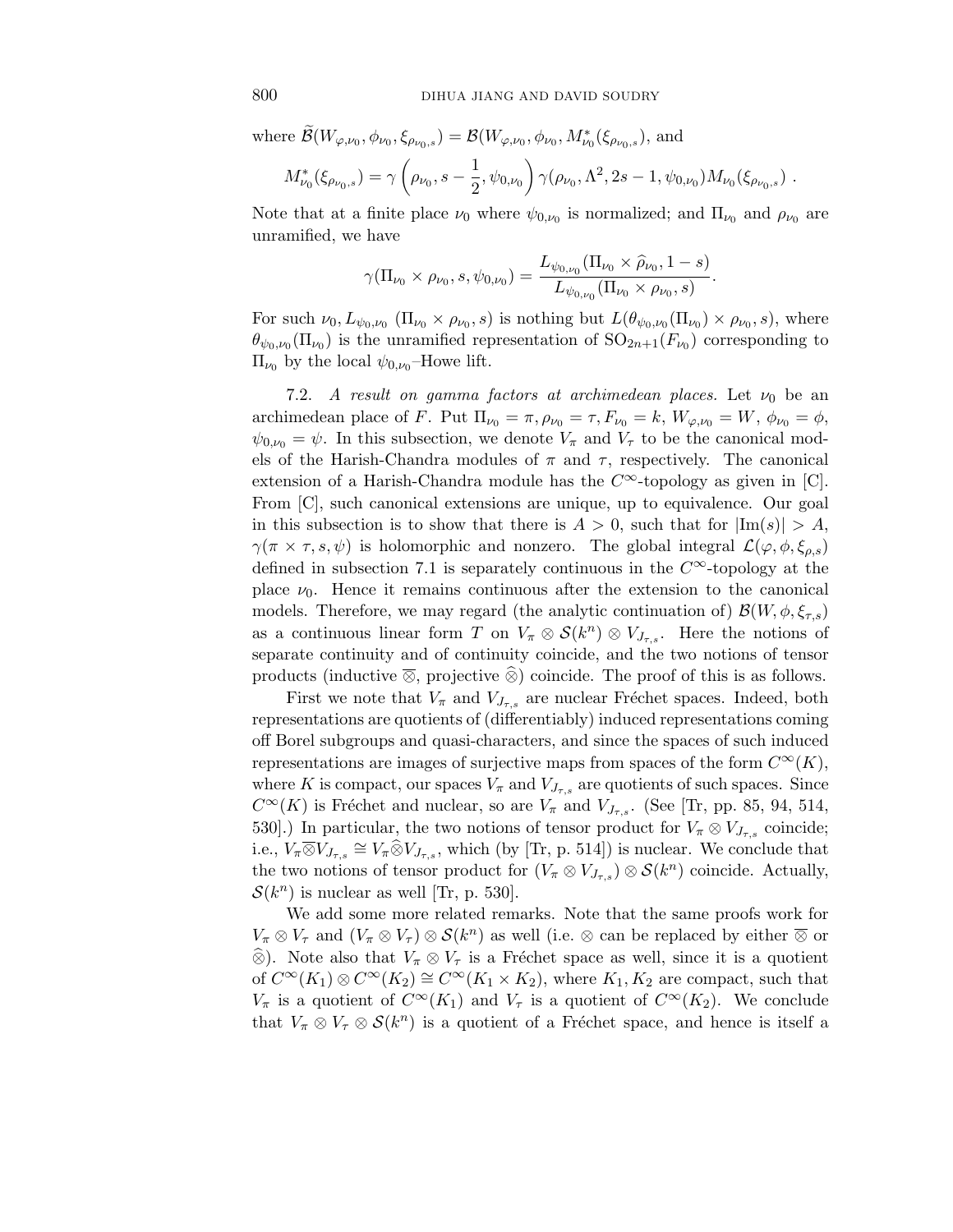Fréchet space. Indeed,  $V_\pi \otimes V_\tau \otimes \mathcal{S}(k^n)$  is a quotient of  $C^\infty(K_1 \times K_2) \otimes \mathcal{S}(k^n)$ which is isomorphic to  $\mathcal{S}(k^n; C^\infty(K_1 \times K_2))$  [Tr, p. 533], and the last space is isomorphic to  $\mathcal{S}(k^n \times K_1 \times K_2)$ , which is a Fréchet space [Tr, p. 92]. Note also that  $V_{\pi} \otimes V_{\tau} \otimes \mathcal{S}(k^n)$  is nuclear as a tensor product of two nuclear spaces  $V_{\pi} \otimes V_{\tau}$  and  $\mathcal{S}(k^n)$ . As a corollary, we obtain (see [Wr, p. 485]):

PROPOSITION 7.1. Let *M* be a  $C^{\infty}$ -manifold, countable at infinity. Then

$$
(7.6) \qquad C_c^{\infty}(M)\otimes (V_{\pi}\otimes V_{\tau}\otimes \mathcal{S}(k^n))\cong C_c^{\infty}(M;V_{\pi}\otimes V_{\tau}\otimes \mathcal{S}(k^n)).
$$

Again, in Proposition 7.1, each  $\otimes$  can be replaced by either  $\overline{\otimes}$  or  $\widehat{\otimes}$ .

The linear form *T* (on  $V_{\pi} \otimes S(k^n) \otimes V_{J_{\tau,s}}$ ) is equivariant with respect to the subgroup  $R = j(\mathrm{Sp}_{2n}(k))N_{l,n}(k)$ .

(7.7) 
$$
T((\pi(\widetilde{g}) \otimes w_{\psi^{-1}}(j(u)\widetilde{g}) \otimes J_{\tau,s}(uj(g)))v) = \chi_{\psi;l,n}(u)T(v)
$$

where  $\tilde{g}$  is (any) inverse image in  $\text{Sp}_{2n}(k)$  of *g* in  $\text{Sp}_{2n}(k)$ , and  $u \in N_{l,n}(k)$ . This follows easily from (7.1) (or even from the structure of the global integrals). We have a surjection

$$
\tau_s^1 : C_c^{\infty}(\text{Sp}_{2l}(k); V_\tau) \longrightarrow V_{J_{\tau,s}} \tau_s^1(\varphi)(h) = \int_{Q_l(k)} \delta_{Q_l}^{-1/2}(p) \tau_s(p^{-1})(\varphi(ph)) d_r p ,
$$

where  $d_r p$  is a right invariant measure on  $Q_l(k)$ . Composing *T* with  $\tau_s^1$  yields a (continuous) linear form *t* on

$$
C_c^{\infty}(\mathrm{Sp}_{2l}(k); V_{\tau}) \otimes \mathcal{S}(k^n) \otimes V_{\pi} \cong (C_c^{\infty}(\mathrm{Sp}_{2l}(k)) \otimes V_{\tau} \otimes \mathcal{S}(k^n) \otimes V_{\pi}
$$
  

$$
\cong C_c^{\infty}(\mathrm{Sp}_{2l}(k); V_{\tau} \otimes \mathcal{S}(k^n) \otimes V_{\pi})
$$

(We used Proposition 7*.*1.) By (7.7) and

$$
\tau_s^1(\lambda(p)\varphi) = \delta_{Q_l}^{1/2}(p)\tau_s^1(\tau_s(p^{-1}\circ\varphi)), \quad p \in Q_l(k)
$$

 $(\lambda(p)$  denotes the left translation by  $p^{-1}$ ), we conclude that *t*, when regarded as a  $V_\tau \otimes \mathcal{S}(k^n) \otimes V_\pi$ -distribution on Sp<sub>2l</sub>(k), satisfies

$$
(7.8) \t t(r(uj(g))f) = \chi_{\psi;l,n}(u)t((1 \otimes w_{\psi^{-1}}(\tilde{g}^{-1}j(u^{-1})) \otimes \pi(\tilde{g}^{-1})) \circ f),
$$
  

$$
t(\lambda(p)f) = \delta_{Q_l}^{1/2}(p)t((\tau_s(p^{-1}) \otimes 1 \otimes 1) \circ f).
$$

Here  $u \in N_{l,n}(k)$ ,  $g \in \text{Sp}_{2n}(k)$ ,  $p \in Q_l(k)$  and  $r$  denotes right translations. We are now at the situation of [Wr, 5.2.4]. (Note that in the notation [Wr, 5.2.4],  $M = Sp_{2l}(k)$  and  $G = Q_l(k) \times R$  acts on *M* by  $(p, r) \cdot h = phr^{-1}$ . See also [Wr, p. 408].) We have a nice description of the set  $Q_l(k) \text{Sp}_{2l}(k)/R$ . This is a finite set, and it has one open orbit  $Q_l(k)\gamma_{l,n}R$ . See [GRS3, Sec. 4]. The reference for the following is [Wr, 5.2.3,5.2.4].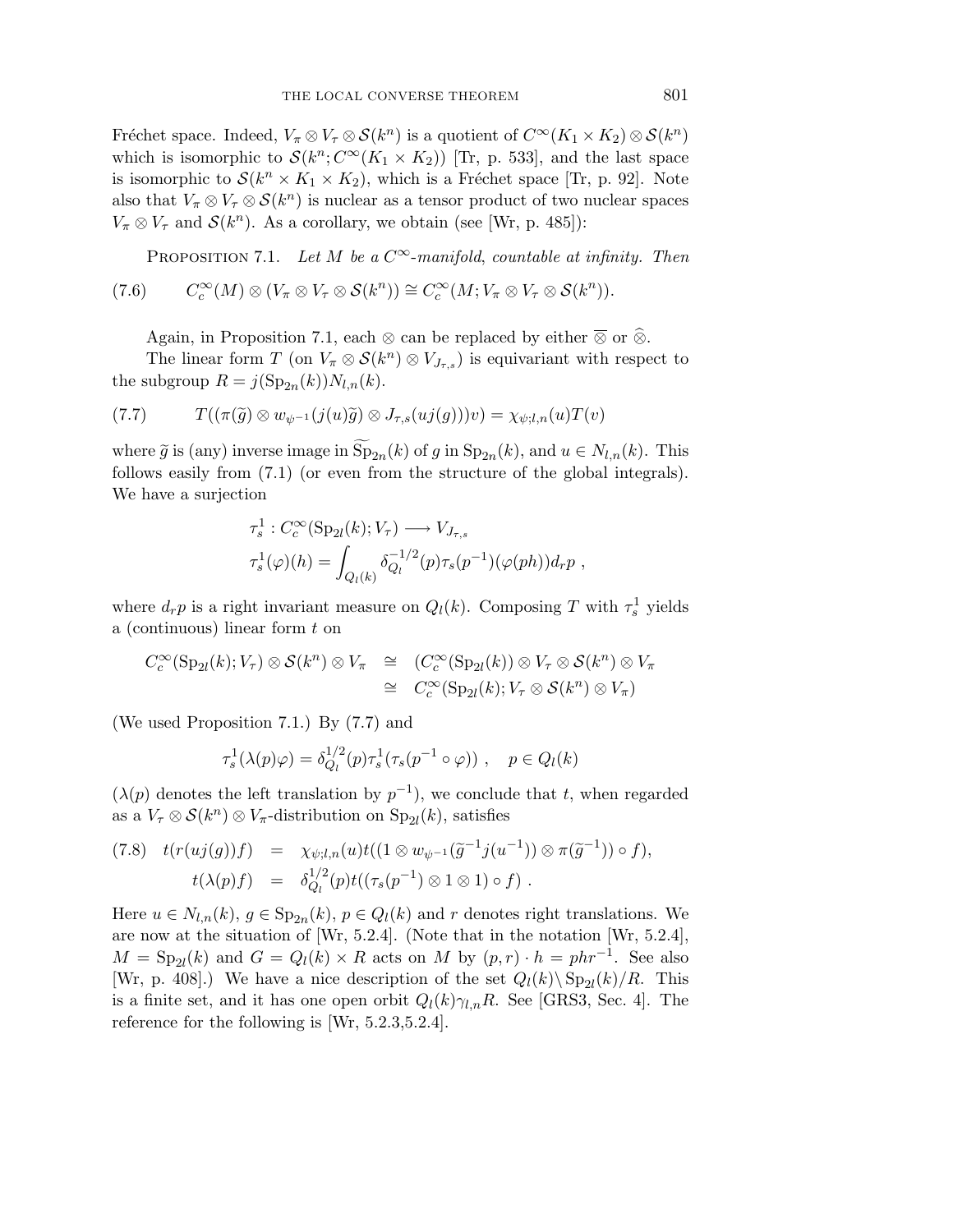Let us show that the map

$$
b: t \mapsto t \Big|_{C_c^{\infty}(Q_l(k)\gamma_{l,n}R; V_\tau \otimes \mathcal{S}(k^n) \otimes V_\pi)}
$$

is injective on the space of  $V_\tau \otimes \mathcal{S}(k^n) \otimes V_\tau$ -distributions on Sp<sub>2l</sub>(*k*), which satisfy  $(7.8)$ . Indeed, if  $b(t) = 0$ , then by Bruhat theory (see the proof of [Wr, Lemma 5.2.4.4]), *t* is supported in the complement of the open orbit  $Q_l(k)\gamma_{l,n}R$ . The dimension of the space of such distributions is majorized by

$$
\sum_{\gamma_{l,n}\neq\gamma\in Q_{l}(k)\backslash\text{Sp}_{2l}(k)/R} \sum_{m=1}^{\infty} \dim\left[\text{ Bil}_{Q_{l}(k)\cap\gamma R\gamma^{-1}}\right] \cdot \left(\delta_{Q_{l}}^{-1/2}\tau_{s}\otimes(\chi_{\psi;l,n}^{-1}\otimes\pi\otimes w_{\psi^{-1}})^{\gamma},\Lambda_{\gamma,m}\right)\right]
$$

where  $\Lambda_{\gamma,m}$  are certain algebraic finite-dimensional representations, coming from derivatives. Bil<sub>H</sub> denotes H-equivariant bilinear forms. Let  $V_l$  denote the unipotent radical of  $Q_l$ . An element of

$$
\text{Bil}_{Q_{l}(k)\cap\gamma R\gamma^{-1}}\bigg(\delta_{Q_{l}}^{-1/2}\tau_{s}\otimes(\chi_{\psi;l,n}^{-1}\otimes\pi\otimes w_{\psi^{-1}})^{\gamma},\Lambda_{\gamma,m}\bigg)
$$

when regarded as a  $V_l(k) \cap \gamma N_{l,n}(k) \gamma^{-1}$ -equivariant form embeds

$$
\left(\chi_{\psi;l,n}^{-1} \cdot \psi^{-1}\bigg|_{\text{Center}(\mathcal{H}_n(k))}\right)^\gamma
$$

on  $E = V_l(k) \cap \gamma N_{l,n+1}(k) \cdot \text{Center}(\mathcal{H}_n(k))\gamma^{-1}$  into the dual of  $\Lambda_{\gamma,m}$ . Since  $\Lambda_{\gamma,m}$  is an algebraic finite-dimensional representation, it cannot have nontrivial eigenvalues on the unipotent subgroup *E*. Thus, we must have

$$
\left(\chi_{\psi;l,n}\cdot\psi\bigg|_{\text{Center}(\mathcal{H}_n(k))}\right)^\gamma=1.
$$

By [GRS3, p. 212], this is impossible, unless  $Q_l(F)\gamma R$  is the open orbit. This is a contradiction, and so the map *b* is injective.

Returning to  $T(W \otimes \phi \otimes \xi_{\tau,s}) = \mathcal{B}(W, \phi, \xi_{\tau,s})$ , let  $s_0$  be a pole of order *e* of  $\mathcal{B}(W, \phi, \xi_{\tau,s})$  in the sense that  $(s - s_0)^e \mathcal{B}(W, \phi, \xi_{\tau,s})$  is holomorphic and not identically zero at  $s_0$ . Let *t* be the linear form on  $C_c^{\infty}(\text{Sp}_{2l}(k); V_\tau) \otimes \mathcal{S}(k^n) \otimes V_\pi$ defined by

(7.9) 
$$
t(\varphi \otimes \phi \otimes W) = \lim_{s \to s_0} (s - s_0)^e \mathcal{B}(W, \phi, \tau_s^1(\varphi)) .
$$

When viewed as a  $V_\tau \otimes \mathcal{S}(k^n) \otimes V_\pi$  distribution on  $\text{Sp}_{2l}(F)$ , *t* clearly satisfies (7.8). Then what we have just shown is that for  $\varphi$  supported in the open orbit  $Q_l(k)\gamma_{l,n}R$ ,  $t(\varphi \otimes \varphi \otimes W)$  is not identically zero. This means that all poles of  $\mathcal{B}(W, \phi, \xi_{\tau,s})$  are detected (with their orders) on the open orbit. Thus, in order to locate the poles, it is enough to take  $\xi_{\tau,s}$  with compact support modulo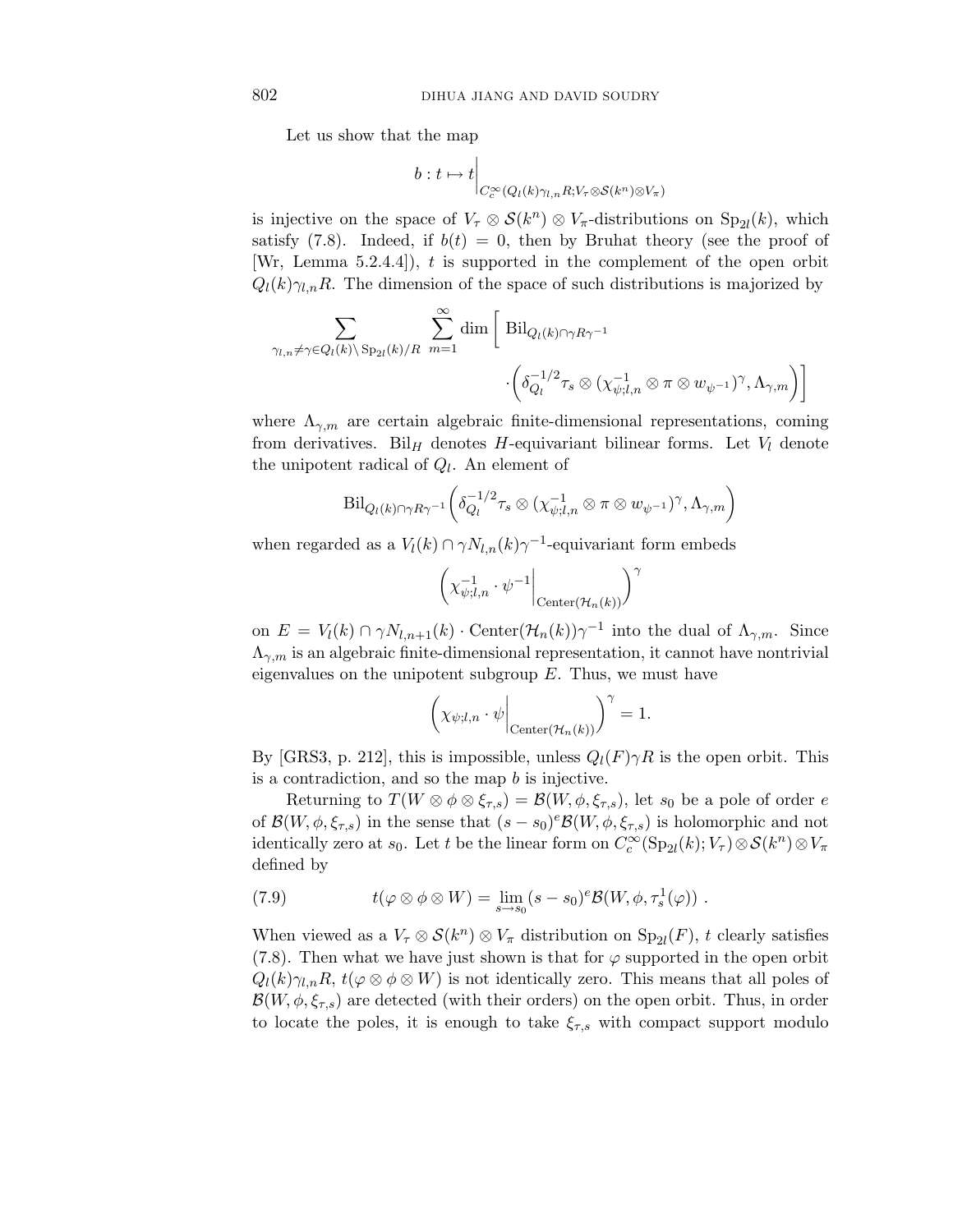*Q*l(*k*) (independent of *s*) inside  $Q_l(k)\gamma_{l,n}R$ . We may take  $\xi_{\tau,s} = \tau_s^1(\varphi)$ , with  $\varphi$  supported in  $Q_l(k)\gamma_{l,n}R$ . For such  $\xi_{\tau,s}$ , the unipotent inner integration in (7.1) converges absolutely. Rewrite (7.1), for  $\text{Re}(s) \gg 0$ , following the Iwasawa decomposition  $Sp_{2n}(k) = U_n(k)AK$ 

(7.10)  
\n
$$
\mathcal{B}(W,\phi,\xi_{\tau,s}) = \int_{h\in K} \int_{V_0} \int_A \delta^{-1}(\widehat{a}) W(\widehat{a}\widetilde{h}) w_{\psi^{-1}}(\widehat{a}j(u)\widetilde{h}) \phi(e_0)
$$
\n
$$
\cdot \xi_{\tau,s}(\gamma_{l,n}uj(h); \begin{pmatrix} a \\ I_{l-n} \end{pmatrix}) |\det a|^{s+s_{l,n}} \chi_{\psi;l,n}(u) dadudh.
$$

Here  $V_0$  is a compact subset of  $N_{l,n}^{\gamma_{l,n}}(k)\setminus N_{l,n}(k)$  (the projection onto  $N_{l,n}^{\gamma_{l,n}}(k)\backslash N_{l,n}(k)$  of the compact support modulo  $Q_l(k)$  of  $\xi_{\tau,s}$  inside  $Q_l(k)\gamma_{l,n}R$ ),  $\widehat{a}$  denotes an inverse image in  $\widetilde{\mathrm{Sp}}_{2n}(k)$  of  $\left( \begin{array}{c} a \end{array} \right)$ *a*∗  $\setminus$ , for a diagonal matrix *a* in  $GL_n(k)$ , and  $s_{l,n}$  is a certain fixed translation of *s*. Denote the inner *da* integration, for fixed  $(h, u)$ , in (7.10) by  $B(\pi(h)W, w_{\psi^{-1}}(j(u)h)\phi, J_{\tau,s}(uj(h))\xi_{\tau,s})$ . For  $a \text{ fixed } (h, u) \in K \times V_0, W'_\pi = \pi(h)W, \phi' = w_{\psi^{-1}}(j(u)h)\phi, \xi'_{\tau,s} = J_{\tau,s}(uj(h))\xi_{\tau,s}$ and  $W'_{\tau}(m) = \xi'_{\tau,s}(I;m)$ , the above inner integration equals

$$
(7.11) \qquad \int_A \delta^{-1}(\widehat{a}) W'_{\pi}(\widehat{a}) w_{\psi^{-1}}(\widehat{a}) \phi(e_0) W'_{\tau} \begin{pmatrix} a \\ I_{l-n} \end{pmatrix} |\det a|^{s+s_{l,n}} da.
$$

The analytic continuation of (7.11) is obtained when we replace  $W'_{\pi}(\hat{a})$ ,  $W_{\tau}'$  *a I*l−<sup>n</sup>  $\setminus$ with their asymptotic expansions, obtained exactly as in [S1, §3.3]. (See also [S2, §4] which applies here in exactly the same way.) We conclude that (7.11) is a sum of elements of the form

(7.12) 
$$
\int f(a_1,\ldots,a_n)\eta(a_1,\ldots,a_n)\delta^{-1}(\widehat{a})|\det a|^{s+s'_{1,n}}da
$$

where  $a = \text{diag}(a_1, \ldots, a_n)$ ,  $f \in \mathcal{S}(k^n)$  (*f* is independent of *s*) and *η* is a finite function varying in a finite set which depends on  $\pi$  and  $\tau$  only  $(s'_{l,n}$  is another fixed translation of *s*). Thus, there is a finite set of characters  $X_{\pi,\tau}$  of  $k^*$ , and there is a polynomial  $P_{\pi,\tau}(s)$ , which depend on  $\pi$  and  $\tau$  only, such that  $\mathcal{B}(W_\pi',\phi',\xi_{\tau,s}')$  $\frac{D(W_{\pi}, \varphi, \varsigma_{\tau,s})}{P_{\pi,\tau}(s)\prod_{\mu\in X_{\pi,\tau}}L(\mu,s)}$  is holomorphic in the whole plane. We have (7.13)

$$
\frac{\mathcal{B}(W,\phi,\xi_{\tau,s})}{P_{\pi,\tau}(s)\prod_{\mu\in X_{\pi,\tau}}L(\mu,s)}=\int_{K\times V_0}\frac{\mathcal{B}(\pi(\widetilde{h})W,w_{\psi^{-1}}(j(u)\widetilde{h})\phi,J_{\tau,s}(uj(h))\xi_{\tau,s})}{P_{\pi,\tau}(s)\prod_{\mu\in X_{\pi,\tau}}L(\mu,s)}dudh.
$$

The right-hand side of (7.13) is holomorphic since  $K \times V_0$  is compact, the integrand is continuous in  $(u, h)$  and the convergence of the integral is uniform in *s*, as *s* varies in compact sets. Looking at the left-hand side of (7.13), we conclude: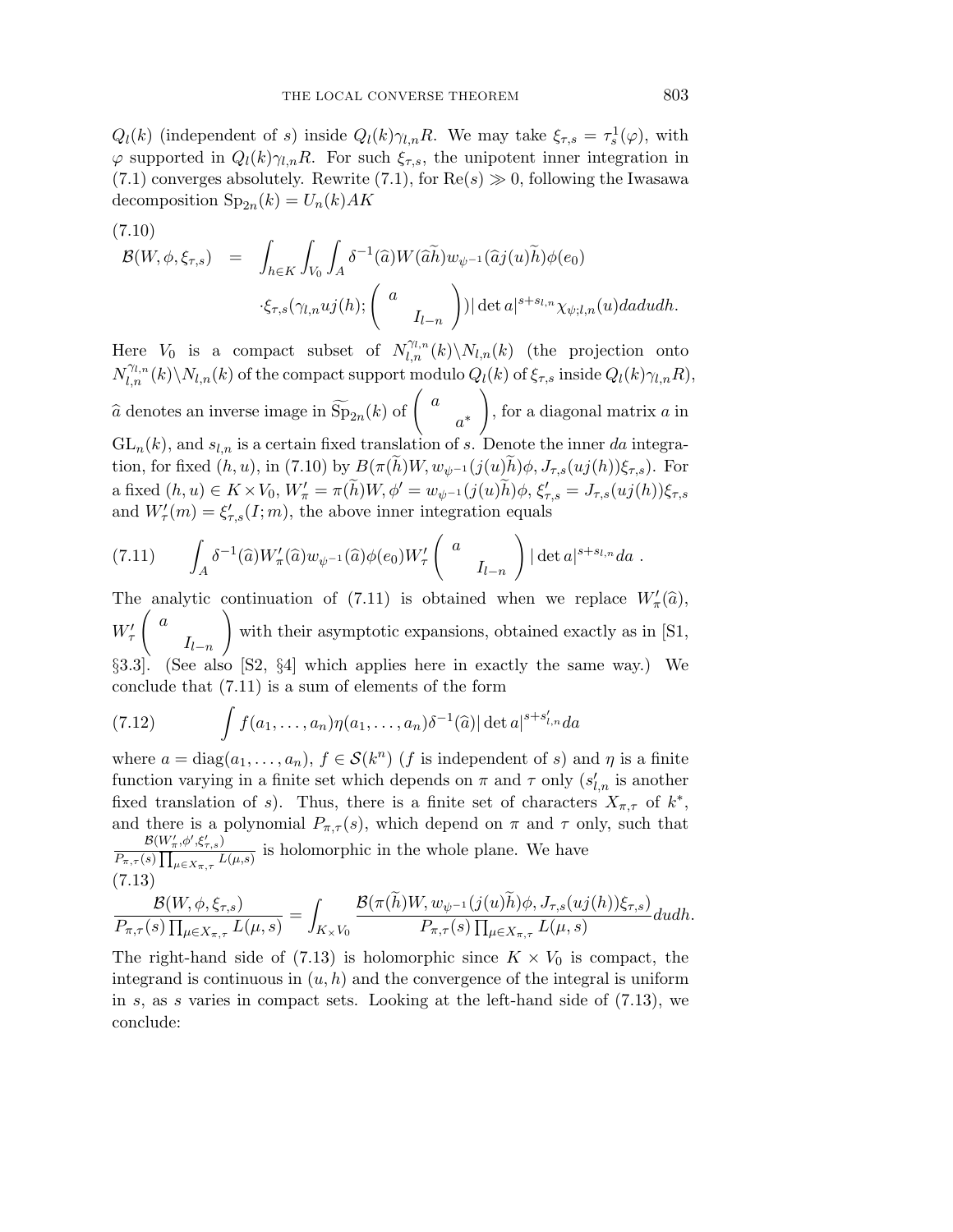PROPOSITION 7.2. There is  $A > 0$ , such that  $\mathcal{B}(W, \phi, \xi_{\tau,s})$  is holomorphic for  $|\text{Im}(s)| > A$ , for all data.

Remark 7.1. Since  $\mathcal{B}(W, \phi, M^*(\xi_{\tau,s}))$  has a similar structure, we may take *A* in the last proposition so that  $\mathcal{B}(W, \phi, \xi_{\tau,s})$  is holomorphic for  $|\text{Im}(s)| > A$ , for all data, as well. Finally, we conclude:

PROPOSITION 7.3. There is  $A > 0$ , such that for  $|\text{Im}(s)| > A$ ,  $\gamma(\pi \times \tau, s, \psi)$ is holomorphic with no zeroes.

Proof. We have

$$
\gamma(\pi \times \tau, s, \psi) \mathcal{B}(W, \phi, \xi_{\tau, s}) = \mathcal{B}(W, \phi, \xi_{\tau, s}).
$$

Let *A* be as in Proposition 7*.*2 and in the remark which follows. Given any  $s_0 \in \mathbb{C}$ , there is a combination  $\sum_{i=1}^N \mathcal{B}(W_i, \phi_i, \xi_{\tau,s}^{(i)})$  which is holomorphic and nonzero at  $s_0$ . (See [GRS3, Prop. 6.7]. Thus, if  $s_0$  is a pole of  $\gamma(\pi \times \tau, s, \psi)$ , then  $s_0$  is a pole of  $\mathcal{B}(W, \phi, \xi_{\tau,s})$ . This forces  $|\text{Im}(s_0)| \leq A$ . Similarly, since

$$
\gamma(\pi \times \tau, s, \psi)^{-1} \widetilde{\mathcal{B}}(W, \phi, \xi_{\tau, s}) = \mathcal{B}(W, \phi, \xi_{\tau, s}),
$$

if  $s_0$  is a zero of  $\gamma(\pi \times \tau, s, \psi)$ , we may assume that  $M^*$  is an isomorphism between  $J_{\tau,s_0}$  and  $J_{\hat{\tau},1-s_0}$  (take  $|\text{Im}(s_0)|$  large enough), and then as before, we conclude, that  $s_0$  is a pole of  $\mathcal{B}(W, \phi, \xi_{\tau,s})$ , which is impossible, if we assume that  $|\text{Im}(s_0)| > A$ .  $\Box$ 

University of Minnesota, Minneapolis, MN *E-mail address*: dhjiang@@math.umn.edu

Tel Aviv University, Tel Aviv, Israel *E-mail address*: soudry@@math.tau.ac.il

#### **REFERENCES**

- [A] J. Arthur, The problem of classifying automorphic representations of classical groups, *CRM Proc. and Lecture Notes* **11** (1997), 1–12.
- [AT] E. Artin and J. Tate, *Class Field Theory*, Addison-Wesley, Reading, Mass. (1968).
- [B1] E. M. Baruch, Local factors attached to representations of *p*-adic groups and strong multiplicity one, Ph.D. Thesis, Yale Univ., 1995.
- $[2]$  , On the gamma factors attached to representations of  $U(2,1)$  over a *p*-adic field, *Israel J. Math*. **102** (1997), 317–345.
- [B] A. Borel, Automorphic *L*-functions, in *Automorphic Forms*, *Representations and L-functions* (Corvallis, Ore., 1977), Part 2, 27–61, *Proc. Sympos. Pure Math*. **33**, Amer. Math. Soc., Providence, RI, 1979.
- [BZ] I. N. Bernstein and A. V. Zelevinsky, Induced representations of reductive *p*-adic groups. I, *Ann. Sci. Ecole Norm. Sup.* **10** (1977), 441–472.
- [C] W. Casselman, Canonical extensions of Harish-Chandra modules to representations of *G*, *Canad. J. Math*. **41** (1989), 385–438.
- [CS] W. Casselman and F. Shahidi, On irreducibility of standard modules for generic representations, *Ann. Sci. Ecole Norm. Sup.* **31** (1998), 561–589.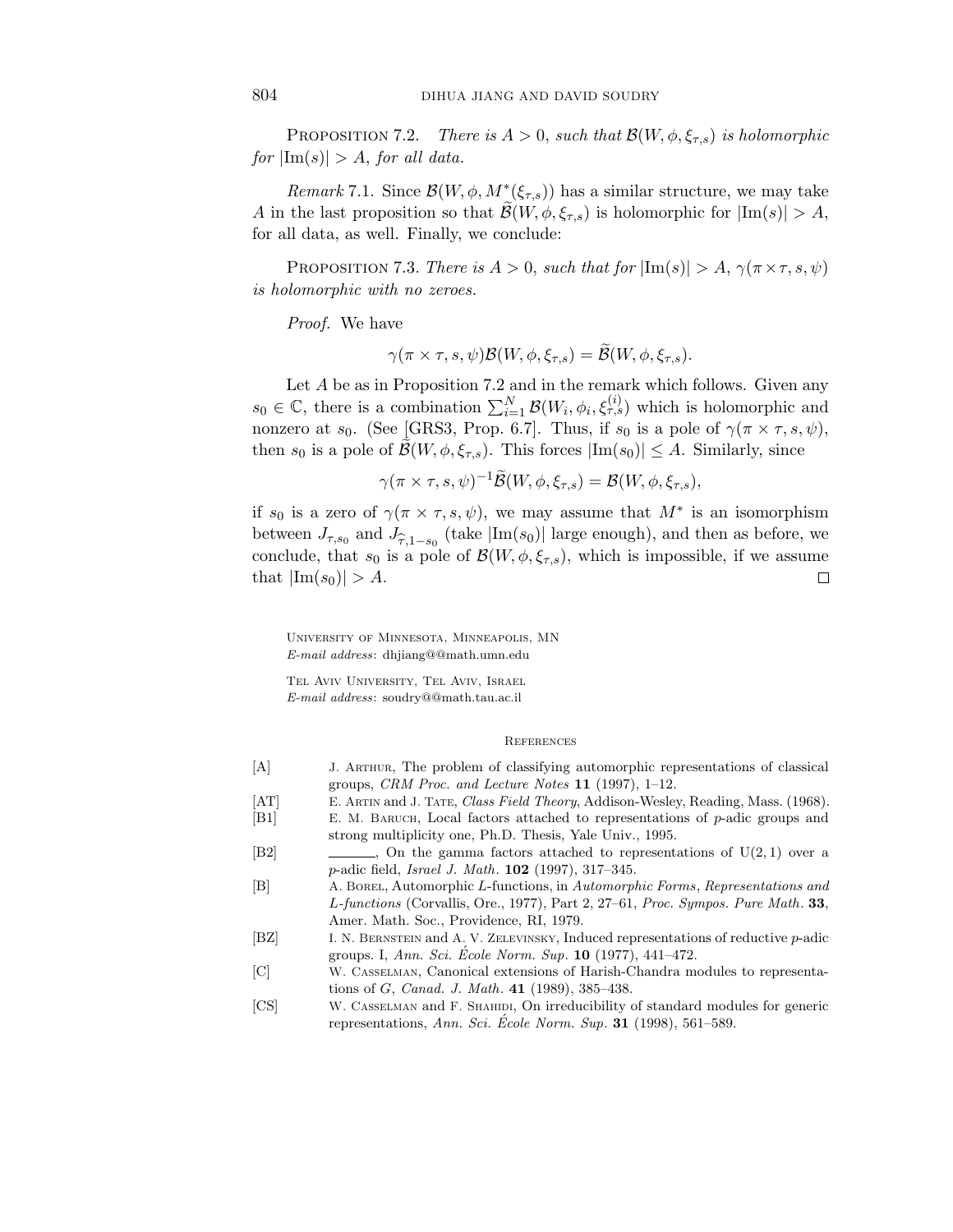| [Ch]            | J. CHEN, Local factors, central characters and representations of $GL(n)$ over a                                                                                       |
|-----------------|------------------------------------------------------------------------------------------------------------------------------------------------------------------------|
| $[CHP-SS]$      | non-archimedean local fields, Ph.D. Thesis, Yale University, 1996.<br>J. W. COGDELL, H. H. KIM, I. I. PIATETSKI-SHAPIRO, and F. SHAHIDI, On lifting from               |
|                 | classical groups to $GL(n)$ , <i>IHES Publ. Math.</i> <b>93</b> (2001), 5-30.                                                                                          |
| $[CP-S1]$       | J. W. COGDELL and I. I. PIATETSKI-SHAPIRO, Converse theorems for $GL_n$ . II, J.                                                                                       |
|                 | Reine Angew. Math. 507 (1999), 165-188.                                                                                                                                |
| $[CP-S2]$       | $\_,$ Converse theorems for GL <sub>n</sub> , IHES Publ. Math. <b>79</b> (1994), 157-214.                                                                              |
| F               | M. FURUSAWA, On the theta lift from $SO(2n+1)$ to $Sp(n)$ , J. Reine Angew. Math.                                                                                      |
|                 | 466 (1995), 87–110.<br>D. GINZBURG, I. I. PIATETSKI-SHAPIRO, and S. RALLIS, L-Functions for the Orthog-                                                                |
| $[GP-SR]$       | onal Group, Mem. Amer. Math. Soc. 128, Providence, RI, 1977.                                                                                                           |
| [GRS1]          | D. GINZBURG, S. RALLIS, and D. SOUDRY, On explicit lifts of cusp forms from $GL(m)$                                                                                    |
|                 | to classical groups, Ann. of Math. $150$ (1999), 807-866.                                                                                                              |
| [GRS2]          | $\qquad \qquad$ , On a correspondence between cuspidal representations of $GL_{2n}$ and                                                                                |
|                 | $Sp_{2n}$ , J. Amer. Math. Soc. 12 (1999), 849-907.                                                                                                                    |
| [GRS3]          | <i>L</i> -functions for symplectic groups, <i>Bull. Soc. Math. France</i> 126 (1998),                                                                                  |
| [GRS4]          | $181 - 244.$                                                                                                                                                           |
|                 | Reine Angew. Math. 487 (1997), 85-114.                                                                                                                                 |
| [GRS5]          | , Generic automorphic forms on $SO(2n + 1)$ : functorial lift to $GL(2n)$ ,                                                                                            |
|                 | endoscopy and base change, <i>Internat. Math. Res. Notices</i> 14 (2001), 729-764.                                                                                     |
| [GRS6]          | $\frac{1}{1}$ , Endoscopic representations of Sp <sub>2n</sub> , <i>J. of the Institut of Mathematics of</i>                                                           |
| [GW]            | Jussieu $1(1)$ (2002), 77–123.                                                                                                                                         |
|                 | R. GOODMAN and N. WALLACH, Representations and invariants of the classical<br>groups, Encycl. Math. and its Applications 68, Cambridge Univ. Press, Cam-               |
|                 | bridge, 1998.                                                                                                                                                          |
| [H]             | M. HARRIS, The local Langlands conjecture for $GL(n)$ over a <i>p</i> -adic field, $n < p$ ,                                                                           |
|                 | <i>Invent. Math.</i> <b>134</b> (1998), 177-210.                                                                                                                       |
| [HT]            | M. HARRIS and R. TAYLOR, On the Geometry and Cohomology of Some Simple                                                                                                 |
|                 | Shimura Varieties, Ann. of Math. Studies 151, Princeton Univ. Press, Princeton,<br>NJ (2001).                                                                          |
| Hn1             | G. HENNIART, A letter to David Soudry, dated July 31, 2000.                                                                                                            |
| Hn2             | Caractérisation de la correspondance de Langlands locale par les facteurs,                                                                                             |
|                 | $\epsilon$ de paires, <i>Invent. Math.</i> <b>113</b> (1993), 339-350.                                                                                                 |
| [Hn3]           | $\qquad \qquad$ , Une preuve simple des conjectures de Langlands pour $GL(n)$ sur un                                                                                   |
|                 | corps <i>p</i> -adique, <i>Invent. Math.</i> <b>139</b> (2000), 439-455.                                                                                               |
| $[\mathrm{Hw}]$ | R. Howe, $\theta$ -series and invariant theory, in Automorphic Forms, Representations<br>and L-functions (Corvallis, Ore., 1977), Part 1, 275-285, Proc. Sympos. Pure  |
|                 | Math. 33, Amer. Math. Soc., Providence, RI, 1979.                                                                                                                      |
| $[J]$           | H. JACQUET, Sur les représentations des groupes réductifs p-adiques, C. R. Acad.                                                                                       |
|                 | Sci. Paris Sér. A-B 280 (1975), A1271-A1272.                                                                                                                           |
| $[JP-SS]$       | H. JACQUET, I. I. PIATETSKI-SHAPIRO, and J. SHALIKA, Rankin-Selberg convolutions,                                                                                      |
|                 | <i>Amer. J. Math.</i> <b>105</b> (1983), 367-464.                                                                                                                      |
| [JS]            | H. JACQUET and J. A. SHALIKA, On Euler products and the classification of auto-<br>morphic forms. I; II, <i>Amer. J. Math.</i> <b>103</b> (1981), 499–558 and 777–815. |
| [JngS]          | D. JIANG and D. SOUDRY, Generic representations and the local Langlands reci-                                                                                          |
|                 | procity law for p-adic $SO(2n + 1)$ , preprint, 2001.                                                                                                                  |
| [K1]            | S. KUDLA, On the local theta-correspondence, <i>Invent. Math.</i> <b>83</b> (1986), 229–255.                                                                           |
| K2              | , The local Langlands correspondence: the non-Archimedean case, in $Mo-$                                                                                               |
|                 | tives (Seattle, WA, 1991), 365-391, Proc. Sympos. Pure Math. 55, Amer. Math.<br>Soc., Providence, RI, 1994.                                                            |
|                 |                                                                                                                                                                        |